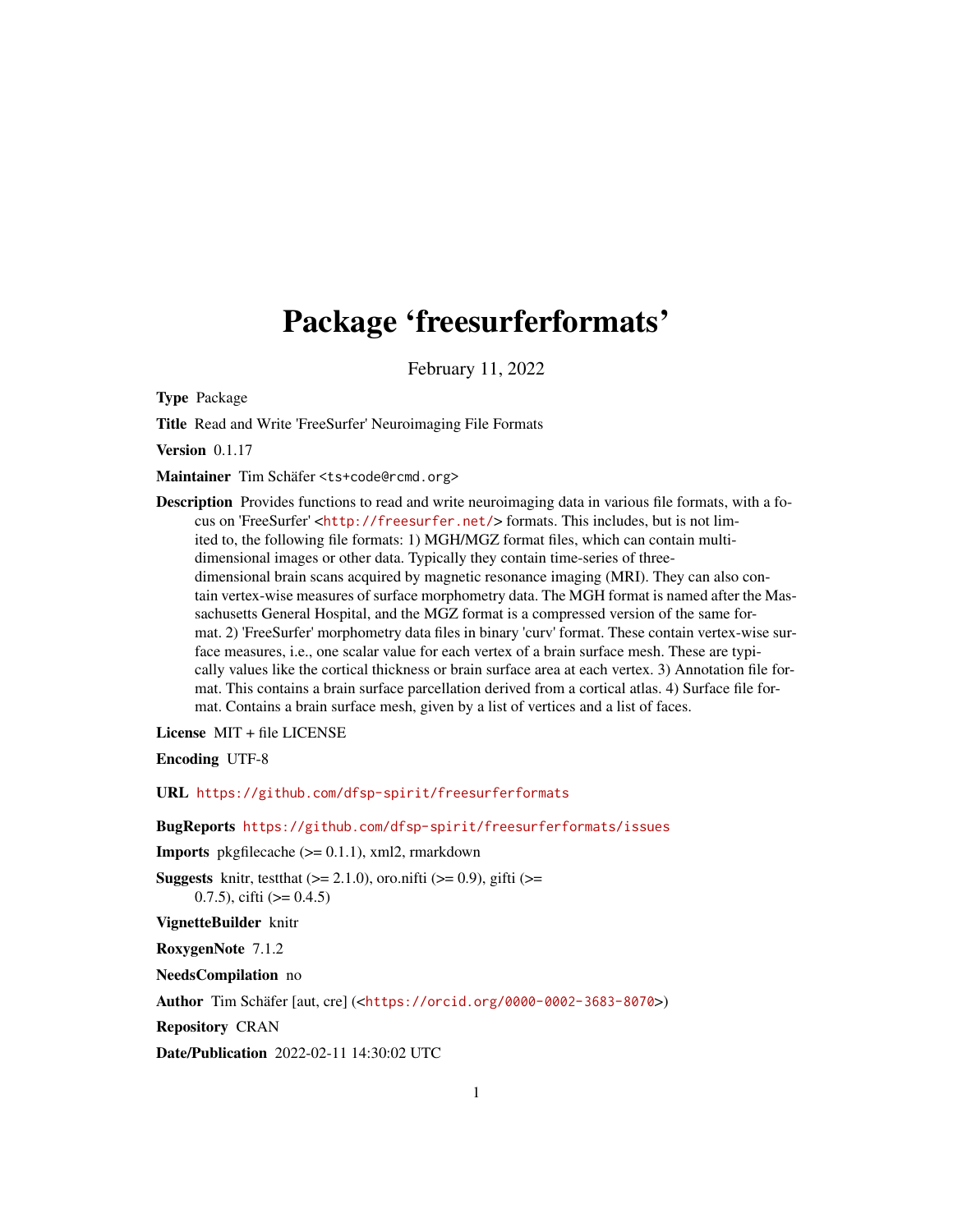# R topics documented:

|                                                                                                                         | 5              |
|-------------------------------------------------------------------------------------------------------------------------|----------------|
|                                                                                                                         | 6              |
|                                                                                                                         | 6              |
|                                                                                                                         | $\overline{7}$ |
|                                                                                                                         | 7              |
|                                                                                                                         | 8              |
|                                                                                                                         | 9              |
|                                                                                                                         | 9              |
|                                                                                                                         | 10             |
|                                                                                                                         | 11             |
|                                                                                                                         | 11             |
|                                                                                                                         | 12             |
|                                                                                                                         | 12             |
| $fs.get.morph. file.format.from. filename \ldots \ldots \ldots \ldots \ldots \ldots \ldots \ldots \ldots$               | 13             |
|                                                                                                                         | 14             |
| $fs.surface.to.tmesh3d \dots \dots \dots \dots \dots \dots \dots \dots \dots \dots \dots \dots \dots \dots \dots \dots$ | 15             |
|                                                                                                                         | 15             |
|                                                                                                                         | 16             |
|                                                                                                                         | 16             |
|                                                                                                                         | 17             |
|                                                                                                                         | 18             |
|                                                                                                                         | 19             |
|                                                                                                                         | 20             |
|                                                                                                                         | 20             |
|                                                                                                                         | 21             |
|                                                                                                                         | 21             |
|                                                                                                                         | 22             |
|                                                                                                                         | 22.            |
|                                                                                                                         | 23             |
|                                                                                                                         | 23             |
|                                                                                                                         | 24             |
|                                                                                                                         | 24             |
|                                                                                                                         | 25             |
|                                                                                                                         | 25             |
|                                                                                                                         | 26             |
|                                                                                                                         | 27             |
|                                                                                                                         | 27             |
|                                                                                                                         | 28             |
|                                                                                                                         | 29             |
|                                                                                                                         | 29             |
|                                                                                                                         | 30             |
|                                                                                                                         | 31             |
|                                                                                                                         | 31             |
|                                                                                                                         | 32             |
| ni1header.template                                                                                                      | 32             |
|                                                                                                                         | 33             |
|                                                                                                                         |                |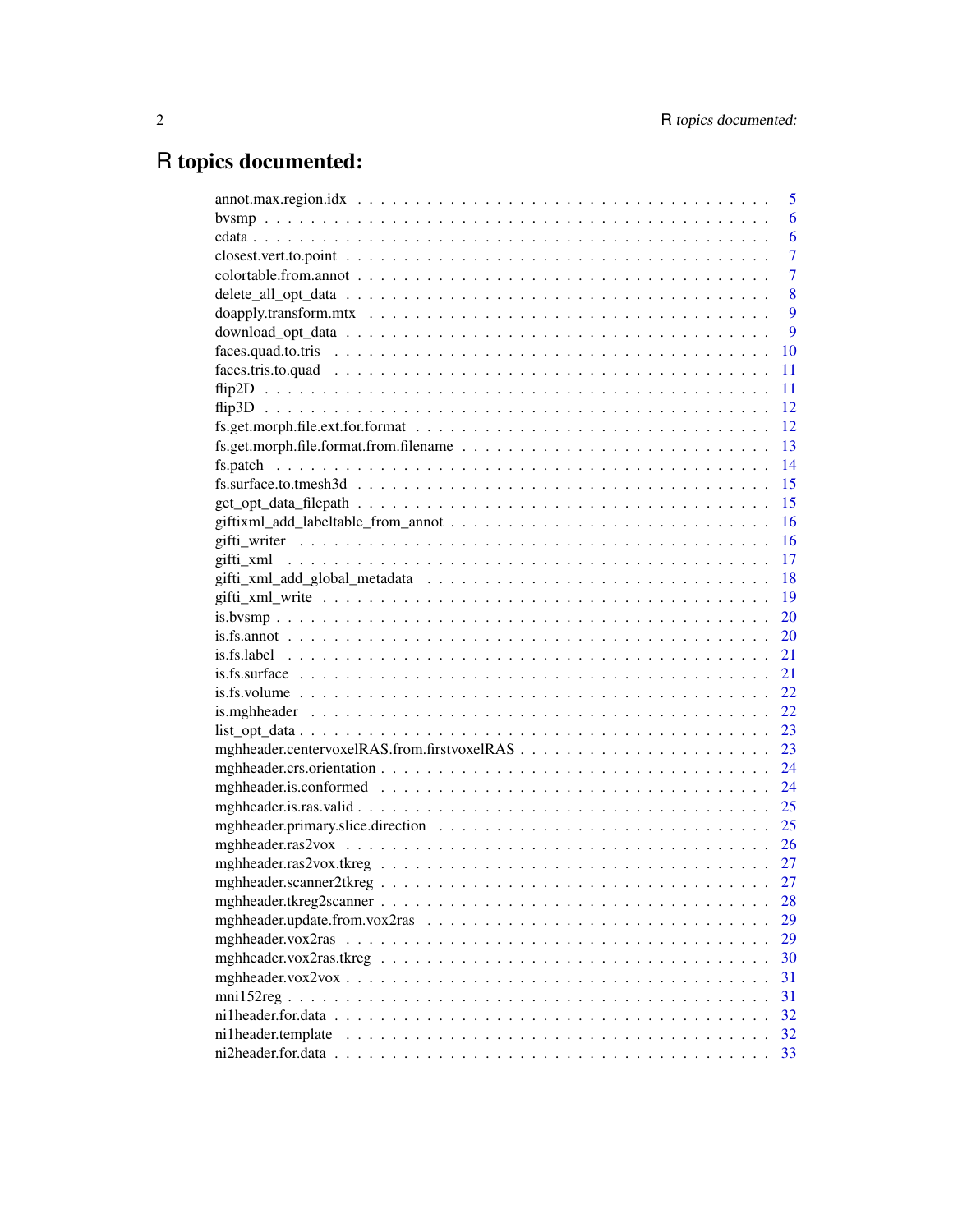|                        | 34 |
|------------------------|----|
|                        | 34 |
|                        | 35 |
|                        | 36 |
|                        | 36 |
|                        | 37 |
|                        | 37 |
|                        | 38 |
|                        | 38 |
|                        | 39 |
|                        |    |
|                        | 40 |
|                        | 40 |
|                        | 41 |
|                        | 42 |
|                        | 42 |
|                        | 43 |
|                        | 45 |
|                        | 46 |
|                        | 47 |
|                        | 48 |
|                        | 48 |
|                        | 49 |
|                        | 50 |
|                        | 51 |
|                        | 53 |
|                        | 54 |
|                        | 54 |
|                        | 55 |
|                        | 56 |
|                        | 57 |
|                        | 58 |
|                        | 58 |
|                        | 59 |
|                        | 59 |
|                        | 60 |
|                        | 60 |
|                        | 61 |
| read.fs.surface.bysrf. | 62 |
| read.fs.surface.byu    | 63 |
| read.fs.surface.geo    | 64 |
| read.fs.surface.gii    | 64 |
| read.fs.surface.ico.   | 65 |
| read.fs.surface.mz3    | 66 |
| read.fs.surface.obj.   | 66 |
| read.fs.surface.off.   | 67 |
|                        | 68 |
|                        | 69 |

 $\overline{3}$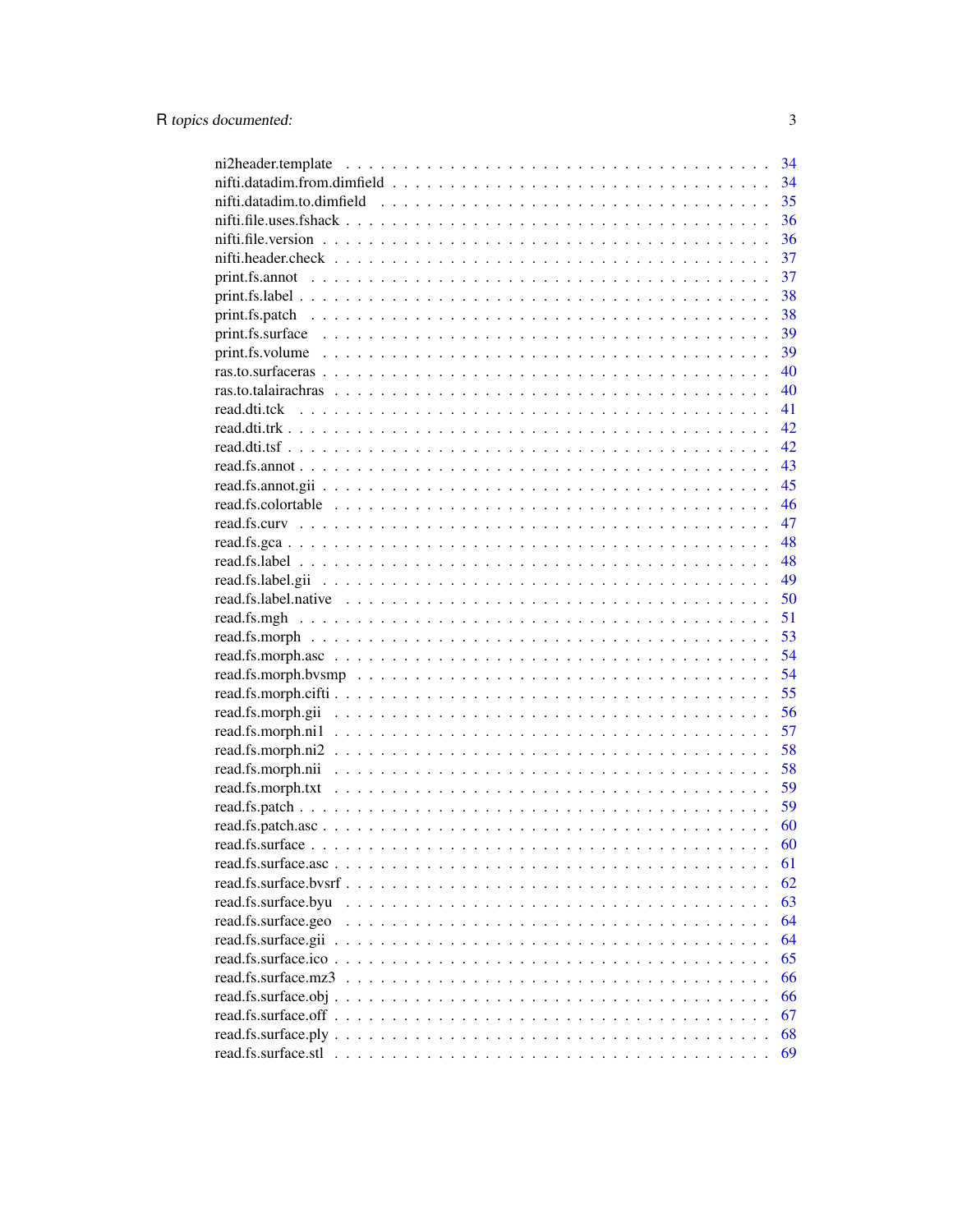| 69 |
|----|
| 70 |
| 71 |
| 72 |
| 73 |
| 74 |
| 75 |
| 76 |
| 78 |
| 79 |
| 79 |
| 80 |
| 81 |
| 81 |
| 82 |
| 83 |
| 83 |
| 84 |
| 85 |
| 86 |
| 86 |
| 87 |
| 87 |
| 88 |
| 88 |
| 89 |
| 90 |
| 91 |
| 91 |
| 92 |
| 92 |
| 94 |
| 95 |
| 96 |
| 96 |
| 98 |
| 99 |
|    |
|    |
|    |
|    |
|    |
|    |
|    |
|    |
|    |
|    |
|    |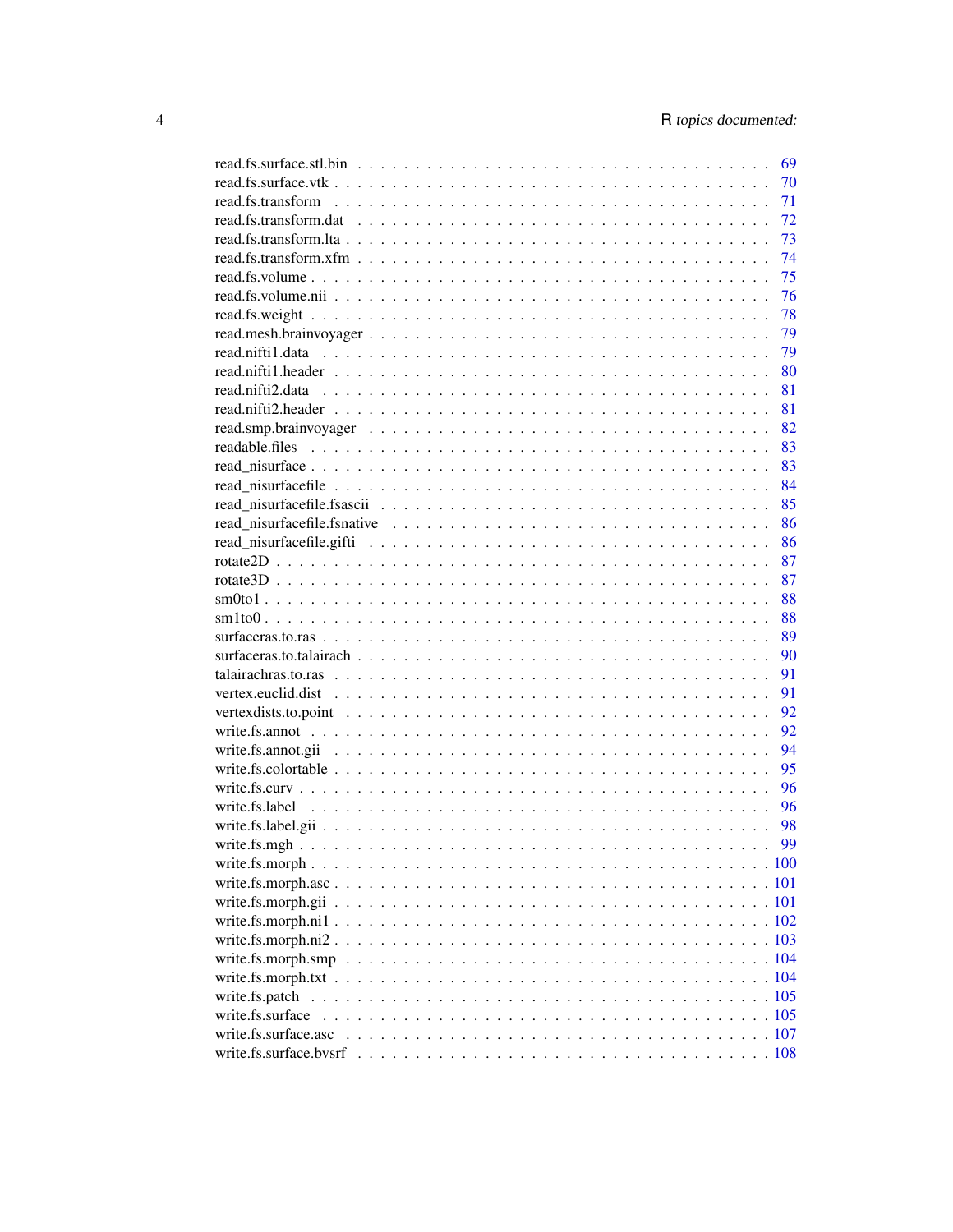<span id="page-4-0"></span>

| write.fs.surface.off $\ldots \ldots \ldots \ldots \ldots \ldots \ldots \ldots \ldots \ldots \ldots \ldots \ldots$ |  |  |  |  |  |  |
|-------------------------------------------------------------------------------------------------------------------|--|--|--|--|--|--|
|                                                                                                                   |  |  |  |  |  |  |
|                                                                                                                   |  |  |  |  |  |  |
|                                                                                                                   |  |  |  |  |  |  |
|                                                                                                                   |  |  |  |  |  |  |
|                                                                                                                   |  |  |  |  |  |  |
|                                                                                                                   |  |  |  |  |  |  |
|                                                                                                                   |  |  |  |  |  |  |
|                                                                                                                   |  |  |  |  |  |  |
|                                                                                                                   |  |  |  |  |  |  |
|                                                                                                                   |  |  |  |  |  |  |

#### **Index** 2008 **Index** 2008 **Index**

annot.max.region.idx *Get max region index of an fs.annot instance.*

# Description

Get max region index of an fs.annot instance.

## Usage

```
annot.max.region.idx(annot)
```
## Arguments

annot fs.annot instance

# Value

integer, the max region index. They typically start with 0 and are consecutive, but this is not enforced or checked in any way.

## Note

This is a helper function to be used with annot.unique, see the example there.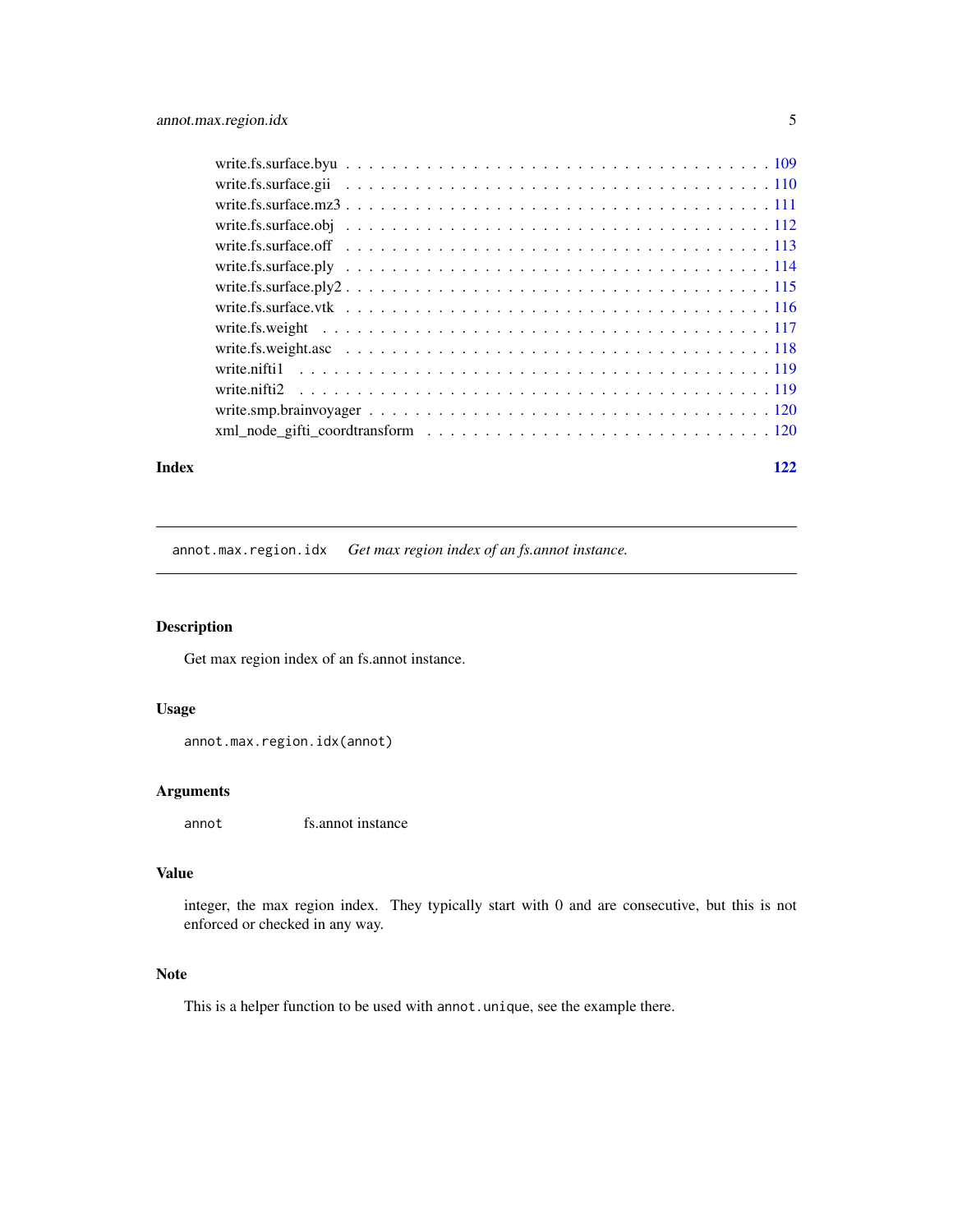<span id="page-5-0"></span>

Create new bvsmp instance encoding morph data for Brainvoyager.

## Usage

```
bvsmp(morph_data)
```
#### Arguments

morph\_data numeric vector, the morphometry data to store in the bvsmp instance (one value per mesh vertex).

## Value

bvsmp instance, can be used to write Brainvoyager SMP format morphometry files using [write.smp.brainvoyager](#page-119-1). Modify as needed before writing.

## Examples

```
morph_data = rnorm(100L, 3.0, 1.0);
mybvsmp = bvsmp(morph_data);
mybvsmp$smp_version;
```
cdata *Create CDATA element string from string.*

## Description

Create CDATA element string from string.

## Usage

```
cdata(string)
```
#### Arguments

string character string, the input string, freeform text. Must not contain the cdata start and end tags.

## Value

character string, the input wrapped in the cdata tags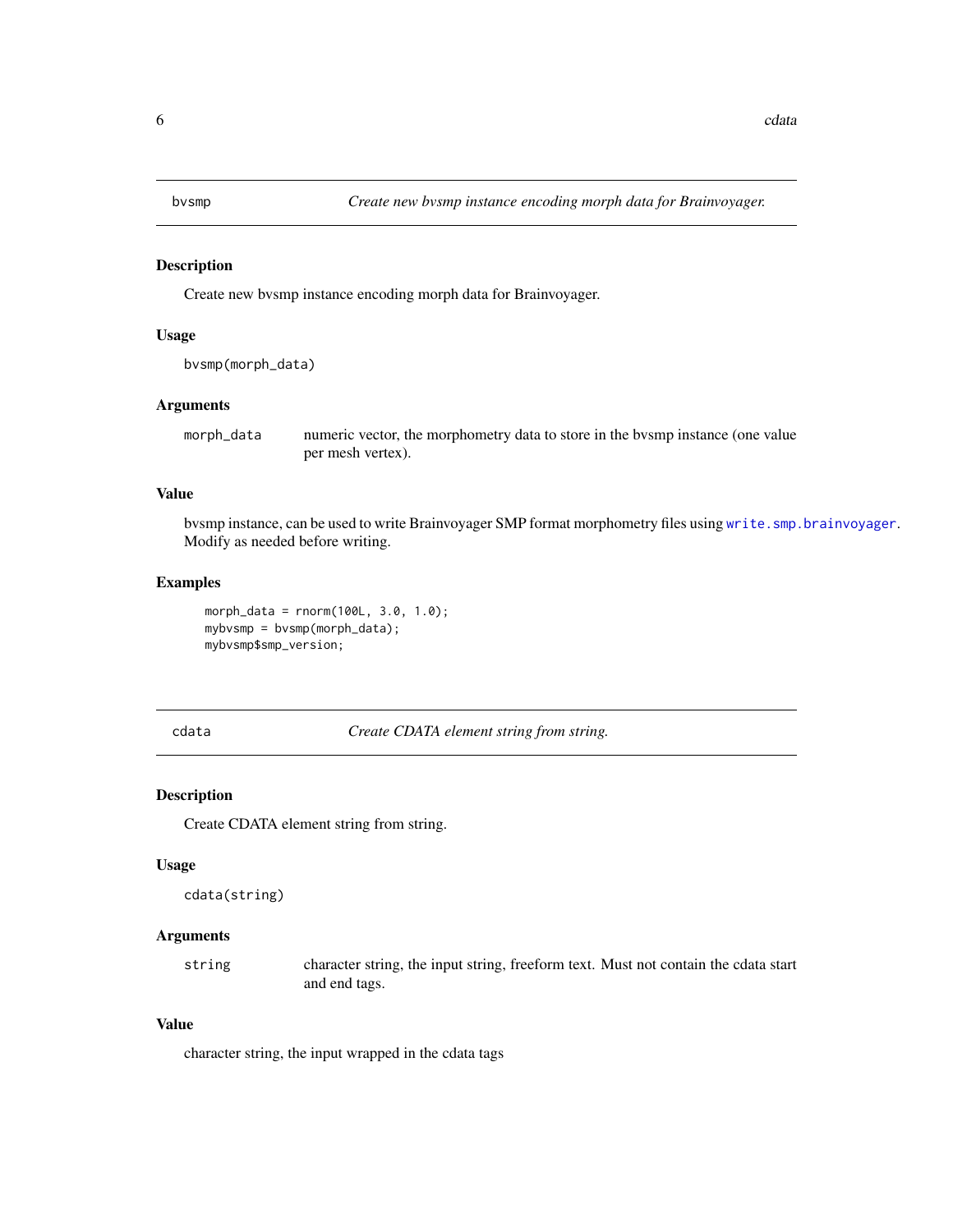## <span id="page-6-0"></span>Note

This returns a string, not an XML node. See [xml\\_cdata](#page-0-0) if you want a node.

closest.vert.to.point *Find vertex index closest to given query coordinate using Euclidean distance.*

#### Description

Find vertex index closest to given query coordinate using Euclidean distance.

#### Usage

closest.vert.to.point(surface, point\_coords)

# Arguments

| surface      | an fs. surface instance or a nx3 numerical matrix representing mesh points.  |
|--------------|------------------------------------------------------------------------------|
| point_coords | nx3 matrix of query coords. If a vector, will be transformed byrow to such a |
|              | matrix.                                                                      |

## Value

named list with entries: 'vertex\_id' integer vector, the index of the closest vertex, and 'dist': double vector, the Euclidean distance to that vertex.

## See Also

Other Euclidean distance util functions: [vertex.euclid.dist\(](#page-90-1)), [vertexdists.to.point\(](#page-91-1))

colortable.from.annot *Extract color lookup table (LUT) from annotation.*

#### Description

Extract a colortable lookup table (LUT) from an annotation. Such a LUT can also be read from files like 'FREESURFER\_HOME/FreeSurferColorLUT.txt' or saved as a file, check the 'See Also' section below.

#### Usage

```
colortable.from.annot(annot, compute_colorcode = FALSE)
```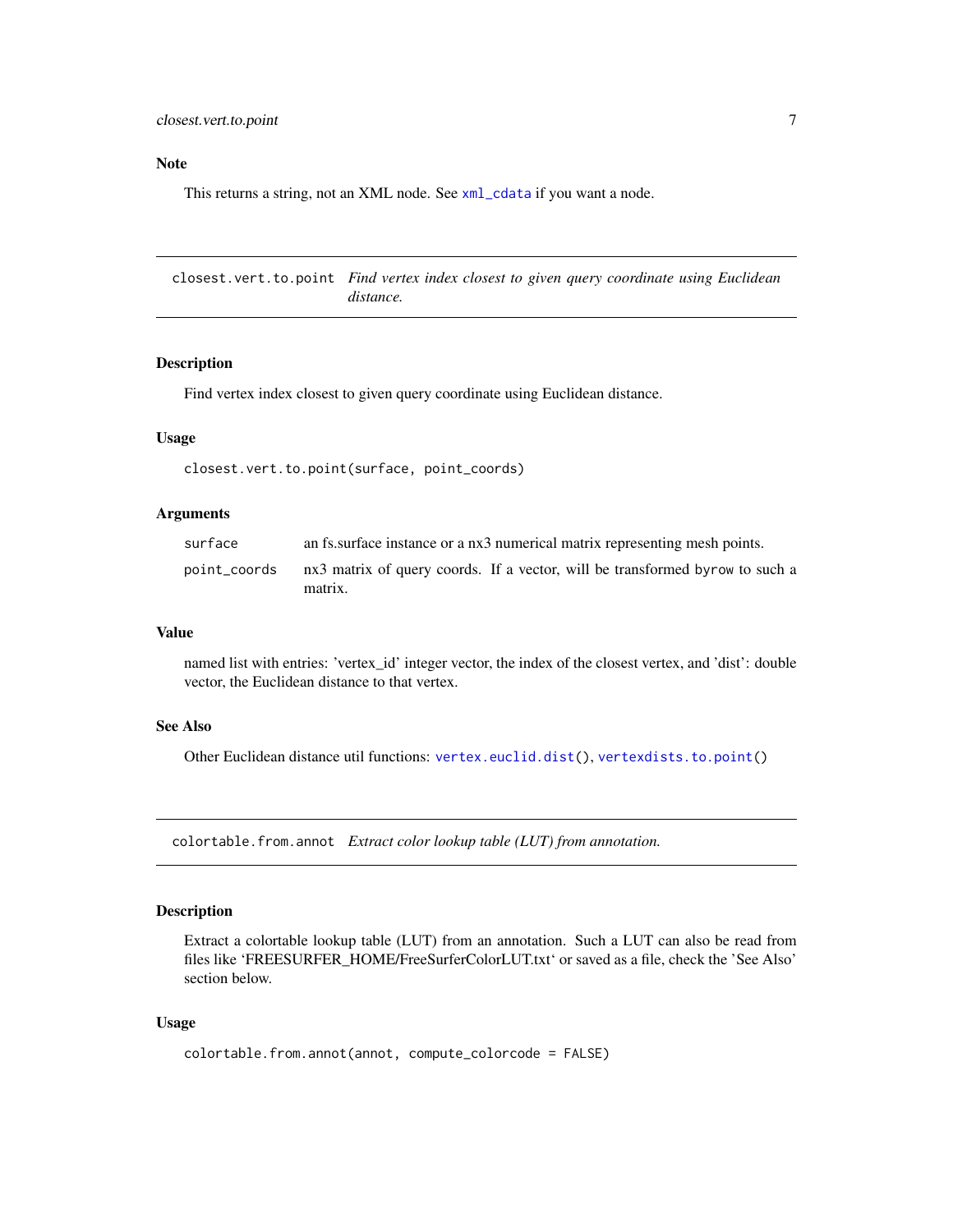### <span id="page-7-0"></span>Arguments

annot An annotation, as returned by [read.fs.annot](#page-42-1). If you want to assign specific indices, you can add a column named 'struct\_index' to the data.frame annot\$colortable\_df. If there is no such columns, the indices will be created automatically in the order of the regions, starting at zero.

#### compute\_colorcode

logical, indicates whether the unique color codes should be computed and added to the returned data.frame as an extra integer column named 'code'. Defaults to FALSE.

#### Value

the colortable data.frame extracted from the annotation.

## See Also

```
Other atlas functions: read.fs.annot(), read.fs.colortable(), write.fs.annot.gii(), write.fs.annot(),
write.fs.colortable()
```
Other colorLUT functions: [read.fs.colortable\(](#page-45-1)), [write.fs.colortable\(](#page-94-1))

#### Examples

```
annotfile = system.file("extdata", "lh.aparc.annot.gz",
package = "freesurferformats", mustWork = TRUE);
annot = read.fs.annot(annotfile);
colortable = colortable.from.annot(annot);
head(colortable);
```
delete\_all\_opt\_data *Delete all data in the package cache.*

#### Description

Delete all data in the package cache.

#### Usage

delete\_all\_opt\_data()

#### Value

integer. The return value of the unlink() call: 0 for success, 1 for failure. See the unlink() documentation for details.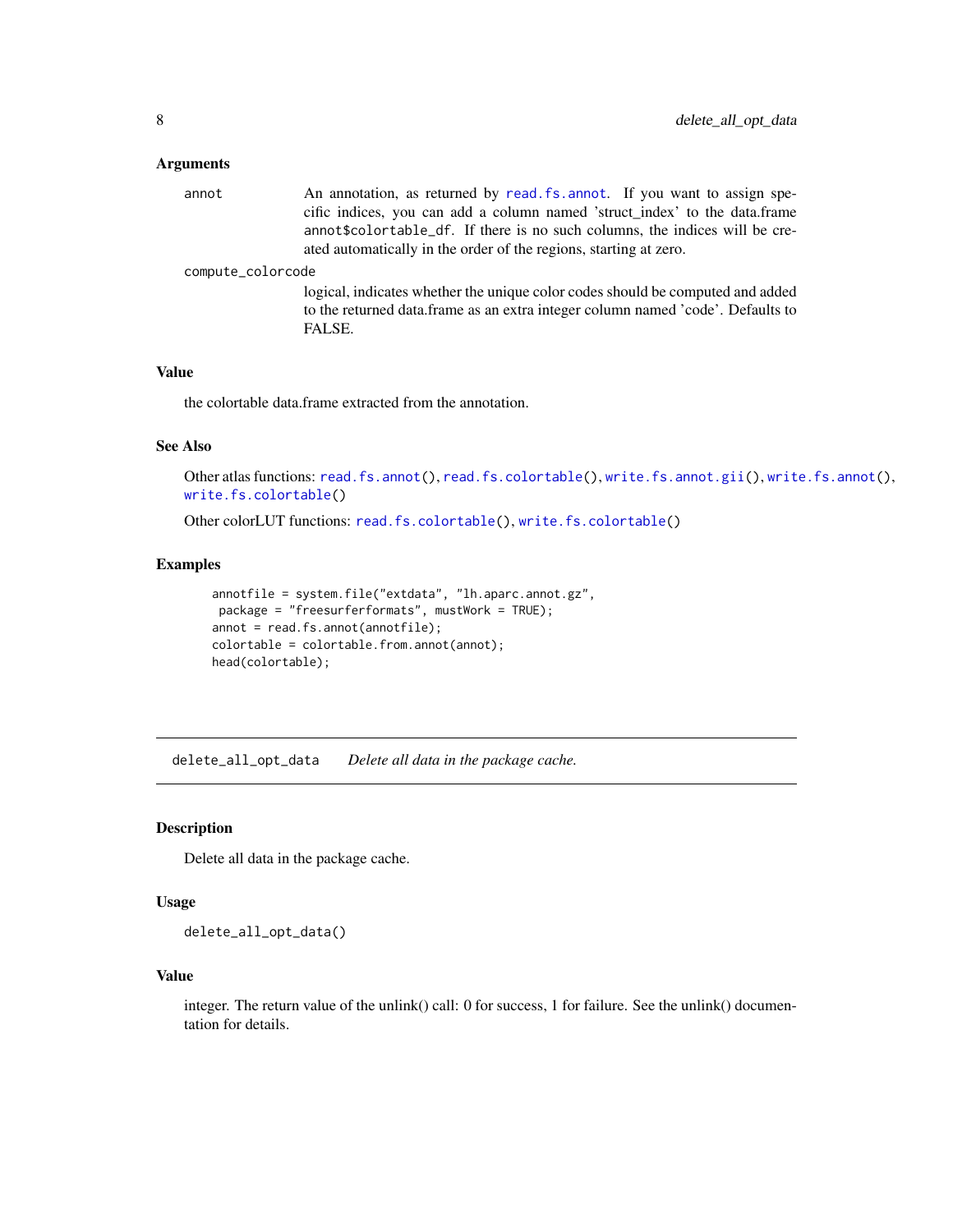<span id="page-8-0"></span>doapply.transform.mtx *Apply a spatial transformation matrix to the given coordinates.*

#### Description

Apply a spatial transformation matrix to the given coordinates.

## Usage

```
doapply.transform.mtx(coords, mtx, as_mat = FALSE)
```
## Arguments

| coords | nx3 (cartesian) or nx4 (homogeneous) numerical matrix, the input coordinates.                                             |
|--------|---------------------------------------------------------------------------------------------------------------------------|
|        | If nx4, left as is for homogeneous notation, if nx3 (cartesian) a 1 will be ap-                                           |
|        | pended as the 4th position.                                                                                               |
| mtx    | a 4x4 numerical transformation matrix                                                                                     |
| as_mat | logical, whether to force the output coords into a matrix (even if the input was a<br>vector/a single coordinate triple). |

## Value

the coords after applying the transformation. If coords was nx3, nx3 is returned, otherwise nx4.

#### Examples

```
coords_tf = doapply.transform.mtx(c(1.0, 1.0, 1.0), mni152reg());
coords_tf;
doapply.transform.mtx(coords_tf, solve(mni152reg()));
```
download\_opt\_data *Download optional data for the freesurferformats package.*

## Description

Ensure that the optional data is available locally in the package cache. Will try to download the data only if it is not available. This data is not required for the package to work, but it is used in the examples, in the unit tests and also in the example code from the vignette. Downloading it is highly recommended.

## Usage

```
download_opt_data()
```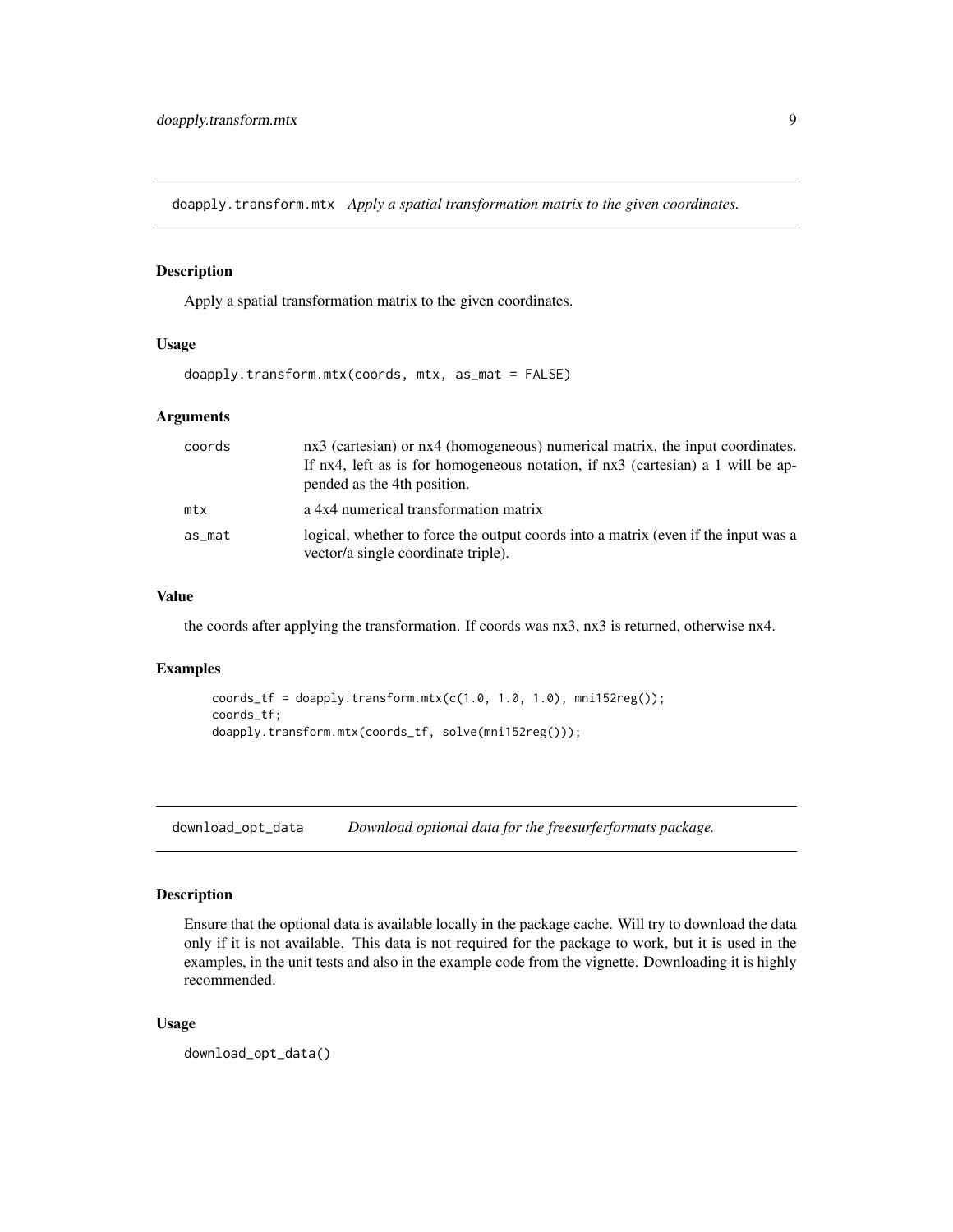## <span id="page-9-0"></span>Value

Named list. The list has entries: "available": vector of strings. The names of the files that are available in the local file cache. You can access them using get\_optional\_data\_file(). "missing": vector of strings. The names of the files that this function was unable to retrieve.

faces.quad.to.tris *Convert quadrangular faces or polygons to triangular ones.*

## Description

Convert quadrangular faces or polygons to triangular ones.

## Usage

```
faces.quad.to.tris(quad_faces)
```
#### Arguments

quad\_faces nx4 integer matrix, the indices of the vertices making up the  $\pi n^*$  quad faces.

#### Value

\*2nx3\* integer matrix, the indices of the vertices making up the \*2n\* tris faces.

#### Note

This function does no fancy remeshing, it simply splits each quad into two triangles.

#### See Also

Other mesh functions: [read.fs.surface.asc\(](#page-60-1)), [read.fs.surface.bvsrf\(](#page-61-1)), [read.fs.surface.geo\(](#page-63-1)), [read.fs.surface.gii\(](#page-63-2)), [read.fs.surface.ico\(](#page-64-1)), [read.fs.surface.obj\(](#page-65-1)), [read.fs.surface.off\(](#page-66-1)), [read.fs.surface.ply\(](#page-67-1)), [read.fs.surface.vtk\(](#page-69-1)), [read.fs.surface\(](#page-59-1)), [read.mesh.brainvoyager\(](#page-78-1)), [read\\_nisurfacefile\(](#page-83-1)), [read\\_nisurface\(](#page-82-1)), [write.fs.surface.asc\(](#page-106-1)), [write.fs.surface.byu\(](#page-108-1)), [write.fs.surface.gii\(](#page-109-1)), [write.fs.surface.mz3\(](#page-110-1)), [write.fs.surface.vtk\(](#page-115-1)), [write.fs.surface\(](#page-104-1))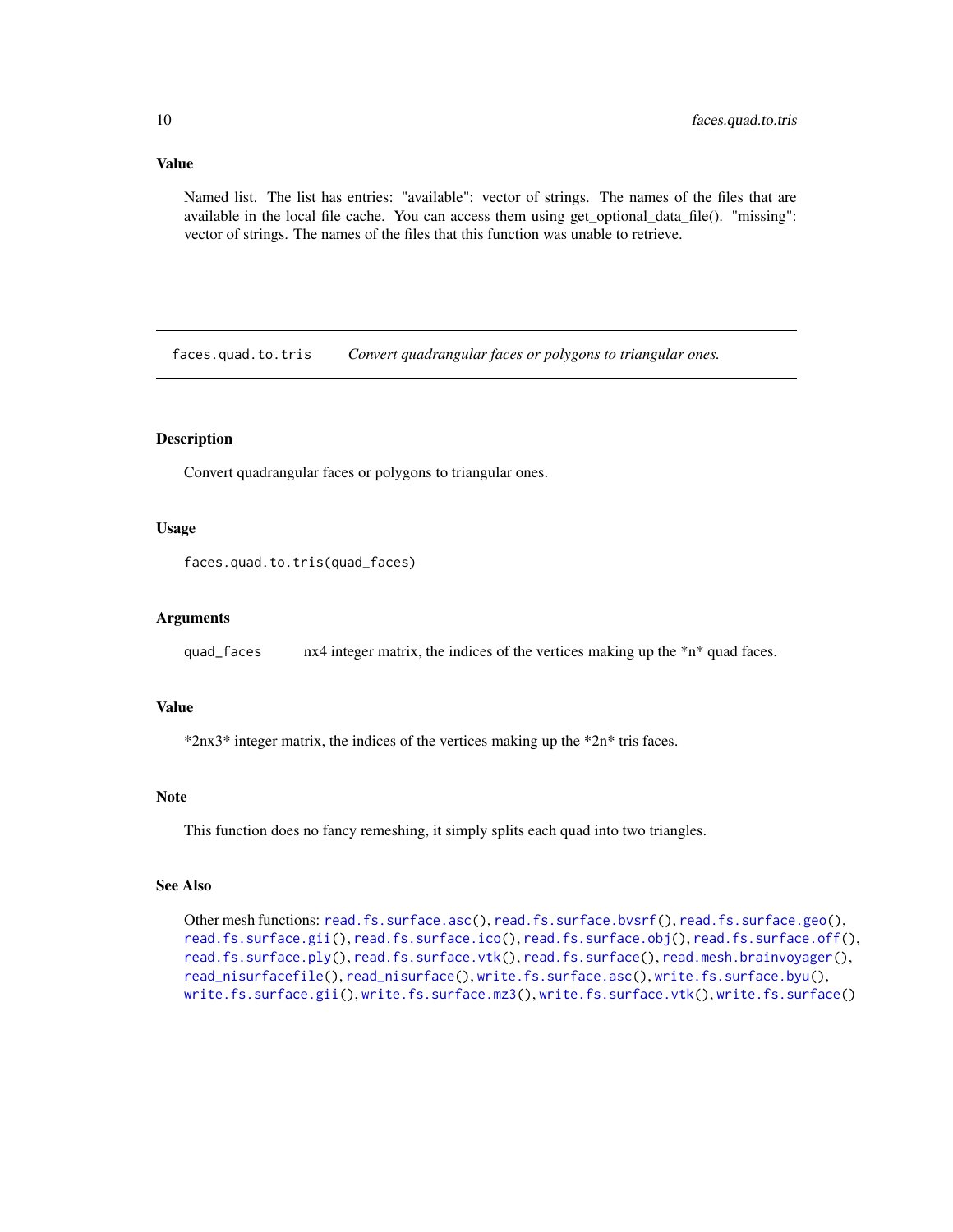<span id="page-10-0"></span>faces.tris.to.quad *Convert tris faces to quad faces by simple merging.*

## Description

This is experimental. Note that it can only work if the number of 'tris\_faces' is even, as two consecutive tris-faces will be merged into one quad face. We could set the index to NA in that case, but I do not know how FreeSurfer handles this, so we do not guess.

# Usage

```
faces.tris.to.quad(tris_faces)
```
## Arguments

tris\_faces \*nx3\* integer matrix, the indices of the vertices making up the \*n\* tris faces.

# Value

n/2x4 integer matrix, the indices of the vertices making up the \*n\* quad faces.

## Note

This function does not implement proper remeshing of tri-meshes to quad-meshes. Use a proper mesh library if you need that.

flip2D *Flip a 2D matrix.*

## Description

Flip a 2D matrix.

#### Usage

```
flip2D(slice, how = "horizontally")
```
## Arguments

| slice | a 2D matrix                                                                                                                                                                  |
|-------|------------------------------------------------------------------------------------------------------------------------------------------------------------------------------|
| how   | character string, one of 'vertically' / 'v' or 'horizontally' / 'h'. Note that flipping<br>*horizontally* means that the image will be mirrored along the central *vertical* |
|       | axis. If 'NULL' is passed, the passed value is returned unaltered.                                                                                                           |

## Value

2D matrix, the flipped matrix.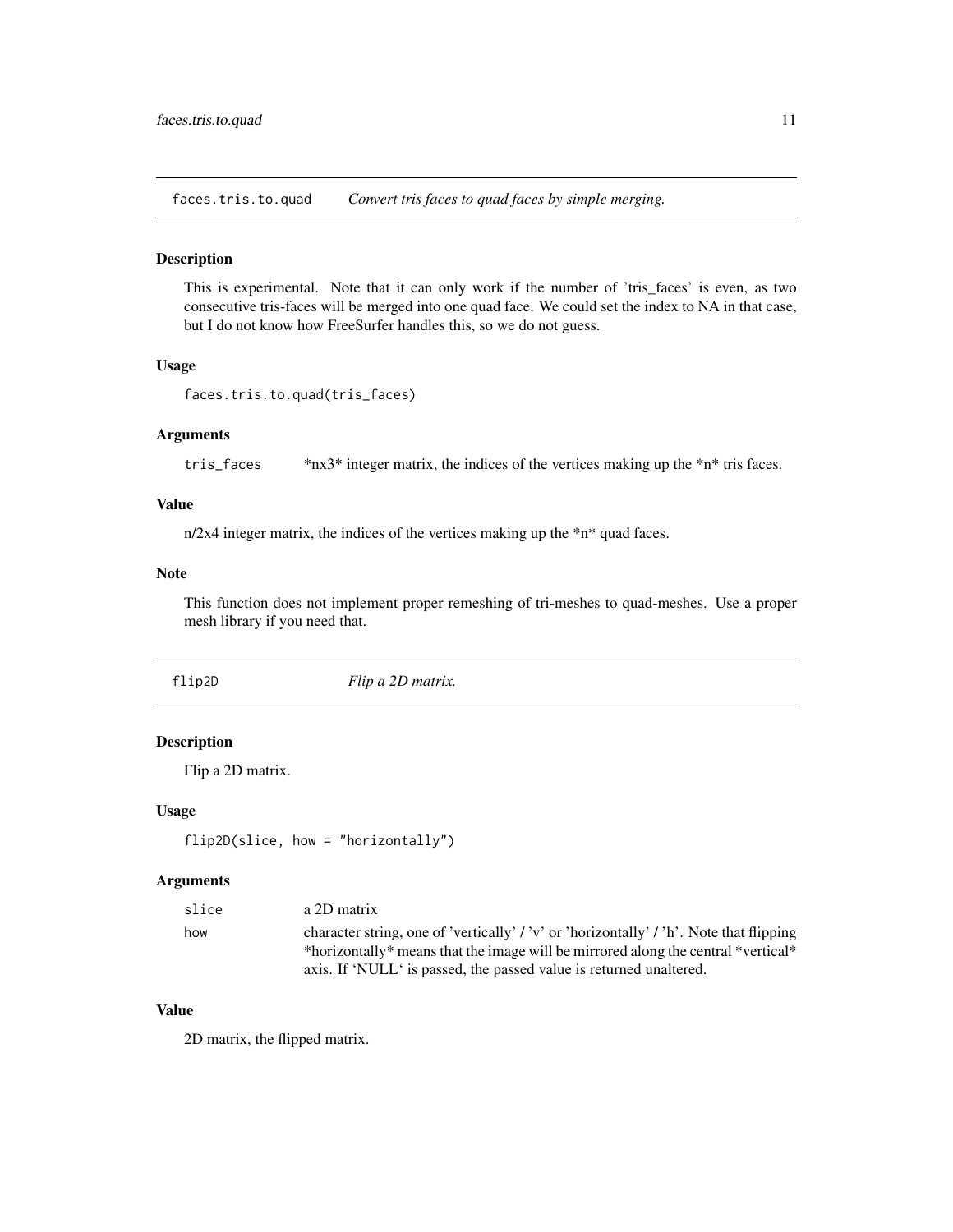<span id="page-11-0"></span>

Flip the slice of an 3D array horizontally or vertically along an axis. This leads to an output array with identical dimensions.

## Usage

 $flip3D(volume, axis = 1L, how = "horizontally")$ 

## Arguments

| volume | a 3D image volume                                                                                                                                                                                                |
|--------|------------------------------------------------------------------------------------------------------------------------------------------------------------------------------------------------------------------|
| axis   | positive integer in range 1L3L or an axis name, the axis to use.                                                                                                                                                 |
| how    | character string, one of 'horizontally' / 'h' or 'vertically' / 'v'. How to flip the 2D<br>slices. Note that flipping *horizontally* means that the image will be mirrored<br>along the central *vertical* axis. |

## Value

a 3D image volume, flipped around the axis. The dimensions are identical to the dimensions of the input image.

# See Also

Other volume math: [rotate3D\(](#page-86-1))

<span id="page-11-1"></span>fs.get.morph.file.ext.for.format *Determine morphometry file extension from format*

## Description

Given a morphometry file format, derive the proper file extension.

# Usage

fs.get.morph.file.ext.for.format(format)

## Arguments

format, string. One of c("mgh", "mgz", "curv", "gii").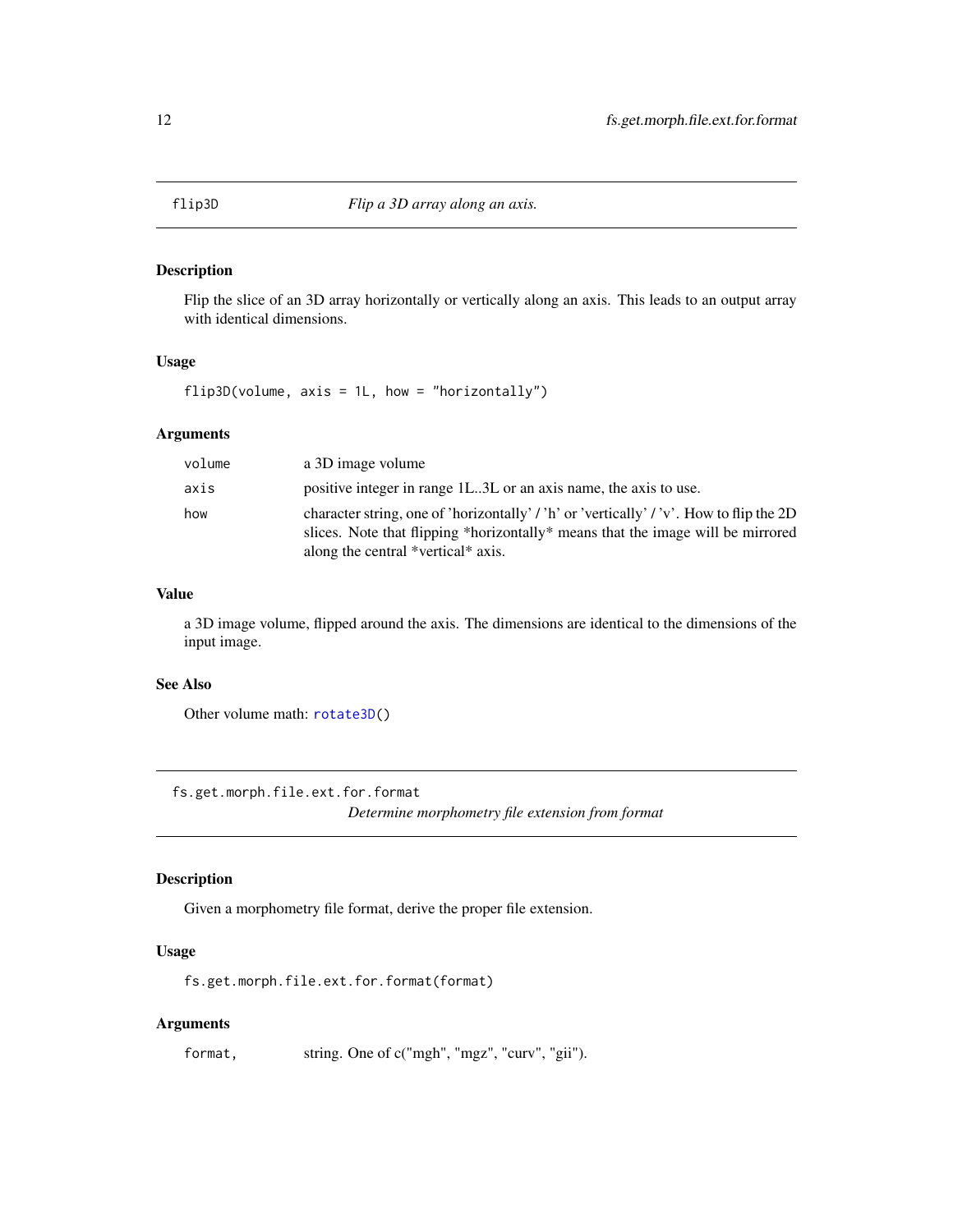## <span id="page-12-0"></span>Value

file ext, string. The standard file extension for the format. (May be an empty string for some formats.)

#### See Also

```
Other morphometry functions: fs.get.morph.file.format.from.filename(), read.fs.curv(),
read.fs.mgh(), read.fs.morph.gii(), read.fs.morph(), read.fs.volume(), read.fs.weight(),
write.fs.curv(), write.fs.label.gii(), write.fs.mgh(), write.fs.morph.asc(), write.fs.morph.gii(),
write.fs.morph.ni1(), write.fs.morph.ni2(), write.fs.morph.smp(), write.fs.morph.txt(),
write.fs.morph(), write.fs.weight.asc(), write.fs.weight()
```
<span id="page-12-1"></span>fs.get.morph.file.format.from.filename *Determine morphometry file format from filename*

## Description

Given a morphometry file name, derive the proper file format, based on the end of the string. Case is ignored, i.e., cast to lowercase before checks. If the filepath ends with "mgh", returns format "mgh". For suffix "mgz", returns "mgz" format. For all others, returns "curv" format.

#### Usage

fs.get.morph.file.format.from.filename(filepath)

#### Arguments

filepath, string. A path to a file.

#### Value

format, string. The format, one of c("mgz", "mgh", "curv", "gii", "smp").

#### See Also

```
Other morphometry functions: fs.get.morph.file.ext.for.format(), read.fs.curv(), read.fs.mgh(),
read.fs.morph.gii(), read.fs.morph(), read.fs.volume(), read.fs.weight(), write.fs.curv(),
write.fs.label.gii(), write.fs.mgh(), write.fs.morph.asc(), write.fs.morph.gii(), write.fs.morph.ni1(),
write.fs.morph.ni2(), write.fs.morph.smp(), write.fs.morph.txt(), write.fs.morph(),
write.fs.weight.asc(), write.fs.weight()
```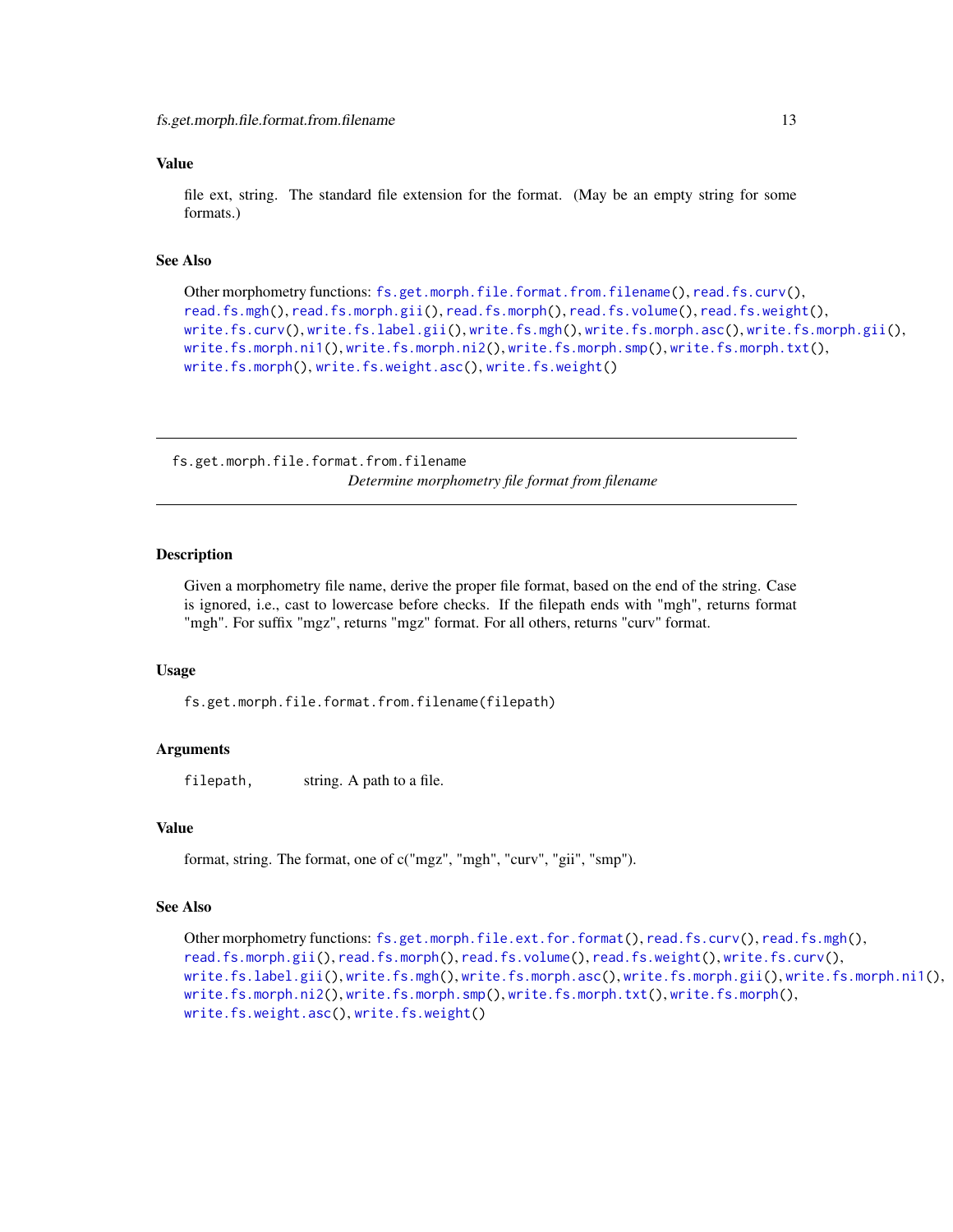<span id="page-13-0"></span>

Constructor for fs.patch

# Usage

```
fs.patch(vertices, faces = NULL)
```
## Arguments

| vertices | numerical $\pi$ <sup>*</sup> n <sup>*</sup> x5 matrix (or $\pi$ <sup>*</sup> n <sup>*</sup> x7 matrix), see read fs patch for details. If<br>it has 5 columns, columns 6-7 will be computed automatically from the first 5<br>columns (from column 1 and 5). |
|----------|--------------------------------------------------------------------------------------------------------------------------------------------------------------------------------------------------------------------------------------------------------------|
| faces    | numerical *n*x5 matrix, see read. fs. patch. asc for details. Can be 'NULL'.                                                                                                                                                                                 |

# Value

instance of class 'fs.patch'

# See Also

Other patch functions: [read.fs.patch.asc\(](#page-59-2)), [read.fs.patch\(](#page-58-1)), [write.fs.patch\(](#page-104-2))

## Examples

```
num_vertices = 6L; # a tiny patch
vertices = matrix(rep(0., num_vertices*5), ncol=5);
vertices[,1] = seq.int(num_vertices); # 1-based vertex indices
vertices[,2:4] = matrix(rnorm(num_vertices*3, 8, 2), ncol=3); # vertex coords
vertices[,5] = rep(0L, num_vertices); # is_border
vertices[3,5] = 1L; # set a vertex to be a border vertex
patch = fs.patch(vertices);
patch;
```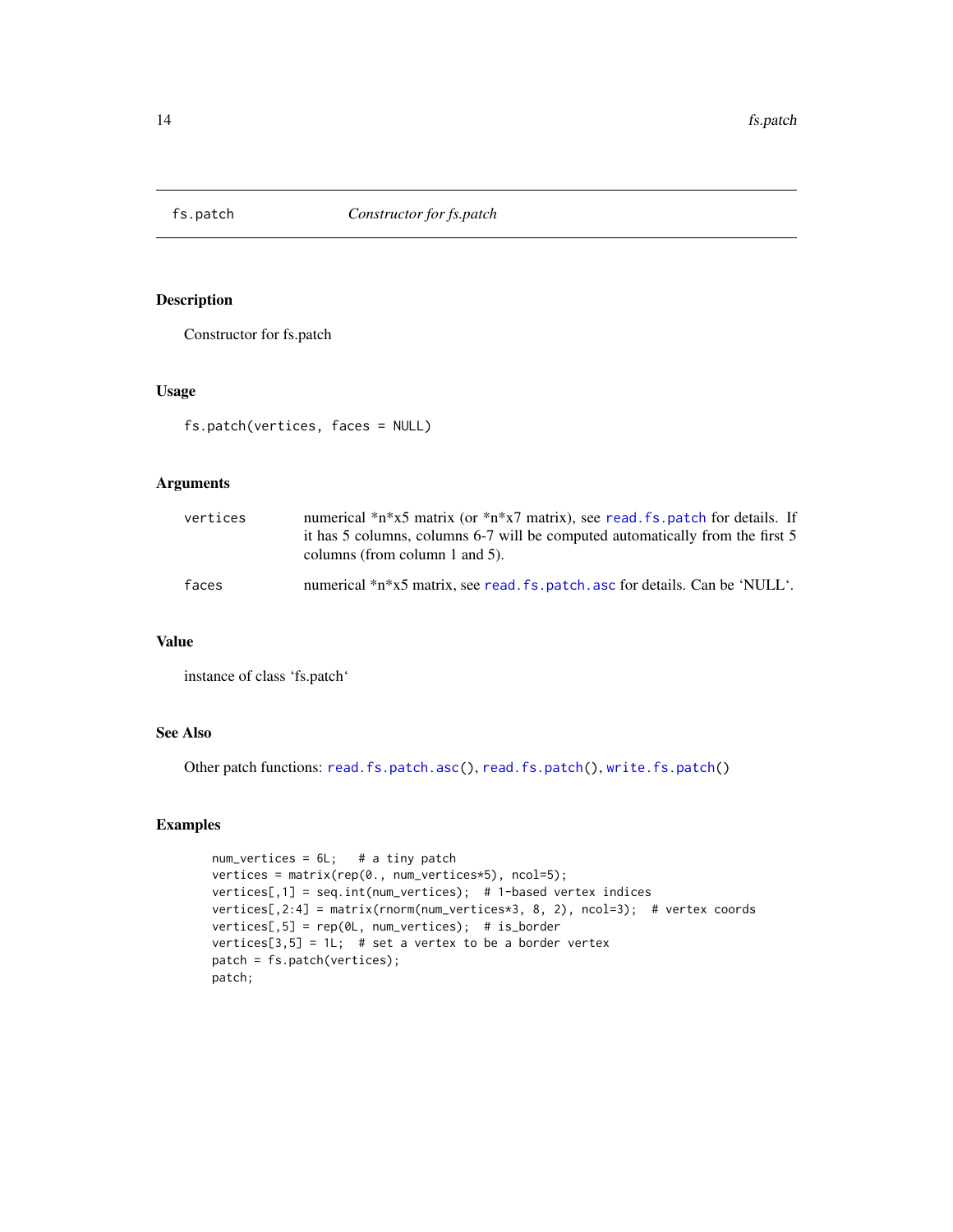<span id="page-14-0"></span>fs.surface.to.tmesh3d *Get an rgl tmesh3d instance from a brain surface mesh.*

## Description

Convert fs.surface to tmesh without the rgl package.

## Usage

```
fs.surface.to.tmesh3d(surface)
```
# Arguments

surface an fs.surface instance, as returned freesurferformats::read.fs.surface.

## Value

a tmesh3d instance representing the surface, see rgl::tmesh3d for details. It has classes mesh3d and shape3d.

get\_opt\_data\_filepath *Access a single file from the package cache by its file name.*

# Description

Access a single file from the package cache by its file name.

## Usage

```
get_opt_data_filepath(filename, mustWork = TRUE)
```
## Arguments

| filename. | string. The filename of the file in the package cache.                           |
|-----------|----------------------------------------------------------------------------------|
| mustWork. | logical. Whether an error should be created if the file does not exist. If must- |
|           | Work=FALSE and the file does not exist, the empty string is returned.            |

# Value

string. The full path to the file in the package cache or the empty string if there is no such file available. Use this in your application code to open the file.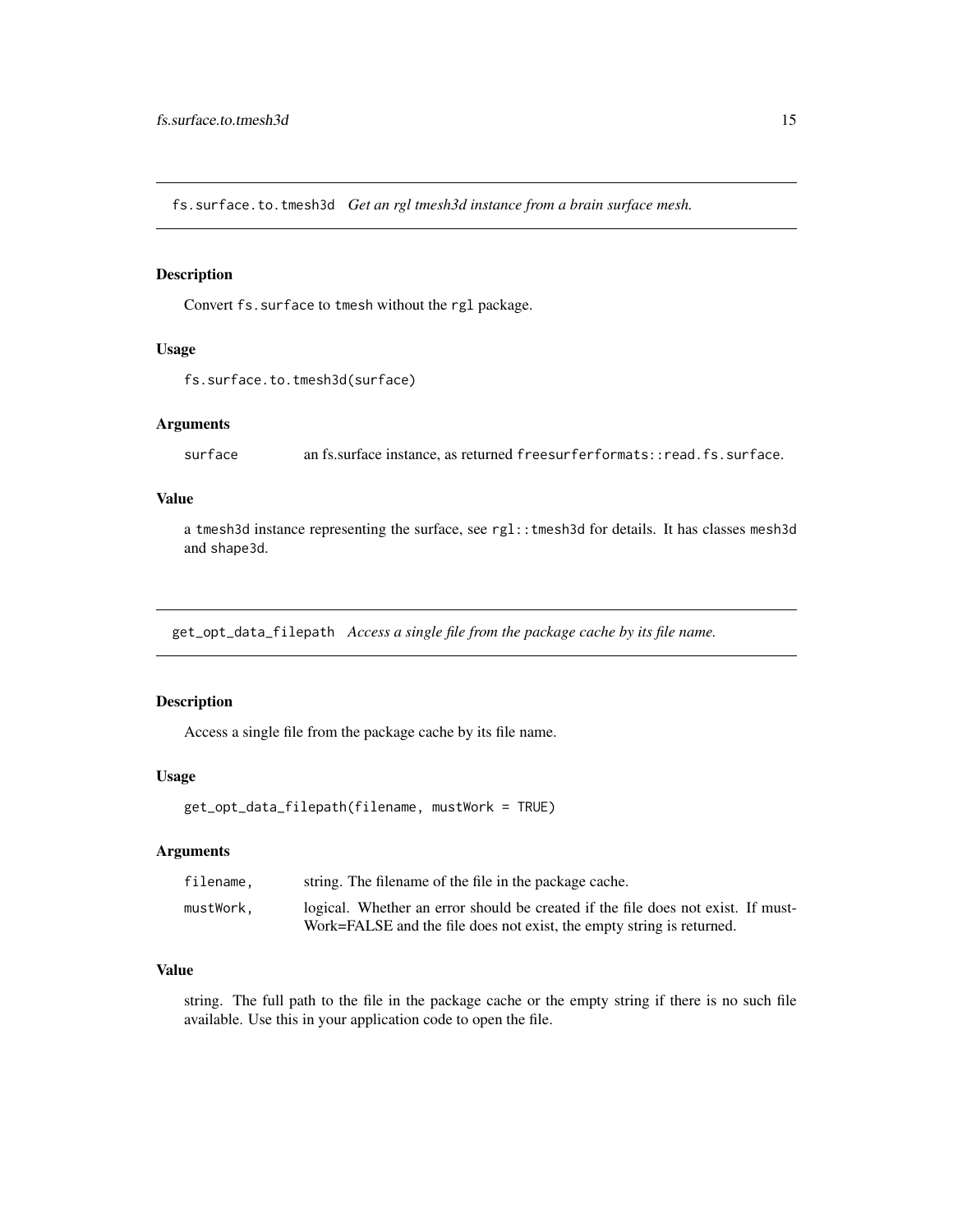<span id="page-15-0"></span>giftixml\_add\_labeltable\_from\_annot

*Add a label tabel from an annotation to a GIFTI XML tree.*

# Description

Computes the LabelTable XML node for the given annotation and adds it to the XML tree.

# Usage

giftixml\_add\_labeltable\_from\_annot(xmltree, annot)

# Arguments

| xmltree | an XML tree from xml2, typically the return value from gifti_xml.                |
|---------|----------------------------------------------------------------------------------|
| annot   | an fs. annotation, the included data will be used to compute the LabelTable node |

# Value

XML tree from xml2, the modified tree with the LabelTable added below the root node.

<span id="page-15-1"></span>gifti\_writer *Write data to a gifti file.*

# Description

Write data to a gifti file.

# Usage

```
gifti_writer(filepath, ...)
```
# Arguments

| filepath                | path to the output gifti file   |
|-------------------------|---------------------------------|
| $\cdot$ $\cdot$ $\cdot$ | parameters passed to gifti_xml. |

# References

[https://www.nitrc.org/frs/download.php/2871/GIFTI\\_Surface\\_Format.pdf](https://www.nitrc.org/frs/download.php/2871/GIFTI_Surface_Format.pdf)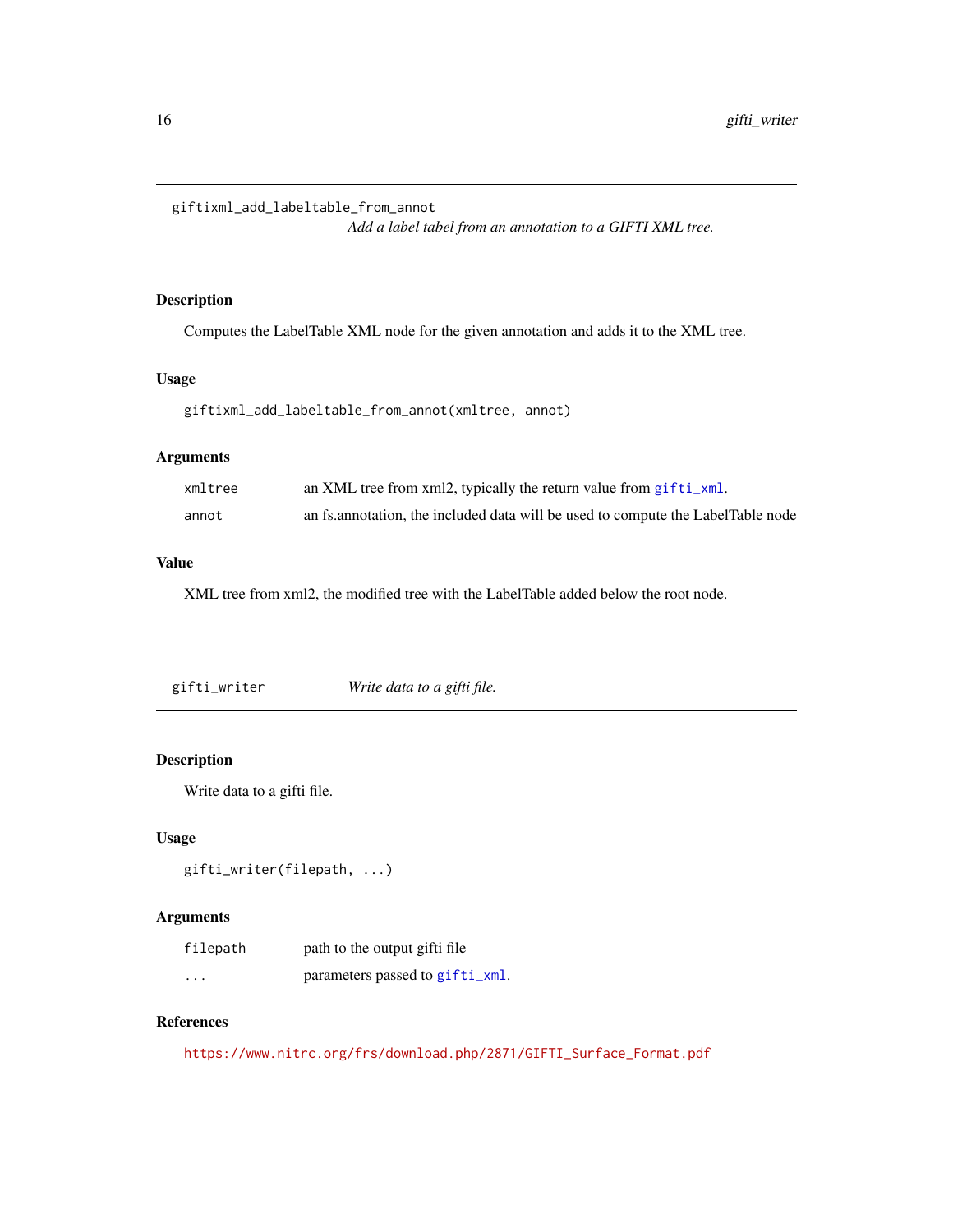#### <span id="page-16-0"></span>gifti\_xml 17

# Examples

```
## Not run:
 outfile = tempfile(fileext = '.gii');
 dataarrays = list(rep(3.1, 3L), matrix(seq(6), nrow=2L));
 gifti_writer(outfile, dataarrays, datatype=c('NIFTI_TYPE_FLOAT32', 'NIFTI_TYPE_INT32'));
```
## End(Not run)

<span id="page-16-1"></span>gifti\_xml *Get GIFTI XML representation of data.*

## Description

Creates a GIFTI XML tree from your datasets (vectors and matrices). The tree can be further modified to add additional data, or written to a file as is to produce a valid GIFTI file (see [gifti\\_xml\\_write](#page-18-1)).

## Usage

```
gifti_xml(
  data_array,
  intent = "NIFTI_INTENT_SHAPE",
  datatype = "NIFTI_TYPE_FLOAT32",
  encoding = "GZipBase64Binary",
  endian = "LittleEndian",
  transform_matrix = NULL,
  force = FALSE
)
```
# Arguments

| data_array       | list of data vectors and/or data matrices.                                                                                                                                                                                                                                                                                                                   |  |
|------------------|--------------------------------------------------------------------------------------------------------------------------------------------------------------------------------------------------------------------------------------------------------------------------------------------------------------------------------------------------------------|--|
| intent           | vector of NIFTI intent strings for the data vectors in 'data_array' parameter, see<br>convert_intent. Example: 'NIFTI_INTENT_SHAPE'. See https://nifti.nimh.nih.gov/nifti-<br>1/documentation/nifti1fields/nifti1fields_pages/group_NIFTI1_INTENT_CODES.html.                                                                                                |  |
| datatype         | vector of NIFTI datatype strings. Example: 'NIFTI_TYPE_FLOAT32'. Should<br>be suitable for your data.                                                                                                                                                                                                                                                        |  |
| encoding         | vector of encoding definition strings. One of 'ASCII', 'Base64Binary', 'GZip-<br>Base <sub>64</sub> Binary'.                                                                                                                                                                                                                                                 |  |
| endian           | vector of endian definition strings. One of 'LittleEndian' or 'BigEndian'. See<br>convert_endian.                                                                                                                                                                                                                                                            |  |
| transform_matrix |                                                                                                                                                                                                                                                                                                                                                              |  |
|                  | optional, a list of transformation matrices, one for each data_array. If one of the<br>data arrays has none, pass 'NA'. Each transformation matrix in the outer list<br>has to be a 4x4 matrix or given as a named list with entries 'transform_matrix',<br>'data_space', and 'transformed_space'. Here is an example: list('transform_matrix'=diag(4), 'dat |  |
| force            | logical, whether to force writing the data, even if issues like a mismatch of<br>datatype and data values are detected.                                                                                                                                                                                                                                      |  |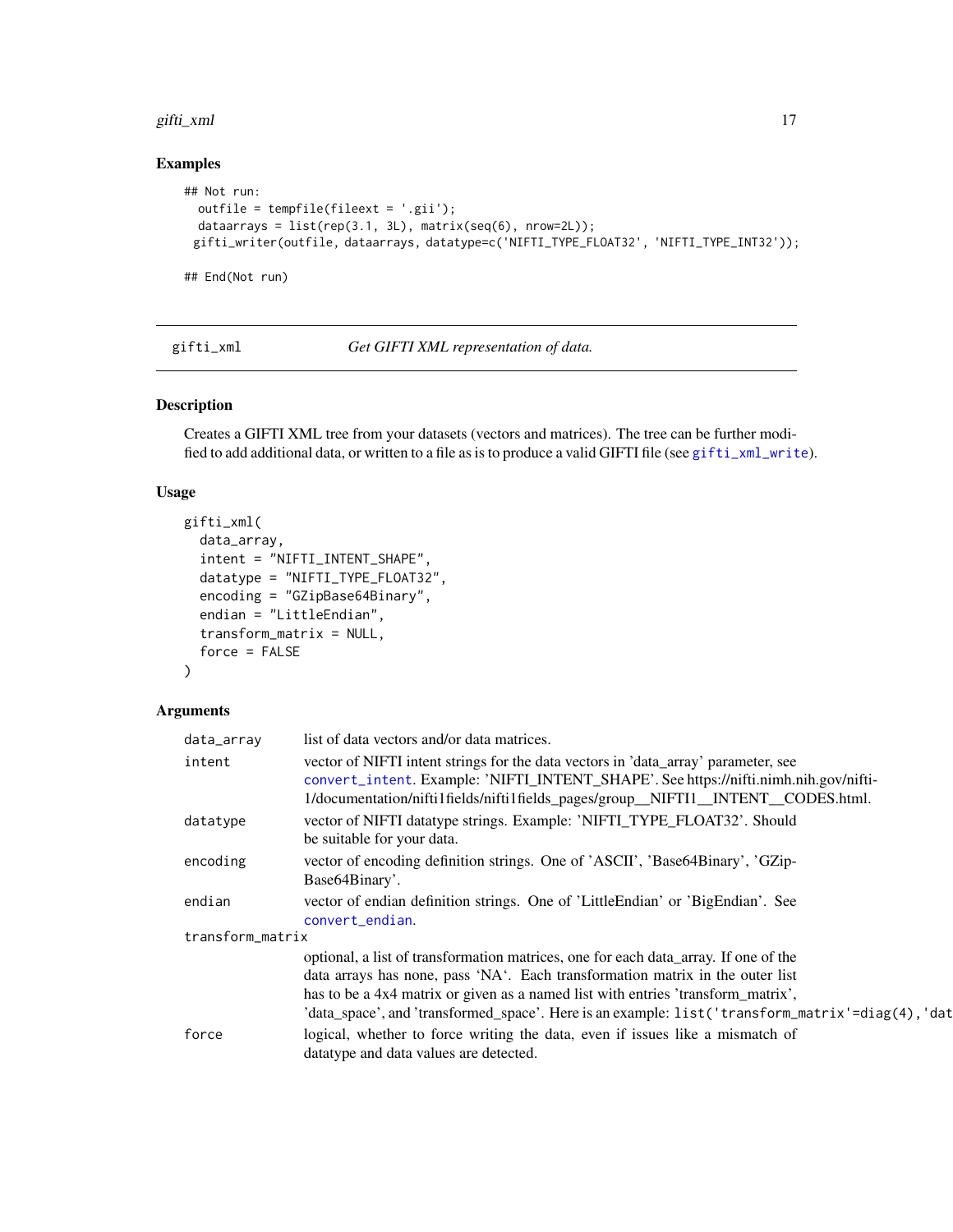## Value

xml tree, see xml2 package. One could modify this tree as needed using xml2 functions, e.g., add metadata.

#### Note

Unless you want to modify the returned tree manually, you should not need to call this function. Use [gifti\\_writer](#page-15-1) instead.

## References

See https://www.nitrc.org/frs/download.php/2871/GIFTI\_Surface\_Format.pdf

# See Also

The example for [gifti\\_xml\\_write](#page-18-1) shows how to modify the tree.

## Examples

```
## Not run:
 my_data_sets = list(rep(3.1, 3L), matrix(seq(6)+0.1, nrow=2L));transforms = list(NA, list('transform_matrix'=diag(4), 'data_space'='NIFTI_XFORM_UNKNOWN',
   'transformed_space'='NIFTI_XFORM_UNKNOWN'));
 xmltree = gifti_xml(my_data_sets, datatype='NIFTI_TYPE_FLOAT32', transform_matrix=transforms);
 # Verify that the tree is a valid GIFTI file:
 gifti_xsd = "https://www.nitrc.org/frs/download.php/158/gifti.xsd";
 xml2::xml_validate(xmltree, xml2::read_xml(gifti_xsd));
```
## End(Not run)

gifti\_xml\_add\_global\_metadata *Add metadata to GIFTI XML tree.*

## Description

Add metadata to GIFTI XML tree.

## Usage

gifti\_xml\_add\_global\_metadata(xmltree, metadata\_named\_list, as\_cdata = TRUE)

## Arguments

| xmltree             | XML tree from xml2                               |  |  |  |
|---------------------|--------------------------------------------------|--|--|--|
| metadata_named_list |                                                  |  |  |  |
|                     | named list, the metadata entries                 |  |  |  |
| as cdata            | logical, whether to wrap the value in cdata tags |  |  |  |

<span id="page-17-0"></span>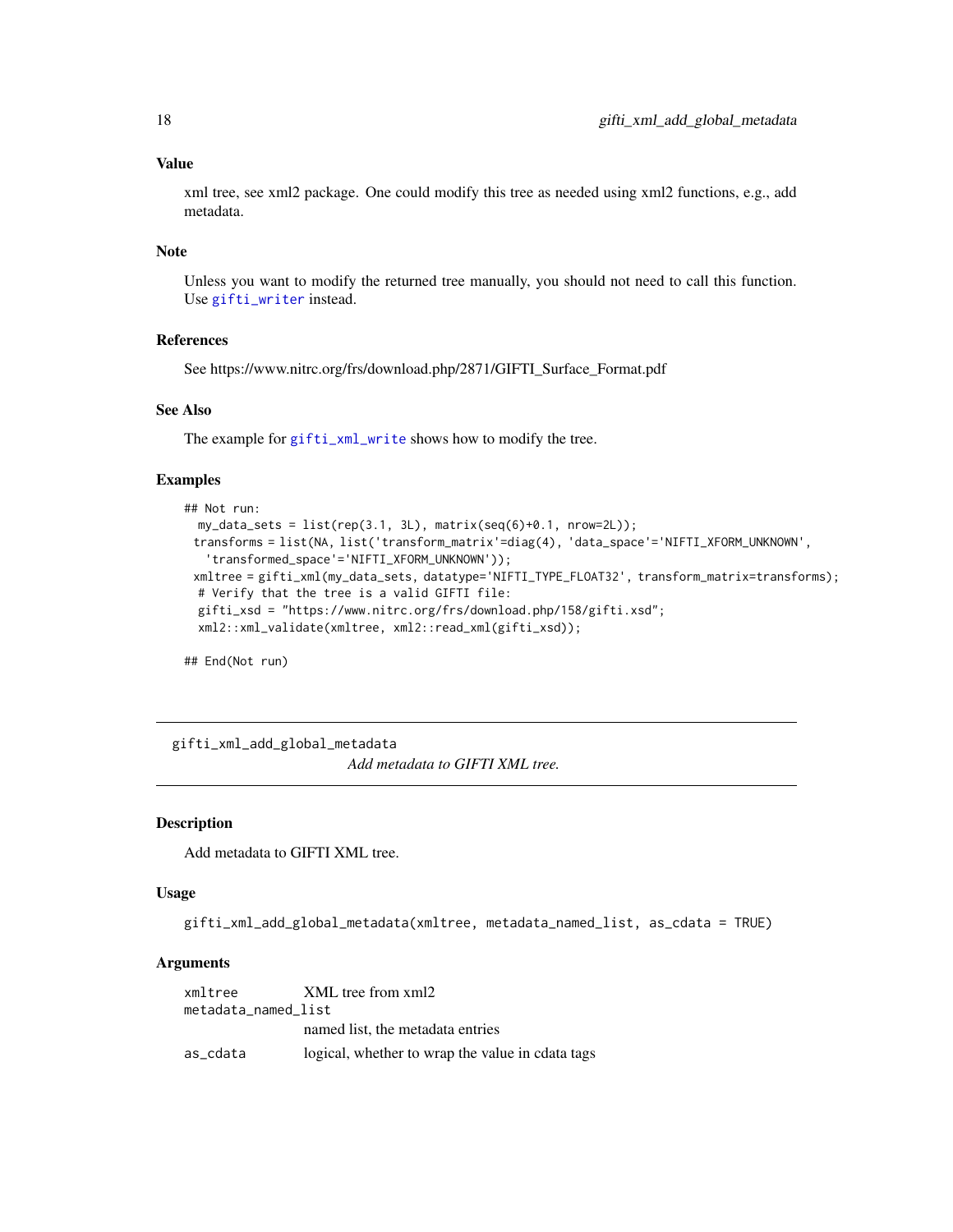<span id="page-18-0"></span>gifti\_xml\_write 19

## Value

the modified tree.

## Note

Assumes that there already exists a global MetaData node. Also not that this is not supposed to be used for adding metadata to datarrays.

## Examples

```
## Not run:
 xmltree = gifti_xml(list(rep(3.1, 3L), matrix(seq(6)+0.1, nrow=2L)));
 newtree = gifti_xml_add_global_metadata(xmltree, list("User"="Me", "Weather"="Great"));
 gifti_xsd = "https://www.nitrc.org/frs/download.php/158/gifti.xsd";
 xml2::xml_validate(newtree, xml2::read_xml(gifti_xsd));
```
## End(Not run)

<span id="page-18-1"></span>gifti\_xml\_write *Write XML tree to a gifti file.*

# Description

Write XML tree to a gifti file.

## Usage

```
gifti_xml_write(filepath, xmltree, options = c("as_xml", "format"))
```
## Arguments

| filepath | path to the output gifti file       |
|----------|-------------------------------------|
| xmltree  | XML tree from xml2                  |
| options  | output options passed to write_xml. |

## References

[https://www.nitrc.org/frs/download.php/2871/GIFTI\\_Surface\\_Format.pdf](https://www.nitrc.org/frs/download.php/2871/GIFTI_Surface_Format.pdf)

# Examples

```
## Not run:
 outfile = tempfile(fileext = '.gii');
 my_data_sets = list(rep(3.1, 3L), matrix(seq(6)+0.1, nrow=2L));
 xmltree = gifti_xml(my_data_sets, datatype='NIFTI_TYPE_FLOAT32');
 # Here we add global metadata:
 xmltree = gifti_xml_add_global_metadata(xmltree, list("User"="Me", "Day"="Monday"));
 # Validating your XML never hurts
```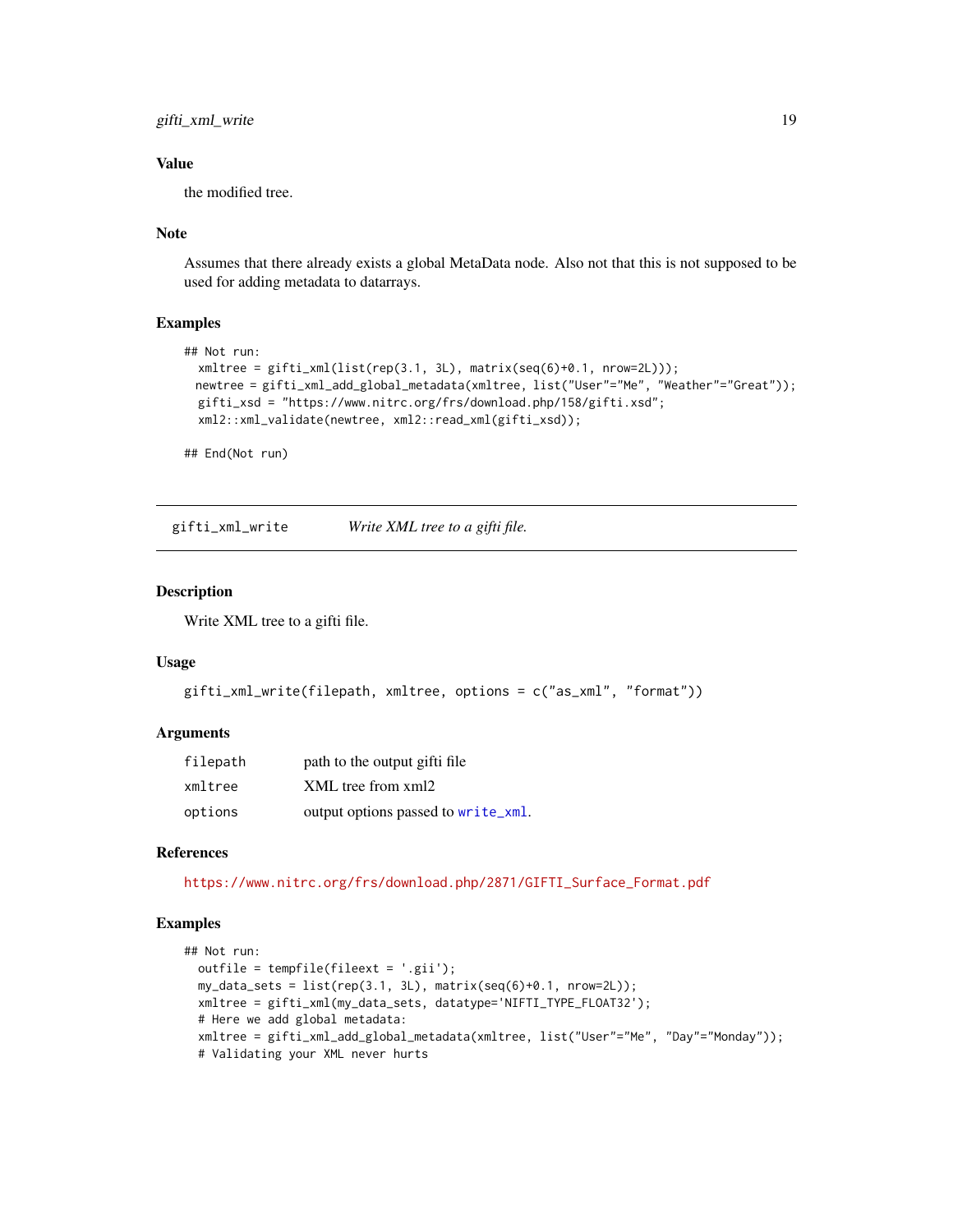```
gifti_xsd = "https://www.nitrc.org/frs/download.php/158/gifti.xsd";
xml2::xml_validate(xmltree, xml2::read_xml(gifti_xsd));
gifti_xml_write(outfile, xmltree); # Write your custom tree to a file.
```
## End(Not run)

is.bvsmp *Check whether object is a bvsmp instance.*

## Description

Check whether object is a bvsmp instance.

## Usage

is.bvsmp(x)

## Arguments

x any 'R' object

## Value

TRUE if its argument is an bvsmp instane (that is, has "bvsmp" amongst its classes) and FALSE otherwise.

is.fs.annot *Check whether object is an fs.annot*

## Description

Check whether object is an fs.annot

## Usage

is.fs.annot(x)

# Arguments

x any 'R' object

# Value

TRUE if its argument is a brain surface annotation (that is, has "fs.annot" amongst its classes) and FALSE otherwise.

<span id="page-19-0"></span>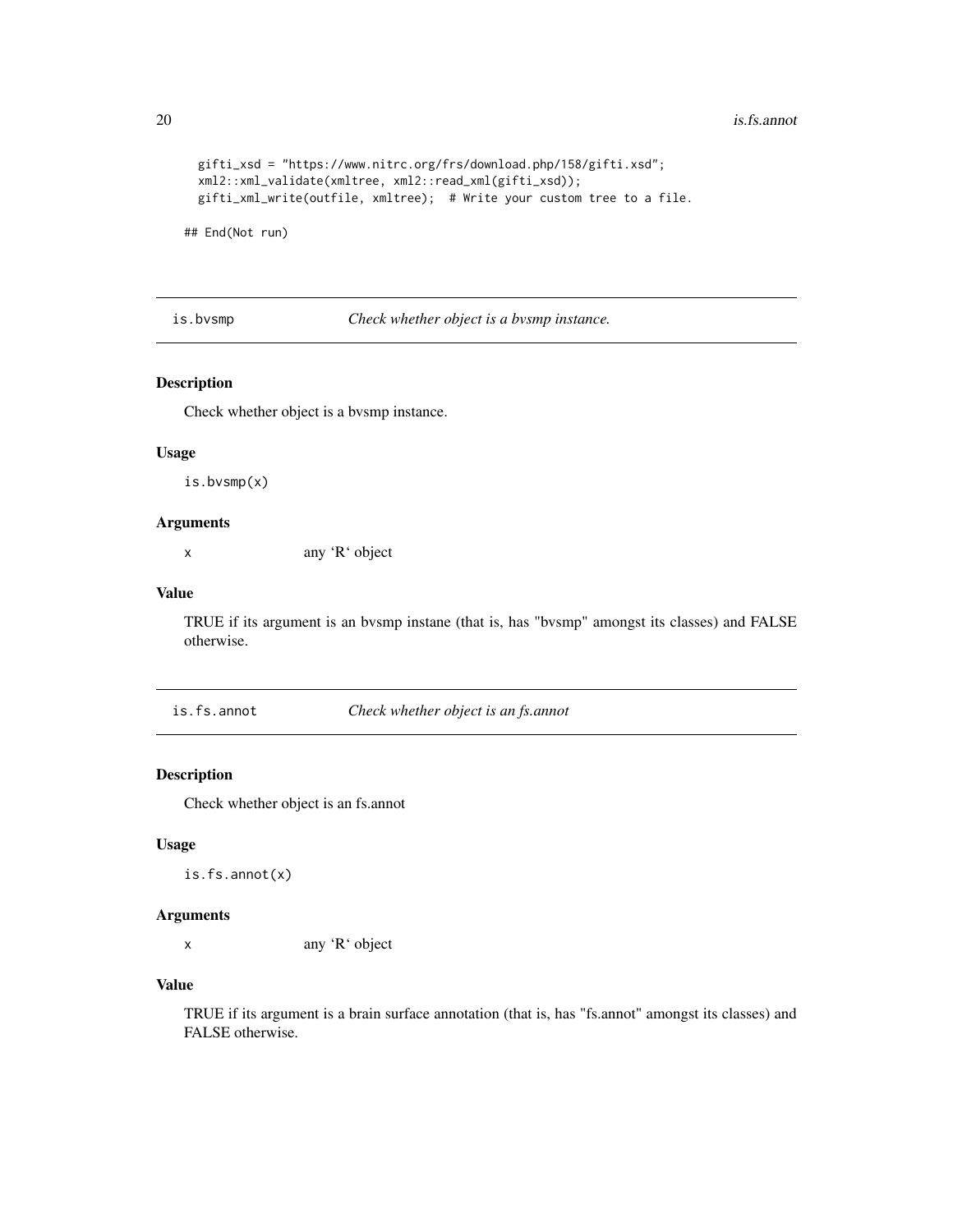<span id="page-20-0"></span>

Check whether object is an fs.label

# Usage

is.fs.label(x)

# Arguments

x any 'R' object

# Value

TRUE if its argument is a brain surface label (that is, has 'fs.label' amongst its classes) and FALSE otherwise.

is.fs.surface *Check whether object is an fs.surface*

# Description

Check whether object is an fs.surface

#### Usage

is.fs.surface(x)

# Arguments

x any 'R' object

# Value

TRUE if its argument is a brain surface (that is, has "fs.surface" amongst its classes) and FALSE otherwise.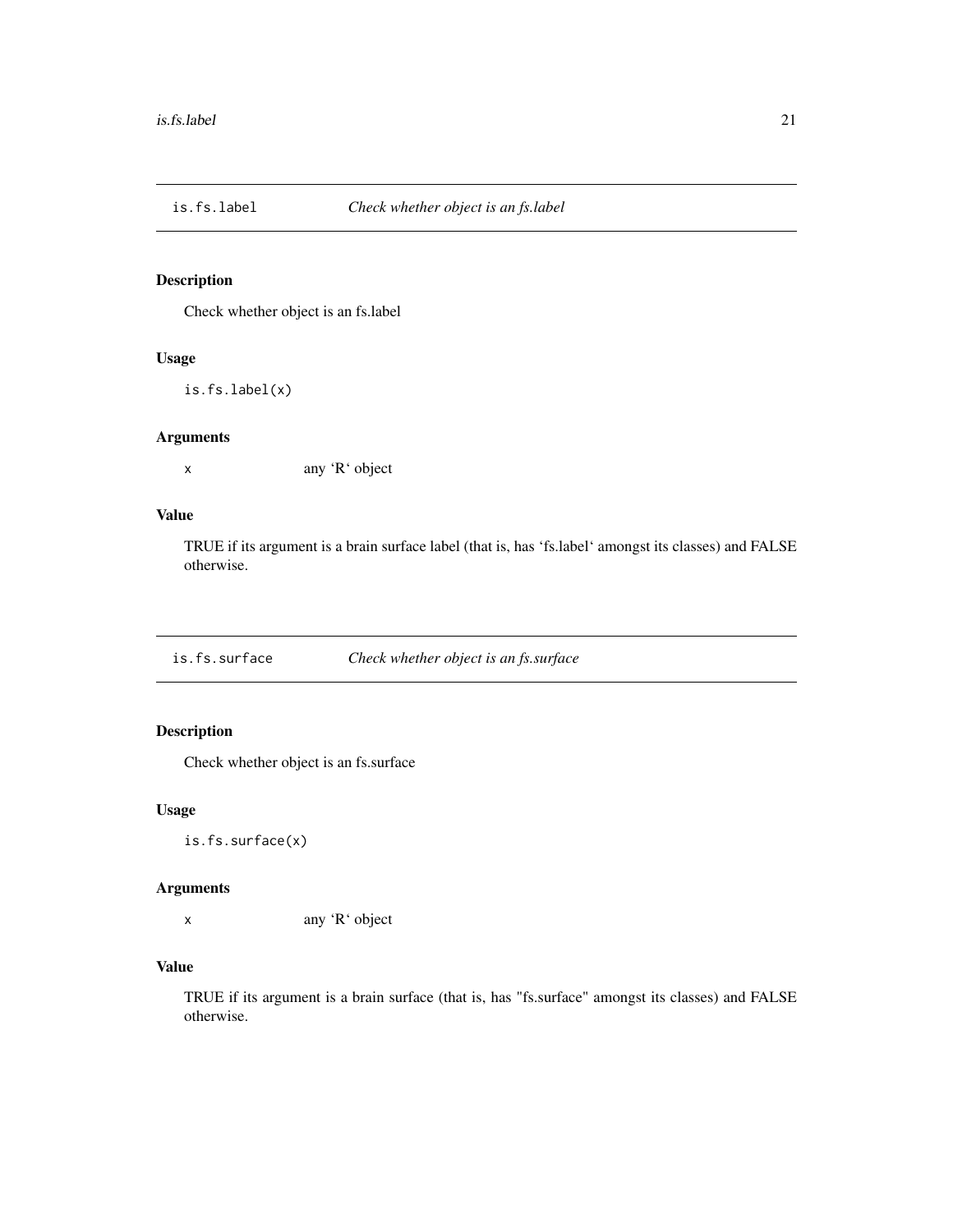<span id="page-21-0"></span>

Check whether object is an fs.volume

# Usage

is.fs.volume(x)

## Arguments

x any 'R' object

# Value

TRUE if its argument is a brain volume (that is, has "fs.volume" amongst its classes) and FALSE otherwise.

is.mghheader *Check whether object is an mghheader*

# Description

Check whether object is an mghheader

## Usage

is.mghheader(x)

# Arguments

x any 'R' object

# Value

TRUE if its argument is an MGH header (that is, has "mghheader" amongst its classes) and FALSE otherwise.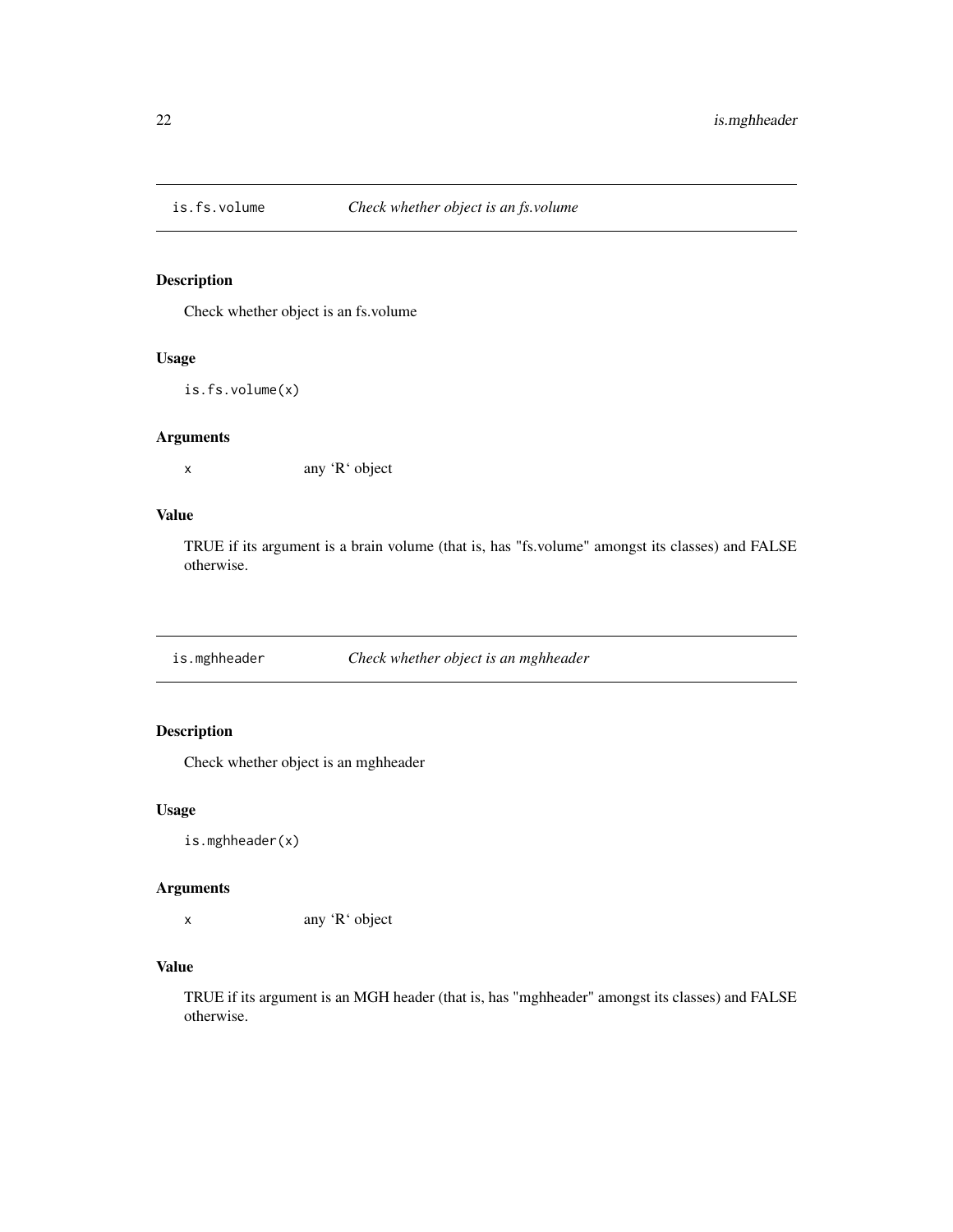<span id="page-22-0"></span>

Get file names of optional data files which are available in the local package cache. You can access these files with get\_optional\_data\_file().

#### Usage

```
list_opt_data()
```
# Value

vector of strings. The file names available, relative to the package cache.

mghheader.centervoxelRAS.from.firstvoxelRAS *Compute RAS coords of center voxel.*

# Description

Compute RAS coords of center voxel.

#### Usage

```
mghheader.centervoxelRAS.from.firstvoxelRAS(header, first_voxel_RAS)
```
## Arguments

header Header of the mgh datastructure, as returned by read. fs.mgh. The 'c\_r', 'c\_a' and 'c\_s' values in the header do not matter of course, they are what is computed by this function.

first\_voxel\_RAS

numerical vector of length 3, the RAS coordinate of the first voxel in the volume. The first voxel is the voxel with 'CRS=1,1,1' in R, or 'CRS=0,0,0' in C/FreeSurfer. This value is also known as \*P0 RAS\*.

#### Value

numerical vector of length 3, the RAS coordinate of the center voxel. Also known as \*CRAS\* or \*center RAS\*.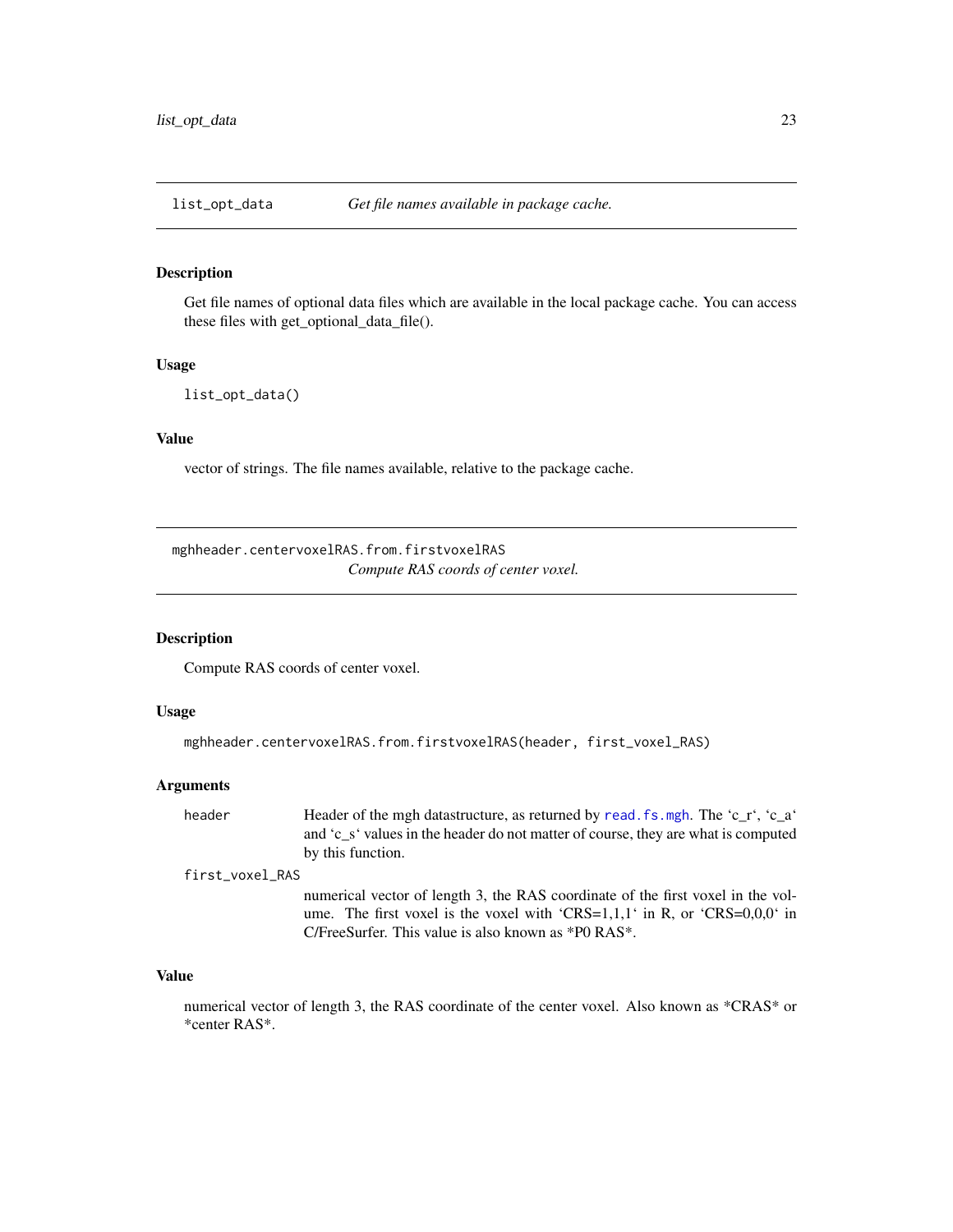<span id="page-23-0"></span>mghheader.crs.orientation

*Compute MGH volume orientation string.*

#### Description

Compute MGH volume orientation string.

#### Usage

mghheader.crs.orientation(header)

#### Arguments

header Header of the mgh datastructure, as returned by [read.fs.mgh](#page-50-1).

# Value

character string of length 3, one uppercase letter per axis. Each of the three position is a letter from the alphabet: 'LRISAP¿. The meaning is 'L' for left, 'R' for right, 'I' for inferior, 'S' for superior, 'P' for posterior, 'A' for anterior. If the direction cannot be computed, all three characters are  $\dot{\iota}$  for unknown. Of course, each axis ('L/R', 'I/S', 'A/P') is only represented once in the string.

mghheader.is.conformed

*Determine whether an MGH volume is conformed.*

# **Description**

In the FreeSurfer sense, \*conformed\* means that the volume is in coronal primary slice direction, has dimensions  $256x256x256$  and a voxel size of 1 mm in all 3 directions. The slice direction can only be determined if the header contains RAS information, if it does not, the volume is not conformed.

#### Usage

```
mghheader.is.conformed(header)
```
## Arguments

header Header of the mgh datastructure, as returned by read. fs. mgh.

# Value

logical, whether the volume is \*conformed\*.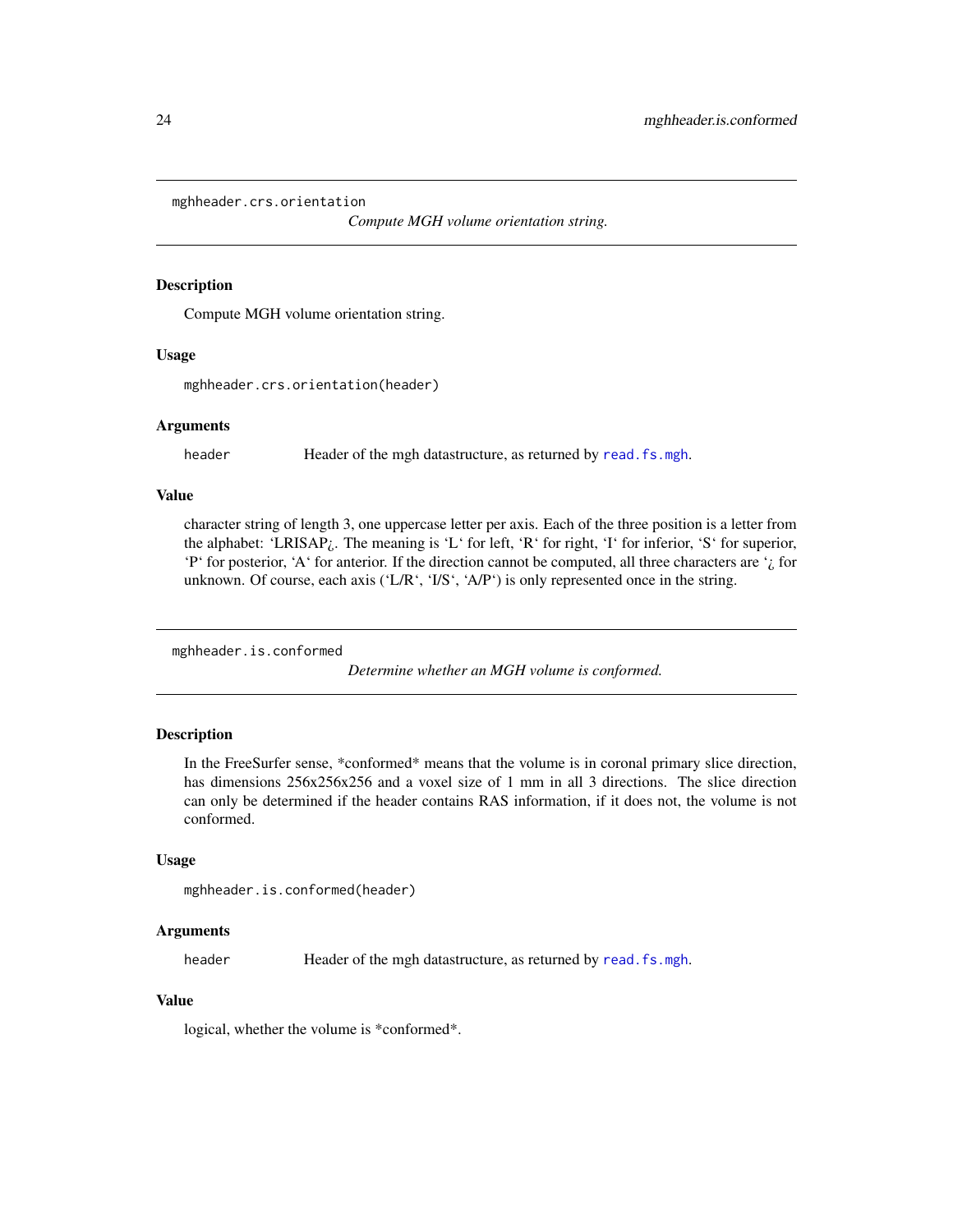<span id="page-24-1"></span><span id="page-24-0"></span>mghheader.is.ras.valid

*Check whether header contains valid ras information*

### Description

Check whether header contains valid ras information

## Usage

```
mghheader.is.ras.valid(header)
```
#### Arguments

header mgh header or 'fs.volume' instance with header

#### Value

logical, whether header contains valid ras information (according to the 'ras\_good\_flag').

# See Also

Other header coordinate space: [mghheader.ras2vox.tkreg\(](#page-26-1)), [mghheader.ras2vox\(](#page-25-1)), [mghheader.scanner2tkreg\(](#page-26-2)), [mghheader.tkreg2scanner\(](#page-27-1)), [mghheader.vox2ras.tkreg\(](#page-29-1)), [mghheader.vox2ras\(](#page-28-1)), [read.fs.transform.dat\(](#page-71-1)), [read.fs.transform.lta\(](#page-72-1)), [read.fs.transform.xfm\(](#page-73-1)), [read.fs.transform\(](#page-70-1)), [sm0to1\(](#page-87-1)), [sm1to0\(](#page-87-2))

## Examples

```
brain_image = system.file("extdata", "brain.mgz",
                           package = "freesurferformats",
                           mustWork = TRUE);
vdh = read.fs.mgh(brain_image, with_header = TRUE);
mghheader.is.ras.valid(vdh$header);
```
mghheader.primary.slice.direction *Compute MGH primary slice direction*

## Description

Compute MGH primary slice direction

#### Usage

mghheader.primary.slice.direction(header)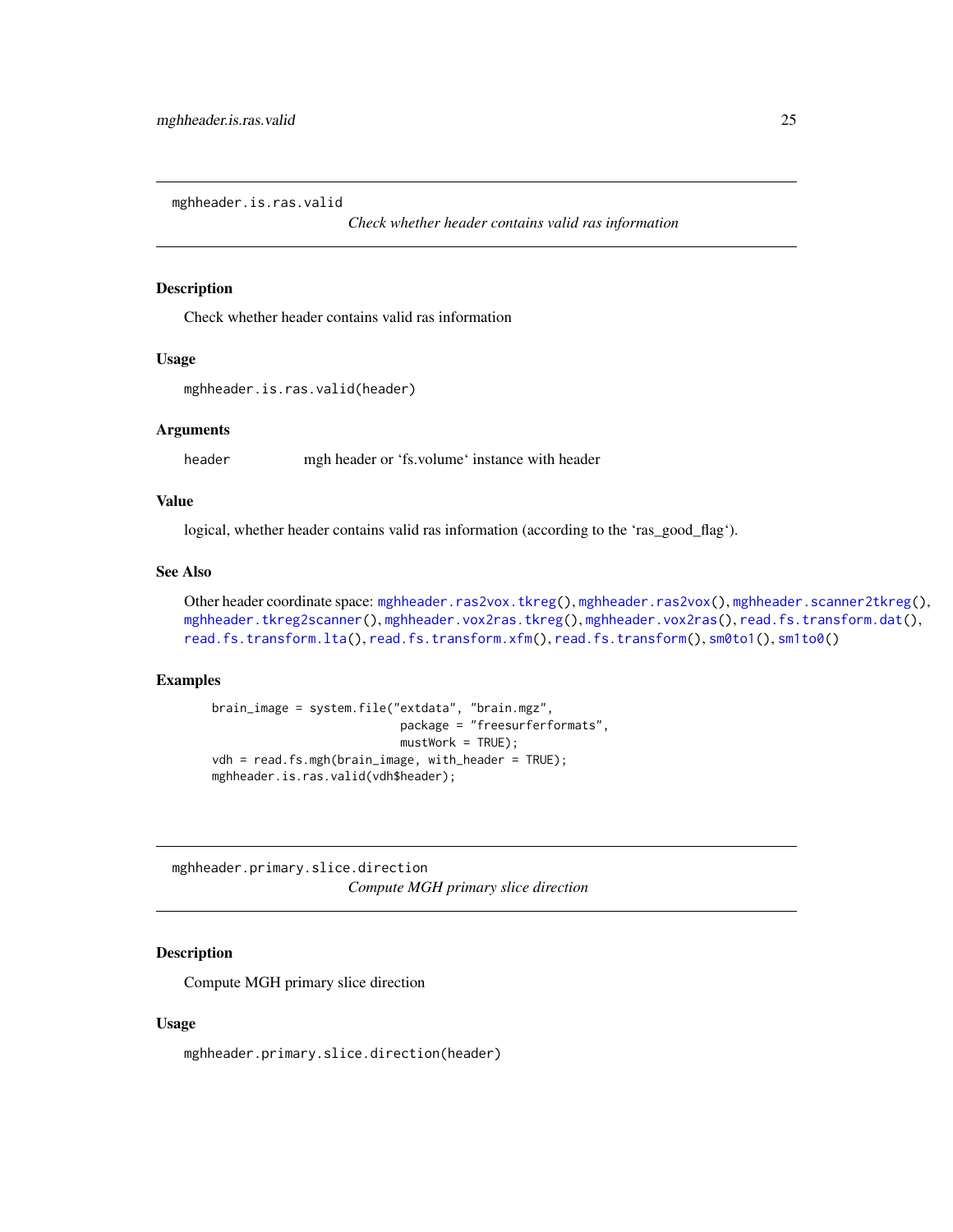#### <span id="page-25-0"></span>Arguments

header **Header of the mgh datastructure**, as returned by [read.fs.mgh](#page-50-1).

## Value

character string, the slice direction. One of 'sagittal', 'coronal', 'axial' or 'unknown'.

<span id="page-25-1"></span>mghheader.ras2vox *Compute ras2vox matrix from basic MGH header fields.*

## Description

This is also known as the 'scanner' or 'native' ras2vox. It is the inverse of the respective vox2ras, see [mghheader.vox2ras](#page-28-1).

## Usage

```
mghheader.ras2vox(header)
```
#### Arguments

header the MGH header

## Value

4x4 numerical matrix, the transformation matrix

## See Also

#### [sm1to0](#page-87-2)

Other header coordinate space: [mghheader.is.ras.valid\(](#page-24-1)), [mghheader.ras2vox.tkreg\(](#page-26-1)), mghheader.scanner2tkreg [mghheader.tkreg2scanner\(](#page-27-1)), [mghheader.vox2ras.tkreg\(](#page-29-1)), [mghheader.vox2ras\(](#page-28-1)), [read.fs.transform.dat\(](#page-71-1)), [read.fs.transform.lta\(](#page-72-1)), [read.fs.transform.xfm\(](#page-73-1)), [read.fs.transform\(](#page-70-1)), [sm0to1\(](#page-87-1)), [sm1to0\(](#page-87-2))

## Examples

```
brain_image = system.file("extdata", "brain.mgz",
                           package = "freesurferformats",
                          mustWork = TRUE);
vdh = read.fs.mgh(brain_image, with_header = TRUE);
mghheader.ras2vox(vdh$header);
```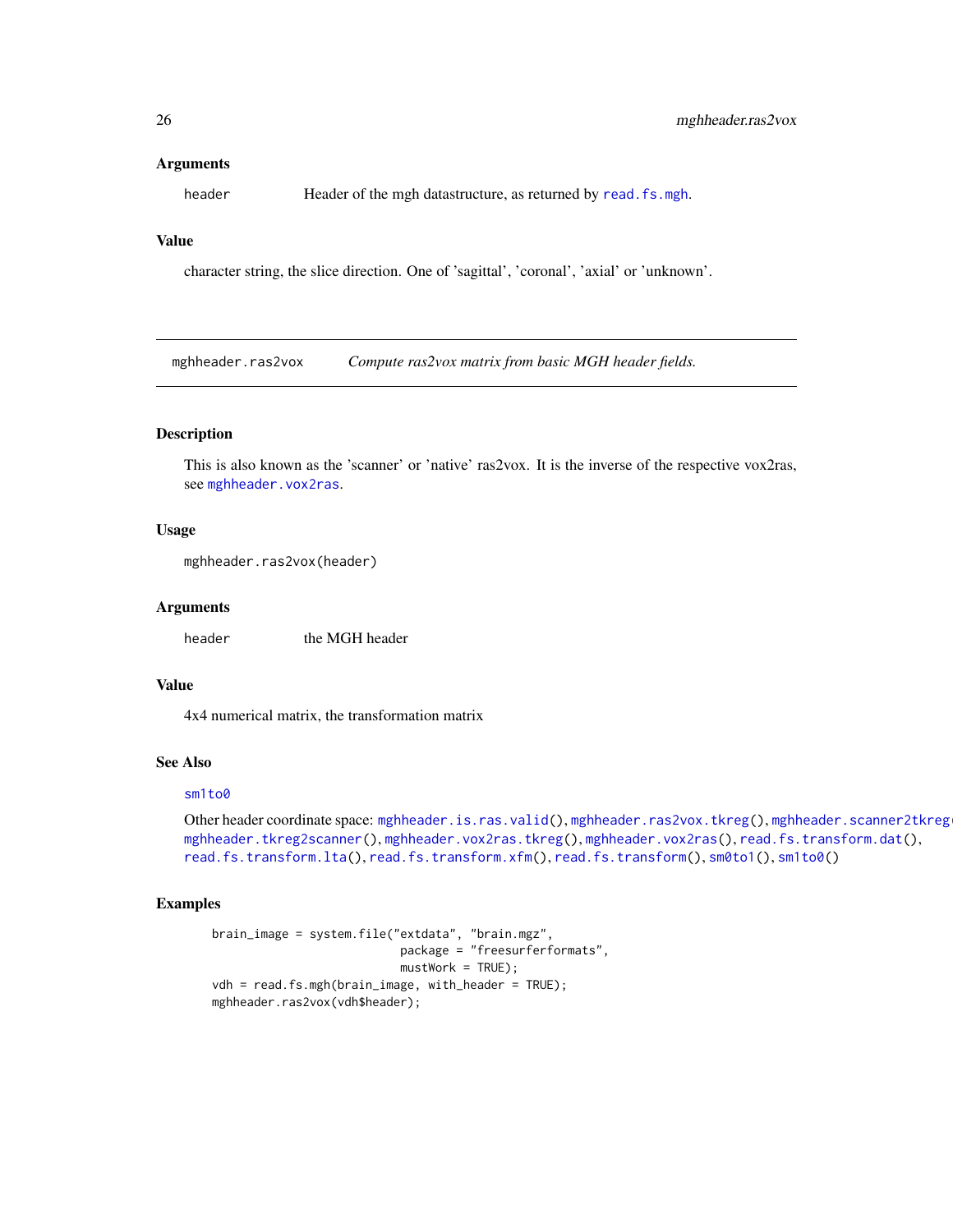<span id="page-26-1"></span><span id="page-26-0"></span>mghheader.ras2vox.tkreg

*Compute ras2vox-tkreg matrix from basic MGH header fields.*

## Description

This is also known as the 'tkreg' ras2vox. It is the inverse of the respective vox2ras, see [mghheader.vox2ras.tkreg](#page-29-1).

#### Usage

mghheader.ras2vox.tkreg(header)

## Arguments

header the MGH header

# Value

4x4 numerical matrix, the transformation matrix

## See Also

## [sm1to0](#page-87-2)

```
mghheader.is.ras.valid(mghheader.ras2vox(mghheader.scanner2tkreg(),
mghheader.tkreg2scanner(), mghheader.vox2ras.tkreg(), mghheader.vox2ras(), read.fs.transform.dat(),
read.fs.transform.lta(), read.fs.transform.xfm(), read.fs.transform(), sm0to1(), sm1to0()
```
#### Examples

```
brain_image = system.file("extdata", "brain.mgz",
                           package = "freesurferformats",
                           mustWork = TRUE);
vdh = read.fs.mgh(brain_image, with_header = TRUE);
mghheader.ras2vox.tkreg(vdh$header);
```
<span id="page-26-2"></span>mghheader.scanner2tkreg

*Compute scanner-RAS 2 tkreg-RAS matrix from basic MGH header fields.*

### Description

This is also known as the 'scanner2tkreg' matrix. Note that this is a RAS-to-RAS matrix. It is the inverse of the 'tkreg2scanner' matrix, see [mghheader.tkreg2scanner](#page-27-1).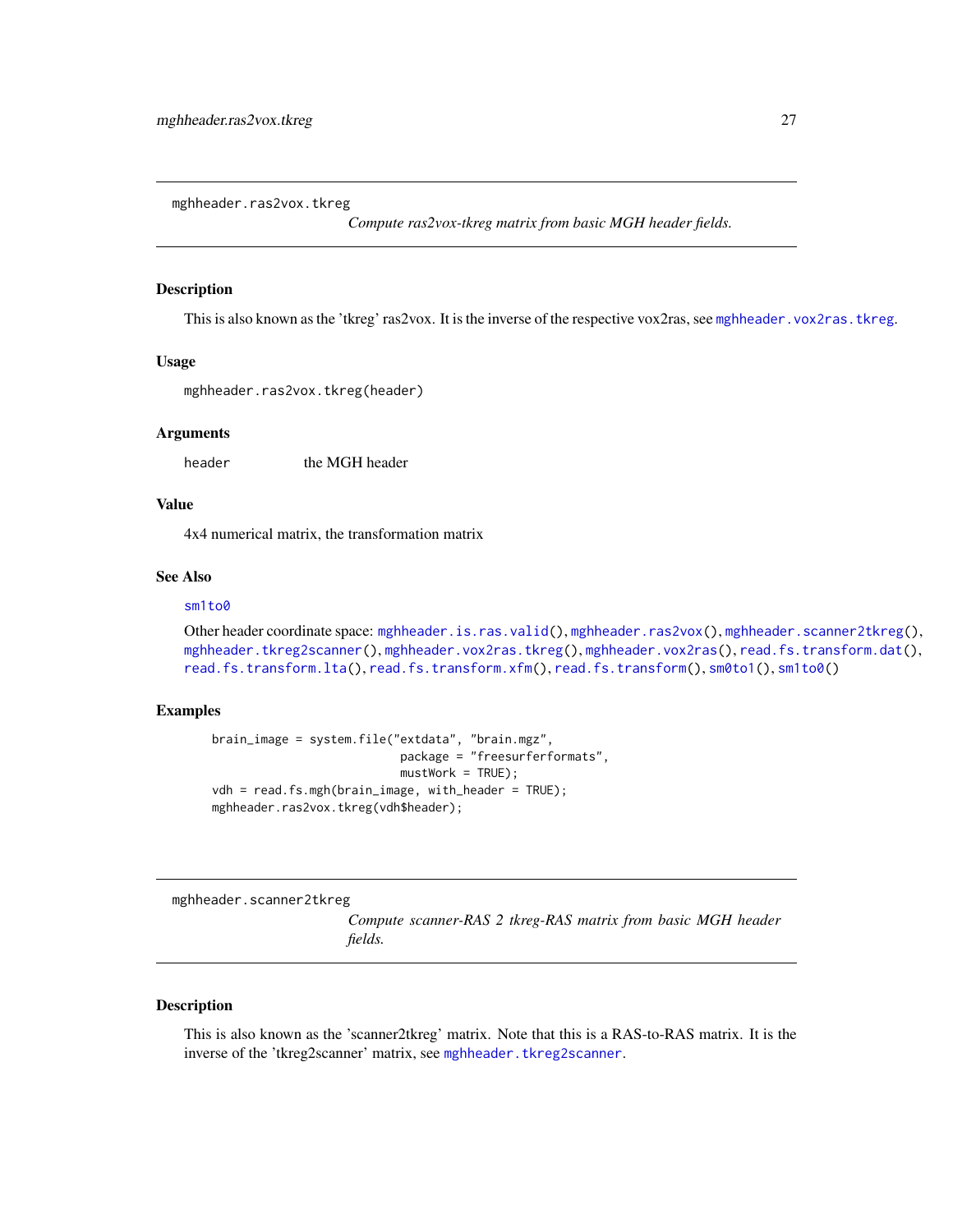#### Usage

mghheader.scanner2tkreg(header)

## Arguments

header the MGH header

## Value

4x4 numerical matrix, the transformation matrix

## See Also

```
Other header coordinate space: mghheader.is.ras.valid(), mghheader.ras2vox.tkreg(), mghheader.ras2vox(),
mghheader.tkreg2scanner(), mghheader.vox2ras.tkreg(), mghheader.vox2ras(), read.fs.transform.dat(),
read.fs.transform.lta(), read.fs.transform.xfm(), read.fs.transform(), sm0to1(), sm1to0()
```
#### Examples

```
brain_image = system.file("extdata", "brain.mgz",
                          package = "freesurferformats",
                           mustWork = TRUE;
vdh = read.fs.mgh(brain_image, with_header = TRUE);
mghheader.scanner2tkreg(vdh$header);
```
<span id="page-27-1"></span>mghheader.tkreg2scanner

*Compute tkreg-RAS to scanner-RAS matrix from basic MGH header fields.*

## Description

This is also known as the 'tkreg2scanner' matrix. Note that this is a RAS-to-RAS matrix. It is the inverse of the 'scanner2tkreg' matrix, see [mghheader.scanner2tkreg](#page-26-2).

## Usage

```
mghheader.tkreg2scanner(header)
```
## Arguments

header the MGH header

## Value

4x4 numerical matrix, the transformation matrix

<span id="page-27-0"></span>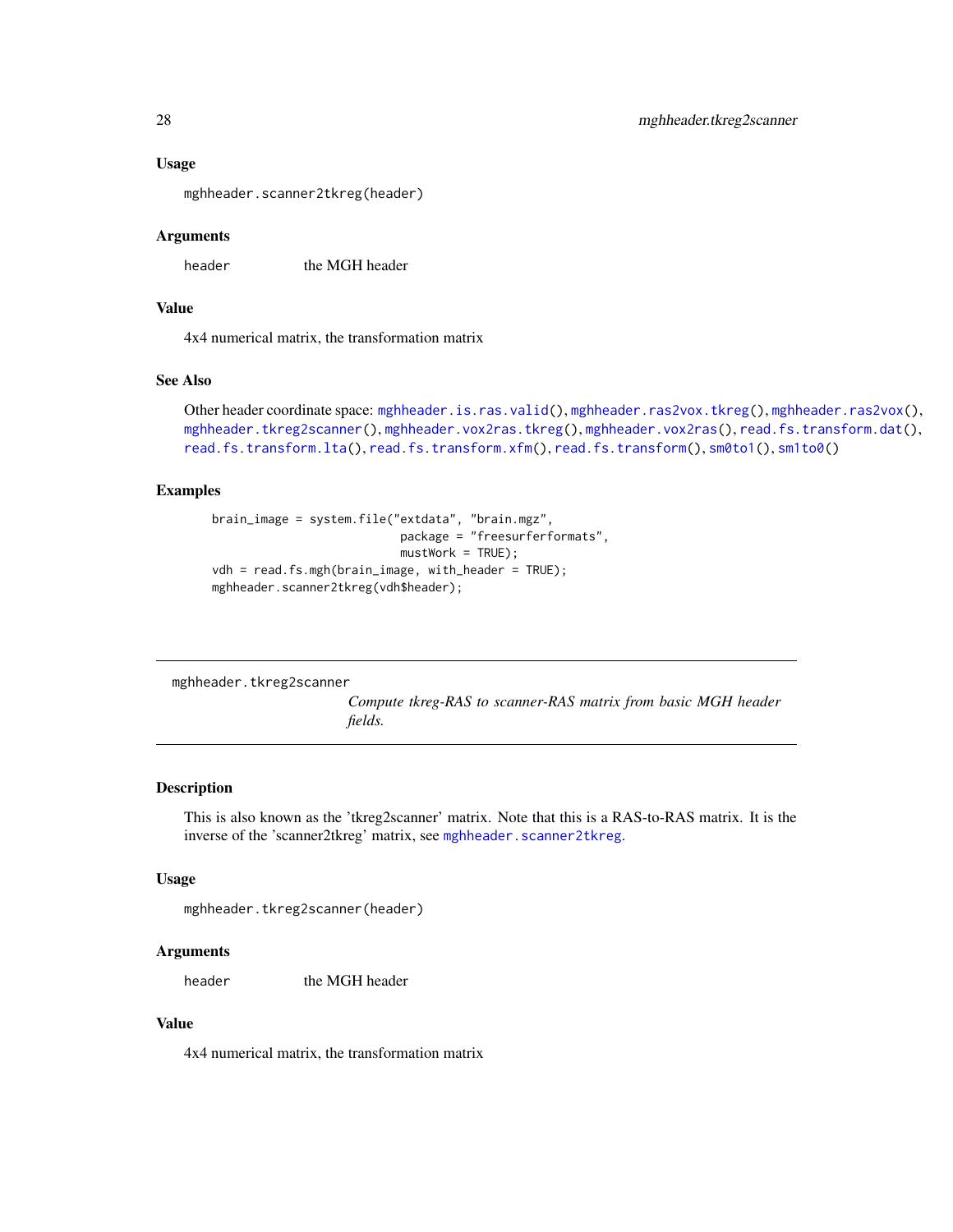# <span id="page-28-0"></span>See Also

Other header coordinate space: [mghheader.is.ras.valid\(](#page-24-1)), [mghheader.ras2vox.tkreg\(](#page-26-1)), [mghheader.ras2vox\(](#page-25-1)), [mghheader.scanner2tkreg\(](#page-26-2)), [mghheader.vox2ras.tkreg\(](#page-29-1)), [mghheader.vox2ras\(](#page-28-1)), [read.fs.transform.dat\(](#page-71-1)), [read.fs.transform.lta\(](#page-72-1)), [read.fs.transform.xfm\(](#page-73-1)), [read.fs.transform\(](#page-70-1)), [sm0to1\(](#page-87-1)), [sm1to0\(](#page-87-2))

## Examples

```
brain_image = system.file("extdata", "brain.mgz",
                          package = "freesurferformats",
                           mustWork = TRUE;
vdh = read.fs.mgh(brain_image, with_header = TRUE);
mghheader.tkreg2scanner(vdh$header);
```
mghheader.update.from.vox2ras *Update mghheader fields from vox2ras matrix.*

# **Description**

Update mghheader fields from vox2ras matrix.

#### Usage

```
mghheader.update.from.vox2ras(header, vox2ras)
```
#### Arguments

| header  | Header of the mgh datastructure, as returned by read. fs. mgh. |
|---------|----------------------------------------------------------------|
| vox2ras | 4x4 numerical matrix, the vox2ras transformation matrix.       |

#### Value

a named list representing the header

<span id="page-28-1"></span>mghheader.vox2ras *Compute vox2ras matrix from basic MGH header fields.*

## **Description**

This is also known as the 'scanner' or 'native' vox2ras. It is the inverse of the respective ras2vox, see [mghheader.ras2vox](#page-25-1).

#### Usage

mghheader.vox2ras(header)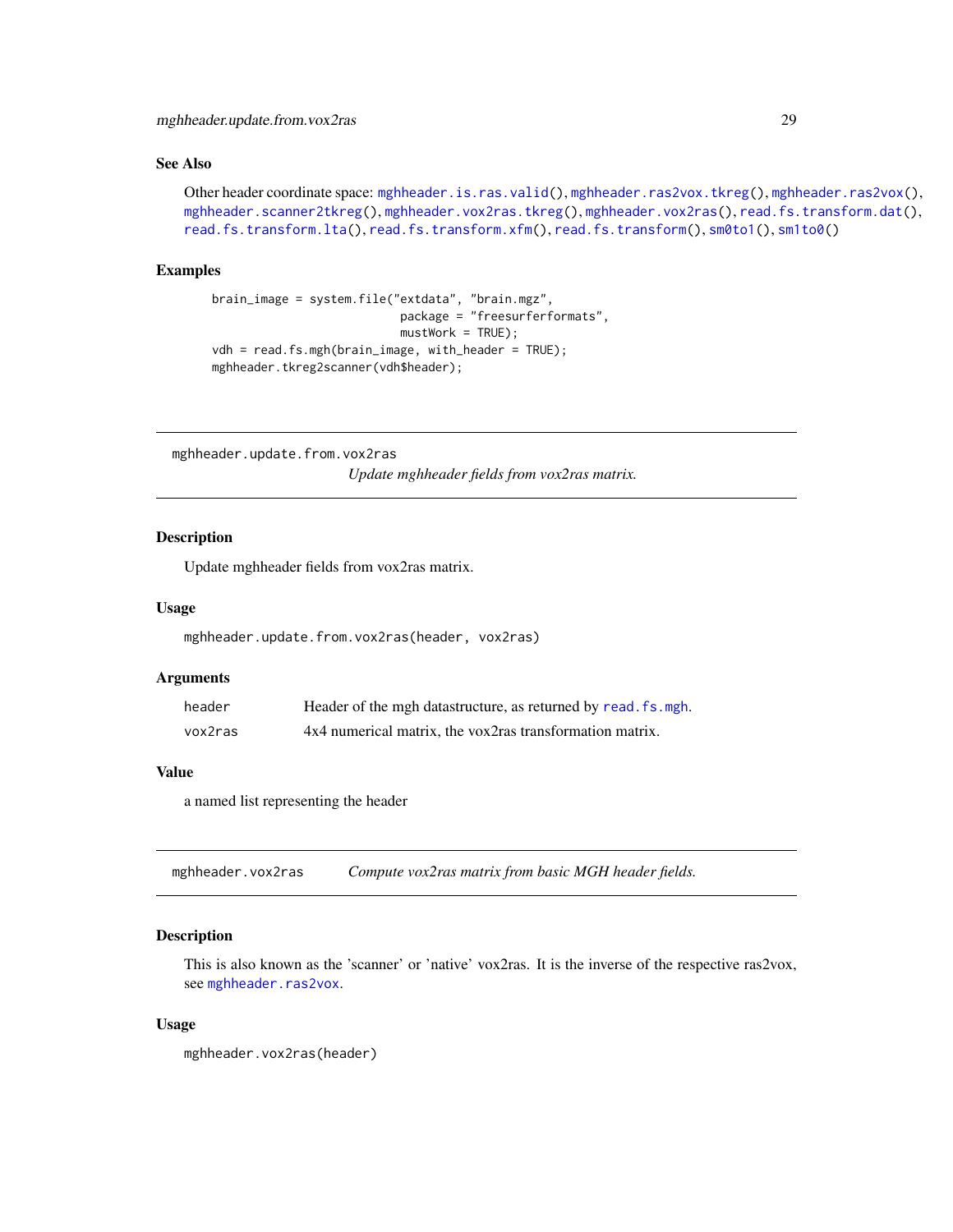#### Arguments

header the MGH header

# Value

4x4 numerical matrix, the transformation matrix

## See Also

## [sm0to1](#page-87-1)

```
Other header coordinate space: mghheader.is.ras.valid(), mghheader.ras2vox.tkreg(), mghheader.ras2vox(),
mghheader.scanner2tkreg(mghheader.tkreg2scanner(mghheader.vox2ras.tkreg(), read.fs.transform.dat
read.fs.transform.lta(), read.fs.transform.xfm(), read.fs.transform(), sm0to1(), sm1to0()
```
## Examples

```
brain_image = system.file("extdata", "brain.mgz",
                          package = "freesurferformats",
                           mustWork = TRUE;
vdh = read.fs.mgh(brain_image, with_header = TRUE);
mghheader.vox2ras(vdh$header);
```
<span id="page-29-1"></span>mghheader.vox2ras.tkreg

*Compute vox2ras-tkreg matrix from basic MGH header fields.*

#### **Description**

This is also known as the 'tkreg' vox2ras. It is the inverse of the respective ras2vox, see [mghheader.ras2vox.tkreg](#page-26-1).

#### Usage

```
mghheader.vox2ras.tkreg(header)
```
#### Arguments

header the MGH header

## Value

4x4 numerical matrix, the transformation matrix

#### See Also

#### [sm0to1](#page-87-1)

Other header coordinate space: [mghheader.is.ras.valid\(](#page-24-1)), [mghheader.ras2vox.tkreg\(](#page-26-1)), [mghheader.ras2vox\(](#page-25-1)), [mghheader.scanner2tkreg\(](#page-26-2)), [mghheader.tkreg2scanner\(](#page-27-1)), [mghheader.vox2ras\(](#page-28-1)), [read.fs.transform.dat\(](#page-71-1)), [read.fs.transform.lta\(](#page-72-1)), [read.fs.transform.xfm\(](#page-73-1)), [read.fs.transform\(](#page-70-1)), [sm0to1\(](#page-87-1)), [sm1to0\(](#page-87-2))

<span id="page-29-0"></span>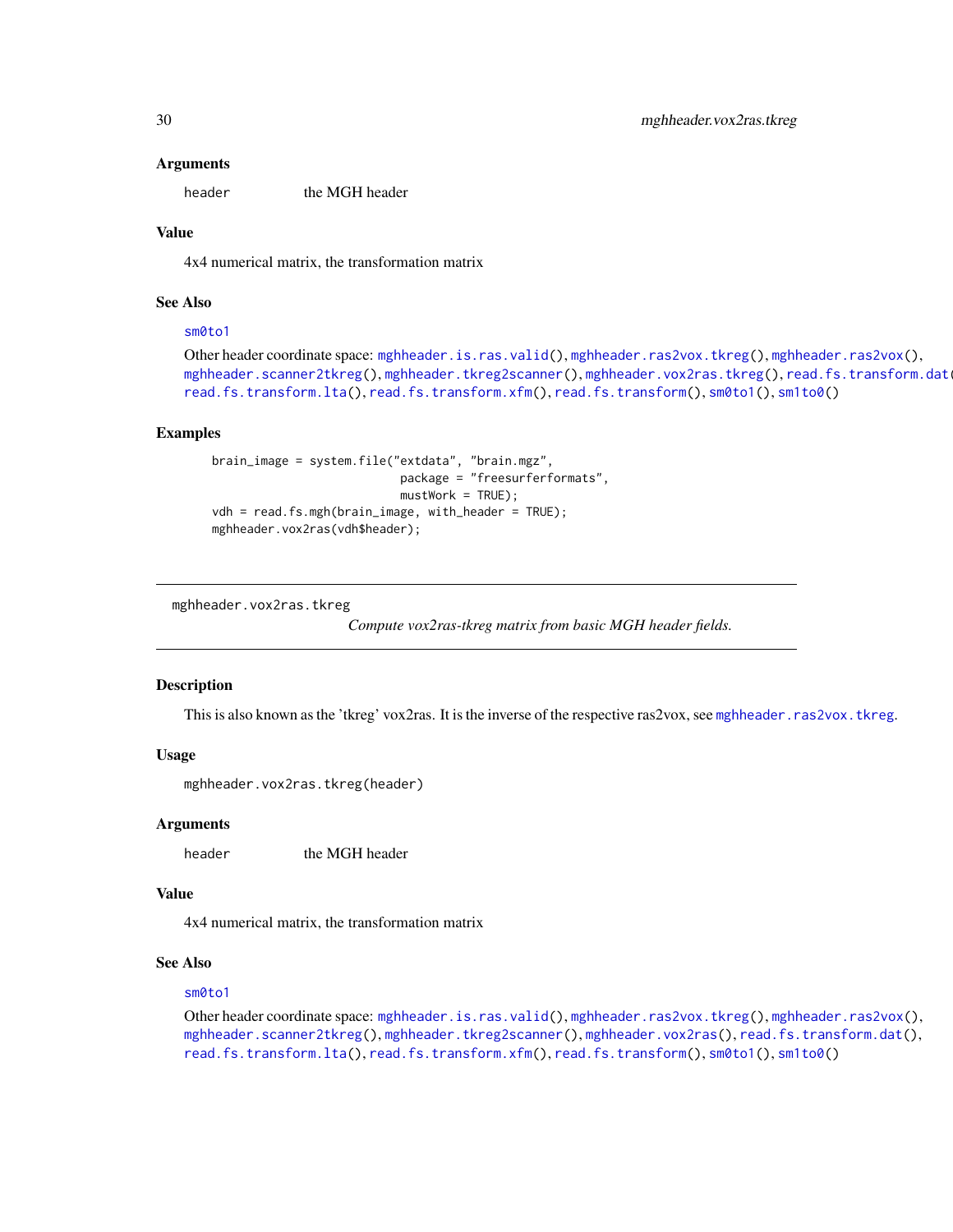# <span id="page-30-0"></span>mghheader.vox2vox 31

### Examples

```
brain_image = system.file("extdata", "brain.mgz",
                           package = "freesurferformats",
                           mustWork = TRUE;
vdh = read.fs.mgh(brain_image, with_header = TRUE);
mghheader.vox2ras.tkreg(vdh$header);
```
mghheader.vox2vox *Compute vox2vox matrix between two volumes.*

#### Description

Compute vox2vox matrix between two volumes.

## Usage

```
mghheader.vox2vox(header_from, header_to)
```
## Arguments

| header from | the MGH header of the source volume |
|-------------|-------------------------------------|
| header to   | the MGH header of the target volume |

## Value

4x4 numerical matrix, the transformation matrix

mni152reg *Get fsaverage (MNI305) to MNI152 transformation matrix.*

#### Description

The uses the 4x4 matrix from the FreeSurfer CoordinateSystems documentation.

## Usage

mni152reg()

# Note

There are better ways to achieve this transformation than using this matrix, see Wu et al., 'Accurate nonlinear mapping between MNI volumetric and FreeSurfer surface coordinate system', Hum Brain Mapp. 2018 Sep; 39(9): 3793–3808. doi: 10.1002/hbm.24213. The mentioned method is available in R from the 'regfusionr' package (GitHub only atom, not on CRAN).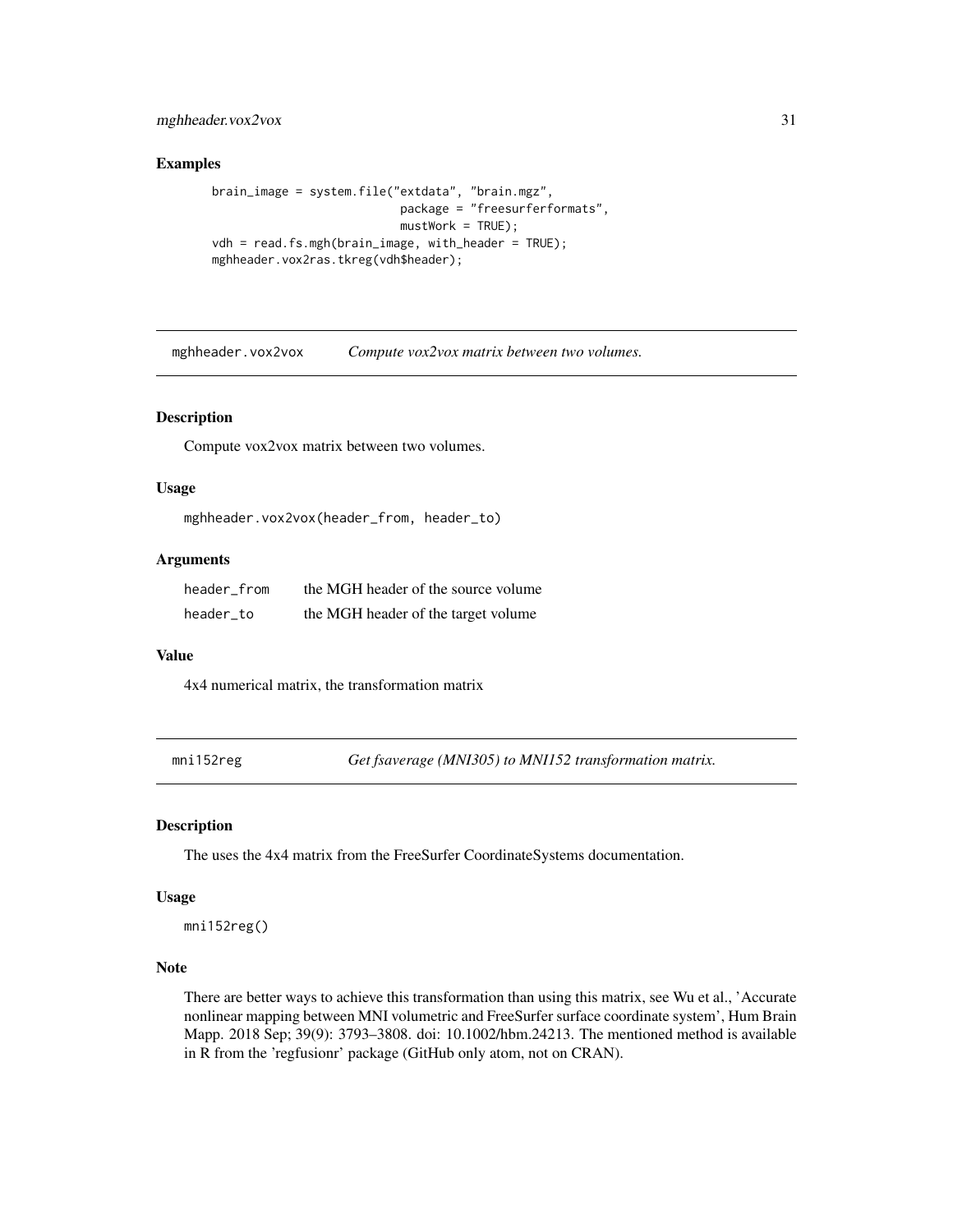# <span id="page-31-0"></span>Examples

```
coords_tf = doapply.transform.mtx(c(10.0, -20.0, 35.0), mni152reg());
coords_tf; # 10.695, -18.409, 36.137
doapply.transform.mtx(coords_tf, solve(mni152reg()));
```
<span id="page-31-2"></span>ni1header.for.data *Create NIFTI v1 header suitable for given data.*

# Description

Create NIFTI v1 header suitable for given data.

# Usage

```
ni1header.for.data(niidata, allow_fshack = FALSE)
```
# Arguments

| niidata      | array of numeric (integer or double) data, can have up to 7 dimensions.                                                                                                                                                                                                                                                                                                                 |
|--------------|-----------------------------------------------------------------------------------------------------------------------------------------------------------------------------------------------------------------------------------------------------------------------------------------------------------------------------------------------------------------------------------------|
| allow_fshack | logical, whether to allow data in which the first dimension is larger than 32767,<br>and use the FreeSurfer NIFTI v1 hack to support his. The hack will be used only<br>if needed. WARNING: Files written with the hack do not conform to the NIFTI<br>v1 standard and will not be read correctly by most software. All FreeSurfer tools<br>and the Python 'nibabel' module support it. |

## Value

a NIFTI v1 header (see [ni1header.template](#page-31-1)) in which the datatype, bitpix, dim and dim\_raw fields have been set to values suitable for the given data. Feel free to change the other fields.

<span id="page-31-1"></span>

| ni1header.template | Create a template NIFTI v1 header. You will have to adapt it for your |  |
|--------------------|-----------------------------------------------------------------------|--|
|                    | use case.                                                             |  |

# Description

Create a template NIFTI v1 header. You will have to adapt it for your use case.

#### Usage

ni1header.template()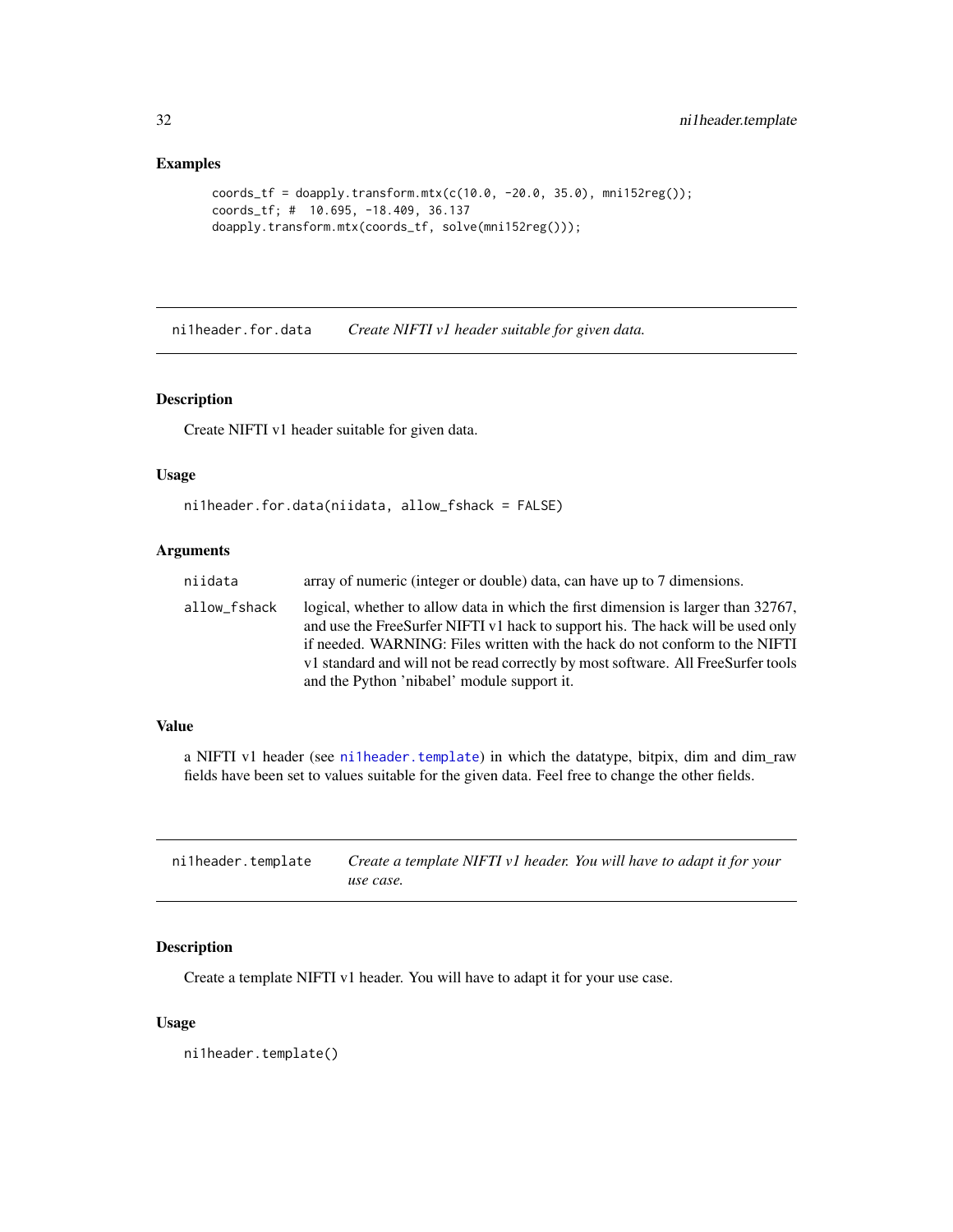## <span id="page-32-0"></span>Value

named list, the NIFTI v1 header. All fields are present and filled with values of a proper type. Whether or not they make sense is up to you, but you will most likely have to adapt at least the following fields to your data: 'dim\_raw', 'datatype', 'bitpix'.

## Note

Commonly used data type settings are: for signed integers datatype =  $8L^{\prime}$  and bitpix =  $32L^{\prime}$ ; for floats datatype = '16L' and bitpix = '32L'. See the NIFTI v1 standard for more options. You may want to call [ni1header.for.data](#page-31-2) instead of this function.

# See Also

[ni1header.for.data](#page-31-2)

<span id="page-32-1"></span>ni2header.for.data *Create NIFTI v2 header suitable for given data.*

#### Description

Create NIFTI v2 header suitable for given data.

### Usage

```
ni2header.for.data(niidata)
```
## Arguments

niidata array of numeric (integer or double) data, can have up to 7 dimensions.

## Value

a NIFTI v2 header (see [ni2header.template](#page-33-1)) in which the datatype, bitpix, dim and dim\_raw fields have been set to values suitable for the given data. Feel free to change the other fields.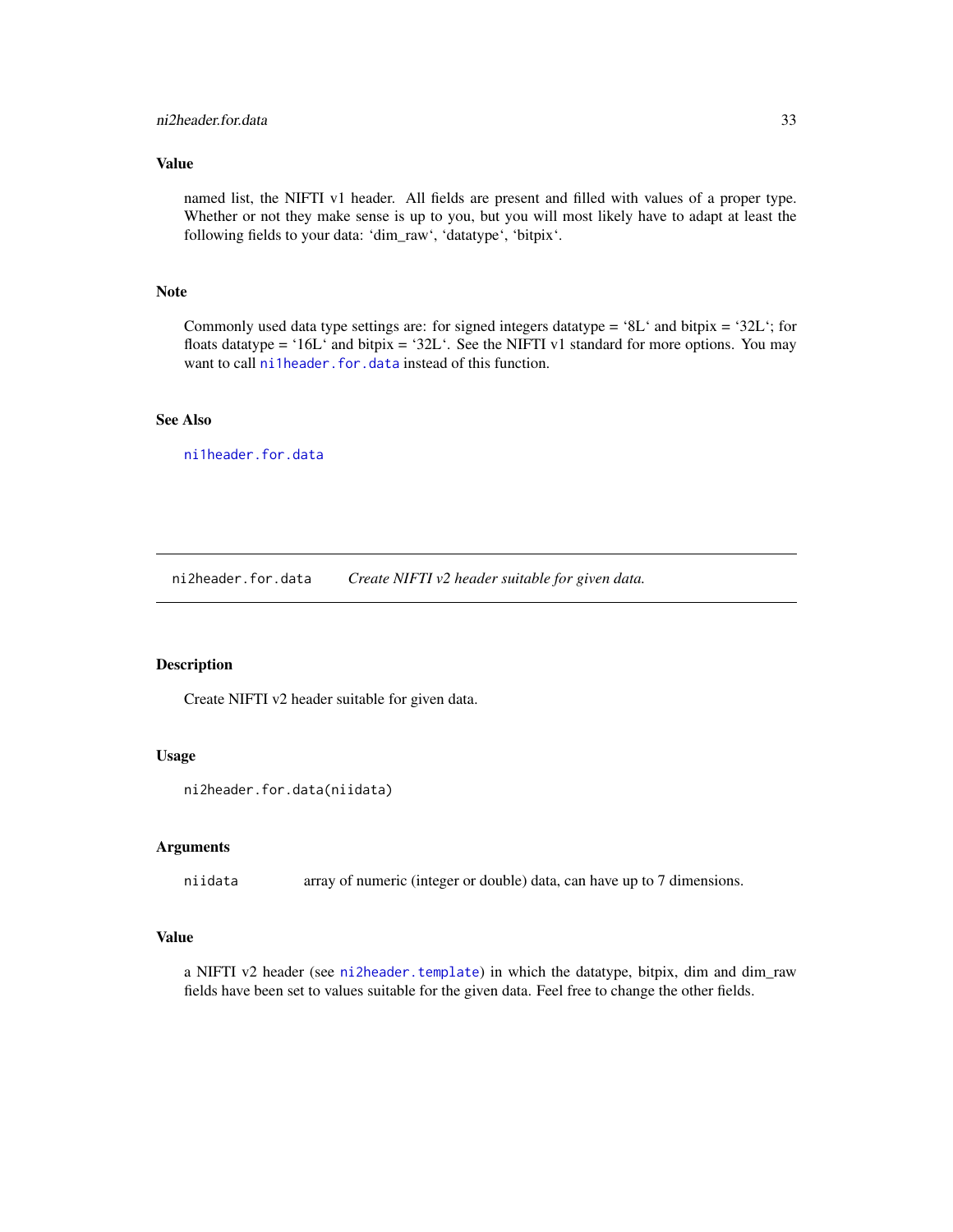<span id="page-33-1"></span><span id="page-33-0"></span>ni2header.template *Create a template NIFTI v2 header. You will have to adapt it for your use case.*

## Description

Create a template NIFTI v2 header. You will have to adapt it for your use case.

#### Usage

ni2header.template()

#### Value

named list, the NIFTI v2 header. All fields are present and filled with values of a proper type. Whether or not they make sense is up to you, but you will most likely have to adapt at least the following fields to your data: 'dim\_raw', 'datatype', 'bitpix'.

# Note

Commonly used data type settings are: for signed integers datatype = '8L' and bitpix = '32L'; for floats datatype = '16L' and bitpix = '32L'. See the NIFTI v2 standard for more options. You may want to call [ni2header.for.data](#page-32-1) instead of this function.

## See Also

[ni2header.for.data](#page-32-1)

<span id="page-33-2"></span>nifti.datadim.from.dimfield

*Compute data dimensions from the 'dim' field of the NIFTI (v1 or v2) header.*

## Description

Compute data dimensions from the 'dim' field of the NIFTI (v1 or v2) header.

# Usage

nifti.datadim.from.dimfield(dimfield)

#### Arguments

dimfield integer vector of length 8, the 'dim' field of a NIFTI v1 or v2 header, as returned by [read.nifti2.header](#page-80-1) or [read.nifti1.header](#page-79-1).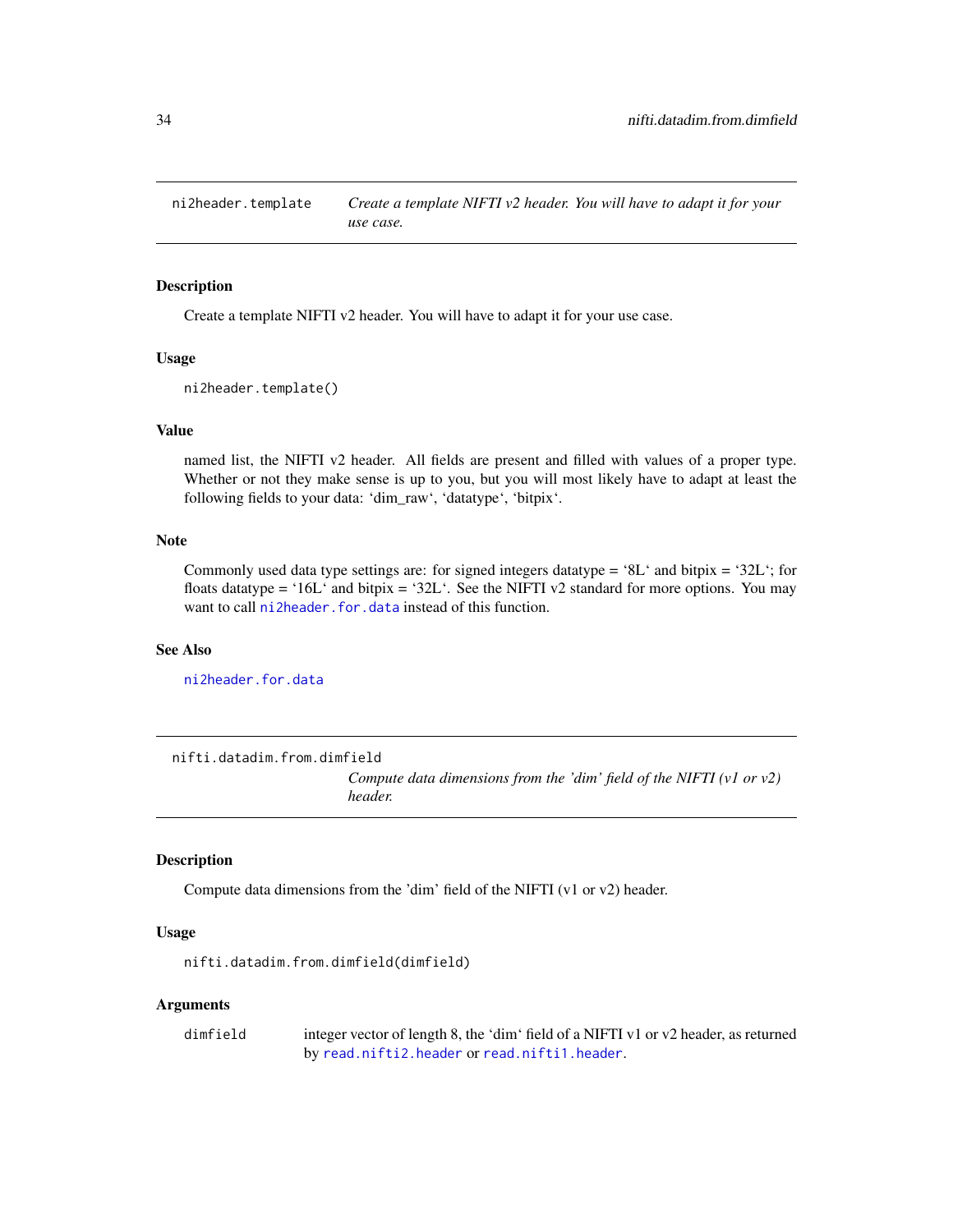## <span id="page-34-0"></span>Value

integer vector of length  $\leq$  7. The lengths of the used data dimensions. The 'dim' field always has length 8, and the first entry is the number of actually used dimensions. The return value is constructed by stripping the first field and returning the used fields.

## See Also

Other NIFTI helper functions: [nifti.datadim.to.dimfield\(](#page-34-1))

## Examples

nifti.datadim.from.dimfield(c(3, 256, 256, 256, 1, 1, 1, 1));

<span id="page-34-1"></span>nifti.datadim.to.dimfield

*Compute NIFTI dim field for data dimension.*

## Description

Compute NIFTI dim field for data dimension.

## Usage

nifti.datadim.to.dimfield(datadim)

## **Arguments**

datadim integer vector, the result of calling 'dim' on your data. The length must be <= 7.

#### Value

NIFTI header 'dim' field, an integer vector of length 8

# See Also

Other NIFTI helper functions: [nifti.datadim.from.dimfield\(](#page-33-2))

## Examples

nifti.datadim.to.dimfield(c(256, 256, 256));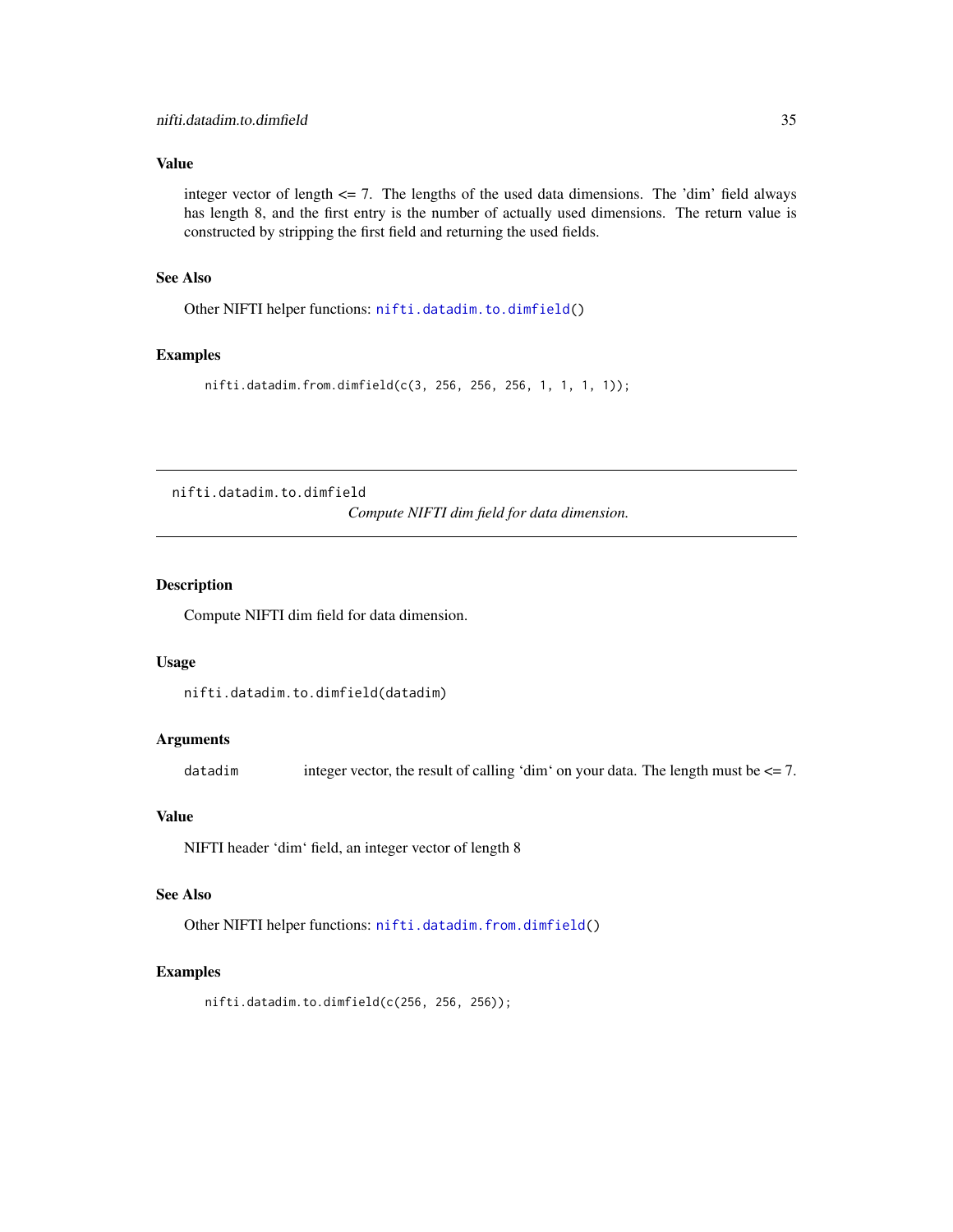## <span id="page-35-0"></span>nifti.file.uses.fshack

*Determine whether a NIFTI file uses the FreeSurfer hack.*

## Description

Determine whether a NIFTI file uses the FreeSurfer hack.

#### Usage

```
nifti.file.uses.fshack(filepath)
```
## Arguments

filepath path to a NIFTI v1 file (single file version), which can contain the FreeSurfer hack.

# Value

logical, whether the file header contains the FreeSurfer format hack. See [read.nifti1.header](#page-79-1) for details. This function detects NIFTI v2 files, but as they cannot contain the hack, it will always return 'FALSE' for them.

## Note

Applying this function to files which are not in NIFTI format will result in an error. See [nifti.file.version](#page-35-1) to determine whether a file is a NIFTI file.

<span id="page-35-1"></span>nifti.file.version *Determine NIFTI file version information and whether file is a NIFTI file.*

## Description

Determine NIFTI file version information and whether file is a NIFTI file.

#### Usage

```
nifti.file.version(filepath)
```
#### Arguments

filepath path to a file in NIFTI v1 or v2 format.

## Value

integer, the NIFTI file version. One if '1' for NIFTI v1 files, '2' for NIFTI v2 files, or 'NULL' if the file is not a NIFTI file.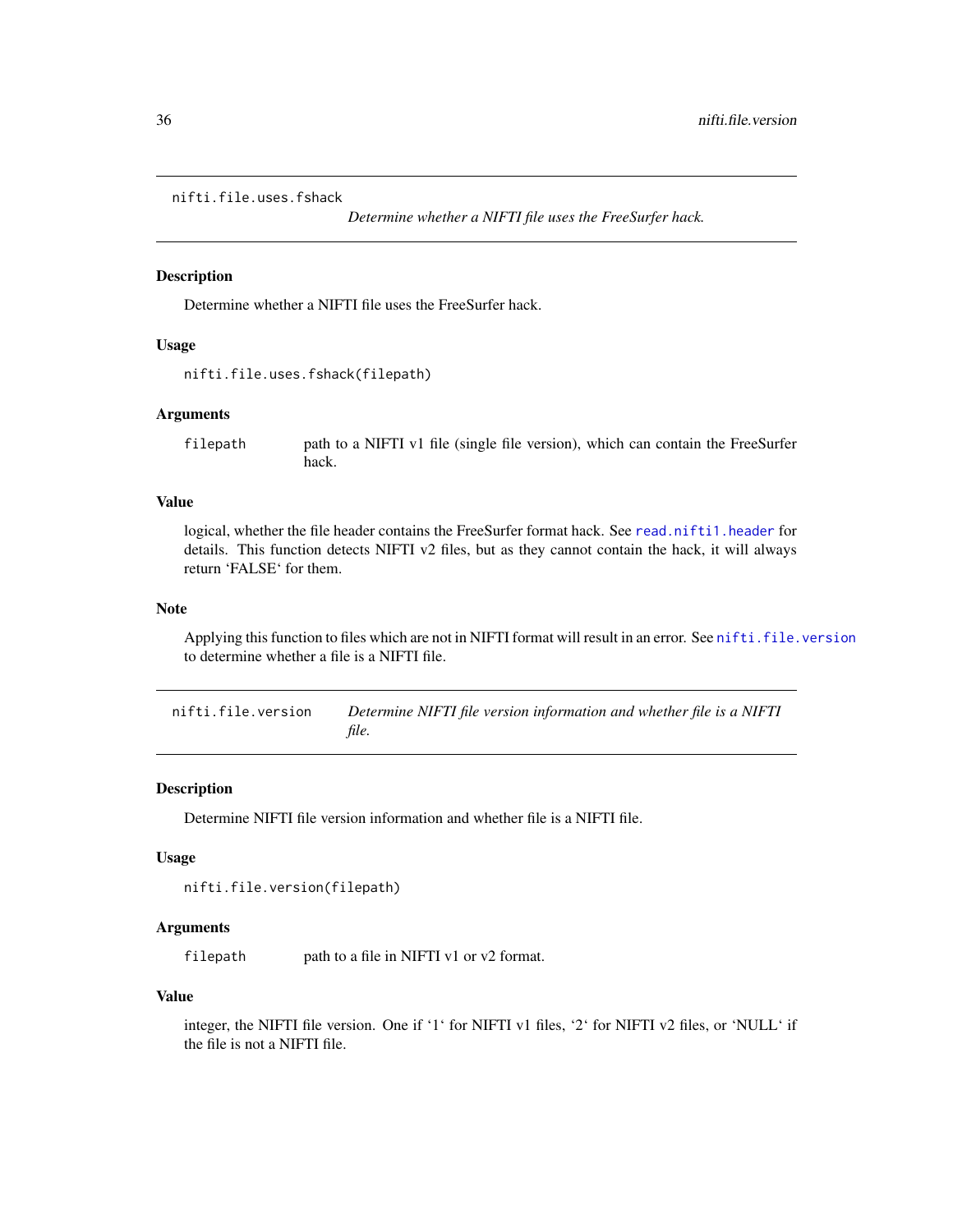nifti.header.check *Perform basic sanity checks on NIFTI header data. These are in no way meant to be exhaustive.*

## Description

Perform basic sanity checks on NIFTI header data. These are in no way meant to be exhaustive.

## Usage

```
nifti.header.check(niiheader, nifti_version = 1L)
```
# Arguments

| niiheader | named list, the NIFTI header.                                     |
|-----------|-------------------------------------------------------------------|
|           | nifti_version integer, one of 1L or 2L. The NIFTI format version. |

# Value

logical, whether the check was okay

print.fs.annot *Print description of a brain atlas or annotation.*

## Description

Print description of a brain atlas or annotation.

# Usage

```
## S3 method for class 'fs.annot'
print(x, \ldots)
```

| $\mathbf{x}$ | brain surface annotation or atlas with class 'fs.annot'. |
|--------------|----------------------------------------------------------|
| .            | further arguments passed to or from other methods        |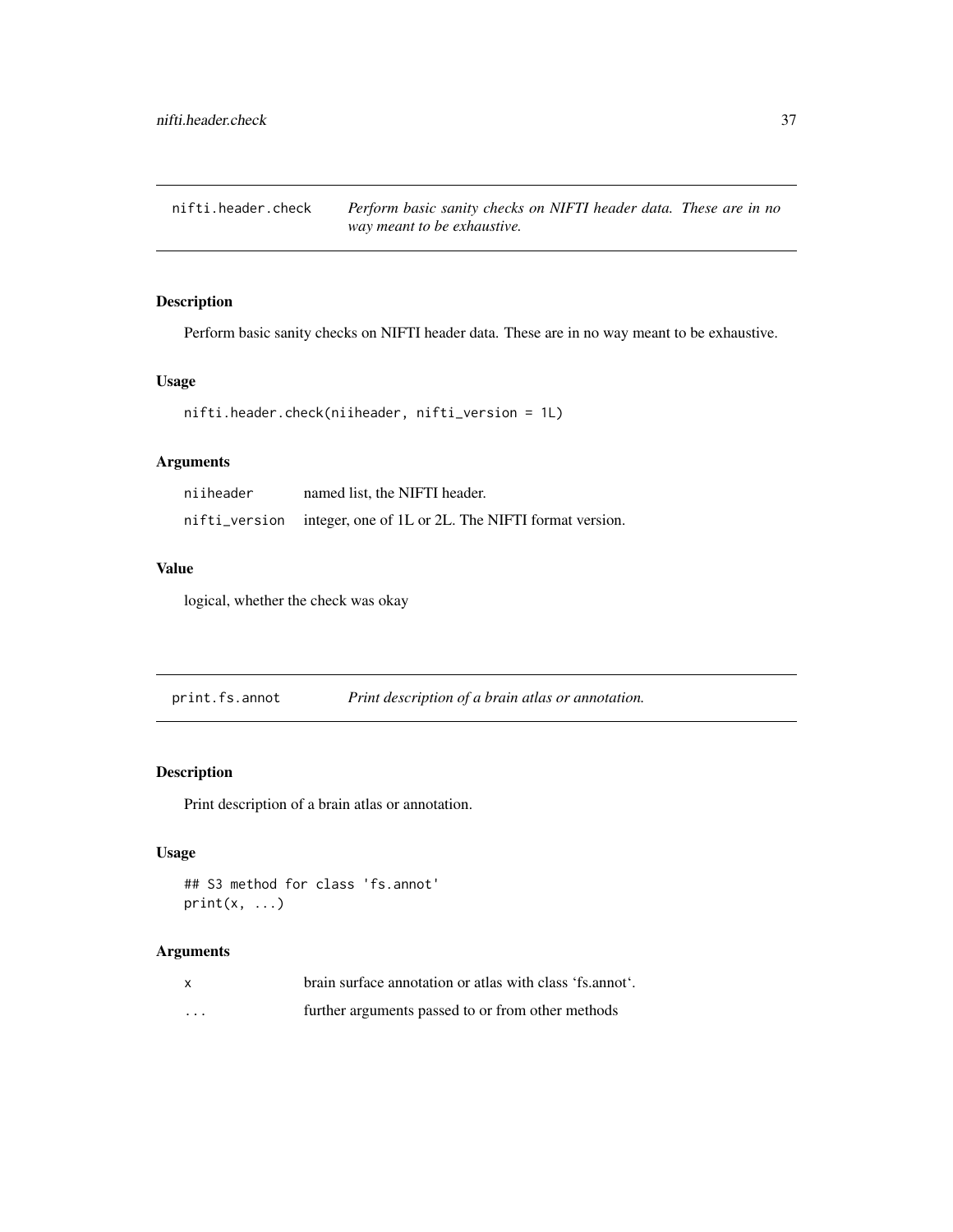# Description

Print description of a brain surface label.

# Usage

```
## S3 method for class 'fs.label'
print(x, \ldots)
```
## Arguments

|          | brain surface label with class 'fs.label'.        |
|----------|---------------------------------------------------|
| $\cdots$ | further arguments passed to or from other methods |

| print.fs.patch | Print description of a brain surface patch. |
|----------------|---------------------------------------------|
|                |                                             |

# Description

Print description of a brain surface patch.

# Usage

```
## S3 method for class 'fs.patch'
print(x, \ldots)
```

| x        | brain surface patch with class 'fs.patch'.        |
|----------|---------------------------------------------------|
| $\cdots$ | further arguments passed to or from other methods |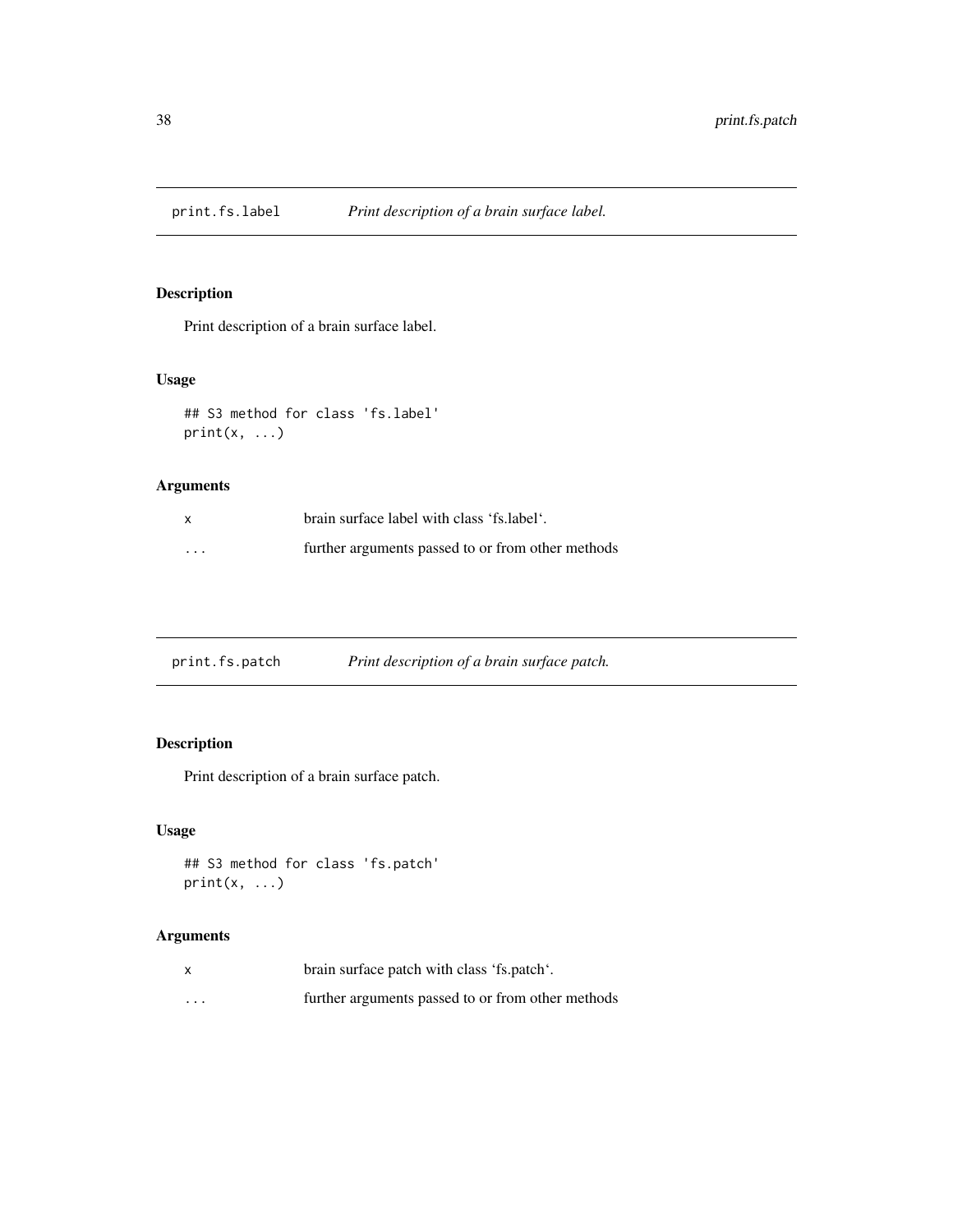print.fs.surface *Print description of a brain surface.*

# Description

Print description of a brain surface.

# Usage

```
## S3 method for class 'fs.surface'
print(x, \ldots)
```
## Arguments

|          | brain surface with class 'fs.surface'.            |
|----------|---------------------------------------------------|
| $\cdots$ | further arguments passed to or from other methods |

print.fs.volume *Print description of a brain volume.*

# Description

Print description of a brain volume.

# Usage

```
## S3 method for class 'fs.volume'
print(x, \ldots)
```

|         | brain volume with class 'fs. volume'.             |
|---------|---------------------------------------------------|
| $\cdot$ | further arguments passed to or from other methods |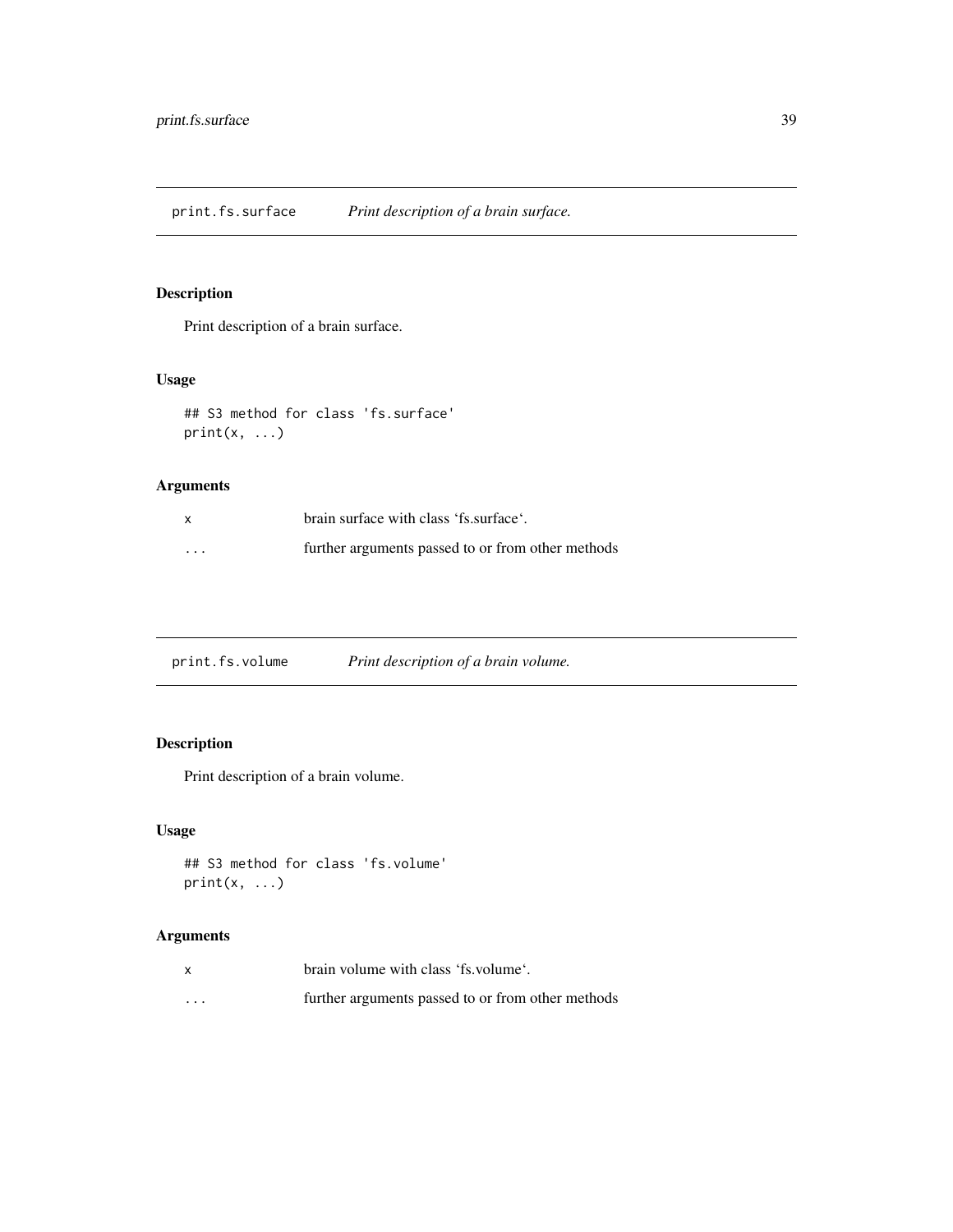# Description

Translate RAS coordinates, as used in volumes by applying vox2ras, to surface RAS.

## Usage

```
ras.to.surfaceras(header_cras, ras_coords, first_voxel_RAS = c(1, 1, 1))
```
## Arguments

| header cras     | an MGH header instance from which to extract the cras (center RAS), or the<br>cras vector, <i>i.e.</i> , a numerical vector of length 3                          |
|-----------------|------------------------------------------------------------------------------------------------------------------------------------------------------------------|
| ras_coords      | nx3 numerical vector, the input surface RAS coordinates. Could be the vertex<br>coordinates of an 'fs.surface' instance, or the RAS coords from a surface label. |
| first_voxel_RAS |                                                                                                                                                                  |
|                 | the RAS of the first voxel, see mghheader.centervoxelRAS.from.firstvoxelRAS<br>for details. Ignored if 'header_cras' is a vector.                                |

## Value

the surface RAS coords for the input RAS coords

## Note

The RAS can be computed from Surface RAS by adding the center RAS coordinates, i.e., it is nothing but a translation.

ras.to.talairachras *Compute MNI talairach coordinates from RAS coords.*

## Description

Compute MNI talairach coordinates from RAS coords.

### Usage

```
ras.to.talairachras(ras_coords, talairach, invert_transform = FALSE)
```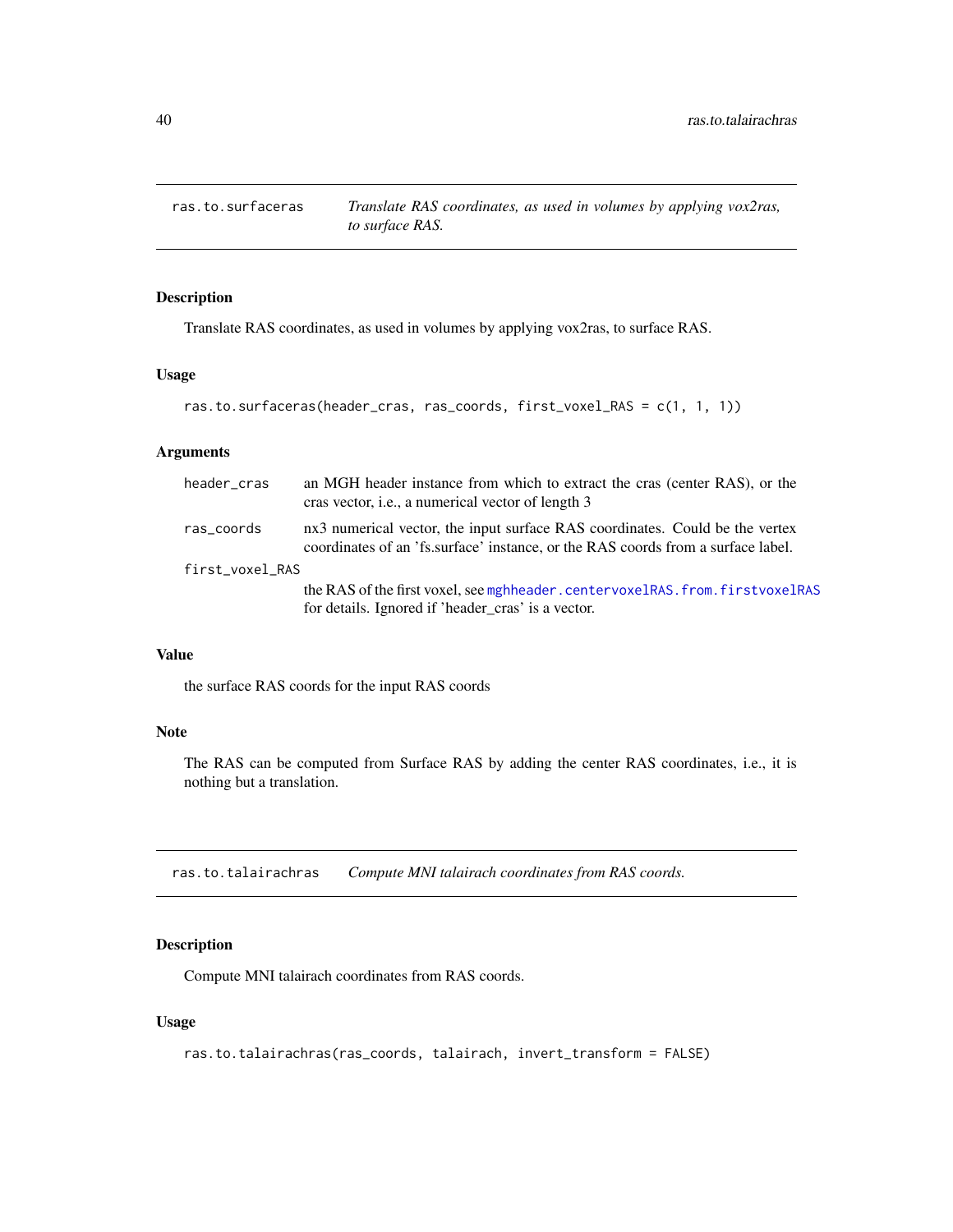#### read.dti.tck 41

## Arguments

| ras_coords       | nx3 numerical vector, the input surface RAS coordinates. Could be the vertex                                                                                                                 |  |
|------------------|----------------------------------------------------------------------------------------------------------------------------------------------------------------------------------------------|--|
|                  | coordinates of an 'fs.surface' instance, or the RAS coords from a surface label.                                                                                                             |  |
| talairach        | the 4x4 numerical talairach matrix, or a character string which will be inter-<br>preted as the path to an xfm file containing the matrix (typically '\$SUBJECTS_DIR/\$subject/mri/transform |  |
| invert_transform |                                                                                                                                                                                              |  |
|                  | logical, whether to invert the transform. Do not use this, call link{talairachras. to. ras}                                                                                                  |  |
|                  | instead.                                                                                                                                                                                     |  |

#### Value

the Talairach RAS coordinates for the given RAS coordinates

## Note

You can use this to compute the Talairach coordinate of a voxel, based on its RAS coordinate.

read.dti.tck *Read DTI tracking data from file in MRtrix 'TCK' format.*

## Description

Read DTI tracking data from file in MRtrix 'TCK' format.

## Usage

```
read.dti.tck(filepath)
```
## Arguments

filepath character string, path to the TCK file to read.

#### Value

named list with entries 'header' and 'tracks'. The tracks are organized into a list of matrices. Each n x 3 matrix represents the coordinates for the n points of one track, the values in each row are the xyz coords.

## Examples

```
## Not run:
tckf = "~/simple.tck";
tck = read.dti.tck(tckf);
```
## End(Not run)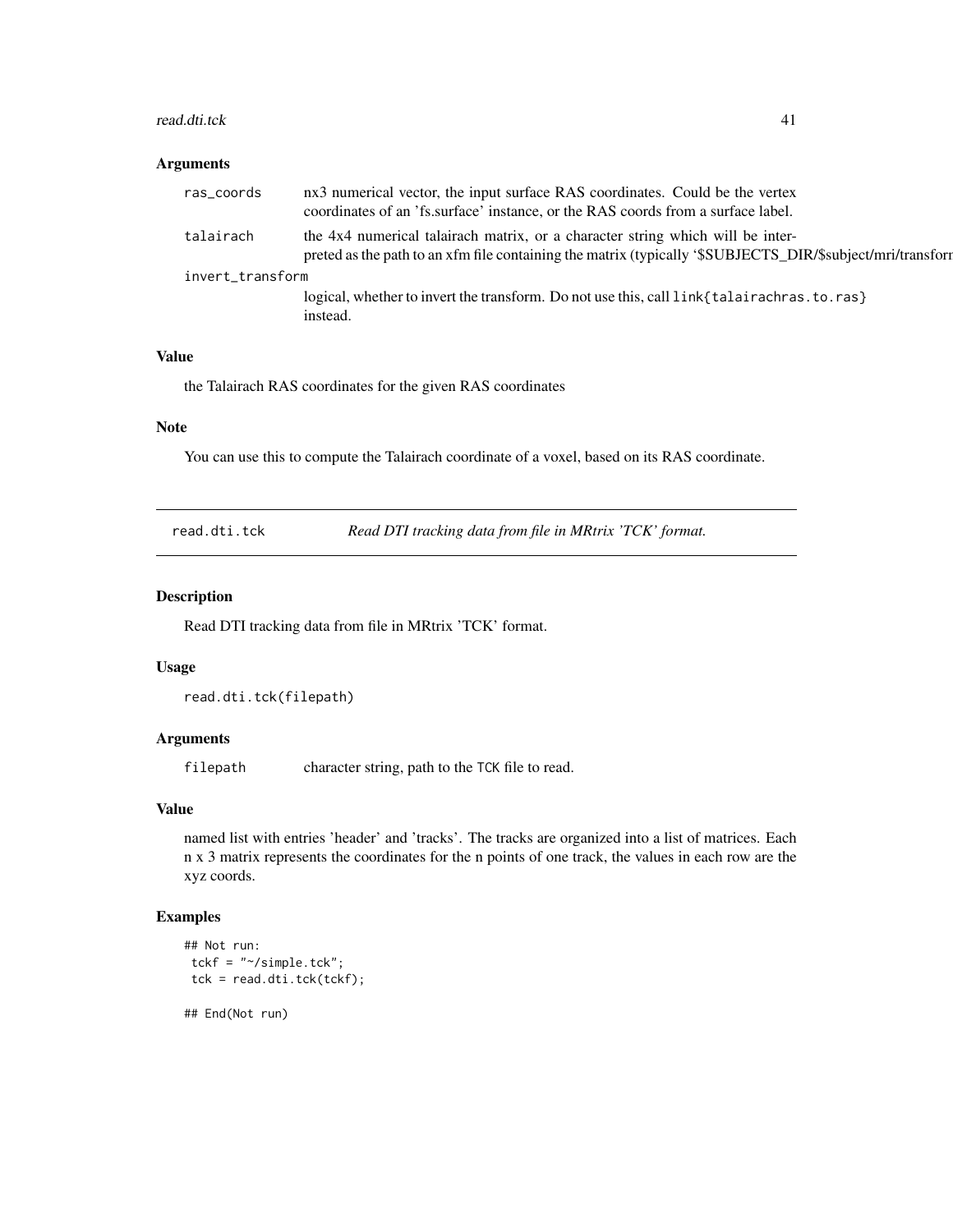## Description

Read fiber tracks from Diffusion Toolkit in trk format.

### Usage

```
read.dti.trk(filepath)
```
## Arguments

filepath character string, path to file in trk format.

## Value

named list, the parsed file data. The naming of the variables follows the spec at http://trackvis.org/docs/?subsect=fil

## Examples

```
## Not run:
trk = read.dti.trk("~/simple.trk");
trk2 = read.dti.trk("~/standard.trk");
trk3 = read.dti.trk("~/complex_big_endian.trk");
```
## End(Not run)

read.dti.tsf *Read DTI tracking per-coord data from file in MRtrix 'TSF' format.*

#### Description

Read DTI tracking per-coord data from file in MRtrix 'TSF' format.

### Usage

```
read.dti.tsf(filepath)
```
#### Arguments

filepath character string, path to the TSF file to read.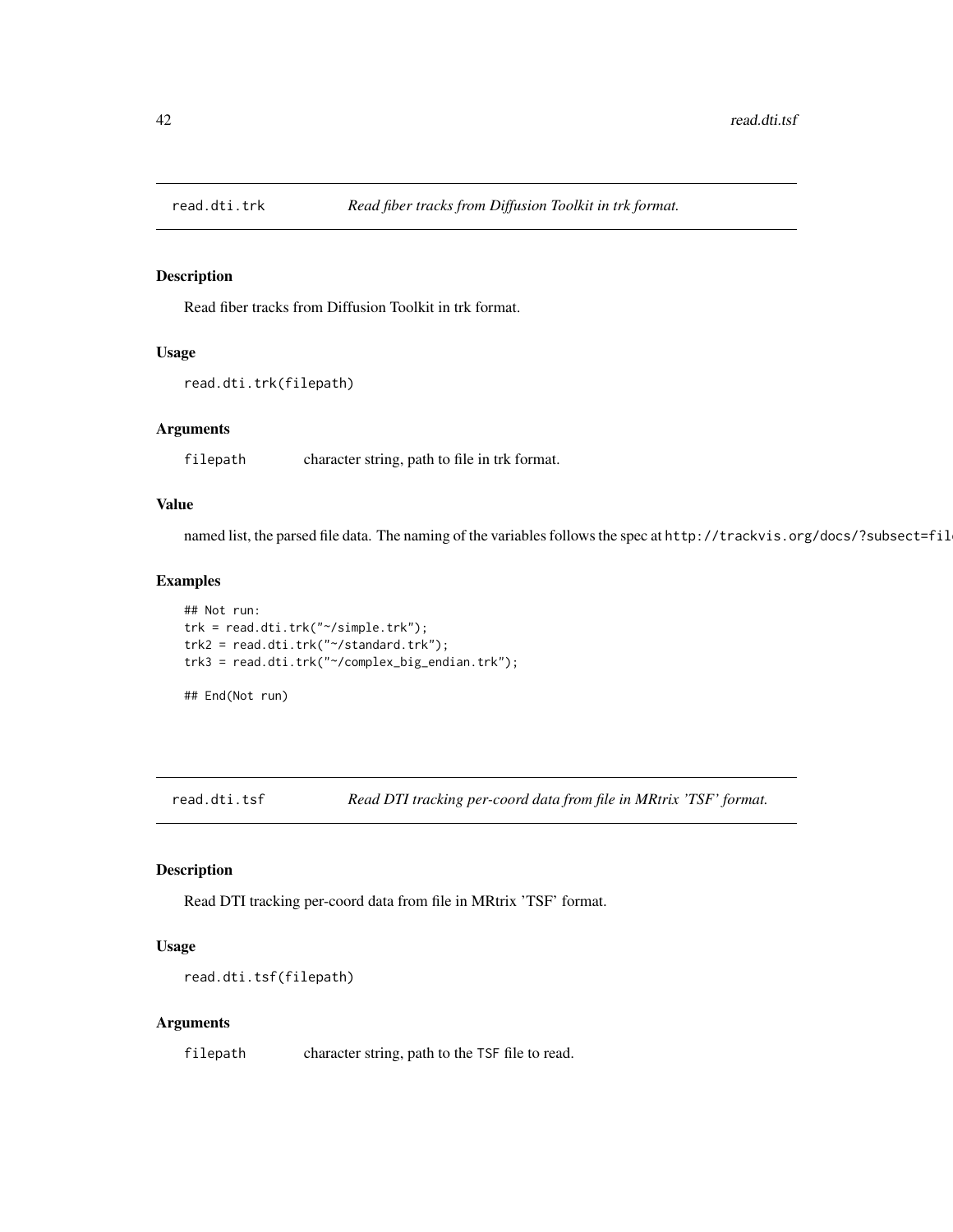#### read.fs.annot 43

## Value

named list with entries 'header' and 'scalars'. The scala data are available in 2 representations: 'merged': a vector of all values (requires external knowledge on track borders), and 'scalar\_list': organized into a list of vectors. Each vector represents the values for the points of one track.

### Note

The data in such a file is one value per track point, the tracks are not part of the file but come in the matching TCK file.

### See Also

read.dti.tck

#### Examples

```
## Not run:
tsff = "~/simple.tsf";
tsf = read.dti.tsf(tsff);
```
## End(Not run)

<span id="page-42-0"></span>read.fs.annot *Read file in FreeSurfer annotation format*

### Description

Read a data annotation file in FreeSurfer format. Such a file assigns a label and a color to each vertex of a brain surface. The assignment of labels to vertices is based on at atlas or brain parcellation file. Typically the atlas is available for some standard template subject, and the labels are assigned to another subject by registering it to the template. For a subject (MRI image pre-processed with FreeSurfer) named 'bert', an example file would be 'bert/label/lh.aparc.annot', which contains the annotation based on the Desikan-Killiany Atlas for the left hemisphere of bert.

## Usage

```
read.fs.annot(
  filepath,
  empty_label_name = "empty",
 metadata = list(),default_label_name = ""
)
```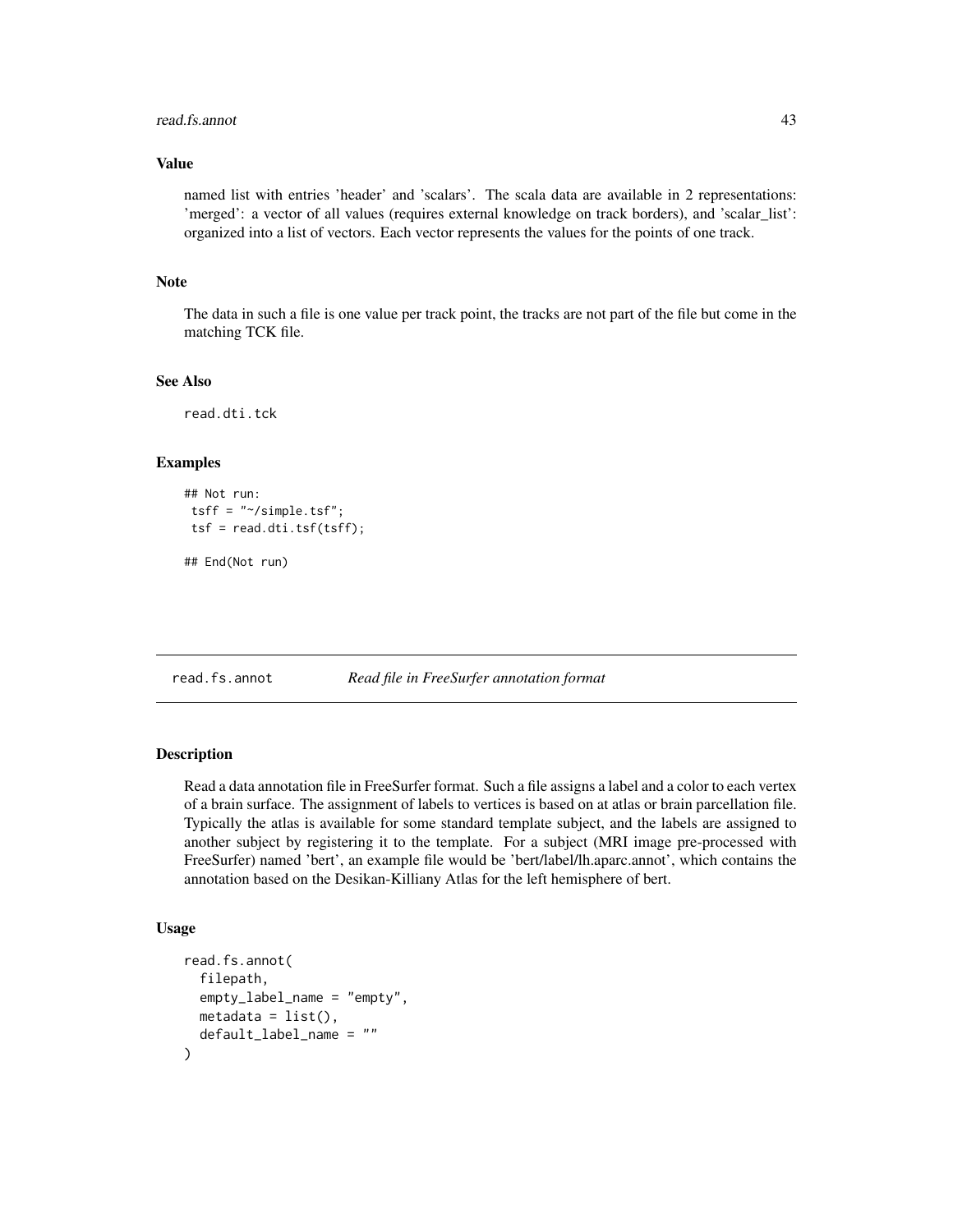| filepath         | string. Full path to the input annotation file. Note: gzipped files are supported<br>and gz format is assumed if the filepath ends with ".gz". |
|------------------|------------------------------------------------------------------------------------------------------------------------------------------------|
| empty_label_name |                                                                                                                                                |
|                  | character string, a base name to use to rename regions with empty name in the                                                                  |
|                  | label table. This should not occur, and you can ignore this parameter setting. A                                                               |

default\_label\_name, see below. metadata named list of arbitrary metadata to store in the instance.

default\_label\_name

character string, the label name to use for vertices which have a label code that does not occur in the label table. This is typically the case for the 'unknown' region, which often has code 0. You can set this to avoid empty region label names. The typical setting would be 'unknown', however by default we leave the names as-is, so that annots which are read and then written back to files with this library do not differ.

warning will be thrown if this ever triggers. Not to be confused with parameter

## Value

named list, entries are: "vertices" vector of n vertex indices, starting with 0. "label\_codes": vector of n integers, each entry is a color code, i.e., a value from the 5th column in the table structure included in the "colortable" entry (see below). "label\_names": the n brain structure names for the vertices, already retrieved from the colortable using the code. "hex\_colors\_rgb": Vector of hex color for each vertex. The "colortable" is another named list with 3 entries: "num\_entries": int, number of brain structures. "struct\_names": vector of strings, the brain structure names. "table": numeric matrix with num\_entries rows and 5 colums. The 5 columns are:  $1 =$  color red channel, 2=color blue channel, 3=color green channel, 4=color alpha channel, 5=unique color code. "colortable\_df": The same information as a dataframe. Contains the extra columns "hex\_color\_string\_rgb" and "hex\_color\_string\_rgba" that hold the color as an RGB(A) hex string, like "#rrggbbaa".

### See Also

Other atlas functions: [colortable.from.annot\(](#page-6-0)), [read.fs.colortable\(](#page-45-0)), [write.fs.annot.gii\(](#page-93-0)), [write.fs.annot\(](#page-91-0)), [write.fs.colortable\(](#page-94-0))

### Examples

```
annot_file = system.file("extdata", "lh.aparc.annot.gz",
                           package = "freesurferformats",
                           mustWork = TRUE);
annot = read.fs.annot(annot_file);
print(annot);
```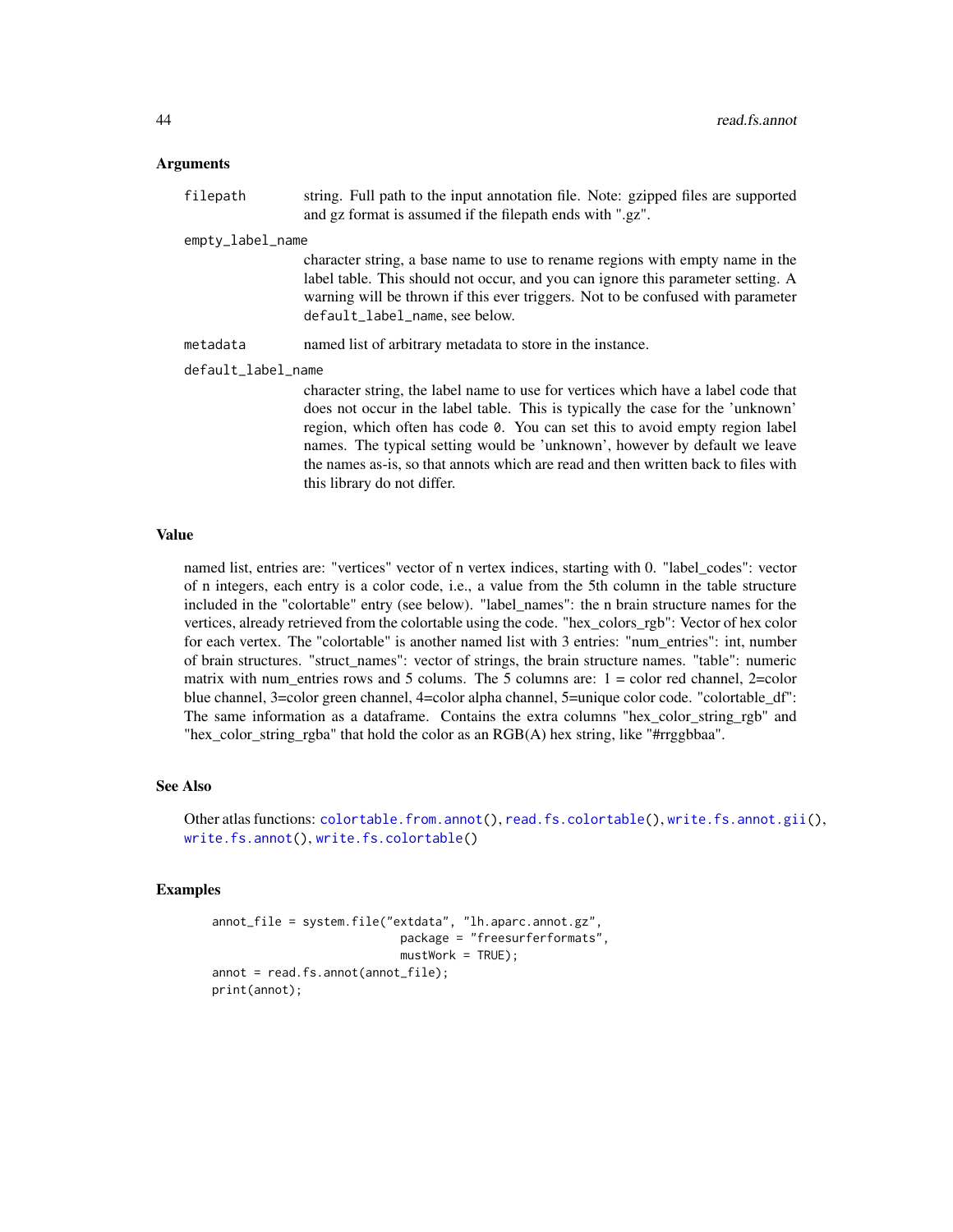<span id="page-44-0"></span>read.fs.annot.gii *Read an annotation or label in GIFTI format.*

## Description

Read an annotation or label in GIFTI format.

## Usage

```
read.fs.annot.gii(
  filepath,
  element_index = 1L,
  labels_only = FALSE,
  rgb_column_names = c("Red", "Green", "Blue", "Alpha"),
 key_column_name = "Key",
 empty_label_name = "unknown"
\mathcal{L}
```
## Arguments

| filepath         | string. Full path to the input label file in GIFTI format.                                                                                                                                                                                                                                                                                                                 |  |
|------------------|----------------------------------------------------------------------------------------------------------------------------------------------------------------------------------------------------------------------------------------------------------------------------------------------------------------------------------------------------------------------------|--|
| element_index    | positive integer, the index of the data array to return. Ignored unless the file<br>contains several dataarrays.                                                                                                                                                                                                                                                           |  |
| labels_only      | logical, whether to ignore the colortable and region names. The returned anno-<br>tation will only contain the a vector that contains one integer label per vertex (as<br>entry 'label_codes'), but no region names and colortable information.                                                                                                                            |  |
| rgb_column_names |                                                                                                                                                                                                                                                                                                                                                                            |  |
|                  | vector of exactly 4 character strings, order is important. The column names for<br>the red, green, blue and alpha channels in the lable table. If a column does not<br>exist, pass NA. If you do not know the column names, just call the function, it<br>will print them. See 'labels_only' if you do not care.                                                           |  |
| key_column_name  |                                                                                                                                                                                                                                                                                                                                                                            |  |
|                  | character string, the column name for the key column in the lable table. This is<br>the column that holds the label value from the raw vector (see 'labels_only') that<br>links a label value to a row in the label table. Without it, one cannot recostruct<br>the region name and color of an entry. Passing NA has the same effect as setting<br>'labels_only' to TRUE. |  |
| empty_label_name |                                                                                                                                                                                                                                                                                                                                                                            |  |
|                  | character string, a base name to use to rename regions with empty name in the<br>label table. This should not occur, and you can ignore this parameter setting. A<br>warning will be thrown if this ever triggers. Not to be confused with parameter<br>default_label_name, see below.                                                                                     |  |

## See Also

Other gifti readers: [read.fs.label.gii\(](#page-48-0)), [read.fs.morph.gii\(](#page-55-0)), [read.fs.surface.gii\(](#page-63-0))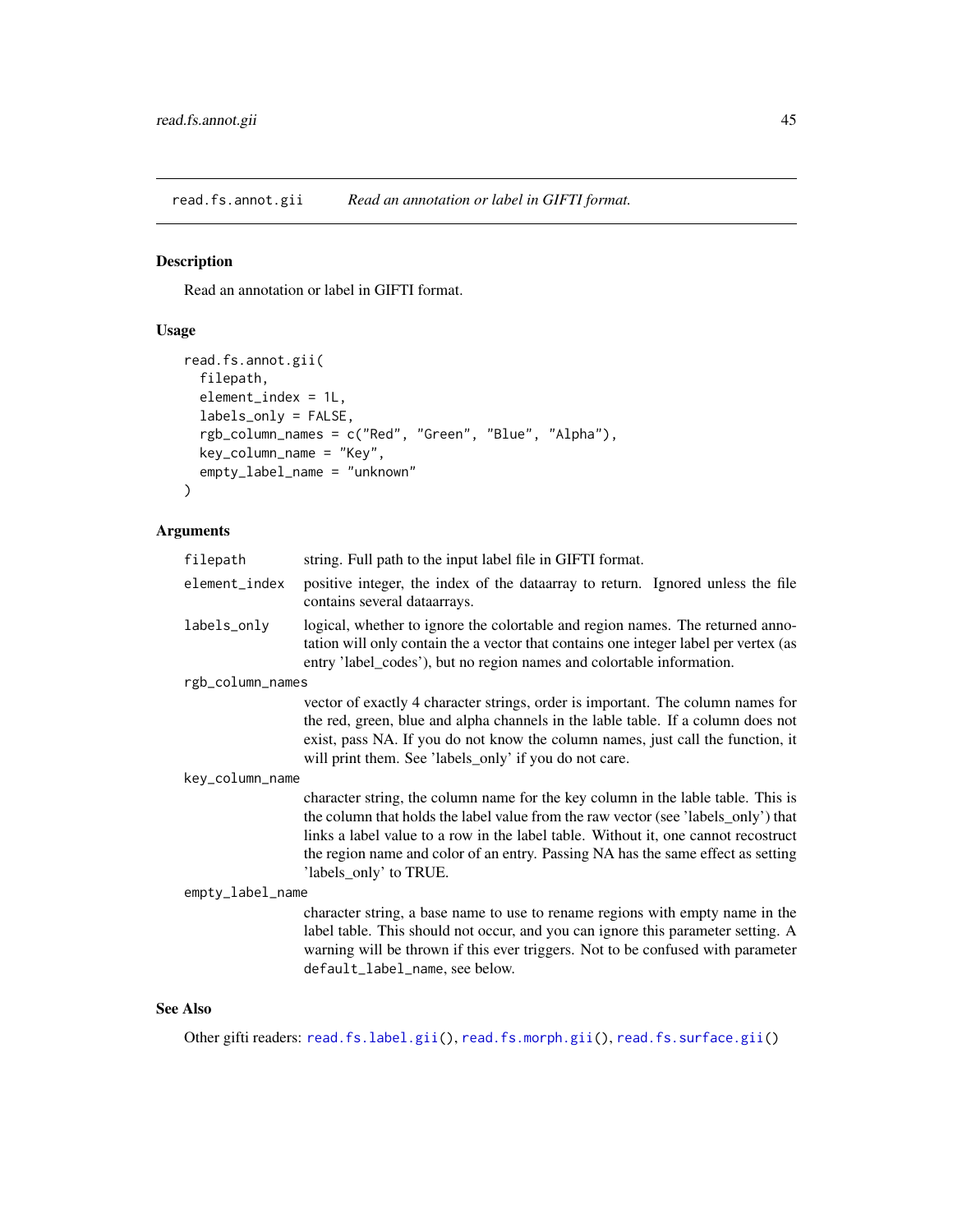<span id="page-45-0"></span>read.fs.colortable *Read colortable file in FreeSurfer ASCII LUT format.*

#### **Description**

Read a colortable from a text file in FreeSurfer ASCII colortable lookup table (LUT) format. An example file is 'FREESURFER\_HOME/FreeSurferColorLUT.txt'.

#### Usage

```
read.fs.colortable(filepath, compute_colorcode = FALSE)
```
#### Arguments

filepath, string. Full path to the output colormap file.

compute\_colorcode

logical, indicates whether the unique color codes should be computed and added to the returned data.frame as an extra integer column named 'code'. Defaults to FALSE.

#### Value

the data.frame that was read from the LUT file. It contains the following columns that were read from the file: 'struct\_index': integer, index of the struct entry. 'struct\_name': character string, the label name. 'r': integer in range 0-255, the RGBA color value for the red channel. 'g': same for green channel. 'b': same for blue channel. 'a': same for alpha (transparency) channel. If 'compute\_colorcode' is TRUE, it also contains the following columns which were computed from the color values: 'code': integer, unique color identifier computed from the RGBA values.

#### See Also

Other atlas functions: [colortable.from.annot\(](#page-6-0)), [read.fs.annot\(](#page-42-0)), [write.fs.annot.gii\(](#page-93-0)), [write.fs.annot\(](#page-91-0)), [write.fs.colortable\(](#page-94-0))

Other colorLUT functions: [colortable.from.annot\(](#page-6-0)), [write.fs.colortable\(](#page-94-0))

#### Examples

```
lutfile = system.file("extdata", "colorlut.txt", package = "freesurferformats", mustWork = TRUE);
 colortable = read.fs.colortable(lutfile, compute_colorcode=TRUE);
 head(colortable);
```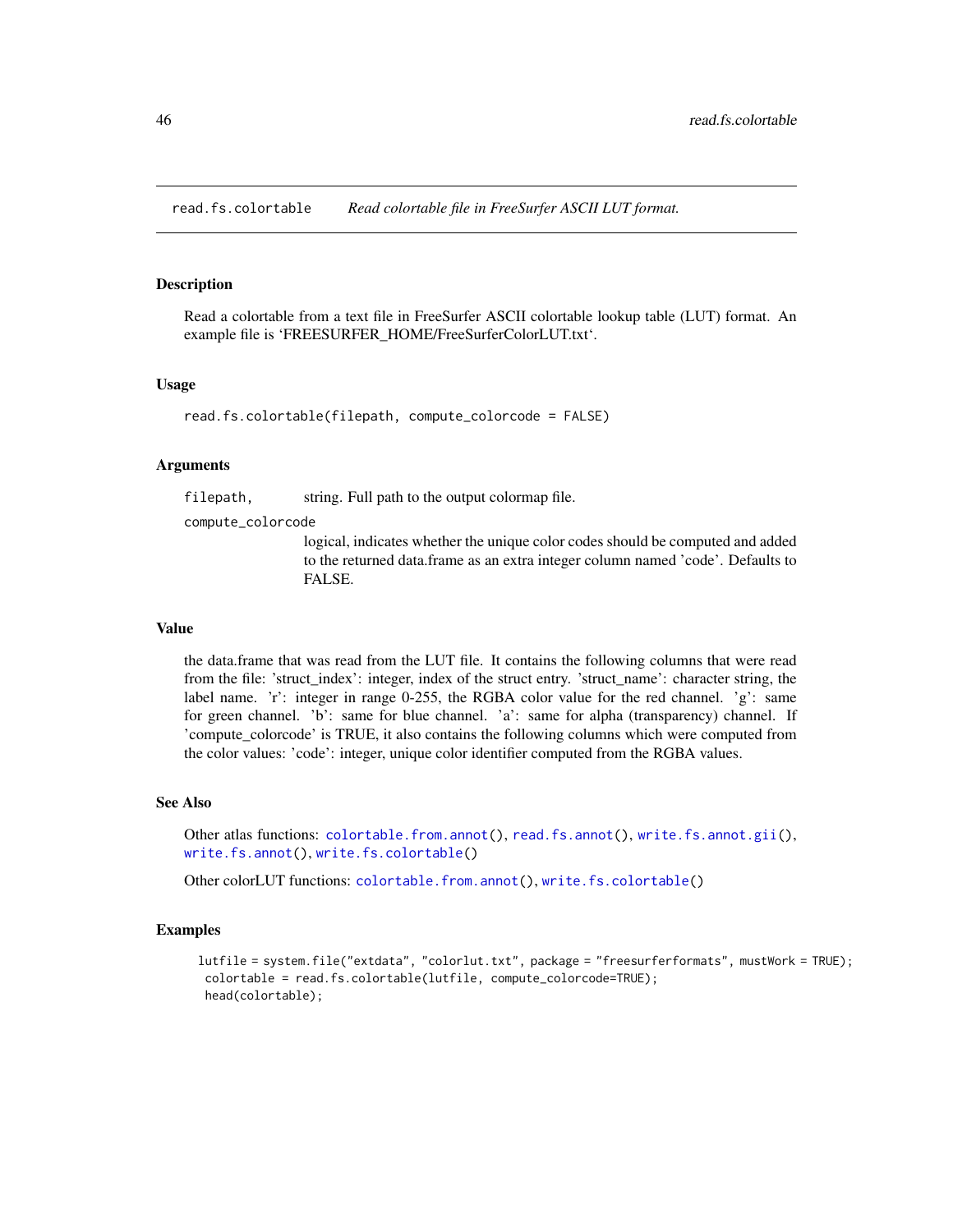<span id="page-46-0"></span>

## **Description**

Read vertex-wise brain morphometry data from a file in FreeSurfer 'curv' format. Both the binary and ASCII versions are supported. For a subject (MRI image pre-processed with FreeSurfer) named 'bert', an example file would be 'bert/surf/lh.thickness', which contains n values. Each value represents the cortical thickness at the respective vertex in the brain surface mesh of bert.

### Usage

```
read.fs.curv(filepath, format = "auto", with_header = FALSE)
```
### Arguments

| filepath    | string. Full path to the input curv file. Note: gzipped binary curv files are<br>supported and gz binary format is assumed if the filepath ends with ".gz".                                                                                     |
|-------------|-------------------------------------------------------------------------------------------------------------------------------------------------------------------------------------------------------------------------------------------------|
| format      | one of 'auto', 'asc', 'bin', 'nii' or 'txt'. The format to assume. If set to 'auto'<br>(the default), binary format will be used unless the filepath ends with '.asc' or<br>'.txt'. The latter is just one float value per line in a text file. |
| with_header | logical, whether to return named list with 'header' and 'data' parts. Only valid<br>with FreeSurfer binary curv format.                                                                                                                         |

## Value

data vector of floats. The brain morphometry data, one value per vertex.

#### See Also

```
Other morphometry functions: fs.get.morph.file.ext.for.format(), fs.get.morph.file.format.from.filename(),
read.fs.mgh(), read.fs.morph.gii(), read.fs.morph(), read.fs.volume(), read.fs.weight(),
write.fs.curv(), write.fs.label.gii(), write.fs.mgh(), write.fs.morph.asc(), write.fs.morph.gii(),
write.fs.morph.ni1(), write.fs.morph.ni2(), write.fs.morph.smp(), write.fs.morph.txt(),
write.fs.morph(), write.fs.weight.asc(), write.fs.weight()
```
## Examples

```
curvfile = system.file("extdata", "lh.thickness",
                       package = "freesurferformats", mustWork = TRUE);
ct = read.fs.curv(curvfile);
cat(sprintf("Read data for %d vertices. Values: min=%f, mean=%f, max=%f.\n",
                        length(ct), min(ct), mean(ct), max(ct)));
```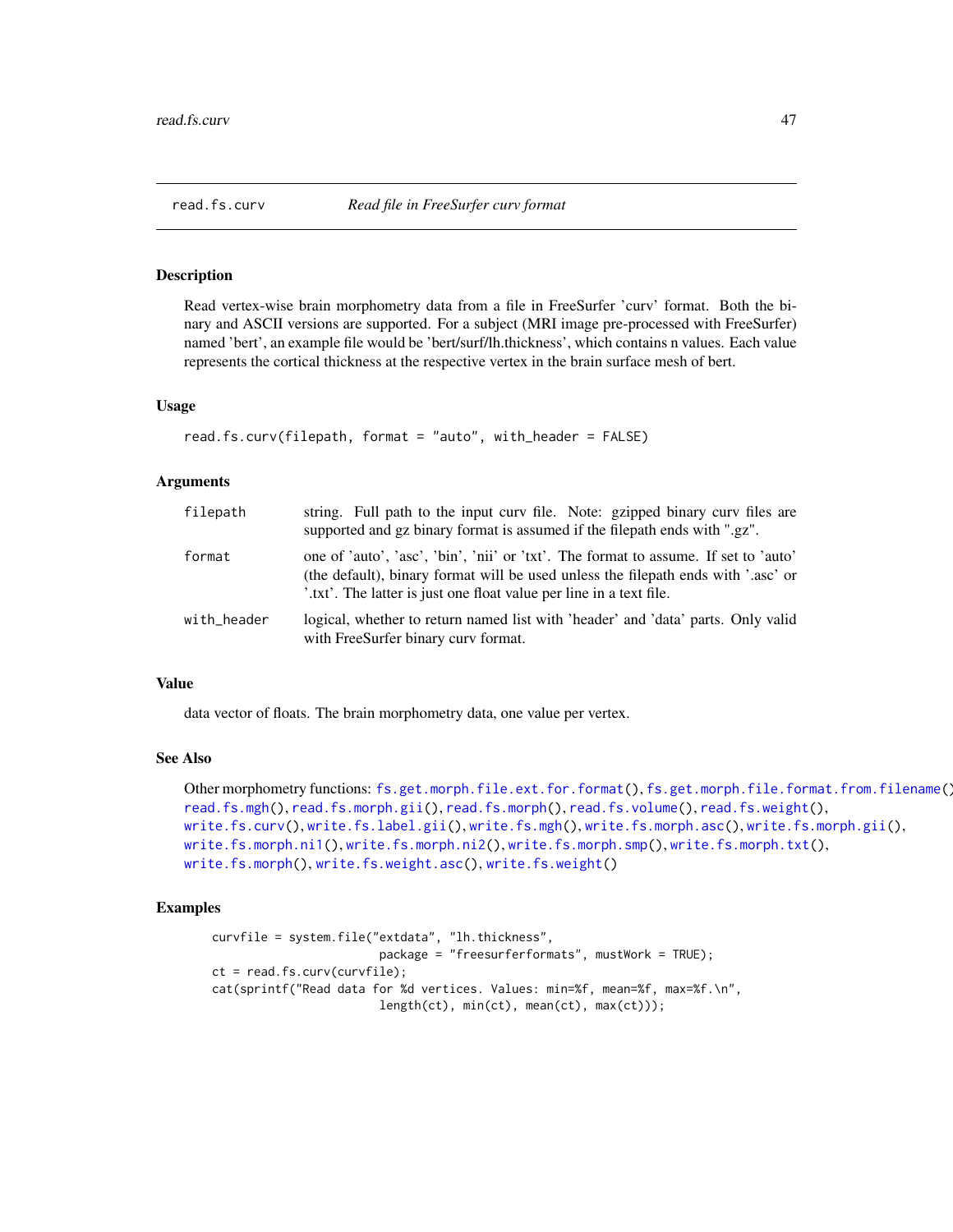## Description

Read FreeSurfer GCA file.

## Usage

read.fs.gca(filepath)

#### Arguments

filepath character string, path to a file in binary GCA format. Stores array of Gaussian classifiers for probabilistic atlas.

## Value

named list, the file fields. The GCA data is in the data field.

## Author(s)

This function is based on Matlab code by Bruce Fischl, published under the FreeSurfer Open Source License available at <https://surfer.nmr.mgh.harvard.edu/fswiki/FreeSurferSoftwareLicense>. The R version was written by Tim Schaefer.

## Examples

```
## Not run:
gca_file = file.path(Sys.getenv('FREESURFER_HOME'), 'average', 'face.gca');
gca = read.fs.gca(gca_file);
```
## End(Not run)

<span id="page-47-0"></span>read.fs.label *Read a label file.*

## Description

Read a label file.

## Usage

```
read.fs.label(filepath, format = "auto", ...)
```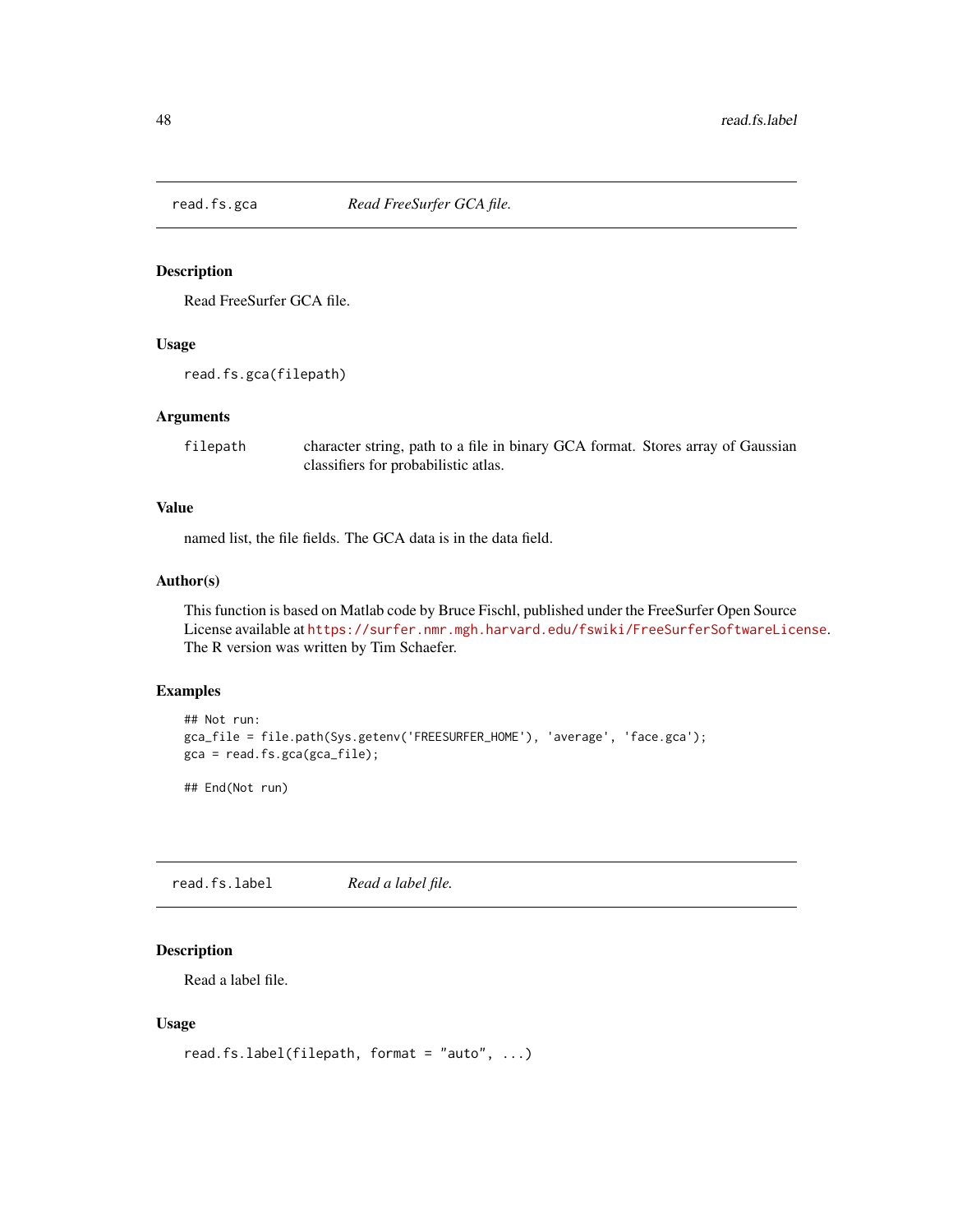| filepath  | string. Full path to the input label file.                                                                                                       |
|-----------|--------------------------------------------------------------------------------------------------------------------------------------------------|
| format    | character string, one of 'auto' to detect by file extension, 'asc' for native FreeSurfer<br>ASCII label format, or 'gii' for GIFTI label format. |
| $\ddotsc$ | extra paramters passed to the respective label function for the format                                                                           |

# Note

See read. fs. label.native for more details, including important information on loading FreeSurfer volume labels.

## See Also

```
Other label functions: read.fs.label.gii(), read.fs.label.native(), write.fs.label()
```
## Examples

```
labelfile = system.file("extdata", "lh.entorhinal_exvivo.label",
  package = "freesurferformats", mustWork = TRUE);
label = read.fs.label(labelfile);
```
<span id="page-48-0"></span>read.fs.label.gii *Read a label from a GIFTI label/annotation file.*

## Description

Read a label from a GIFTI label/annotation file.

## Usage

```
read.fs.label.gii(filepath, label_value = 1L, element_index = 1L)
```
## Arguments

| filepath      | string. Full path to the input label file.                                                                                                                                                                                                                                                    |
|---------------|-----------------------------------------------------------------------------------------------------------------------------------------------------------------------------------------------------------------------------------------------------------------------------------------------|
| label_value   | integer, the label value of interest to extract from the annotation: the indices<br>of the vertices with this value will be returned. See the note for details It is<br>important to set this correctly, otherwise you may accidently load the vertices<br>which are *not* part of the label. |
| element index | positive integer, the index of the data array to return. Ignored unless the file<br>contains several data arrays.                                                                                                                                                                             |

## Value

integer vector, the vertex indices of the label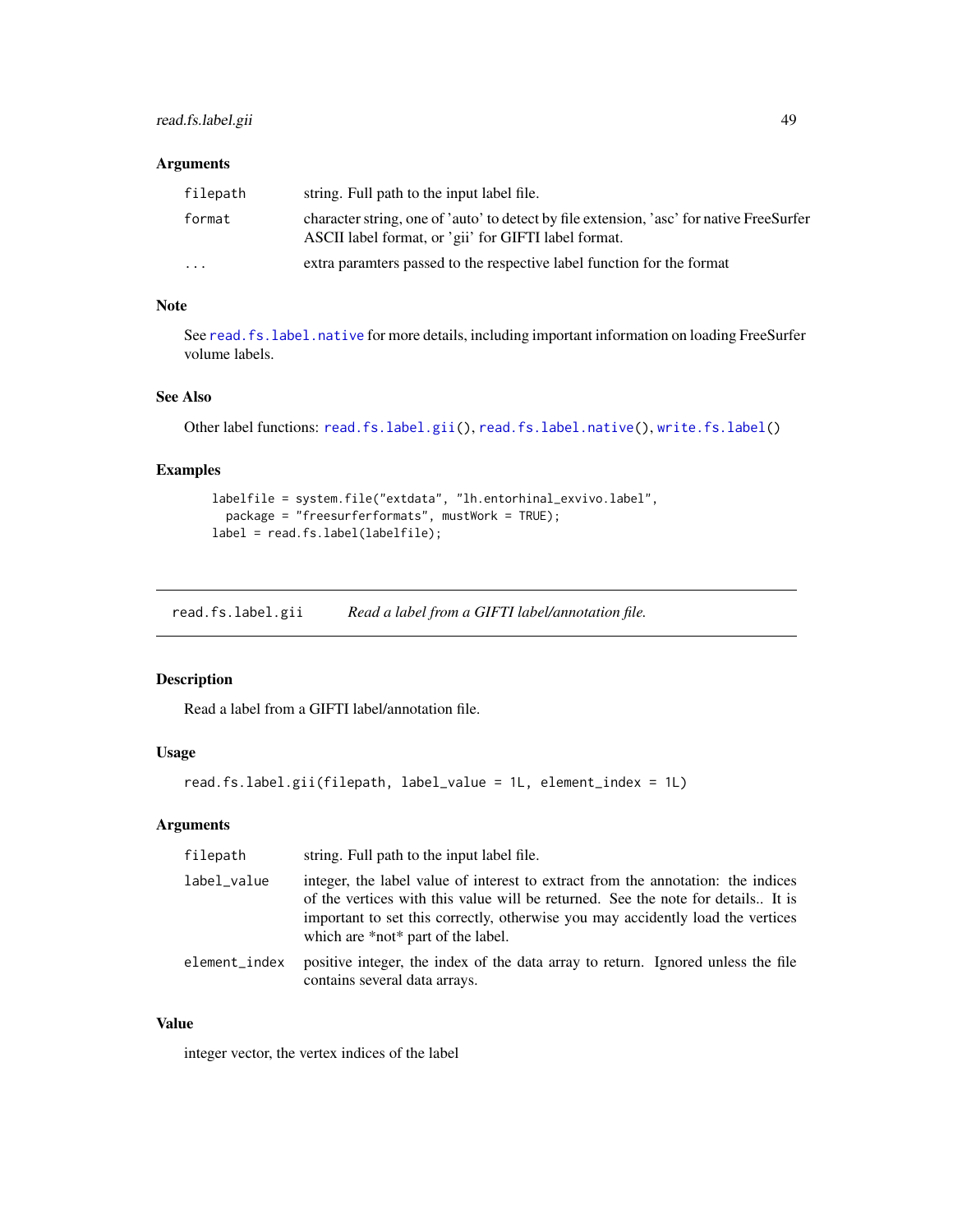A GIFTI label is more like a FreeSurfer annotation, as it assigns a label integer (region code) to each vertex of the surface instead of listing only the set of 'positive' vertex indices. If you are not sure about the contents of the label file, it is recommended to read it with [read.fs.annot.gii](#page-44-0) instead. The 'read.fs.label.gii' function only extracts one of the regions from the annotation as a label, while [read.fs.annot.gii](#page-44-0) reads the whole annotation and gives you access to the label table, which should assign region names to each region, making it clearer which 'label value' you want.

#### See Also

```
Other label functions: read.fs.label.native(), read.fs.label(), write.fs.label()
Other gifti readers: read.fs.annot.gii(), read.fs.morph.gii(), read.fs.surface.gii()
```
<span id="page-49-0"></span>read.fs.label.native *Read file in FreeSurfer label format*

## Description

Read a mask in FreeSurfer label format. A label defines a list of vertices (of an associated surface or morphometry file) which are part of it. All others are not. You can think of it as binary mask. Label files are ASCII text files, which have 5 columns (vertex index, coord1, coord2, coord3, value), but only the vertex indices are of interest. A label can also contain voxels, in that case the indices are -1 and the coordinates are important.

### Usage

```
read.fs.label.native(
  filepath,
  return_one_based_indices = TRUE,
  full = FALSE,metadata = list())
```
### **Arguments**

filepath string. Full path to the input label file.

return\_one\_based\_indices

logical. Whether the indices should be 1-based. Indices are stored zero-based in the file, but R uses 1-based indices. Defaults to TRUE, which means that 1 will be added to all indices read from the file before returning them. Notice that for volume labels, the indices are negative (-1), and the coord fields contain the \*positions\* of the voxels it tkras space (\*\*not\*\* the voxel \*indices\* in a volume). If a file contains negative indices, they will NOT be incremented, no matter what this is set to.

## **Note**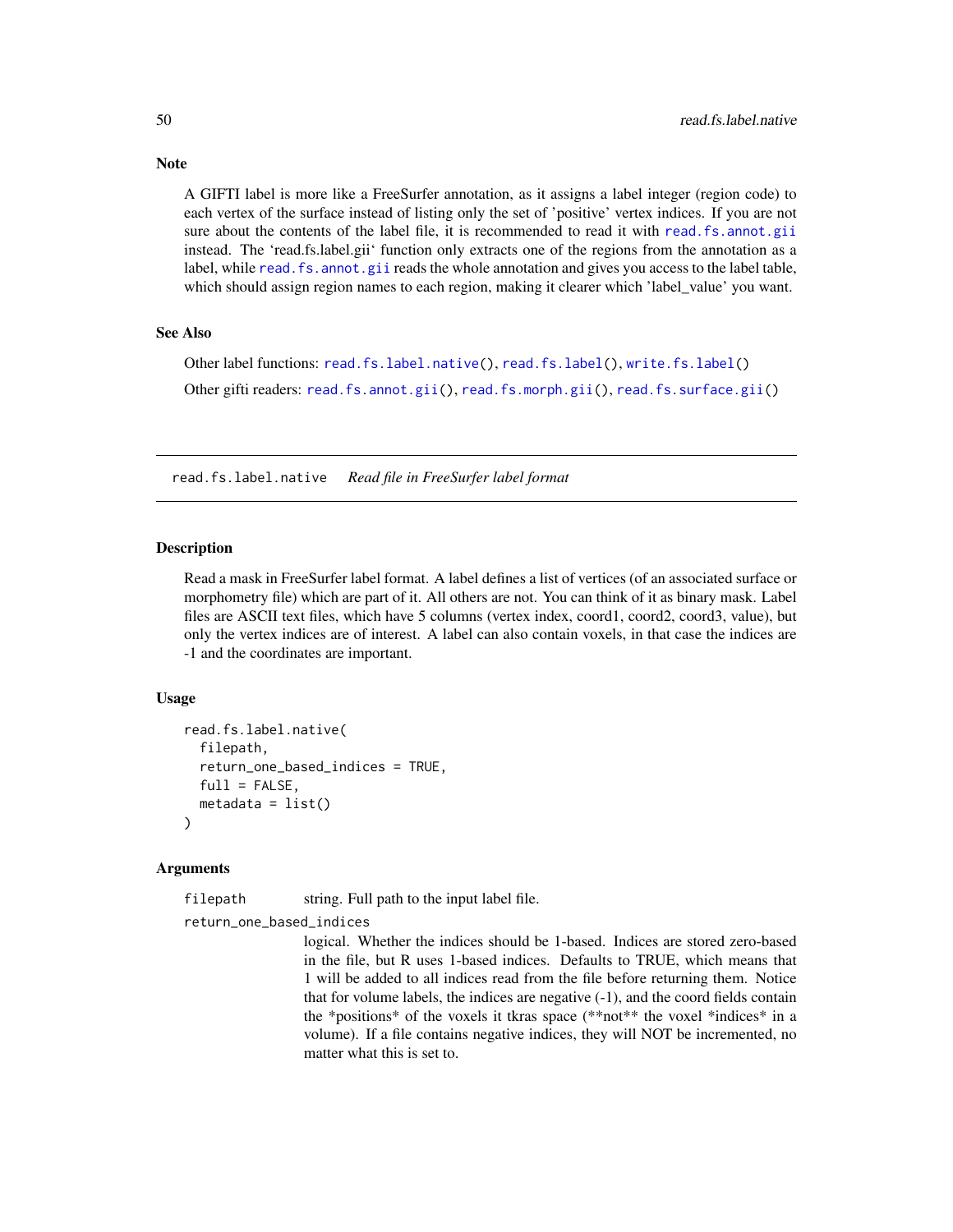## read.fs.mgh 51

| full     | logical, whether to return a full object of class 'fs.label' instead of only a vec-                       |
|----------|-----------------------------------------------------------------------------------------------------------|
|          | tor containing the vertex indices. If TRUE, a named list with the following                               |
|          | two entries is returned: 'one_based_indices': logical, whether the vertex indices                         |
|          | are one-based. 'vertexdata': a data.frame with the following columns: 'ver-                               |
|          | tex_index': integer, see parameter 'return_one_based_indices', 'coord1', 'co-                             |
|          | ord2', 'coord3': float coordinates, 'value': float, scalar data for the vertex, can                       |
|          | mean anything. This parameter defaults to FALSE.                                                          |
| metadata | named list of arbitrary metadata to store in the instance, ignored unless the<br>paramter 'full' is TRUE. |

## Value

vector of integers or 'fs.label' instance (see parameter 'full'). The vertex indices from the label file. See the parameter 'return\_one\_based\_indices' for important information regarding the start index.

## Note

To load volume/voxel labels, you will have to set the 'full' parameter to 'TRUE'.

## See Also

Other label functions: [read.fs.label.gii\(](#page-48-0)), [read.fs.label\(](#page-47-0)), [write.fs.label\(](#page-95-1))

#### Examples

```
labelfile = system.file("extdata", "lh.entorhinal_exvivo.label",
  package = "freesurferformats", mustWork = TRUE);
label = read.fs.label(labelfile);
```
<span id="page-50-0"></span>read.fs.mgh *Read file in FreeSurfer MGH or MGZ format*

### Description

Read multi-dimensional brain imaging data from a file in FreeSurfer binary MGH or MGZ format. The MGZ format is just a gzipped version of the MGH format. For a subject (MRI image pre-processed with FreeSurfer) named 'bert', an example file would be 'bert/mri/T1.mgz', which contains a 3D brain scan of bert.

## Usage

```
read.fs.mgh(
  filepath,
  is_gzipped = "AUTO",
  flatten = FALSE,
 with_header = FALSE,
  drop_empty_dims = FALSE
)
```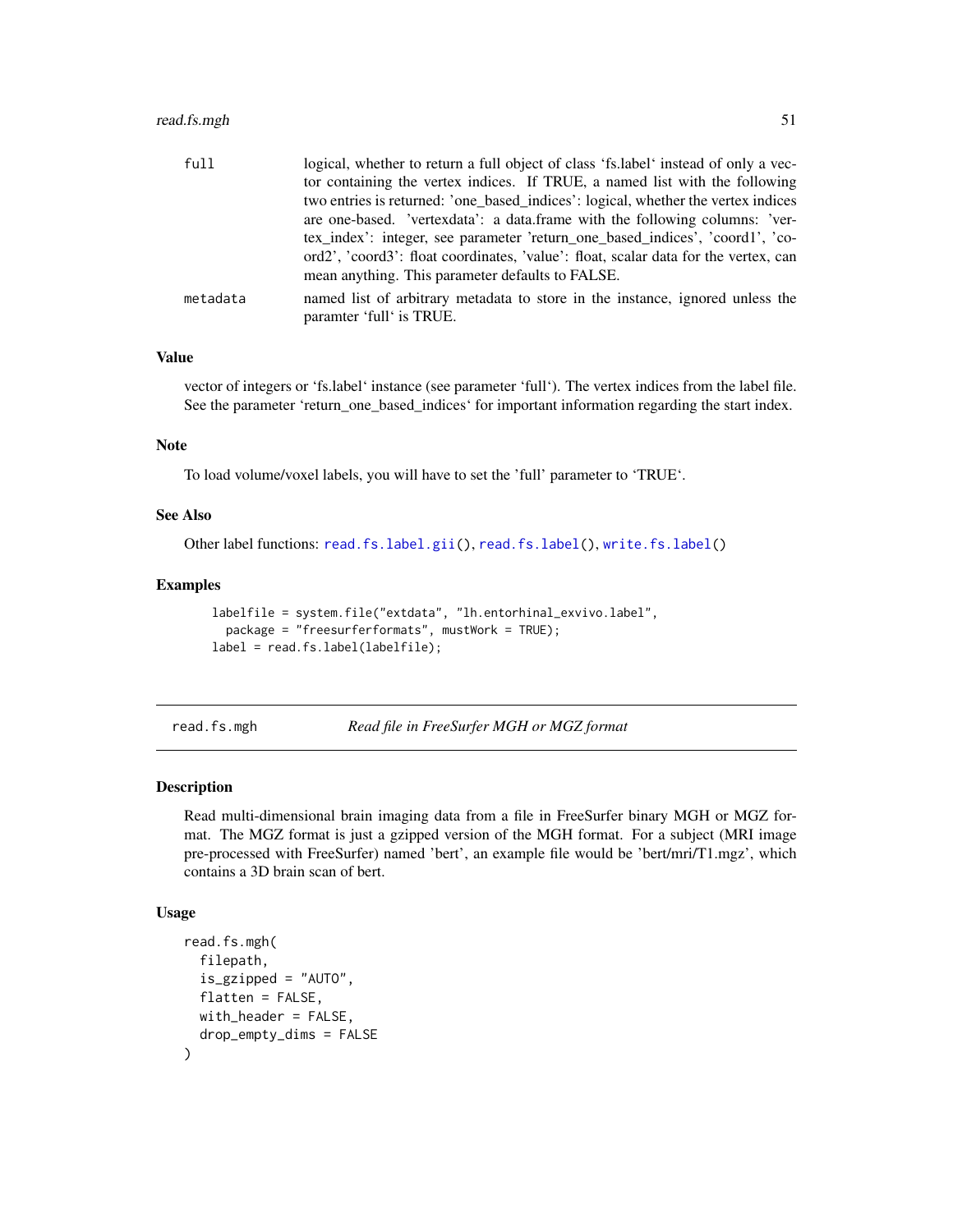| filepath    | string. Full path to the input MGZ or MGH file.                                                                                                                                                                                                                                                                                                                                                                                                                                                                                                                                                                                                                                                                                  |
|-------------|----------------------------------------------------------------------------------------------------------------------------------------------------------------------------------------------------------------------------------------------------------------------------------------------------------------------------------------------------------------------------------------------------------------------------------------------------------------------------------------------------------------------------------------------------------------------------------------------------------------------------------------------------------------------------------------------------------------------------------|
| is_gzipped  | a logical value or the string 'AUTO'. Whether to treat the input file as gzipped,<br>i.e., MGZ instead of MGH format. Defaults to 'AUTO', which tries to deter-<br>mine this from the last three characters of the 'filepath' parameter. Files with<br>extensions 'mgz' and '.gz' (in arbitrary case) are treated as MGZ format, all<br>other files are treated as MGH. In the special case that 'filepath' has less than<br>three characters, MGH is assumed.                                                                                                                                                                                                                                                                   |
| flatten     | logical. Whether to flatten the return volume to a 1D vector. Useful if you know<br>that this file contains 1D morphometry data.                                                                                                                                                                                                                                                                                                                                                                                                                                                                                                                                                                                                 |
| with_header | logical. Whether to return the header as well. If TRUE, return an instance<br>of class 'fs. volume' for data with at least 3 dimensions, a named list with en-<br>tries "data" and "header". The latter is another named list which contains the<br>header data. These header entries exist: "dtype": int, one of: 0=MRI_UCHAR;<br>1=MRI_INT; 3=MRI_FLOAT; 4=MRI_SHORT. "voldim": integer vector. The<br>volume (=data) dimensions. E.g., $c(256, 256, 256, 1)$ . These header entries may<br>exist: "vox2ras_matrix" (exists if "ras_good_flag" is 1), "mr_params" (exists if<br>"has_mr_params" is 1). See the 'mghheader.*' functions, like mghheader. vox2ras. tkreg,<br>to compute more information from the header fields. |

drop\_empty\_dims

logical, whether to drop empty dimensions of the returned data

## Value

data, multi-dimensional array. The brain imaging data, one value per voxel. The data type and the dimensions depend on the data in the file, they are read from the header. If the parameter flatten is 'TRUE', a numeric vector is returned instead. Note: The return value changes if the parameter with\_header is 'TRUE', see parameter description.

## See Also

To derive more information from the header, see the 'mghheader.\*' functions, like [mghheader.vox2ras.tkreg](#page-29-0).

```
Other morphometry functions: fs.get.morph.file.ext.for.format(), fs.get.morph.file.format.from.filename(),
read.fs.curv(), read.fs.morph.gii(), read.fs.morph(), read.fs.volume(), read.fs.weight(),
write.fs.curv(), write.fs.label.gii(), write.fs.mgh(), write.fs.morph.asc(), write.fs.morph.gii(),
write.fs.morph.ni1(), write.fs.morph.ni2(), write.fs.morph.smp(), write.fs.morph.txt(),
write.fs.morph(), write.fs.weight.asc(), write.fs.weight()
```
## Examples

```
brain_image = system.file("extdata", "brain.mgz",
                           package = "freesurferformats",
                           mustWork = TRUE);
vd = read.fs.mgh(brain_image);
cat(sprintf("Read voxel data with dimensions %s. Values: min=%d, mean=%f, max=%d.\n",
             pastedim(vd), collapse = ' '), min(vd), mean(vd), max(vd));
# Read it again with full header data:
vdh = read.fs.mgh(brain_image, with_header = TRUE);
```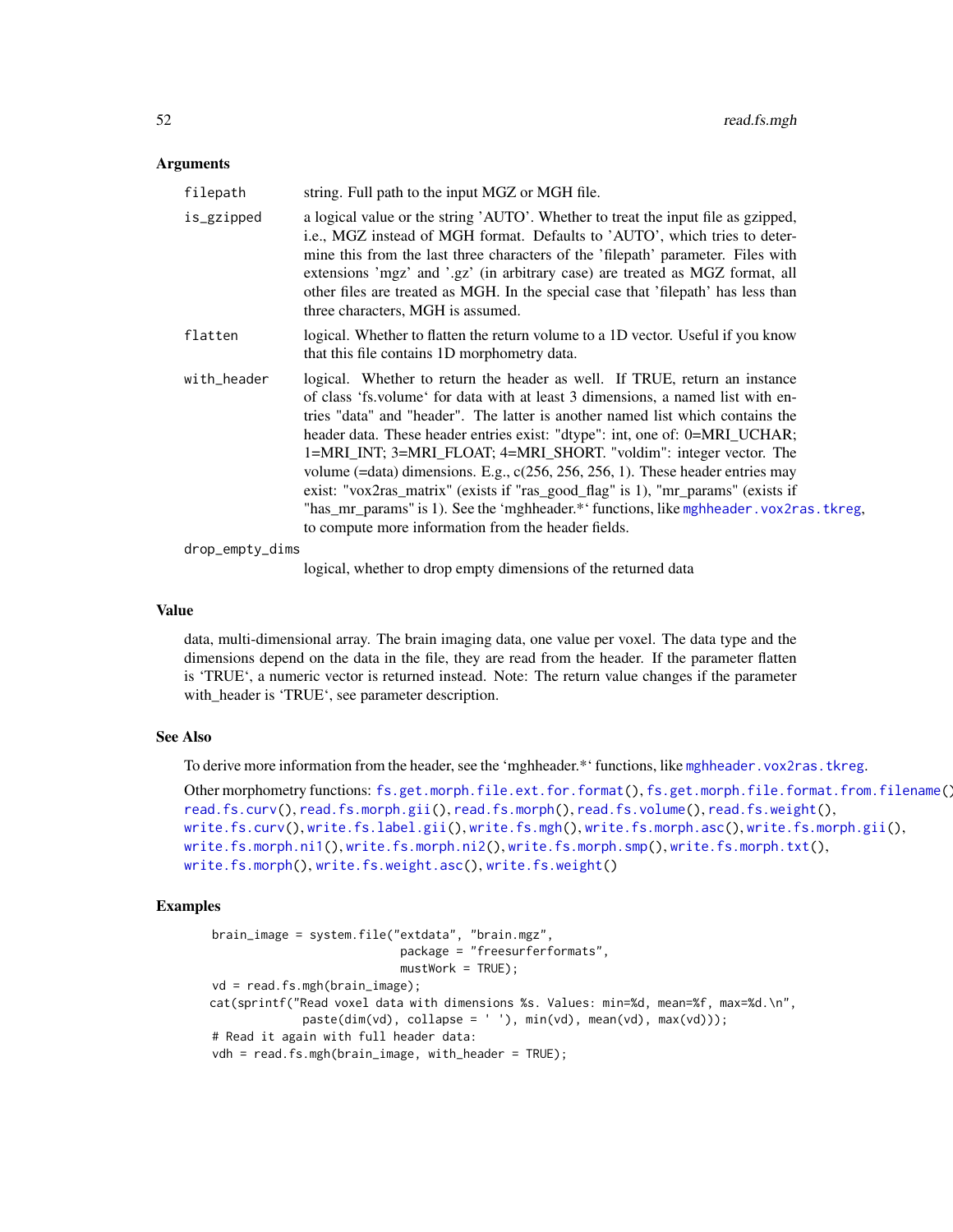## read.fs.morph 53

# Use the vox2ras matrix from the header to compute RAS coordinates at CRS voxel (0, 0, 0): vdh\$header\$vox2ras\_matrix %\*% c(0,0,0,1);

<span id="page-52-0"></span>read.fs.morph *Read morphometry data file in any FreeSurfer format.* 

### Description

Read vertex-wise brain surface data from a file. The file can be in any of the supported formats, and the format will be determined from the file extension.

### Usage

```
read.fs.morph(filepath, format = "auto")
```
## Arguments

| filepath, | string. Full path to the input file. The suffix determines the expected format as<br>follows: ".mgz" and ".mgh" will be read with the read.fs.mgh function, all other<br>file extensions will be read with the read fs.curv function. |
|-----------|---------------------------------------------------------------------------------------------------------------------------------------------------------------------------------------------------------------------------------------|
| format    | character string, the format to use. One of c("auto", "mgh", "mgz", "curv",<br>"gii"). The default setting "auto" will determine the format from the file exten-<br>sion.                                                             |

## Value

data, vector of floats. The brain morphometry data, one value per vertex.

#### See Also

```
Other morphometry functions: fs.get.morph.file.ext.for.format(), fs.get.morph.file.format.from.filename(),
read.fs.curv(), read.fs.mgh(), read.fs.morph.gii(), read.fs.volume(), read.fs.weight(),
write.fs.curv(), write.fs.label.gii(), write.fs.mgh(), write.fs.morph.asc(), write.fs.morph.gii(),
write.fs.morph.ni1(), write.fs.morph.ni2(), write.fs.morph.smp(), write.fs.morph.txt(),
write.fs.morph(), write.fs.weight.asc(), write.fs.weight()
```
#### Examples

```
curvfile = system.file("extdata", "lh.thickness",
                        package = "freesurferformats", mustWork = TRUE);
ct = read.fs.morph(curvfile);
cat(sprintf("Read data for %d vertices. Values: min=%f, mean=%f, max=%f.\n",
                        length(ct), min(ct), mean(ct), max(ct)));
```

```
mghfile = system.file("extdata", "lh.curv.fwhm10.fsaverage.mgz",
                        package = "freesurferformats", mustWork = TRUE);
```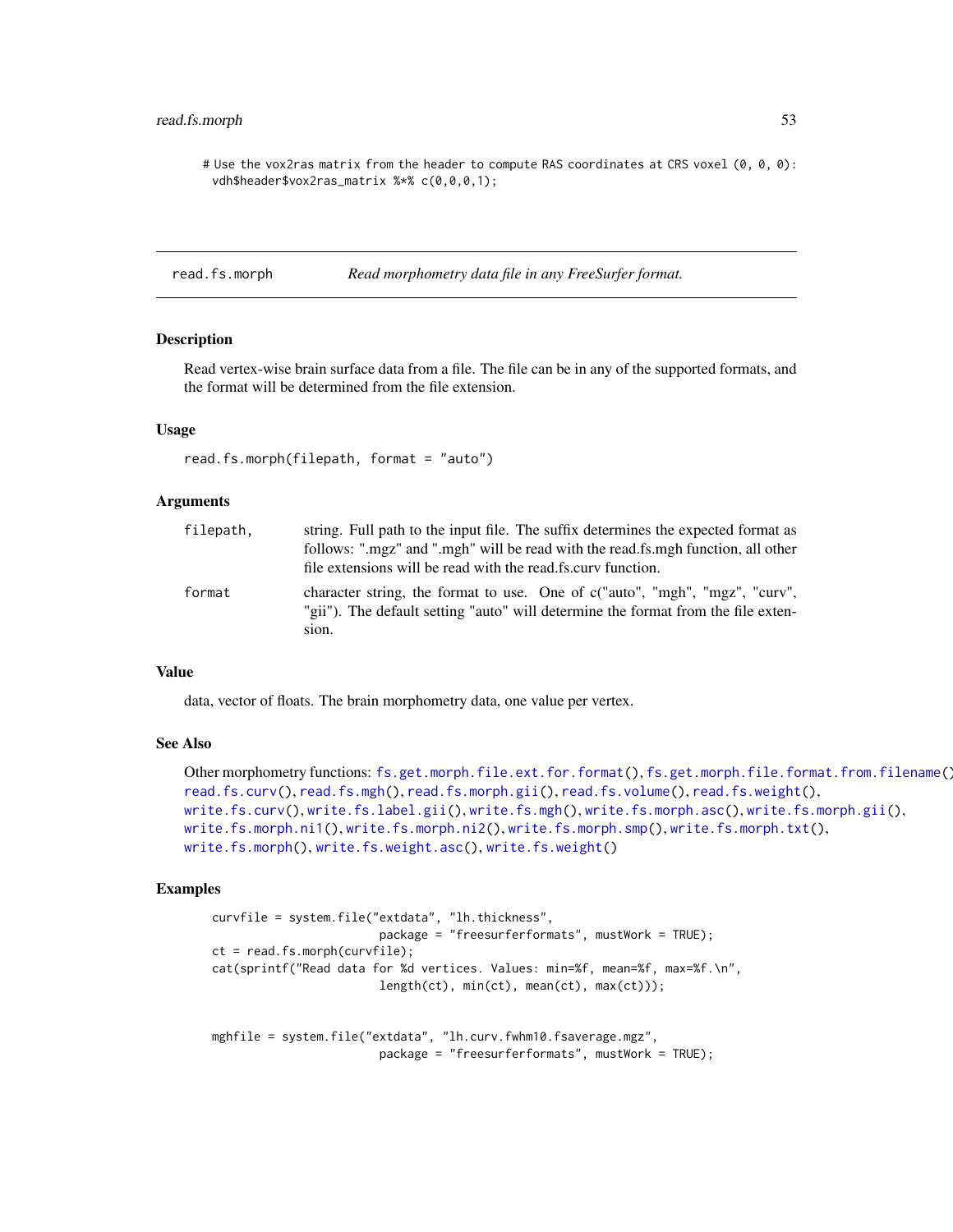```
curv = read.fs.morph(mghfile);
cat(sprintf("Read data for %d vertices. Values: min=%f, mean=%f, max=%f.\n",
                        length(ct), min(ct), mean(ct), max(ct)));
```
read.fs.morph.asc *Read morphometry data from ASCII curv format file*

## Description

Read morphometry data from ASCII curv format file

## Usage

read.fs.morph.asc(filepath)

### Arguments

| filepath | path to a file in FreeSurfer ASCII curv format. Such a file contains, on each  |
|----------|--------------------------------------------------------------------------------|
|          | line, the following fields, separated by spaces: vertex_index, vertex_coord_x, |
|          | vertex coord y, vertex coord z, morph data value.                              |

## Value

numeric vector, the curv data

## Note

This format is also known as \*dpv\* (data-per-vertex) format.

read.fs.morph.bvsmp *Read Brainvoyager vertex-wise statistical surface data from SMP file.*

## Description

Read Brainvoyager vertex-wise statistical surface data from SMP file.

#### Usage

```
read.fs.morph.bvsmp(filepath, map_index = 1L)
```

| filepath     | character string, path to file in Brainvoyager SMP file format. Alternatively, a    |
|--------------|-------------------------------------------------------------------------------------|
|              | 'bysmp' instance read with read.smp.brainvoyager.                                   |
| $map\_index$ | positive integer or character string, the surface value map to load (an SMP file    |
|              | can contain several values per vertex, i.e., several surface maps). If an integer,  |
|              | interpreted as the index of the map. If a character string, as the name of the map. |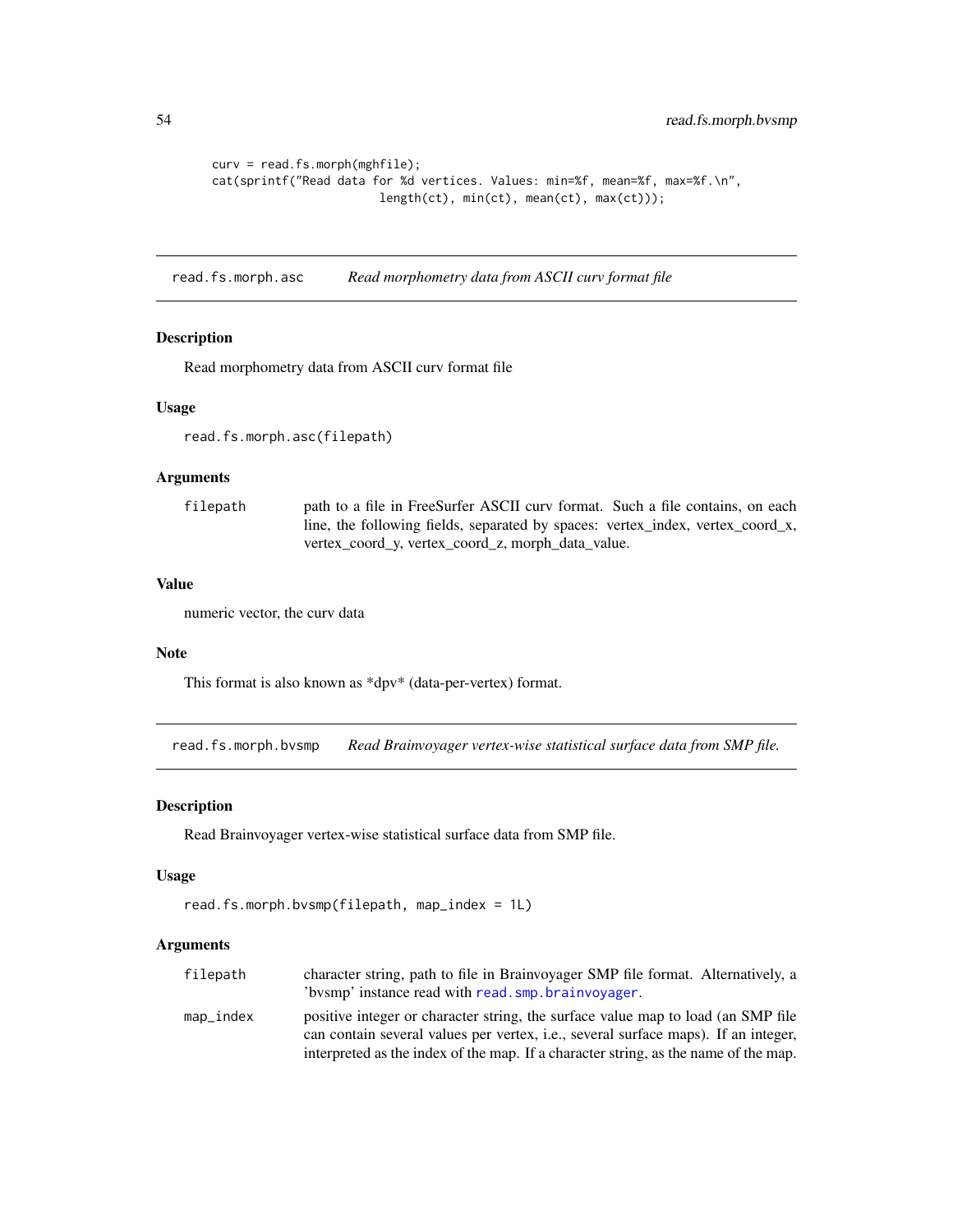# Value

numeric vector, the values from the respective map.

read.fs.morph.cifti *Read surface morphometry data from CIFTI dscalar files.*

## Description

Used the 'cifti' package to load the full data from a CIFTI file, then extracts and reconstructs the data for a surface, based on the metadata like vertex counts, indices and offset in the CIFTI file.

### Usage

```
read.fs.morph.cifti(
  filepath,
 brain_structure = "CIFTI_STRUCTURE_CORTEX_LEFT",
 data_column = 1L
\lambda
```
## Arguments

| filepath        | character string, the full path to a file in CIFTI 2 format, should end with<br>'.dscalar.nii'. Note that this is NOT a NIFTI file, despite the '.nii' part. It uses a<br>CIFTIv2 header though. See the spec for details.                                                                                                                                                                                                                                                                                                                                                              |
|-----------------|-----------------------------------------------------------------------------------------------------------------------------------------------------------------------------------------------------------------------------------------------------------------------------------------------------------------------------------------------------------------------------------------------------------------------------------------------------------------------------------------------------------------------------------------------------------------------------------------|
| brain_structure |                                                                                                                                                                                                                                                                                                                                                                                                                                                                                                                                                                                         |
|                 | character string or integer, the brain structure for which the data should be ex-<br>tracted from the file. Can be a CIFTI brain structure string (one of 'CIFTI_STRUCTURE_CORTEX_LEF<br>or 'CIFTI_STRUCTURE_CORTEX_RIGHT'), or simply one of 'lh', 'rh' (which<br>are used as aliases for the former). If you specify 'both', the concatenated data<br>for 'lh' (first) and 'rh' will be returned, but you will get no information on hemi<br>boundaries. If it is an integer, it will be interpreted as an index into the list of<br>structures within the CIFTI file, use with care. |
| data_column     | integer, the data column to return. A CIFTI file can contain several measures in<br>different data columns (e.g., cortical thickness and surface area) in a single file.<br>This specifies which column/measure you want. The columns are not named, so<br>you will need to know this in advance if the file has several measures.                                                                                                                                                                                                                                                      |

## Value

The reconstructed data for the given surface, one value per vertex in the surface. The value for vertices which did not have a value in the CIFTI data is set to 'NA'.

### Note

This function calls code from the 'cifti' package by John Muschelli: [https://CRAN.R-project.](https://CRAN.R-project.org/package=cifti) [org/package=cifti](https://CRAN.R-project.org/package=cifti).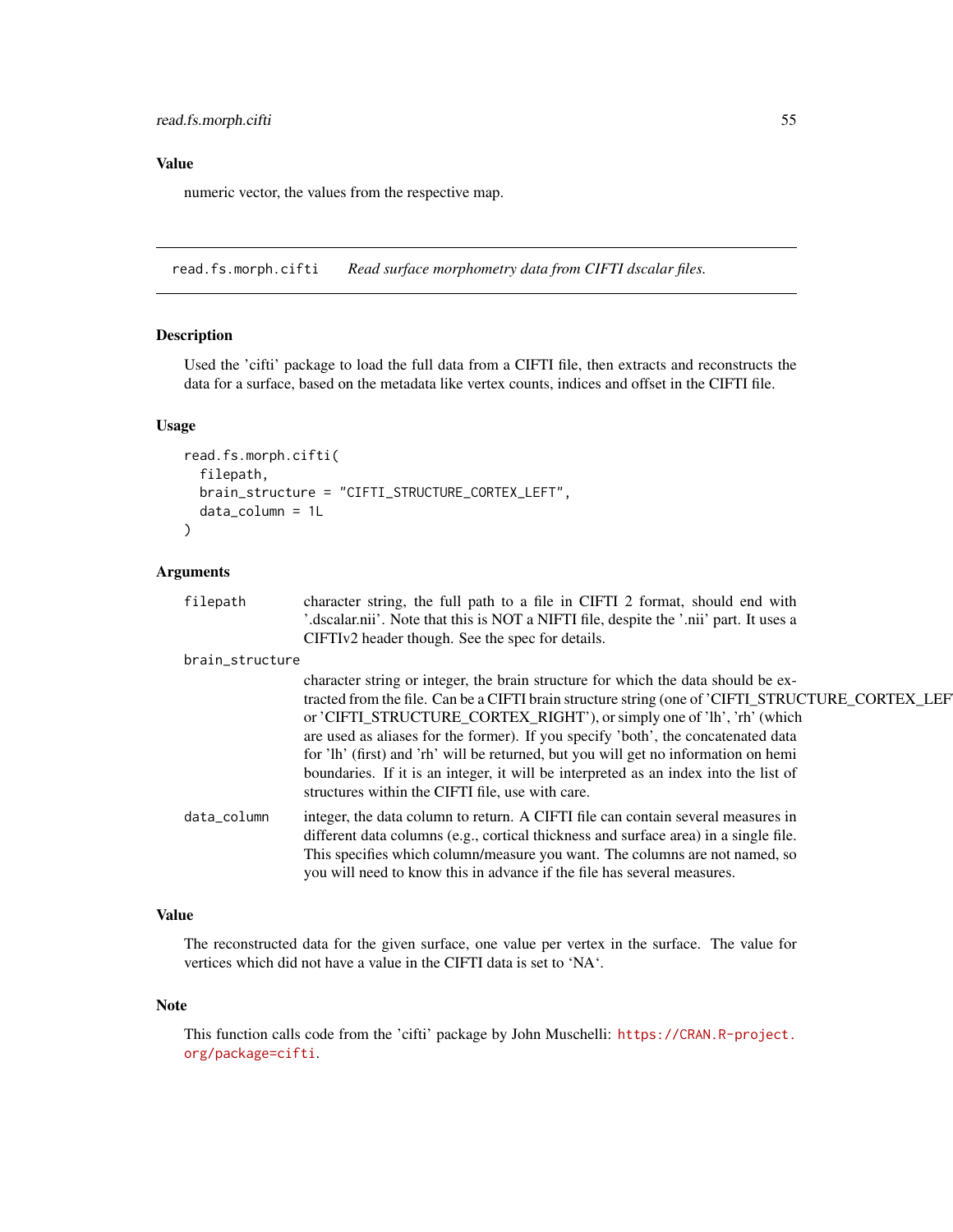## References

See [https://www.nitrc.org/forum/attachment.php?attachid=341&group\\_id=454&forum\\_i](https://www.nitrc.org/forum/attachment.php?attachid=341&group_id=454&forum_id=1955)d= [1955](https://www.nitrc.org/forum/attachment.php?attachid=341&group_id=454&forum_id=1955) for the CIFTI 2 file format spec. See <https://www.nitrc.org/projects/cifti/> for more details on CIFTI, including example files.

### Examples

```
## Not run:
# Downloaded CIFTI2 example data from https://www.nitrc.org/projects/cifti/
cifti_example_data_dir = "~/data/cifti";
cii_file = file.path(cifti_example_data_dir,
 "Conte69.MyelinAndCorrThickness.32k_fs_LR.dscalar.nii");
sf_lh = freesurferformats::read.fs.surface(file.path(cifti_example_data_dir,
 "Conte69.L.inflated.32k_fs_LR.surf.gii"));
sf_rh = freesurferformats::read.fs.surface(file.path(cifti_example_data_dir,
"Conte69.R.inflated.32k_fs_LR.surf.gii"));
morph_lh = read.fs.morph.cifti(cii_file, 'lh'); # Myelin data
morph_rh = read.fs.morph.cifti(cii_file, 'rh');
morph2_lh = read.fs.morph.cifti(cii_file, 'lh', 2); # Cortical Thickness data
morph2_rh = read.fs.morph.cifti(cii_file, 'rh', 2L);
# fsbrain::vis.fs.surface(sf_lh, per_vertex_data = morph_lh);
# fsbrain::vis.fs.surface(sf_rh, per_vertex_data = morph_rh);
# fsbrain::vis.fs.surface(list('lh'=sf_lh, 'rh'=sf_rh),
# per_vertex_data = list('lh'=morph2_lh, 'rh'=morph2_rh));
```
## End(Not run)

<span id="page-55-0"></span>read.fs.morph.gii *Read morphometry data file in GIFTI format.*

## **Description**

Read vertex-wise brain surface data from a GIFTI file. The file must be a GIFTI \*func\* file (not a GIFTI \*surf\* file containing a mesh, use [read\\_nisurface](#page-82-0) for loading GIFTI surf files).

#### Usage

```
read.fs.morph.gii(filepath, element_index = 1L)
```

| filepath. | string. Full path to the input GIFTI file.                                                   |
|-----------|----------------------------------------------------------------------------------------------|
|           | element_index integer, the element to load in case the GIFTI file containes several datasets |
|           | (usually time series). Defaults to the first element, 1L.                                    |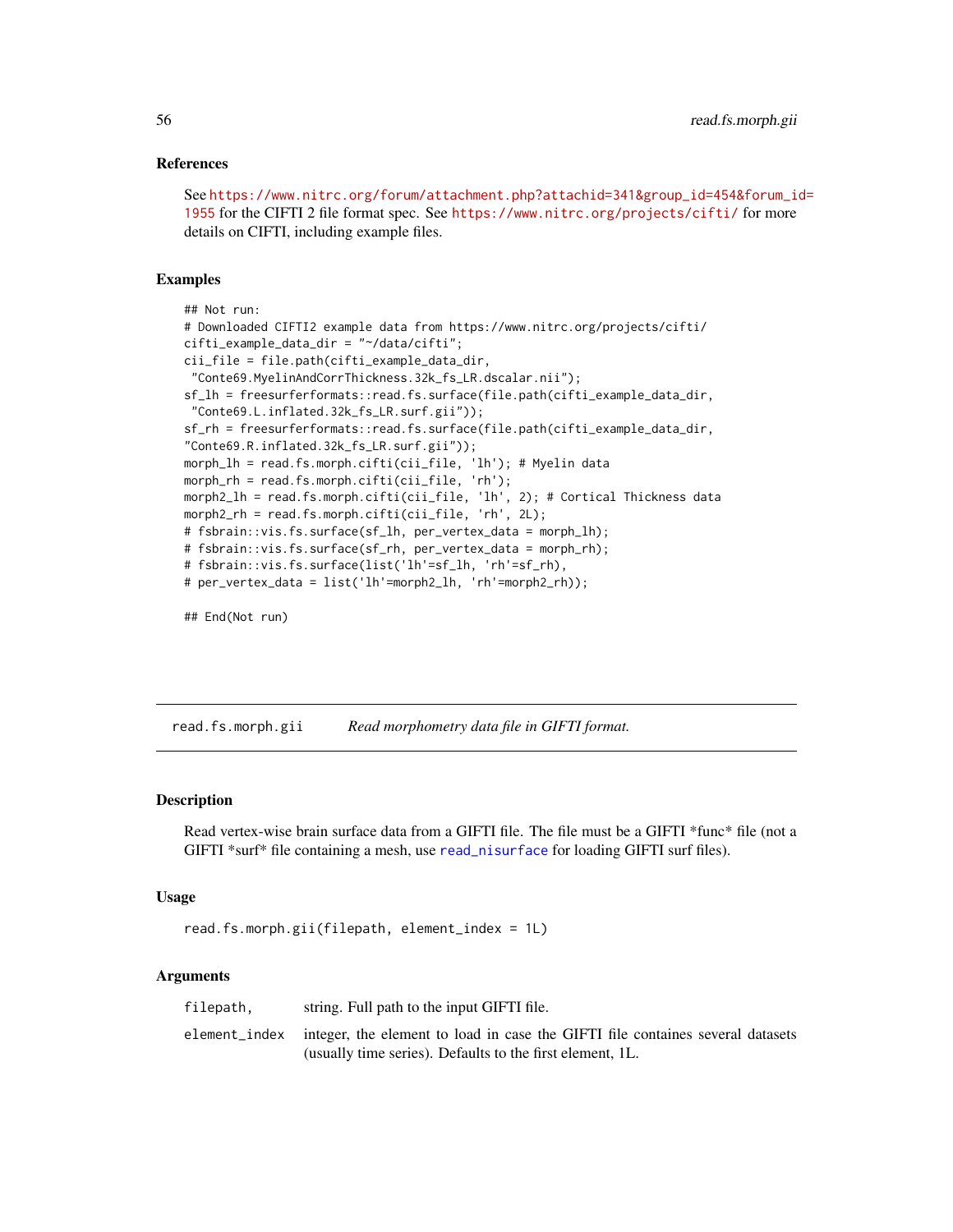## Value

data, vector of double or integer. The brain morphometry data, one value per vertex. The data type depends on the data type in the file.

## Note

This function requires the 'gifti' package, which is an optional dependency, to be installed. It also assumes that the dataset contains a vector or a matrix/array in which all dimensions except for 1 are empty.

### See Also

```
fs.get.morph.file.ext.for.format(fs.get.morph.file.format.from.filename()
read.fs.curv(), read.fs.mgh(), read.fs.morph(), read.fs.volume(), read.fs.weight(),
write.fs.curv(), write.fs.label.gii(), write.fs.mgh(), write.fs.morph.asc(), write.fs.morph.gii(),
write.fs.morph.ni1(), write.fs.morph.ni2(), write.fs.morph.smp(), write.fs.morph.txt(),
write.fs.morph(), write.fs.weight.asc(), write.fs.weight()
```
Other gifti readers: [read.fs.annot.gii\(](#page-44-0)), [read.fs.label.gii\(](#page-48-0)), [read.fs.surface.gii\(](#page-63-0))

read.fs.morph.ni1 *Read morphometry data from FreeSurfer NIFTI v1 format files.*

#### **Description**

Read morphometry data from FreeSurfer NIFTI v1 format files.

#### Usage

```
read.fs.morph.ni1(filepath)
```
#### Arguments

filepath path to a file in FreeSurfer NIFTI v1 format, potentially with the FreeSurfer hack. See [read.nifti1.data](#page-78-0) for details.

#### Value

numeric vector, the morphometry data

#### Note

This function uses our internal NIFTI reader that supports NIFTI v1 files with the FreeSurfer hack. This function assumes that the data in a file is a 1D vector and flattens it accordingly. It is not suitable to load NIFTI files with arbitrary dimensions.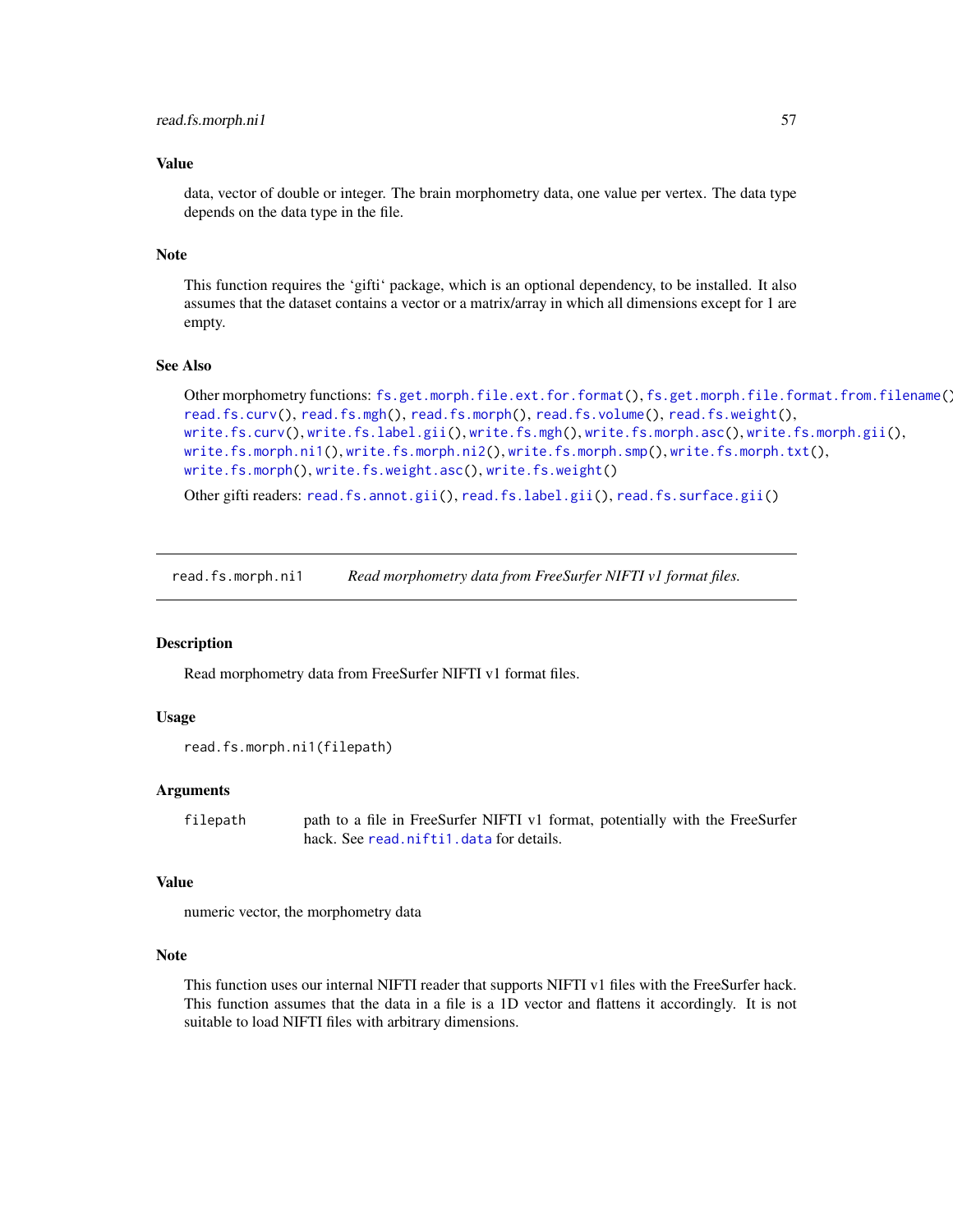read.fs.morph.ni2 *Read morphometry data from FreeSurfer NIFTI v2 format files.*

## Description

Read morphometry data from FreeSurfer NIFTI v2 format files.

## Usage

```
read.fs.morph.ni2(filepath)
```
## Arguments

```
filepath path to a file in FreeSurfer NIFTI v2 format, potentially with the FreeSurfer
                 hack. See read.nifti2.data for details.
```
## Value

numeric vector, the morphometry data

| read.fs.morph.nii | Read morphometry data from FreeSurfer NIFTI format files, determine |
|-------------------|---------------------------------------------------------------------|
|                   | NIFTI version automatically.                                        |

## Description

Read morphometry data from FreeSurfer NIFTI format files, determine NIFTI version automatically.

#### Usage

```
read.fs.morph.nii(filepath)
```
## Arguments

| filepath | path to a file in FreeSurfer NIFTI v1 or v2 format, potentially with the FreeSurfer |
|----------|-------------------------------------------------------------------------------------|
|          | hack for yl. See read.niftil.data and read.niftil.data for details.                 |

## Value

numeric vector, the morphometry data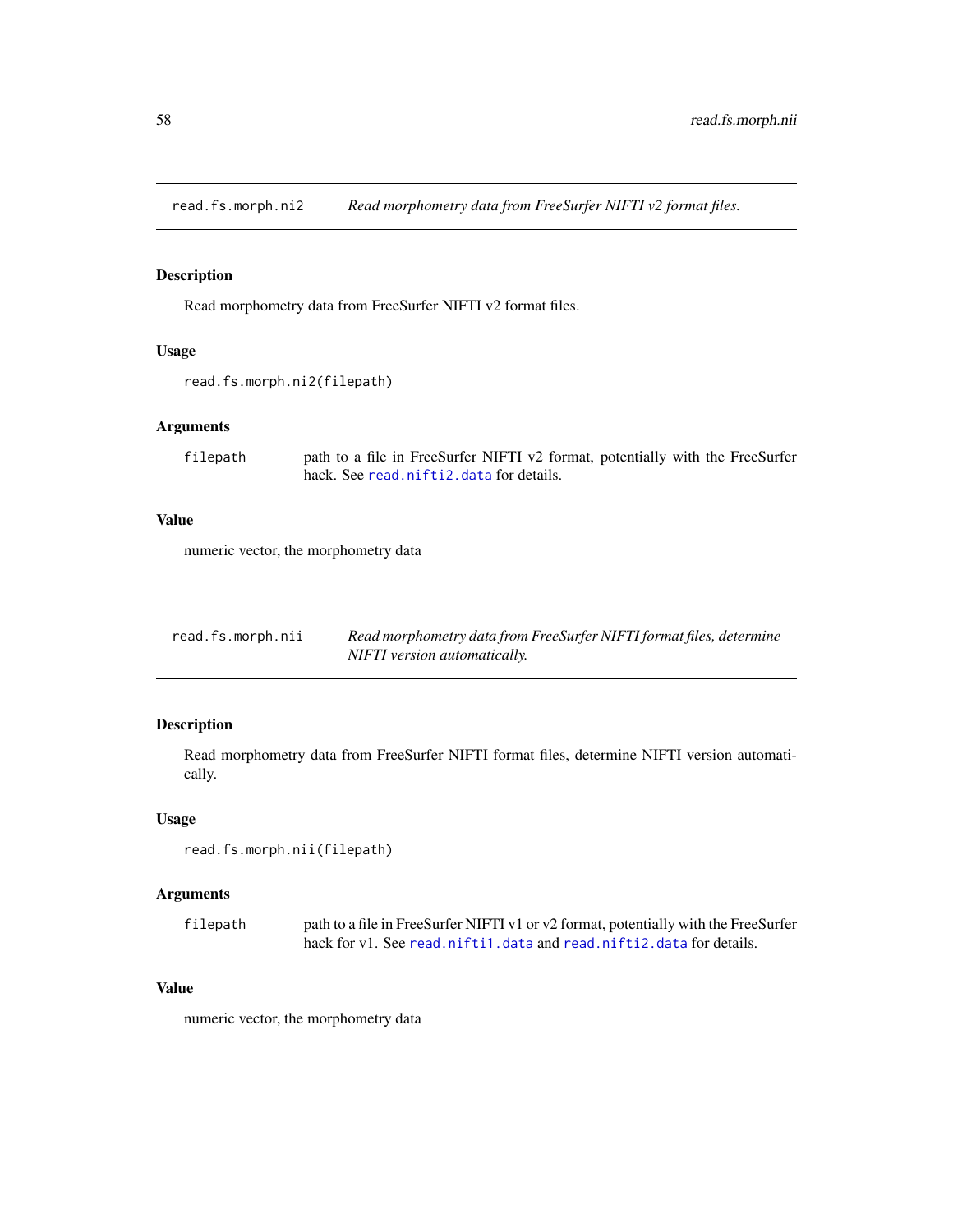read.fs.morph.txt *Read morphometry data from plain text file*

## **Description**

Read morphometry data from plain text file

### Usage

```
read.fs.morph.txt(filepath)
```
## Arguments

filepath path to a file in plain text format. Such a file contains, on each line, a single float value. This very simply and limited \*format\* is used by the LGI tool by Lyu et al., and easy to generate in shell scripts.

### Value

numeric vector, the curv data

<span id="page-58-0"></span>read.fs.patch *Read FreeSurfer binary or ASCII patch file.*

#### Description

A patch is a subset of a surface. Note that the contents of ASCII and binary patch format files is different. A binary format patch contains vertices only, without connection (face) information. ASCII patch files can also contain face data. See the return value description for details.

## Usage

read.fs.patch(filepath, format = "auto")

## Arguments

| filepath | string. Full path to the input patch file. An example file is 'FREESURFER_HOME/subjects/fsaverage/sur |
|----------|-------------------------------------------------------------------------------------------------------|
| format   | one of 'auto', 'asc', or 'bin'. The format to assume. If set to 'auto' (the default).                 |
|          | binary format will be used unless the filepath ends with '.asc'.                                      |

### Value

named list with 2 entries: "faces": can be NULL, only available if the format is ASCII, see return value of [read.fs.patch.asc](#page-59-0). "vertices": numerical  $*n*x7$  matrix. The columns are named, and appear in the following order: 'vert\_index1': the one-based (R-style) vertex index. 'x', 'y', 'z': float vertex coordinates. 'is\_border': integer, 1 if the vertex lies on the patch border, 0 otherwise (treat as logical). 'raw\_vtx': integer, the raw vtx value encoding index and border. 'vert\_index0': the zero-based (C-style) vertex index.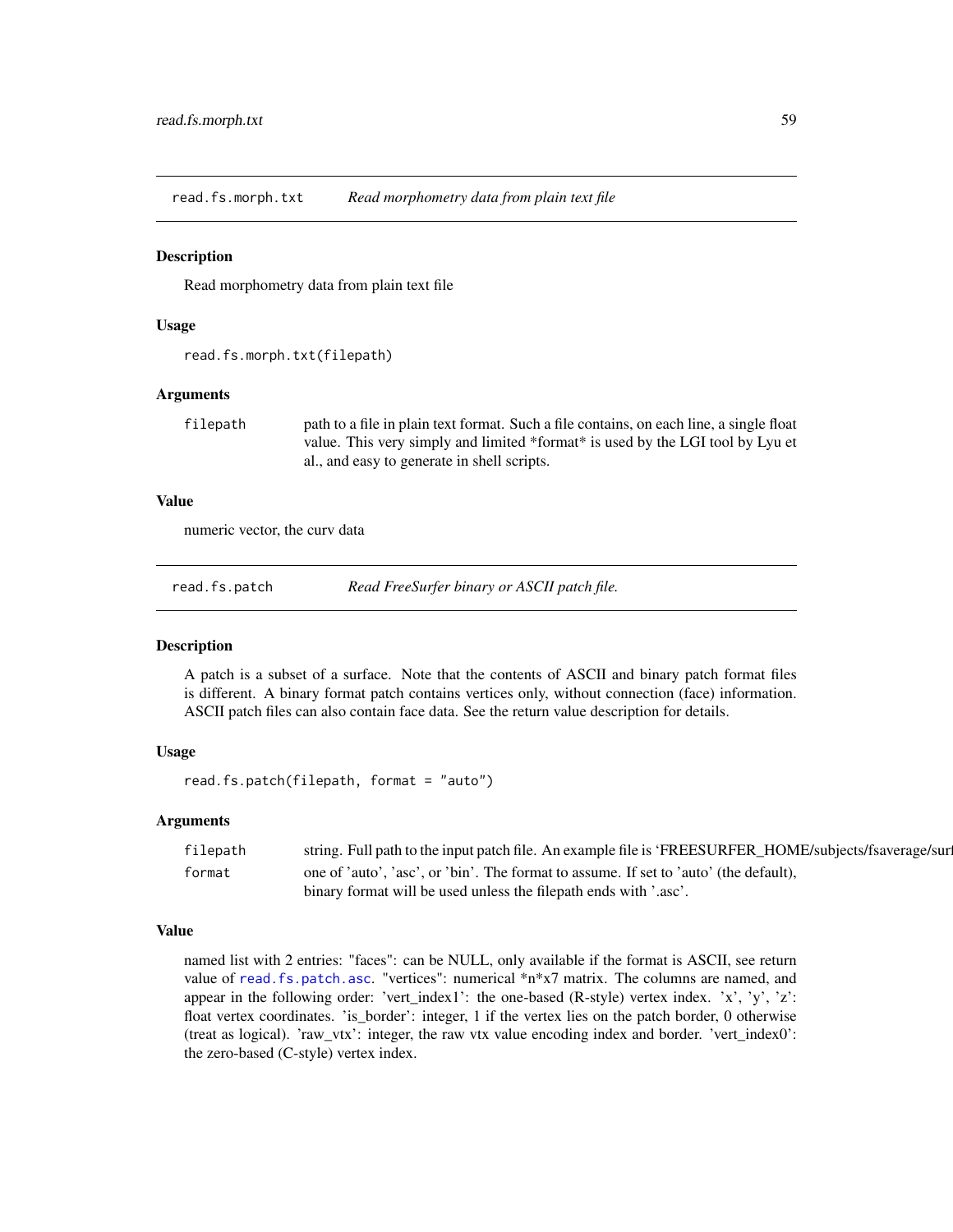#### See Also

Other patch functions: [fs.patch\(](#page-13-0)), [read.fs.patch.asc\(](#page-59-0)), [write.fs.patch\(](#page-104-0))

<span id="page-59-0"></span>read.fs.patch.asc *Read FreeSurfer ASCII format patch.*

#### Description

An ASCII format patch is a part of a brain surface mesh, and is a mesh itself. It consists of vertices and faces. The ASCII patch format is very similar to the ASCII surface format. \*\*Note:\*\* The contents of ASCII and binary patch format files is different. The ASCII patch format is not ideal for parsing, and loading such files is currently quite slow.

#### Usage

```
read.fs.patch.asc(filepath)
```
## Arguments

filepath string. Full path to the input patch file in ASCII patch format.

## Value

named list. The list has the following named entries: "vertices": see return value of [read.fs.patch](#page-58-0). "faces": numerical \*n\*x5 matrix. The columns are named, and appear in the following order: 'face\_index1': the one-based (R-style) face index. 'vert1\_index1', 'vert2\_index1', 'vert3\_index1': integer vertex indices of the face, they are one-based (R-style). 'face\_index0': the zero-based (Cstyle) face index.

#### See Also

Other patch functions: [fs.patch\(](#page-13-0)), [read.fs.patch\(](#page-58-0)), [write.fs.patch\(](#page-104-0))

<span id="page-59-1"></span>read.fs.surface *Read file in FreeSurfer surface format or various mesh formats.*

## Description

Read a brain surface mesh consisting of vertex and face data from a file in FreeSurfer binary or ASCII surface format. For a subject (MRI image pre-processed with FreeSurfer) named 'bert', an example file would be 'bert/surf/lh.white'.

### Usage

```
read.fs.surface(filepath, format = "auto")
```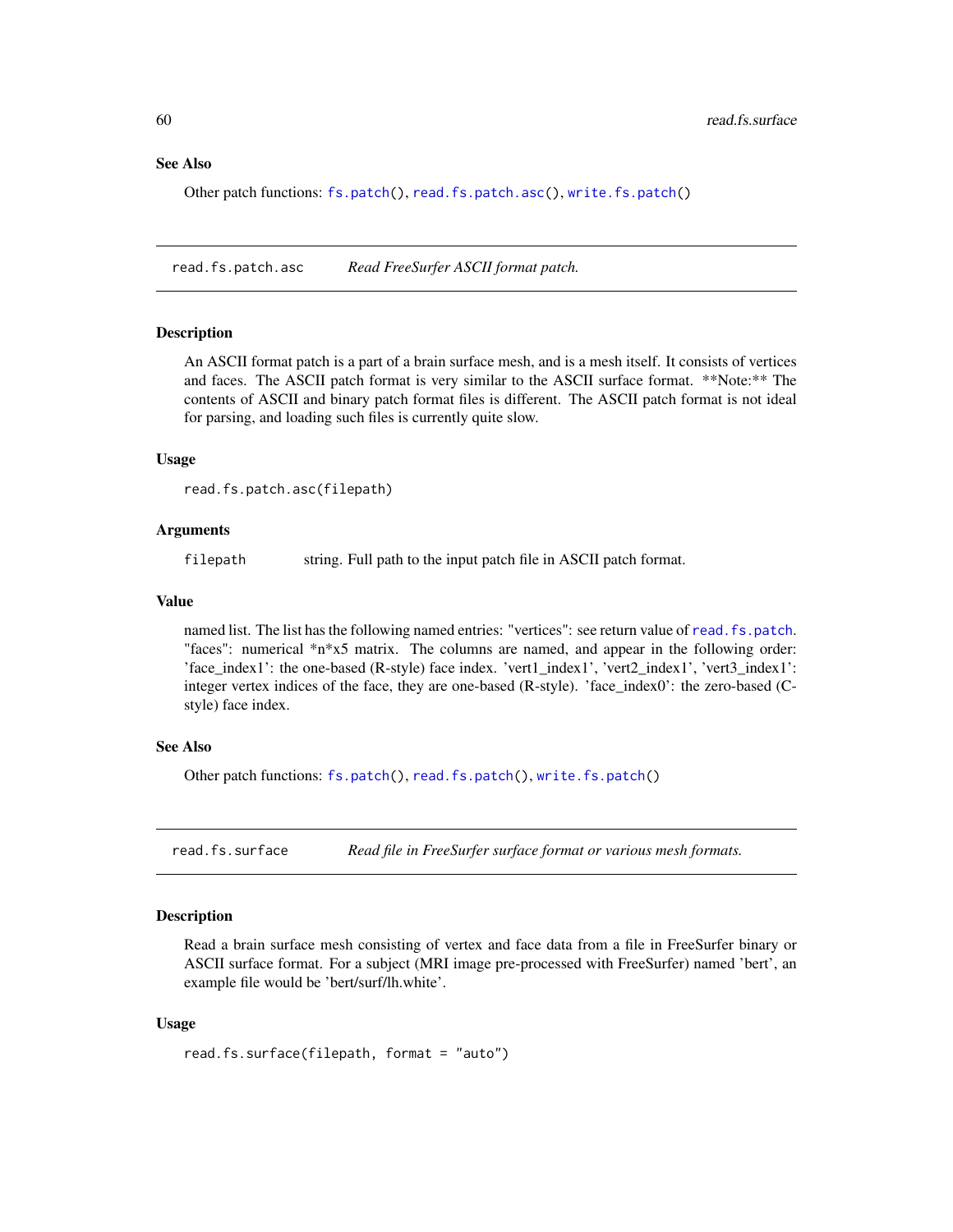| filepath | string. Full path to the input surface file. Note: gzipped files are supported and<br>gz format is assumed if the filepath ends with ".gz".                                        |
|----------|------------------------------------------------------------------------------------------------------------------------------------------------------------------------------------|
| format   | one of 'auto', 'asc', 'vtk', 'ply', 'gii', 'mz3', 'stl', 'byu', 'geo', 'ico', 'tri', 'obj',<br>'off' or 'bin'. The format to assume. If set to 'auto' (the default), binary format |
|          | will be used unless the filepath ends with '.asc'.                                                                                                                                 |

## Value

named list. The list has the following named entries: "vertices": nx3 double matrix, where n is the number of vertices. Each row contains the x,y,z coordinates of a single vertex. "faces": nx3 integer matrix. Each row contains the vertex indices of the 3 vertices defining the face. This datastructure is known as a is a \*face index set\*. WARNING: The indices are returned starting with index 1 (as used in GNU R). Keep in mind that you need to adjust the index (by substracting 1) to compare with data from other software.

#### See Also

```
Other mesh functions: faces.quad.to.tris(), read.fs.surface.asc(), read.fs.surface.bvsrf(),
read.fs.surface.geo(read.fs.surface.gii(read.fs.surface.ico(read.fs.surface.obj(),
read.fs.surface.off(), read.fs.surface.ply(), read.fs.surface.vtk(), read.mesh.brainvoyager(),
read_nisurfacefile(), read_nisurface(), write.fs.surface.asc(), write.fs.surface.byu(),
write.fs.surface.gii(), write.fs.surface.mz3(), write.fs.surface.vtk(), write.fs.surface()
```
### Examples

```
surface_file = system.file("extdata", "lh.tinysurface",
                        package = "freesurferformats", mustWork = TRUE);
mesh = read.fs.surface(surface_file);
cat(sprintf("Read data for %d vertices and %d faces. \n",
                        nrow(mesh$vertices), nrow(mesh$faces)));
```
<span id="page-60-0"></span>read.fs.surface.asc *Read FreeSurfer ASCII format surface.*

#### Description

Read FreeSurfer ASCII format surface.

### Usage

```
read.fs.surface.asc(filepath, with_values = TRUE, header_numlines = 2L)
```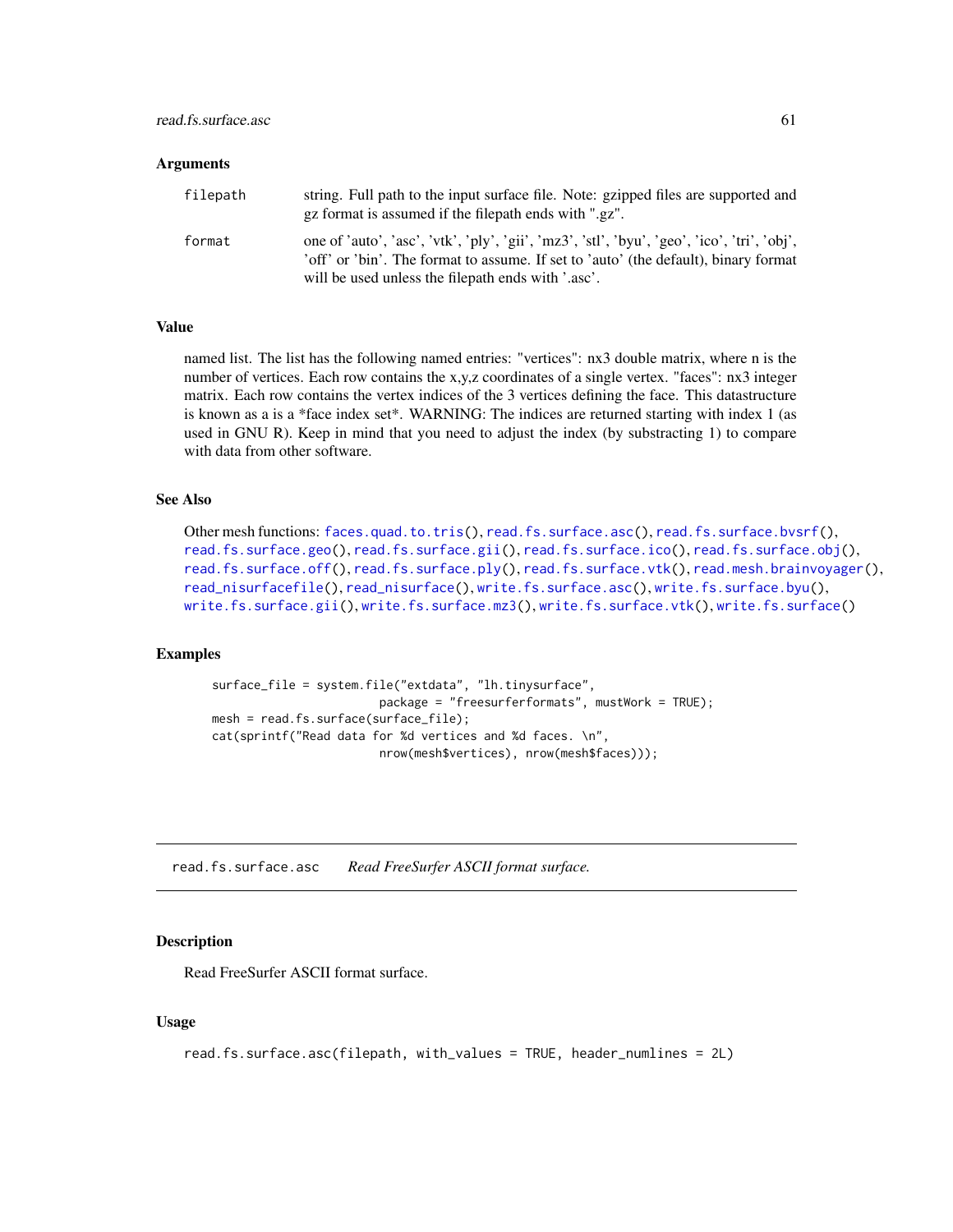filepath string. Full path to the input surface file in ASCII surface format. with\_values logical, whether to read per-vertex and per-face values. header\_numlines

scalar positive integer, the number of header lines.

### Value

named list. The list has the following named entries: "vertices": nx3 double matrix, where n is the number of vertices. Each row contains the x,y,z coordinates of a single vertex. "faces": nx3 integer matrix. Each row contains the vertex indices of the 3 vertices defining the face. WARNING: The indices are returned starting with index 1 (as used in GNU R). Keep in mind that you need to adjust the index (by substracting 1) to compare with data from other software.

## Note

This is also known as \*srf\* format.

### See Also

```
Other mesh functions: faces.quad.to.tris(), read.fs.surface.bvsrf(), read.fs.surface.geo(),
read.fs.surface.gii(), read.fs.surface.ico(), read.fs.surface.obj(), read.fs.surface.off(),
read.fs.surface.ply(), read.fs.surface.vtk(), read.fs.surface(), read.mesh.brainvoyager(),
read_nisurfacefile(), read_nisurface(), write.fs.surface.asc(), write.fs.surface.byu(),
write.fs.surface.gii(), write.fs.surface.mz3(), write.fs.surface.vtk(), write.fs.surface()
```
<span id="page-61-0"></span>read.fs.surface.bvsrf *Read Brainvoyager srf format (.srf) mesh as surface.*

## Description

Read a mesh and associated data like color and normals from a binary file in BrainVoyager SRF mesh format.

## Usage

```
read.fs.surface.bvsrf(filepath)
```
## Arguments

filepath string. Full path to the input surface file in SRF mesh format.

### Value

fs.surface instance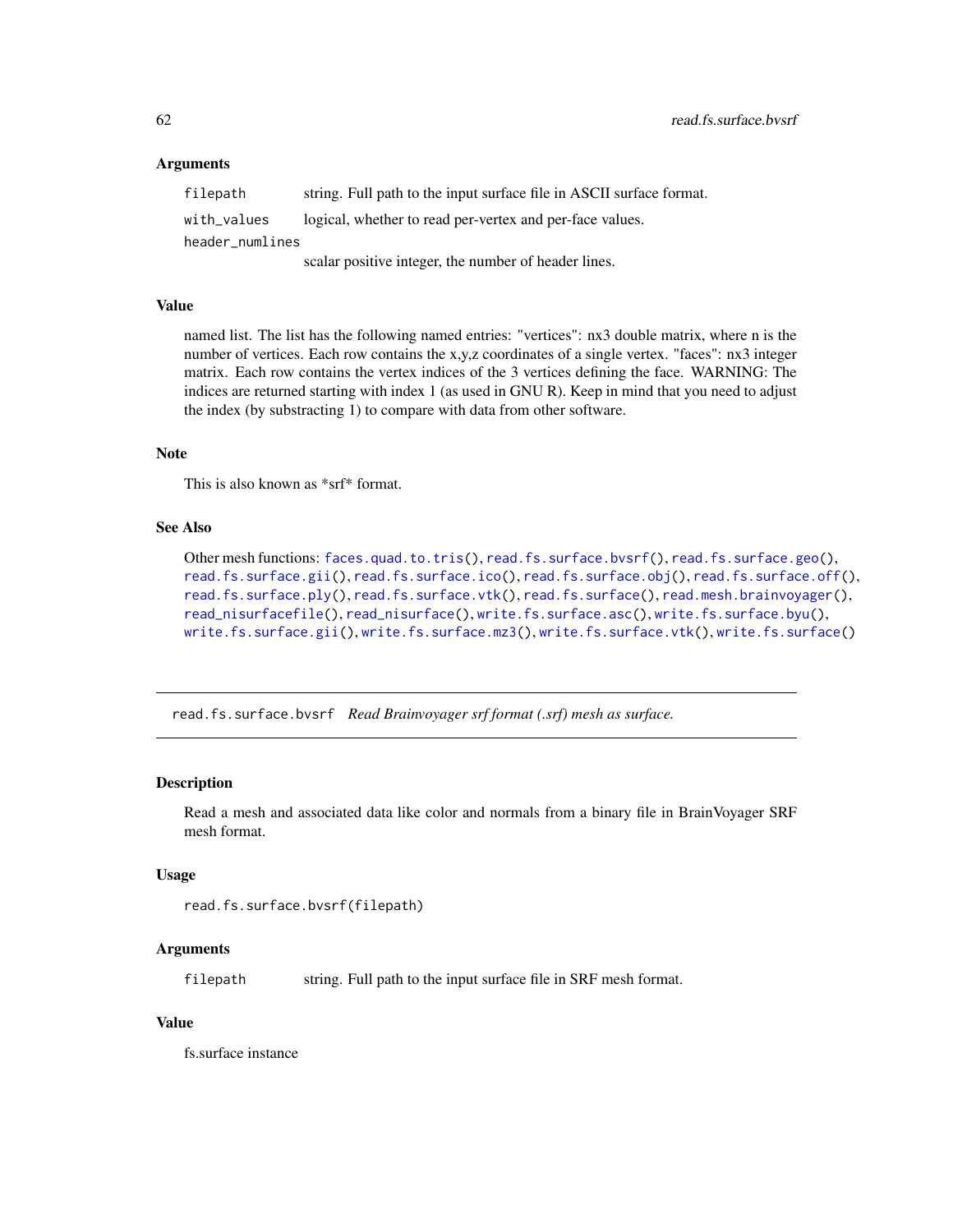#### References

The srf format spec is at https://support.brainvoyager.com/brainvoyager/automation-development/84 file-formats/344-users-guide-2-3-the-format-of-srf-files.

### See Also

```
Other mesh functions: faces.quad.to.tris(), read.fs.surface.asc(), read.fs.surface.geo(),
read.fs.surface.gii(), read.fs.surface.ico(), read.fs.surface.obj(), read.fs.surface.off(),
read.fs.surface.ply(), read.fs.surface.vtk(), read.fs.surface(), read.mesh.brainvoyager(),
read_nisurfacefile(), read_nisurface(), write.fs.surface.asc(), write.fs.surface.byu(),
write.fs.surface.gii(), write.fs.surface.mz3(), write.fs.surface.vtk(), write.fs.surface()
```
read.fs.surface.byu *Read mesh in BYU format.*

## Description

The BYU or Brigham Young University format is an old ASCII mesh format that is based on fixed character positions in lines (as opposed to whitespace-separated elements). I consider it a bit counter-intuitive.

#### Usage

```
read.fs.surface.byu(filepath, part = 1L)
```
## Arguments

| filepath | full path of the file in BYU format.                                                                                                   |
|----------|----------------------------------------------------------------------------------------------------------------------------------------|
| part     | positive integer, the index of the mesh that should be loaded from the file. Only<br>relevant if the file contains more than one mesh. |

## Value

an 'fs.surface' instance, aka a mesh

## References

See http://www.eg-models.de/formats/Format\_Byu.html for a format description.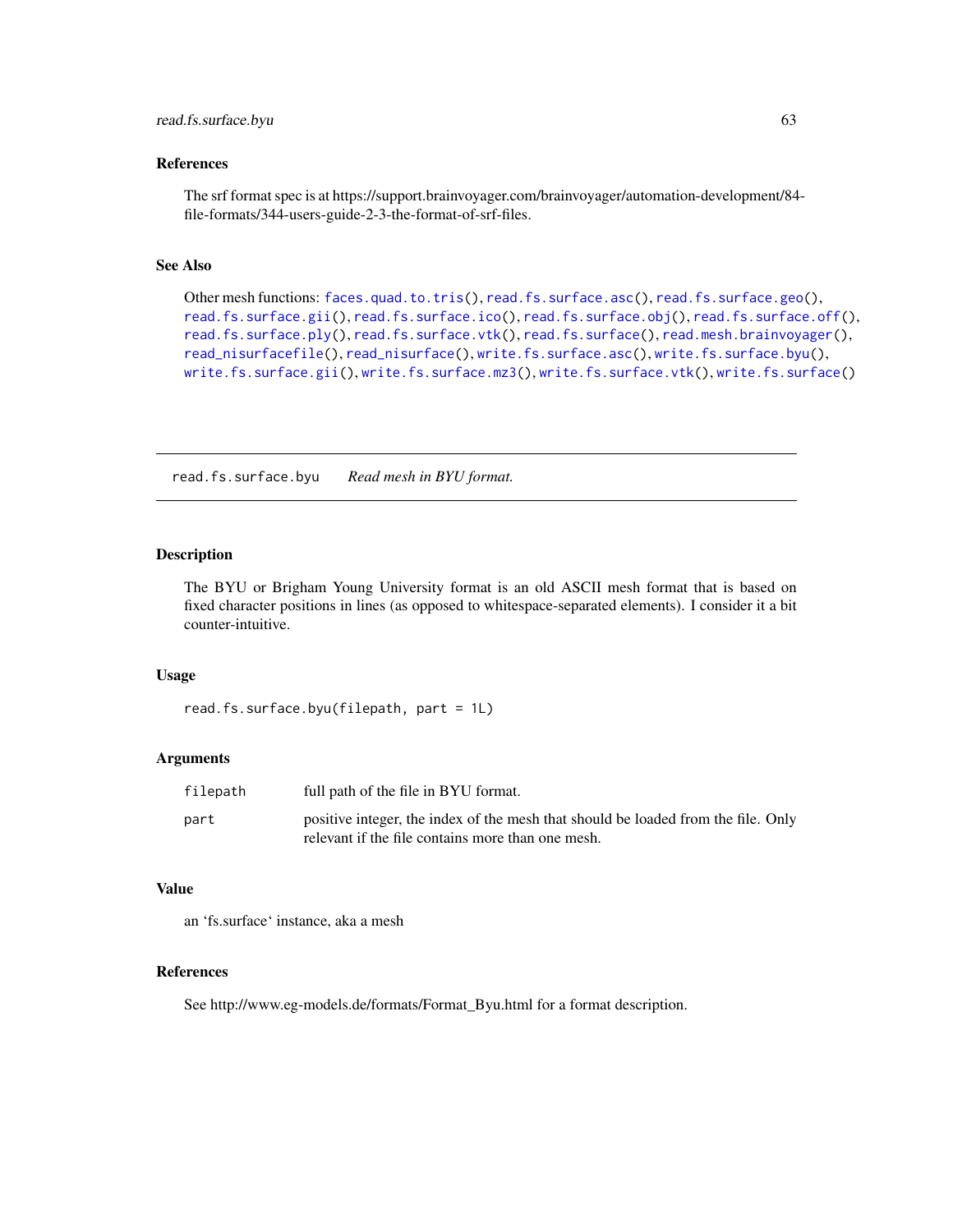<span id="page-63-1"></span>read.fs.surface.geo *Read GEO format mesh as surface.*

#### Description

This reads meshes from text files in GEO mesh format. This is an ASCII format.

## Usage

```
read.fs.surface.geo(filepath)
```
## Arguments

filepath string. Full path to the input surface file in GEO mesh format.

## Value

named list. The list has the following named entries: "vertices": nx3 double matrix, where n is the number of vertices. Each row contains the x,y,z coordinates of a single vertex. "faces": nx3 integer matrix. Each row contains the vertex indices of the 3 vertices defining the face. WARNING: The indices are returned starting with index 1 (as used in GNU R). Keep in mind that you need to adjust the index (by substracting 1) to compare with data from other software.

#### Note

This is a fixed width format.

## See Also

```
Other mesh functions: faces.quad.to.tris(), read.fs.surface.asc(), read.fs.surface.bvsrf(),
read.fs.surface.gii(), read.fs.surface.ico(), read.fs.surface.obj(), read.fs.surface.off(),
read.fs.surface.ply(), read.fs.surface.vtk(), read.fs.surface(), read.mesh.brainvoyager(),
read_nisurfacefile(), read_nisurface(), write.fs.surface.asc(), write.fs.surface.byu(),
write.fs.surface.gii(), write.fs.surface.mz3(), write.fs.surface.vtk(), write.fs.surface()
```
<span id="page-63-0"></span>read.fs.surface.gii *Read GIFTI format mesh as surface.*

## **Description**

Read GIFTI format mesh as surface.

### Usage

read.fs.surface.gii(filepath)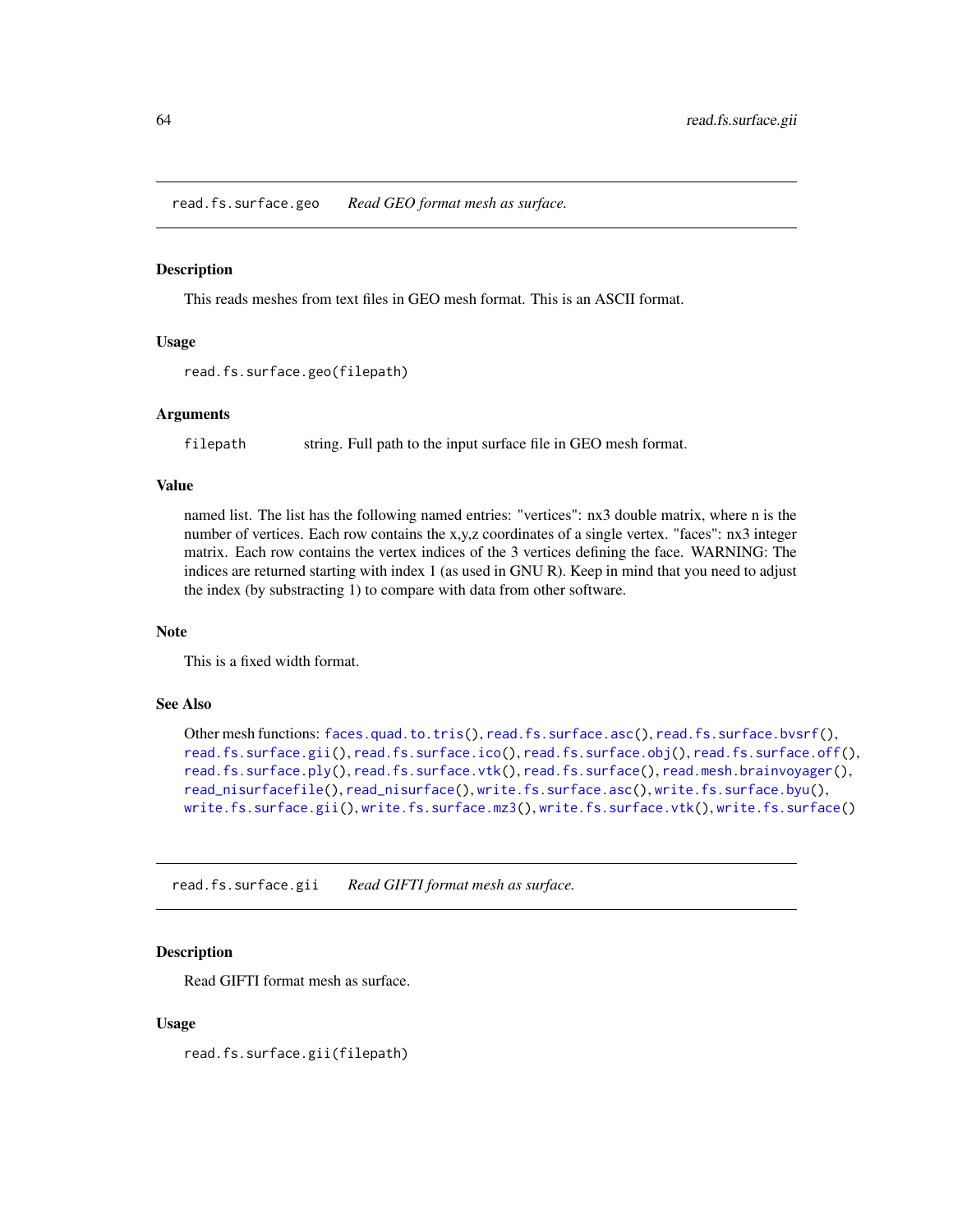filepath string. Full path to the input surface file in GIFTI format.

#### Value

named list. The list has the following named entries: "vertices": nx3 double matrix, where n is the number of vertices. Each row contains the x,y,z coordinates of a single vertex. "faces": nx3 integer matrix. Each row contains the vertex indices of the 3 vertices defining the face. WARNING: The indices are returned starting with index 1 (as used in GNU R). Keep in mind that you need to adjust the index (by substracting 1) to compare with data from other software.

### See Also

```
Other mesh functions: faces.quad.to.tris(), read.fs.surface.asc(), read.fs.surface.bvsrf(),
read.fs.surface.geo(), read.fs.surface.ico(), read.fs.surface.obj(), read.fs.surface.off(),
read.fs.surface.ply(), read.fs.surface.vtk(), read.fs.surface(), read.mesh.brainvoyager(),
read_nisurfacefile(), read_nisurface(), write.fs.surface.asc(), write.fs.surface.byu(),
write.fs.surface.gii(), write.fs.surface.mz3(), write.fs.surface.vtk(), write.fs.surface()
Other gifti readers: read.fs.annot.gii(), read.fs.label.gii(), read.fs.morph.gii()
```
<span id="page-64-0"></span>

read.fs.surface.ico *Read ICO format mesh as surface.*

## Description

This reads meshes from text files in ICO / TRI mesh format. This format is not to be confused with the the image format used to store tiny icons.

## Usage

```
read.fs.surface.ico(filepath)
```
#### Arguments

filepath string. Full path to the input surface file in ICO or TRI mesh format.

#### Value

named list. The list has the following named entries: "vertices": nx3 double matrix, where n is the number of vertices. Each row contains the x,y,z coordinates of a single vertex. "faces": nx3 integer matrix. Each row contains the vertex indices of the 3 vertices defining the face. WARNING: The indices are returned starting with index 1 (as used in GNU R). Keep in mind that you need to adjust the index (by substracting 1) to compare with data from other software.

## **Note**

This is a fixed width format.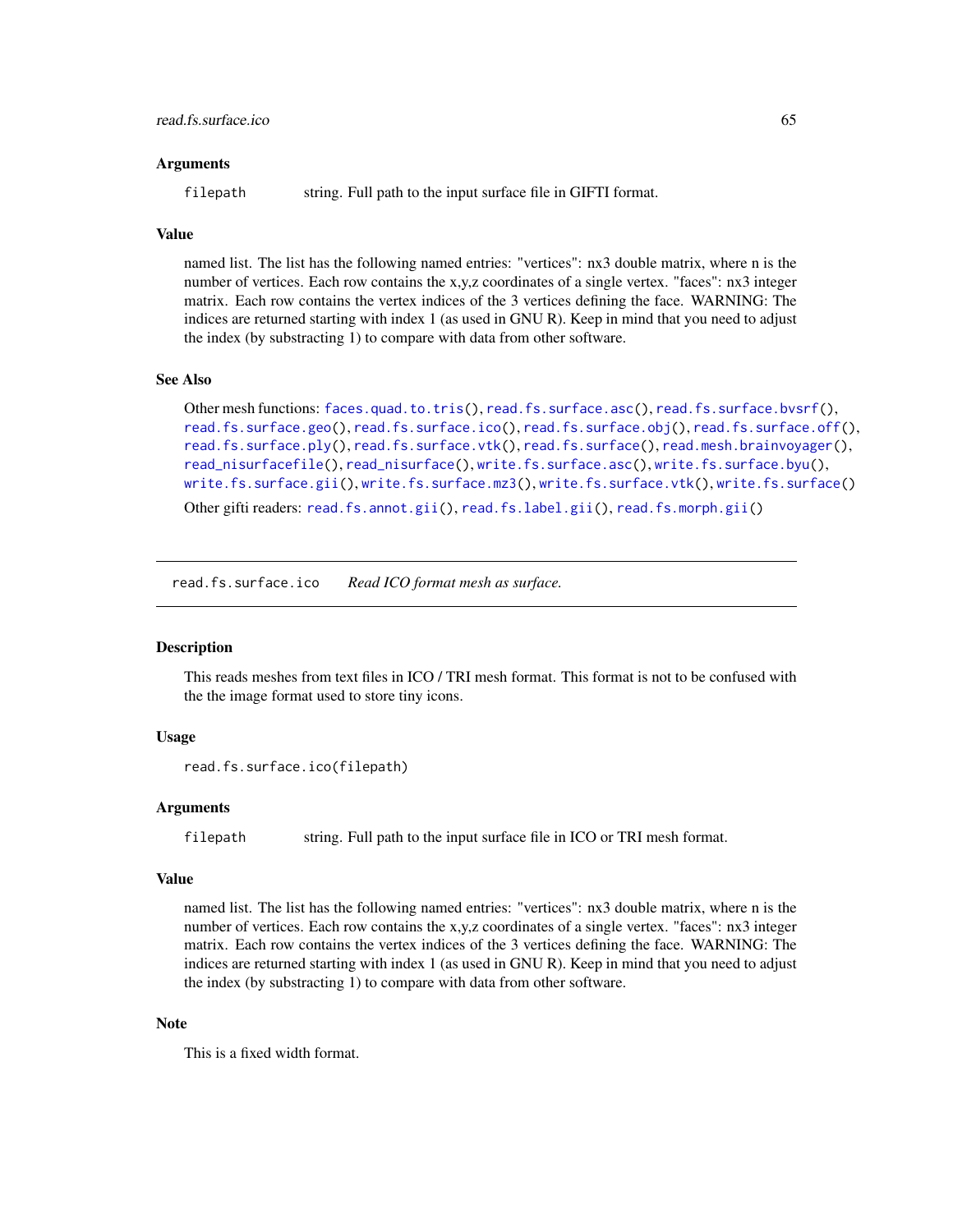## See Also

```
Other mesh functions: faces.quad.to.tris(), read.fs.surface.asc(), read.fs.surface.bvsrf(),
read.fs.surface.geo(), read.fs.surface.gii(), read.fs.surface.obj(), read.fs.surface.off(),
read.fs.surface.ply(), read.fs.surface.vtk(), read.fs.surface(), read.mesh.brainvoyager(),
read_nisurfacefile(), read_nisurface(), write.fs.surface.asc(), write.fs.surface.byu(),
write.fs.surface.gii(), write.fs.surface.mz3(), write.fs.surface.vtk(), write.fs.surface()
```
read.fs.surface.mz3 *Read surface mesh in mz3 format, used by Surf-Ice.*

## Description

The mz3 format is a binary file format that can store a mesh (vertices and faces), and optionally per-vertex colors or scalars.

## Usage

```
read.fs.surface.mz3(filepath)
```
### **Arguments**

filepath full path to surface mesh file in mz3 format.

## Value

an 'fs.surface' instance. If the mz3 file contained RGBA per-vertex colors or scalar per-vertex data, these are available in the 'metadata' property.

## References

See https://github.com/neurolabusc/surf-ice for details on the format.

<span id="page-65-0"></span>read.fs.surface.obj *Read OBJ format mesh as surface.*

### Description

This reads meshes from text files in Wavefront OBJ mesh format. This is an ASCII format.

### Usage

read.fs.surface.obj(filepath)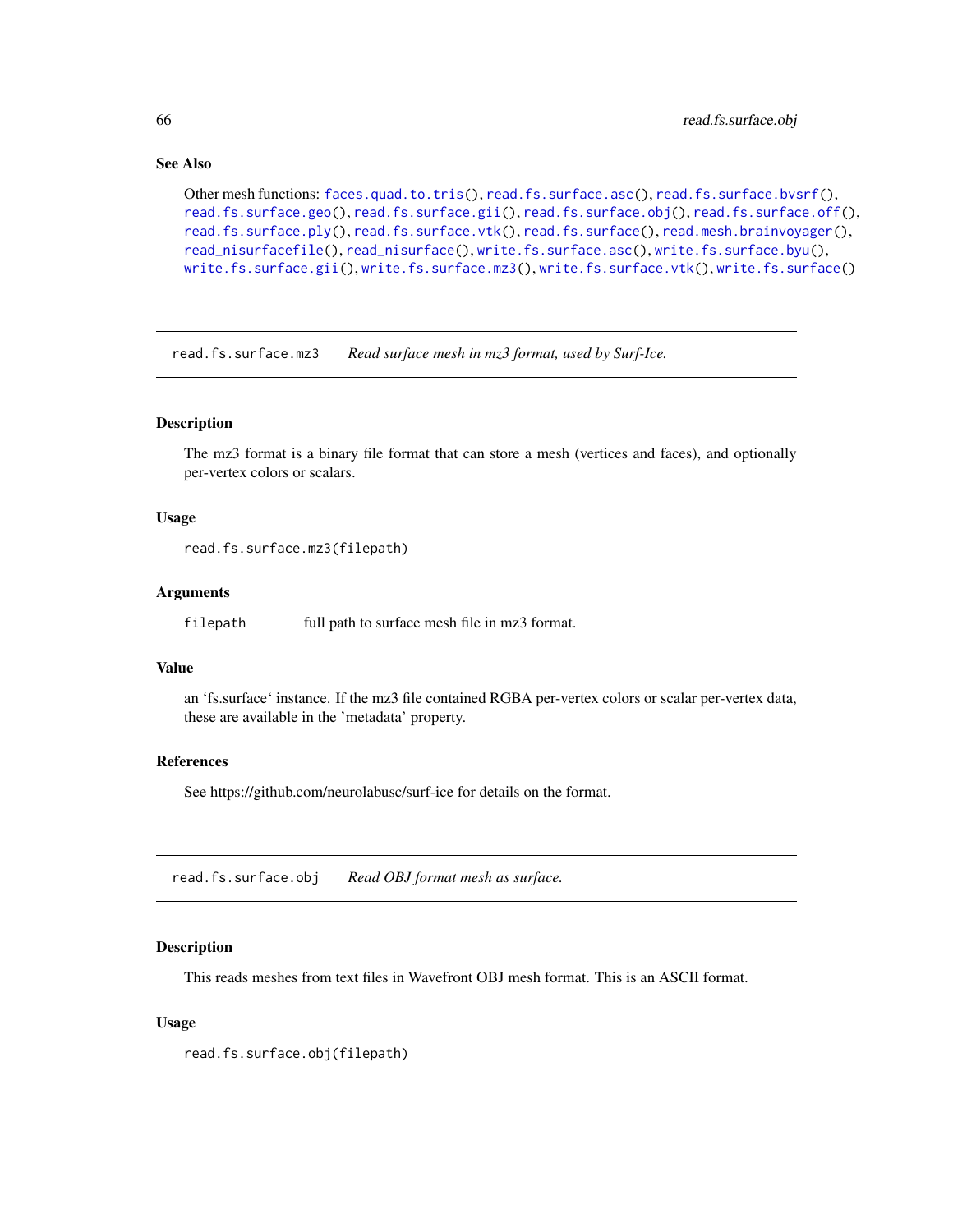filepath string. Full path to the input surface file in Wavefront object mesh format. Files with non-standard vertex colors (3 additional float fields after the vertex coordinates in order R, G, B) are supported, and the colors will be returned in the field 'vertex\_colors' if present.

### Value

named list. The list has the following named entries: "vertices": nx3 double matrix, where n is the number of vertices. Each row contains the x,y,z coordinates of a single vertex. "faces": nx3 integer matrix. Each row contains the vertex indices of the 3 vertices defining the face. WARNING: The indices are returned starting with index 1 (as used in GNU R). Keep in mind that you need to adjust the index (by substracting 1) to compare with data from other software.

## **Note**

This is a simple but very common mesh format supported by many applications, well suited for export.

## See Also

```
Other mesh functions: faces.quad.to.tris(), read.fs.surface.asc(), read.fs.surface.bvsrf(),
read.fs.surface.geo(), read.fs.surface.gii(), read.fs.surface.ico(), read.fs.surface.off(),
read.fs.surface.ply(), read.fs.surface.vtk(), read.fs.surface(), read.mesh.brainvoyager(),
read_nisurfacefile(), read_nisurface(), write.fs.surface.asc(), write.fs.surface.byu(),
write.fs.surface.gii(), write.fs.surface.mz3(), write.fs.surface.vtk(), write.fs.surface()
```
<span id="page-66-0"></span>read.fs.surface.off *Read Object File Format (OFF) mesh as surface.*

## **Description**

This reads meshes from text files in OFF mesh format. This is an ASCII format.

#### Usage

```
read.fs.surface.off(filepath)
```
#### Arguments

filepath string. Full path to the input surface file in OFF mesh format.

## Value

named list. The list has the following named entries: "vertices": nx3 double matrix, where n is the number of vertices. Each row contains the x,y,z coordinates of a single vertex. "faces": nx3 integer matrix. Each row contains the vertex indices of the 3 vertices defining the face. WARNING: The indices are returned starting with index 1 (as used in GNU R). Keep in mind that you need to adjust the index (by substracting 1) to compare with data from other software.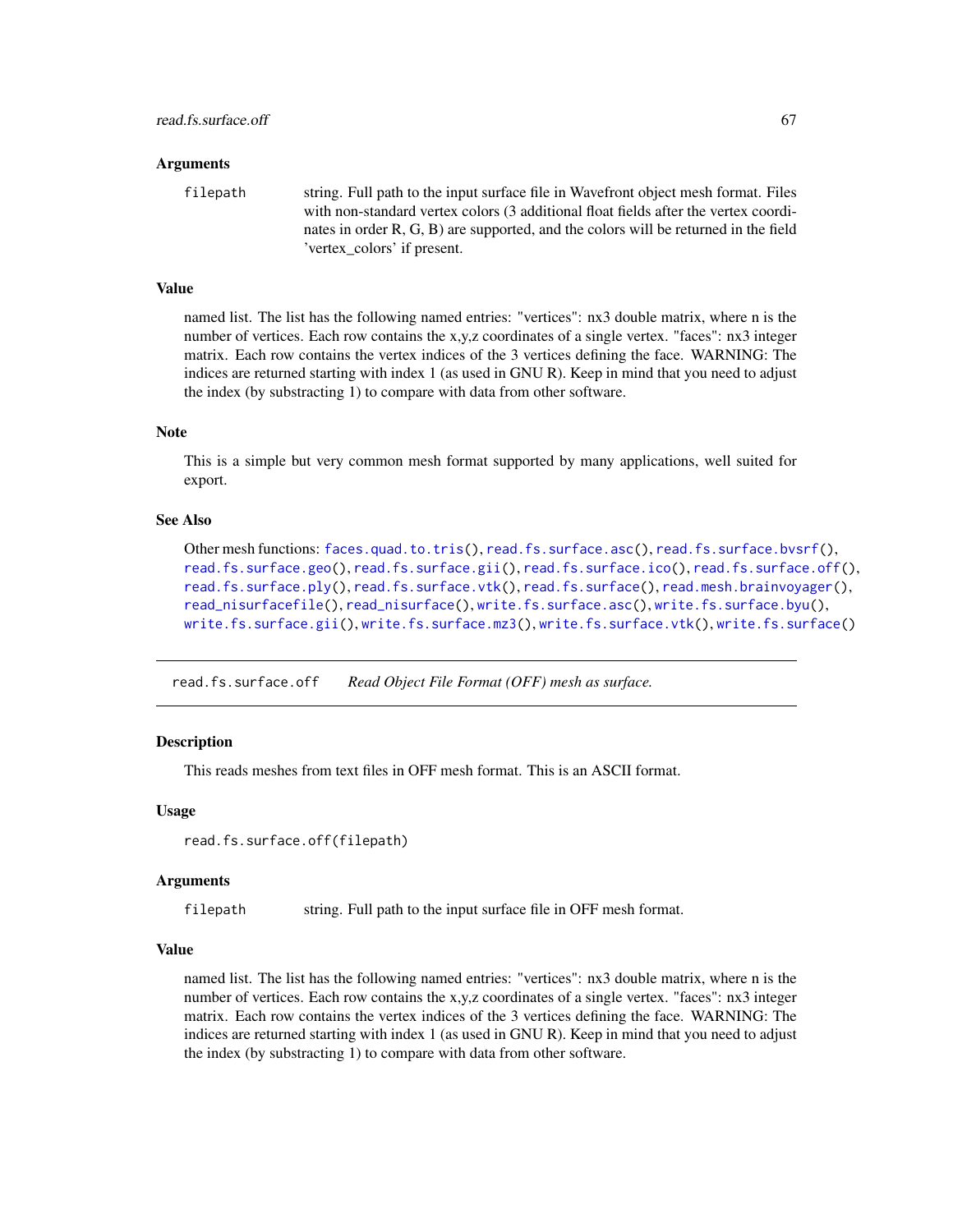## See Also

```
Other mesh functions: faces.quad.to.tris(), read.fs.surface.asc(), read.fs.surface.bvsrf(),
read.fs.surface.geo(read.fs.surface.gii(read.fs.surface.ico(read.fs.surface.obj(),
read.fs.surface.ply(), read.fs.surface.vtk(), read.fs.surface(), read.mesh.brainvoyager(),
read_nisurfacefile(), read_nisurface(), write.fs.surface.asc(), write.fs.surface.byu(),
write.fs.surface.gii(), write.fs.surface.mz3(), write.fs.surface.vtk(), write.fs.surface()
```
<span id="page-67-0"></span>read.fs.surface.ply *Read Stanford PLY format mesh as surface.*

### Description

This reads meshes from text files in PLY format. Note that this does not read arbitrary data from PLY files, i.e., PLY files can store data that is not supported by this function.

#### Usage

```
read.fs.surface.ply(filepath)
```
#### **Arguments**

filepath string. Full path to the input surface file in Stanford Triangle (PLY) format.

## Value

named list. The list has the following named entries: "vertices": nx3 double matrix, where n is the number of vertices. Each row contains the x,y,z coordinates of a single vertex. "faces": nx3 integer matrix. Each row contains the vertex indices of the 3 vertices defining the face. WARNING: The indices are returned starting with index 1 (as used in GNU R). Keep in mind that you need to adjust the index (by substracting 1) to compare with data from other software.

#### Note

This is by far not a complete PLY format reader. It can read PLY mesh files which were written by [write.fs.surface.ply](#page-113-0) and Blender. Vertex colors and Blender vertex normals are currently ignored (but files with them are supported in the sense that the mesh data will be read correctly).

## See Also

```
Other mesh functions: faces.quad.to.tris(), read.fs.surface.asc(), read.fs.surface.bvsrf(),
read.fs.surface.geo(read.fs.surface.gii(read.fs.surface.ico(read.fs.surface.obj(),
read.fs.surface.off(), read.fs.surface.vtk(), read.fs.surface(), read.mesh.brainvoyager(),
read_nisurfacefile(), read_nisurface(), write.fs.surface.asc(), write.fs.surface.byu(),
write.fs.surface.gii(), write.fs.surface.mz3(), write.fs.surface.vtk(), write.fs.surface()
```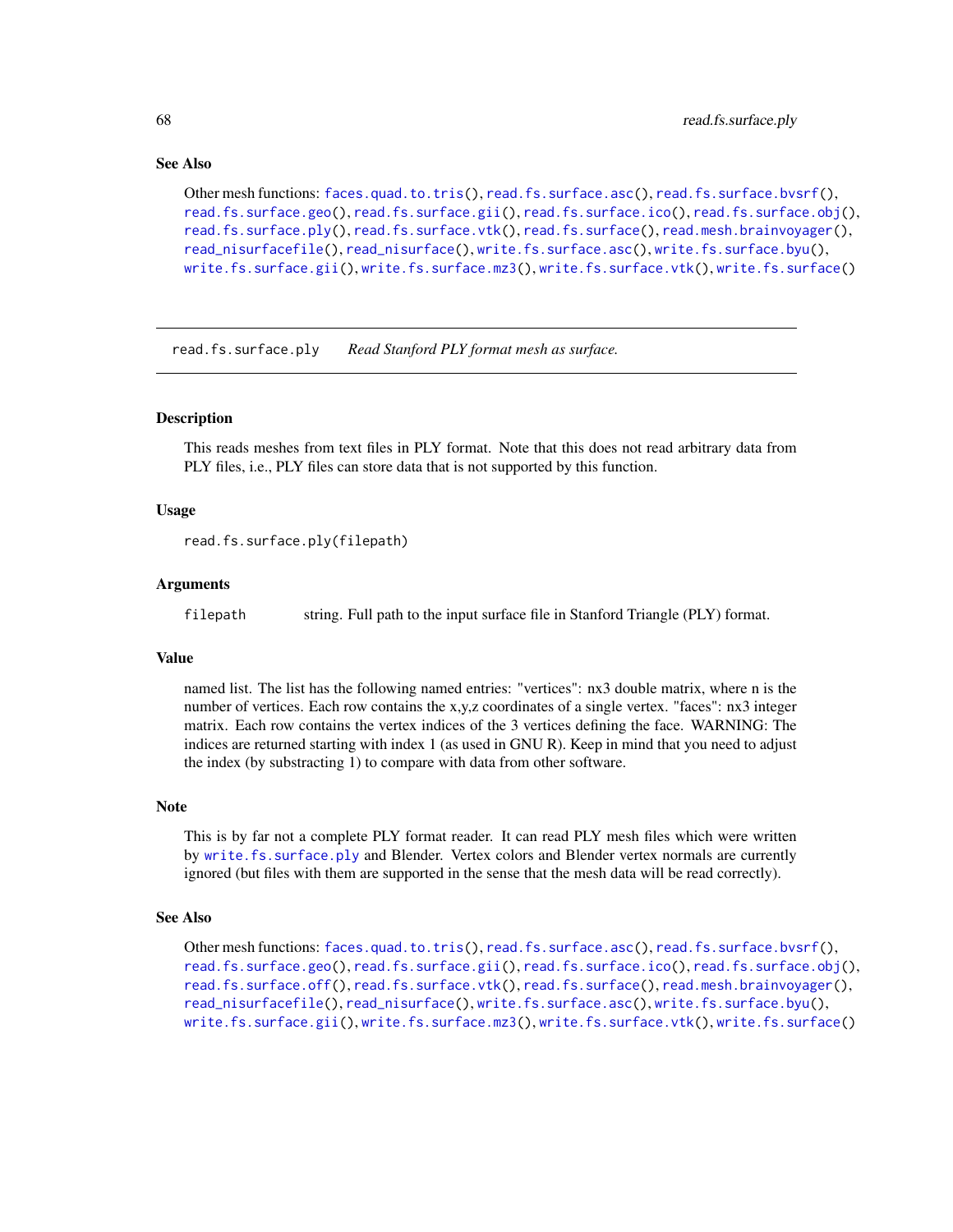read.fs.surface.stl *Read mesh in STL format, auto-detecting ASCII versus binary format version.*

### Description

Read mesh in STL format, auto-detecting ASCII versus binary format version.

## Usage

```
read.fs.surface.stl(filepath, digits = 6L, is_ascii = "auto")
```
### Arguments

| filepath | full path to surface mesh file in STL format.                                                                                                                                                                         |
|----------|-----------------------------------------------------------------------------------------------------------------------------------------------------------------------------------------------------------------------|
| digits   | the precision (number of digits after decimal separator) to use when determining<br>whether two x,y,z coords define the same vertex. This is used when the polygon<br>soup is turned into an indexed mesh.            |
| is_ascii | logical, whether the file is in the ASCII version of the STL format (as opposed<br>to the binary version). Can also be the character string 'auto', in which case the<br>function will try to auto-detect the format. |

#### Value

an 'fs.surface' instance, the mesh.

## Note

The mesh is stored in the file as a polygon soup, which is transformed into an index mesh by this function.

read.fs.surface.stl.bin

*Read surface mesh in STL binary format.*

## Description

The STL format is a mesh format that is often used for 3D printing, it stores geometry information. It is known as stereolithography format. A binary and an ASCII version exist. This function reads the binary version.

### Usage

```
read.fs.surface.stl.bin(filepath, digits = 6L)
```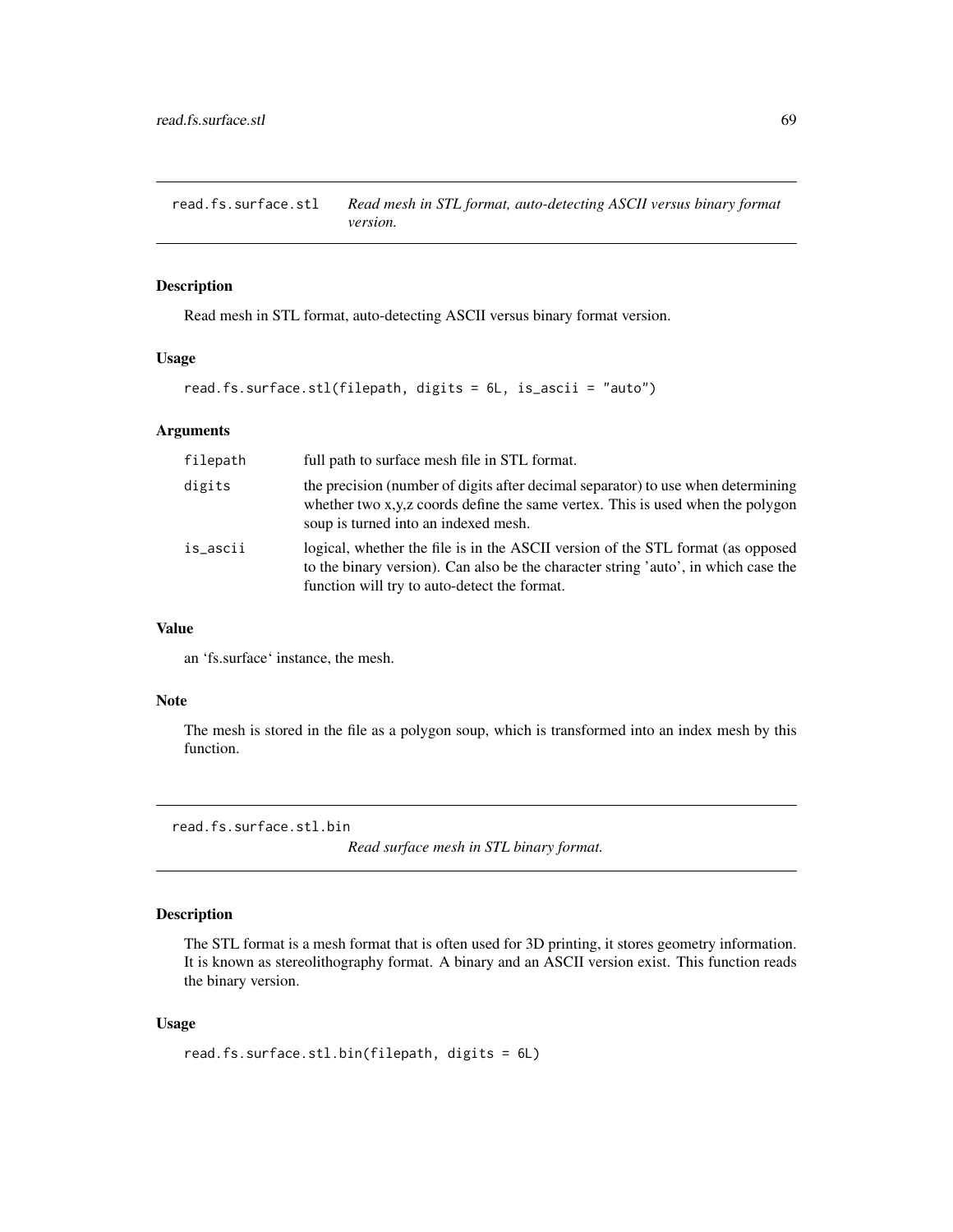| filepath | full path to surface mesh file in STL format.                                    |
|----------|----------------------------------------------------------------------------------|
| digits   | the precision (number of digits after decimal separator) to use when determining |
|          | whether two x,y,z coords define the same vertex. This is used when the polygon   |
|          | soup is turned into an indexed mesh.                                             |

### Value

an 'fs.surface' instance.

#### Note

The STL format does not use indices into a vertex list to define faces, instead it repeats vertex coords in each face ('polygon soup').

# References

See https://en.wikipedia.org/wiki/STL\_(file\_format) for the format spec.

<span id="page-69-0"></span>read.fs.surface.vtk *Read VTK ASCII format mesh as surface.*

## Description

This reads meshes (vtk polygon datasets) from text files in VTK ASCII format. See https://vtk.org/wpcontent/uploads/2015/04/file-formats.pdf for format spec. Note that this function does \*\*not\*\* read arbitrary VTK datasets, i.e., it supports only a subset of the possible contents of VTK files (i.e., polygon meshes).

## Usage

```
read.fs.surface.vtk(filepath)
```
## Arguments

filepath string. Full path to the input surface file in VTK ASCII format.

#### Value

named list. The list has the following named entries: "vertices": nx3 double matrix, where n is the number of vertices. Each row contains the x,y,z coordinates of a single vertex. "faces": nx3 integer matrix. Each row contains the vertex indices of the 3 vertices defining the face. WARNING: The indices are returned starting with index 1 (as used in GNU R). Keep in mind that you need to adjust the index (by substracting 1) to compare with data from other software.

## Note

This is by far not a complete VTK format reader.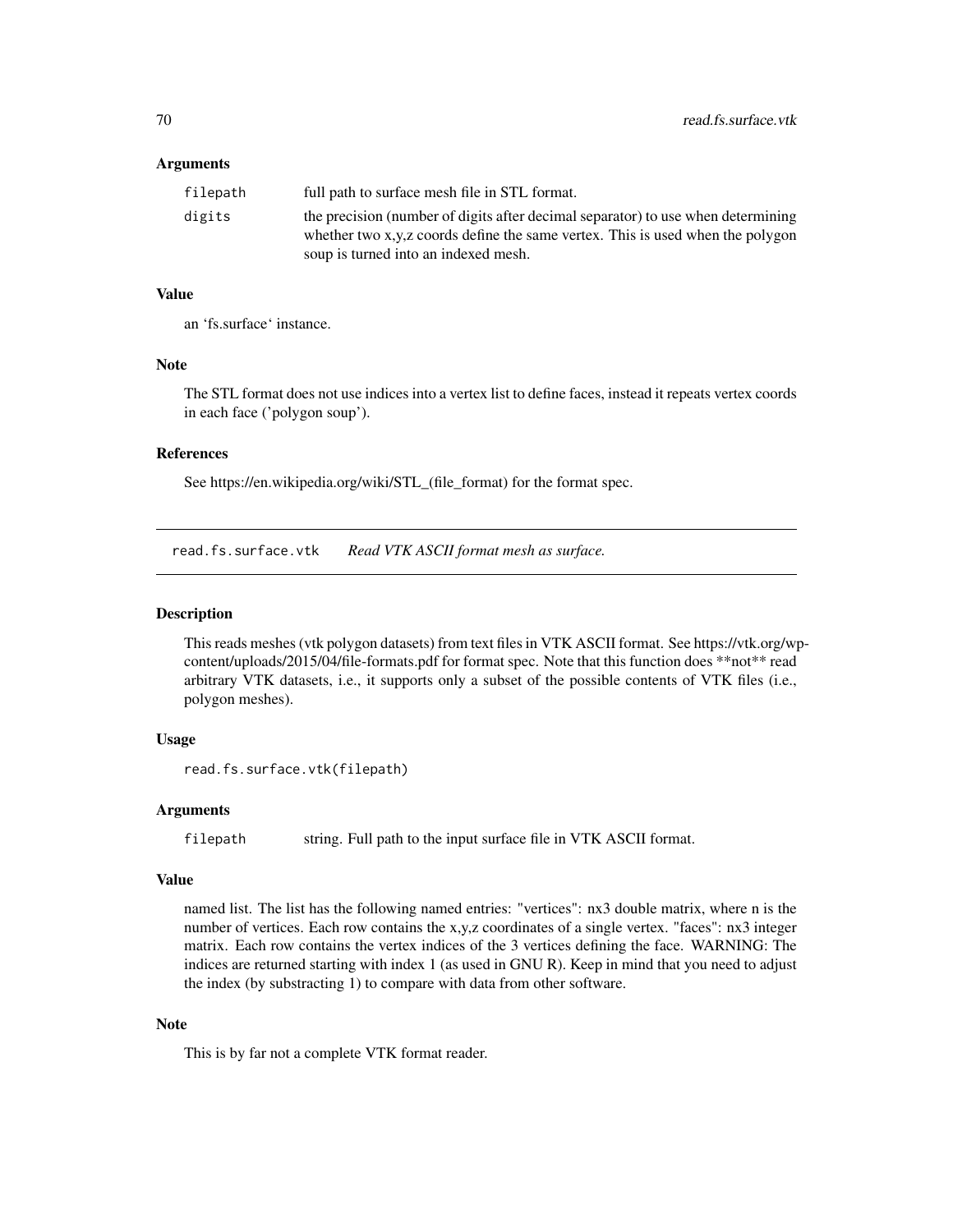## read.fs.transform 71

## See Also

```
Other mesh functions: faces.quad.to.tris(), read.fs.surface.asc(), read.fs.surface.bvsrf(),
read.fs.surface.geo(read.fs.surface.gii(read.fs.surface.ico(read.fs.surface.obj(),
read.fs.surface.off(), read.fs.surface.ply(), read.fs.surface(), read.mesh.brainvoyager(),
read_nisurfacefile(), read_nisurface(), write.fs.surface.asc(), write.fs.surface.byu(),
write.fs.surface.gii(), write.fs.surface.mz3(), write.fs.surface.vtk(), write.fs.surface()
```
<span id="page-70-0"></span>read.fs.transform *Load transformation matrix from a file.*

### **Description**

Load transformation matrix from a file.

### Usage

```
read.fs.transform(filepath, format = "auto")
```
## Arguments

| filepath | character string, the full path to the transform file.                                                                                                                                  |
|----------|-----------------------------------------------------------------------------------------------------------------------------------------------------------------------------------------|
| format   | character string, the file format. Currently 'auto' (guess based on file exten-<br>sion), 'xfm' (for xform format) or 'dat' (for tkregister style, e.g. register.dat) are<br>supported. |

# Value

named list, the 'matrix field contains a '4x4 numerical matrix, the transformation matrix. Other fields may exist, depending on the parsed format.

# Note

Currently this function has been tested with linear transformation files only, all others are unsupported.

# See Also

Other header coordinate space: [mghheader.is.ras.valid\(](#page-24-0)), [mghheader.ras2vox.tkreg\(](#page-26-0)), [mghheader.ras2vox\(](#page-25-0)), [mghheader.scanner2tkreg\(](#page-26-1)), [mghheader.tkreg2scanner\(](#page-27-0)), [mghheader.vox2ras.tkreg\(](#page-29-0)), [mghheader.vox2ras\(](#page-28-0)), [read.fs.transform.dat\(](#page-71-0)), [read.fs.transform.lta\(](#page-72-0)), [read.fs.transform.xfm\(](#page-73-0)), [sm0to1\(](#page-87-0)), sm<sub>1</sub>to0()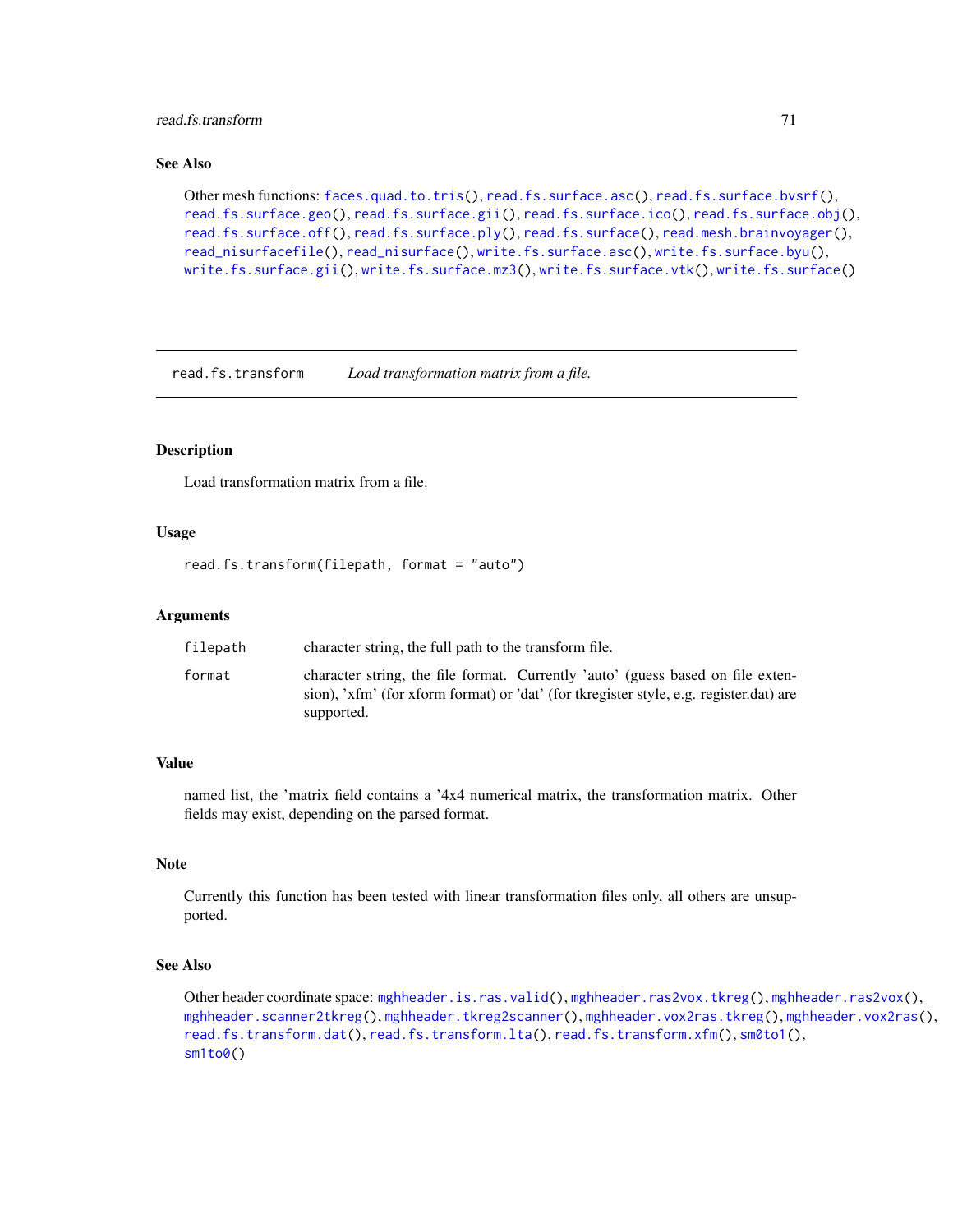## Examples

```
tf_file = system.file("extdata", "talairach.xfm",
                           package = "freesurferformats",
                           mustWork = TRUE);
transform = read.fs.transform(tf_file);
transform$matrix;
```
<span id="page-71-0"></span>read.fs.transform.dat *Load transformation matrix from a tkregister dat file.*

## Description

Load transformation matrix from a tkregister dat file.

### Usage

read.fs.transform.dat(filepath)

### Arguments

filepath character string, the full path to the transform file.

#### Value

4x4 numerical matrix, the transformation matrix

## See Also

Other header coordinate space: [mghheader.is.ras.valid\(](#page-24-0)), [mghheader.ras2vox.tkreg\(](#page-26-0)), [mghheader.ras2vox\(](#page-25-0)), [mghheader.scanner2tkreg\(](#page-26-1)), [mghheader.tkreg2scanner\(](#page-27-0)), [mghheader.vox2ras.tkreg\(](#page-29-0)), [mghheader.vox2ras\(](#page-28-0)), [read.fs.transform.lta\(](#page-72-0)), [read.fs.transform.xfm\(](#page-73-0)), [read.fs.transform\(](#page-70-0)), [sm0to1\(](#page-87-0)), [sm1to0\(](#page-87-1))

## Examples

```
tf_file = system.file("extdata", "register.dat",
                          package = "freesurferformats",
                           mustWork = TRUE;
transform = read.fs.transform.dat(tf_file);
transform$matrix;
```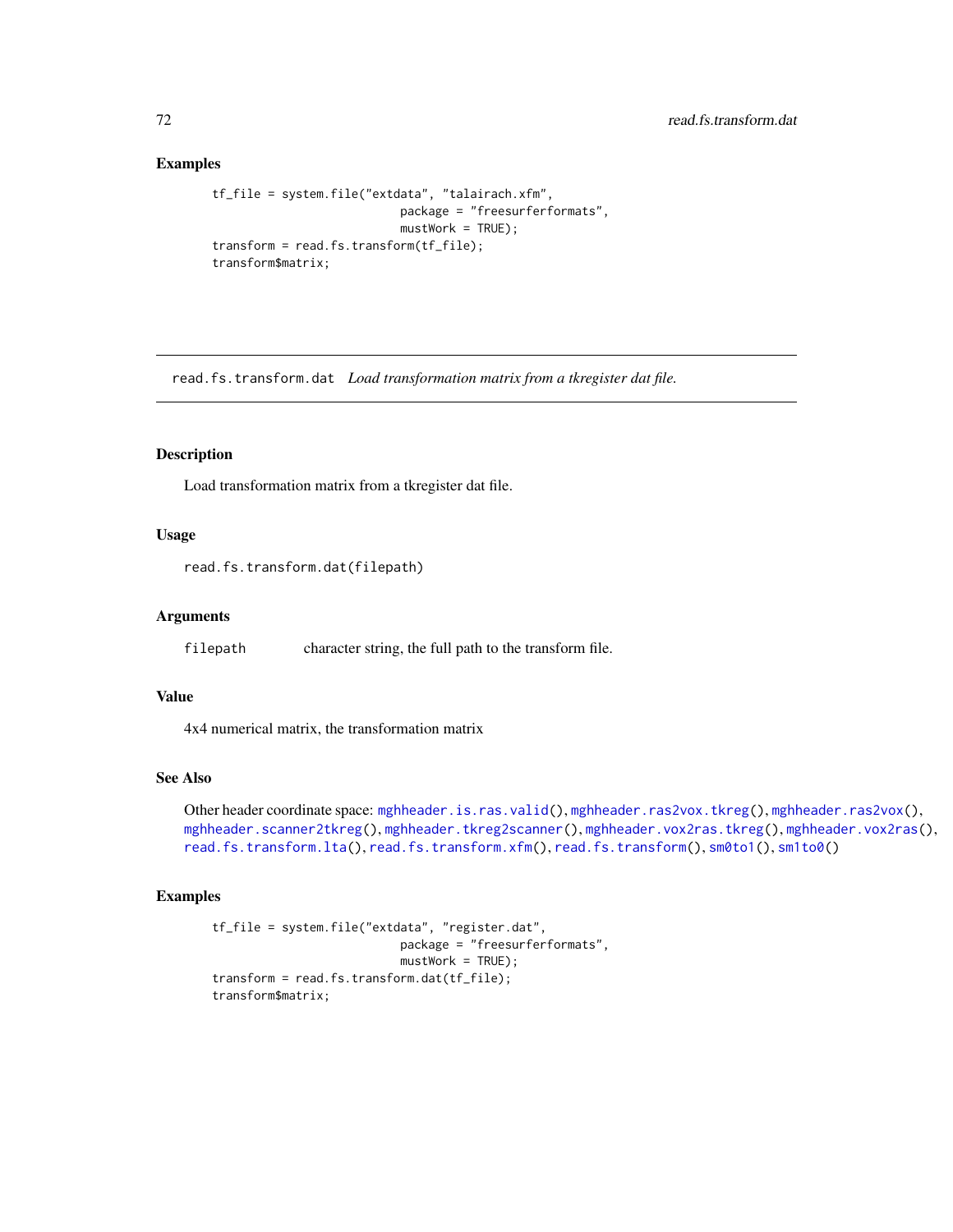<span id="page-72-0"></span>read.fs.transform.lta *Load transformation matrix from a FreeSurfer linear transform array (LTA) file.*

### Description

Load transformation matrix from a FreeSurfer linear transform array (LTA) file.

#### Usage

read.fs.transform.lta(filepath)

### Arguments

filepath character string, the full path to the transform file.

#### Value

4x4 numerical matrix, the transformation matrix

# Note

I found no spec for the LTA file format, only example files, so this function should be used with care. If you have a file that is not parsed correctly, please open an issue and attach it.

## See Also

Other header coordinate space: [mghheader.is.ras.valid\(](#page-24-0)), [mghheader.ras2vox.tkreg\(](#page-26-0)), [mghheader.ras2vox\(](#page-25-0)), [mghheader.scanner2tkreg\(](#page-26-1)), [mghheader.tkreg2scanner\(](#page-27-0)), [mghheader.vox2ras.tkreg\(](#page-29-0)), [mghheader.vox2ras\(](#page-28-0)), [read.fs.transform.dat\(](#page-71-0)), [read.fs.transform.xfm\(](#page-73-0)), [read.fs.transform\(](#page-70-0)), [sm0to1\(](#page-87-0)), [sm1to0\(](#page-87-1))

# Examples

```
tf_file = system.file("extdata", "talairach.lta",
package = "freesurferformats", mustWork = TRUE);
transform = read.fs.transform.lta(tf_file);
transform$matrix;
```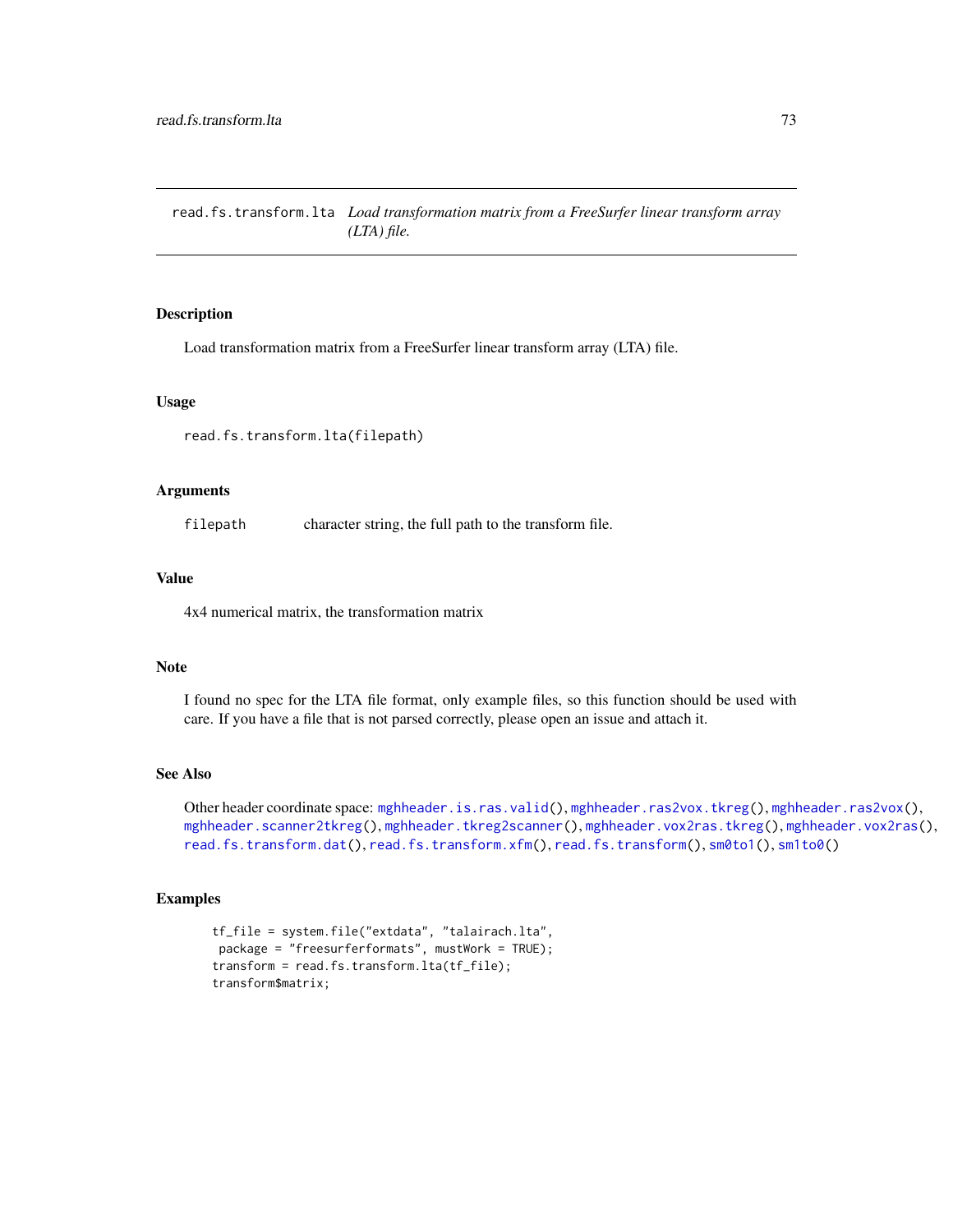<span id="page-73-0"></span>read.fs.transform.xfm *Load transformation matrix from an XFM file.*

#### Description

Load transformation matrix from an XFM file.

# Usage

read.fs.transform.xfm(filepath)

### Arguments

filepath character string, the full path to the transform file.

# Value

4x4 numerical matrix, the transformation matrix

### Note

Currently this function has been tested with linear transformation files only, all others are unsupported.

### See Also

Other header coordinate space: [mghheader.is.ras.valid\(](#page-24-0)), [mghheader.ras2vox.tkreg\(](#page-26-0)), [mghheader.ras2vox\(](#page-25-0)), [mghheader.scanner2tkreg\(](#page-26-1)), [mghheader.tkreg2scanner\(](#page-27-0)), [mghheader.vox2ras.tkreg\(](#page-29-0)), [mghheader.vox2ras\(](#page-28-0)), [read.fs.transform.dat\(](#page-71-0)), [read.fs.transform.lta\(](#page-72-0)), [read.fs.transform\(](#page-70-0)), [sm0to1\(](#page-87-0)), [sm1to0\(](#page-87-1))

# Examples

```
tf_file = system.file("extdata", "talairach.xfm",
                          package = "freesurferformats",
                           mustWork = TRUE);
transform = read.fs.transform.xfm(tf_file);
transform$matrix;
```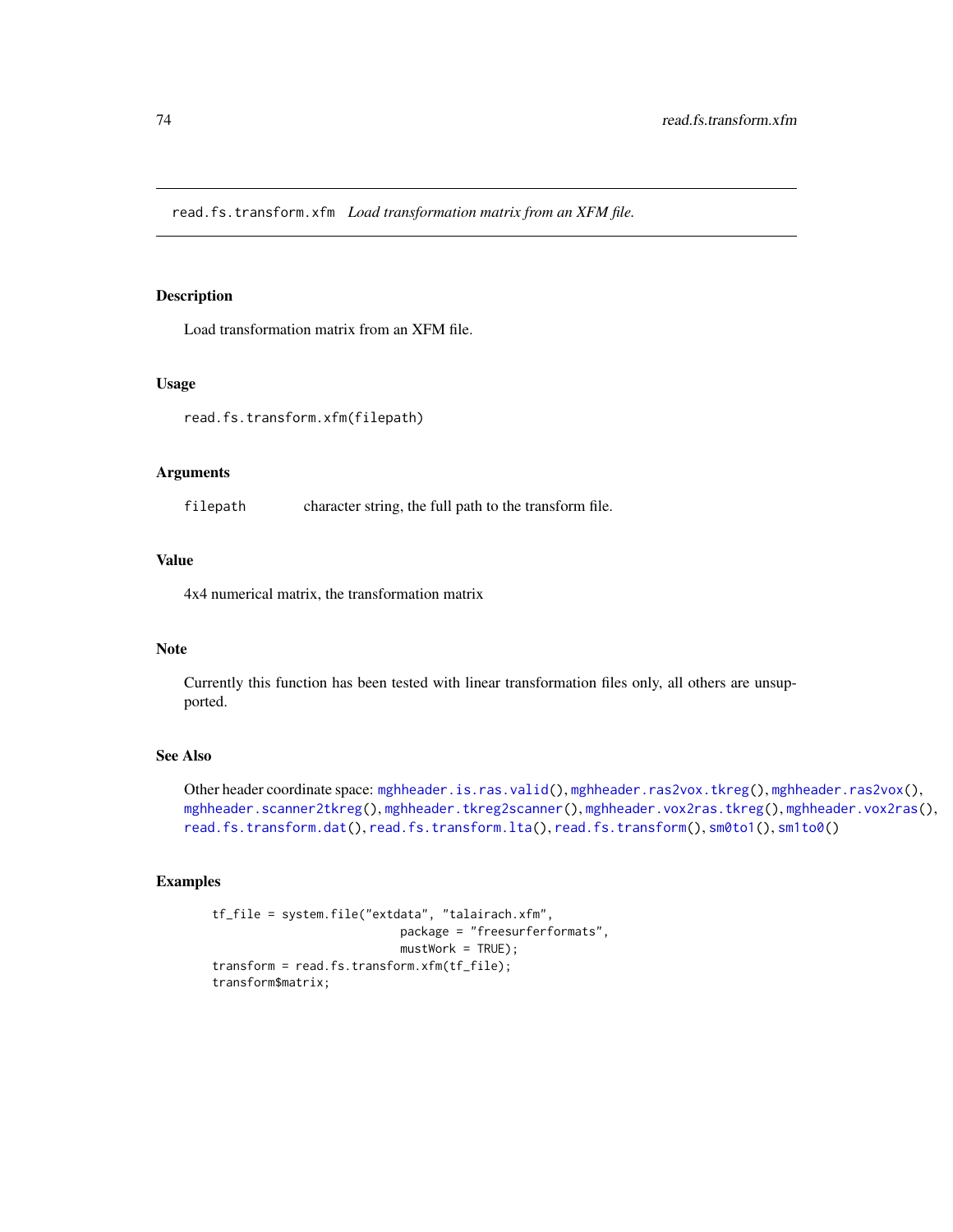<span id="page-74-0"></span>

### Description

Read multi-dimensional brain imaging data from a file.

### Usage

```
read.fs.volume(
  filepath,
  format = "auto",
  flatten = FALSE,
  with_header = FALSE,
  drop_empty_dims = FALSE
\mathcal{E}
```
# Arguments

| filepath    | string. Full path to the input MGZ, MGH or NIFTI file.                                                                                                                                                                                                                                                                                                                                                                                                                                                                                                                                                                                                                                                                         |
|-------------|--------------------------------------------------------------------------------------------------------------------------------------------------------------------------------------------------------------------------------------------------------------------------------------------------------------------------------------------------------------------------------------------------------------------------------------------------------------------------------------------------------------------------------------------------------------------------------------------------------------------------------------------------------------------------------------------------------------------------------|
| format      | character string, one one of 'auto', 'nii', 'mgh' or 'mgz'. The format to assume.<br>If set to 'auto' (the default), the format will be derived from the file extension.                                                                                                                                                                                                                                                                                                                                                                                                                                                                                                                                                       |
| flatten     | logical. Whether to flatten the return volume to a 1D vector. Useful if you know<br>that this file contains 1D morphometry data.                                                                                                                                                                                                                                                                                                                                                                                                                                                                                                                                                                                               |
| with_header | logical. Whether to return the header as well. If TRUE, return an instance<br>of class 'fs. volume' for data with at least 3 dimensions, a named list with en-<br>tries "data" and "header". The latter is another named list which contains the<br>header data. These header entries exist: "dtype": int, one of: 0=MRI_UCHAR;<br>1=MRI_INT; 3=MRI_FLOAT; 4=MRI_SHORT. "voldim": integer vector. The<br>volume (=data) dimensions. E.g., $c(256, 256, 256, 1)$ . These header entries may<br>exist: "vox2ras_matrix" (exists if "ras_good_flag" is 1), "mr_params" (exists if<br>"has_mr_params" is 1). See the 'mghheader.*' functions, like mghheader.vox2ras.tkreg,<br>to compute more information from the header fields. |

drop\_empty\_dims

logical, whether to drop empty dimensions of the returned data

## Value

data, multi-dimensional array. The brain imaging data, one value per voxel. The data type and the dimensions depend on the data in the file, they are read from the header. If the parameter flatten is 'TRUE', a numeric vector is returned instead. Note: The return value changes if the parameter with\_header is 'TRUE', see parameter description.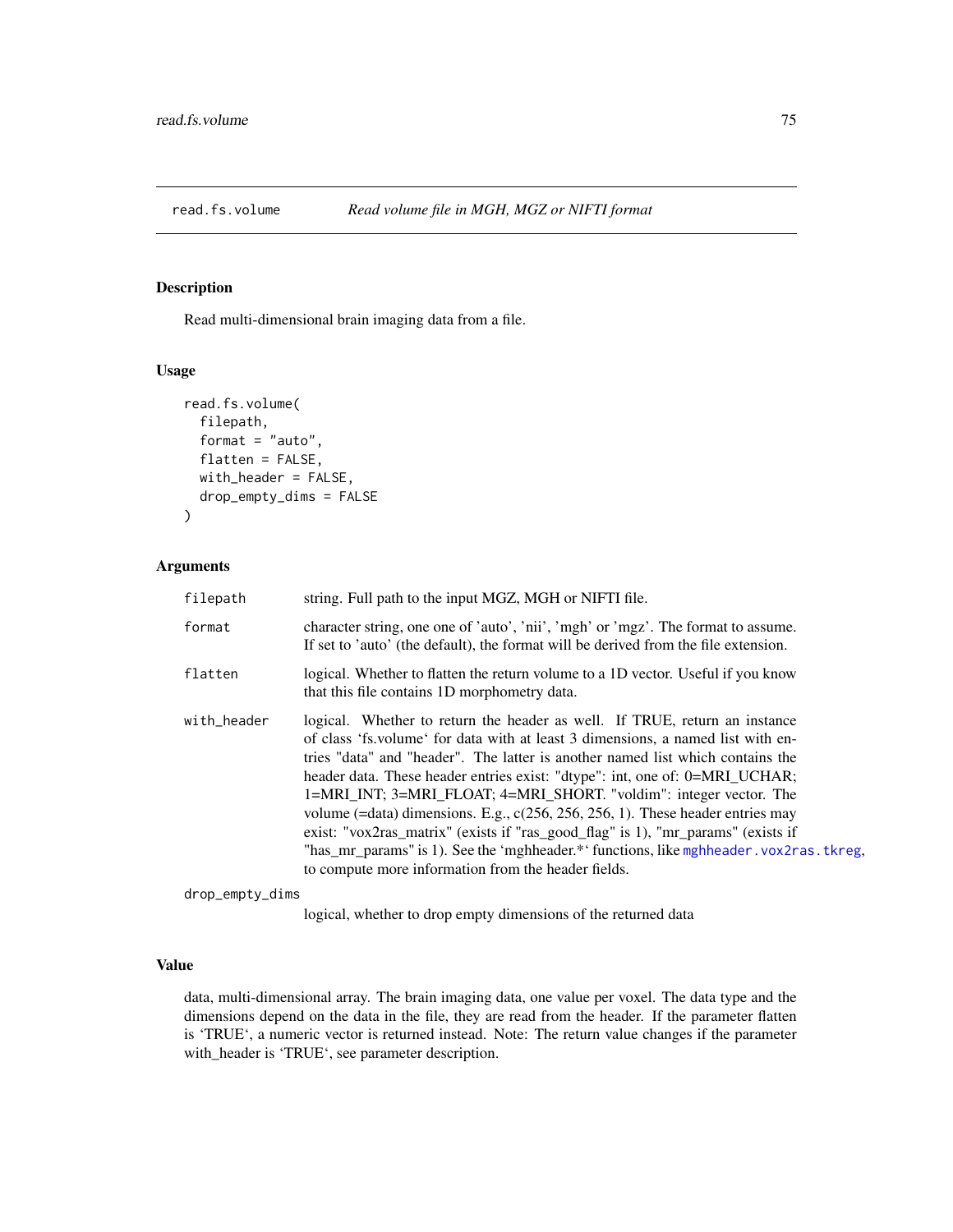# See Also

To derive more information from the header, see the 'mghheader.\*' functions, like [mghheader.vox2ras.tkreg](#page-29-0).

```
Other morphometry functions: fs.get.morph.file.ext.for.format(), fs.get.morph.file.format.from.filename(),
read.fs.curv(), read.fs.mgh(), read.fs.morph.gii(), read.fs.morph(), read.fs.weight(),
write.fs.curv(), write.fs.label.gii(), write.fs.mgh(), write.fs.morph.asc(), write.fs.morph.gii(),
write.fs.morph.ni1(), write.fs.morph.ni2(), write.fs.morph.smp(), write.fs.morph.txt(),
write.fs.morph(), write.fs.weight.asc(), write.fs.weight()
```
#### Examples

```
brain_image = system.file("extdata", "brain.mgz",
                            package = "freesurferformats",
                            mustWork = TRUE;
 vd = read.fs.volume(brain_image);
cat(sprintf("Read voxel data with dimensions %s. Values: min=%d, mean=%f, max=%d.\n",
              paste(dim(vd), collapse = ' '), min(vd), mean(vd), max(vd)));
 # Read it again with full header data:
 vdh = read.fs.volume(brain_image, with_header = TRUE);
# Use the vox2ras matrix from the header to compute RAS coordinates at CRS voxel (0, 0, 0):
 vox2ras_matrix = mghheader.vox2ras(vdh)
 vox2ras_matrix %*% c(0,0,0,1);
```

| read.fs.volume.nii | Turn a 3D or 4D 'oro.nifti' instance into an 'fs.volume' instance with |  |  |  |
|--------------------|------------------------------------------------------------------------|--|--|--|
|                    | complete header.                                                       |  |  |  |

### Description

This is work in progress. This function takes an 'oro.nifti' instance and computes the MGH header fields from the NIFTI header data, allowing for proper orientation of the contained image data (see [mghheader.vox2ras](#page-28-0) and related functions). Currently only few datatypes are supported, and the 'sform' header field needs to be present in the NIFTI instance.

# Usage

```
read.fs.volume.nii(
  filepath,
  flatten = FALSE,
 with_header = FALSE,
  drop_{empty\_dims} = FALSE,
  do_rotate = FALSE,
  ...
)
```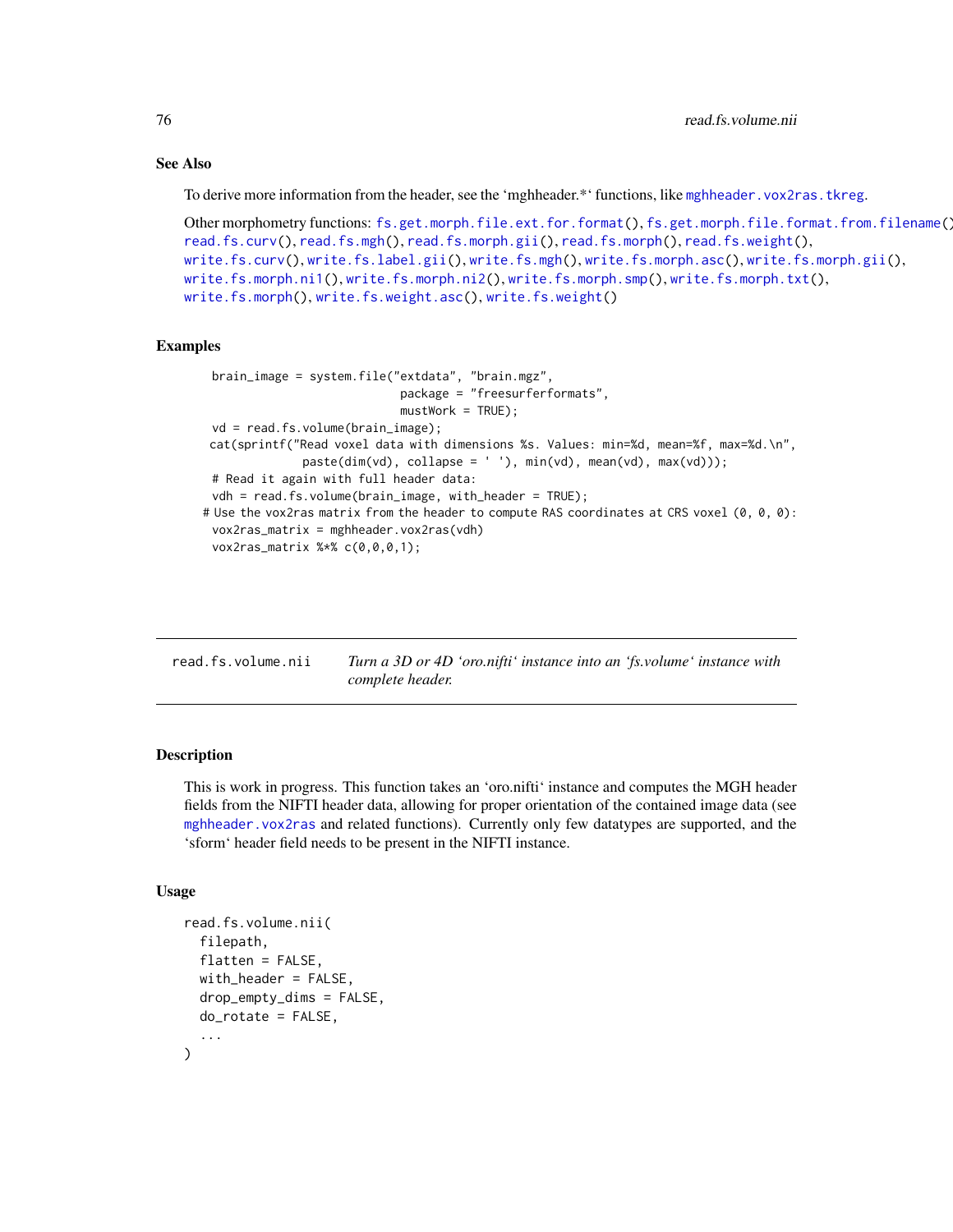#### Arguments

| filepath        | instance of class 'nifti' from the 'oro.nifti' package, or a path to a NIFTI file as<br>a character string.                                                                                                                                                                                                                                                                                                                                                                                                                                                                                                                                                                                                                        |
|-----------------|------------------------------------------------------------------------------------------------------------------------------------------------------------------------------------------------------------------------------------------------------------------------------------------------------------------------------------------------------------------------------------------------------------------------------------------------------------------------------------------------------------------------------------------------------------------------------------------------------------------------------------------------------------------------------------------------------------------------------------|
| flatten         | logical. Whether to flatten the return volume to a 1D vector. Useful if you know<br>that this file contains 1D morphometry data.                                                                                                                                                                                                                                                                                                                                                                                                                                                                                                                                                                                                   |
| with_header     | logical. Whether to return the header as well. If TRUE, return an instance<br>of class 'fs. volume' for data with at least 3 dimensions, a named list with en-<br>tries "data" and "header". The latter is another named list which contains the<br>header data. These header entries exist: "dtype": int, one of: 0=MRI_UCHAR;<br>1=MRI_INT; 3=MRI_FLOAT; 4=MRI_SHORT. "voldim": integer vector. The<br>volume (=data) dimensions. E.g., $c(256, 256, 256, 1)$ . These header entries may<br>exist: "vox2ras_matrix" (exists if "ras_good_flag" is 1), "mr_params" (exists if<br>"has_mr_params" is 1). See the 'mghheader.*' functions, like mghheader . vox2ras . tkreg,<br>to compute more information from the header fields. |
| drop_empty_dims |                                                                                                                                                                                                                                                                                                                                                                                                                                                                                                                                                                                                                                                                                                                                    |
|                 | logical, whether to drop empty dimensions of the returned data                                                                                                                                                                                                                                                                                                                                                                                                                                                                                                                                                                                                                                                                     |
| do_rotate       | logical, whether to rotate 3D volumes to compensate for storage order. WIP.                                                                                                                                                                                                                                                                                                                                                                                                                                                                                                                                                                                                                                                        |
| .               | extra parameters passed to oro.nifti::readNIfTI. Leave this alone unless you<br>know what you are doing.                                                                                                                                                                                                                                                                                                                                                                                                                                                                                                                                                                                                                           |

# Value

an 'fs.volume' instance. The 'header' fields are computed from the NIFTI header. The 'data' array is rotated into FreeSurfer storage order, but otherwise returned as present in the input NIFTI instance, i.e., no values are changed in any way.

#### Note

This is not supposed to be used to read 1D morphometry data from NIFTI files generated by FreeSurfer (e.g., by converting 'lh.thickness' to NIFTI using 'mri\_convert'): the FreeSurfer NIFTI hack is not supported by oro.nifti.

# References

See https://nifti.nimh.nih.gov/nifti-1/ for the NIfTI-1 data format spec.

# See Also

oro.nifti::readNIfTI, [read.fs.mgh](#page-50-0)

#### Examples

```
## Not run:
  base_file = "~/data/subject1_only/subject1/mri/brain"; # missing file ext.
  mgh_file = paste(base_file, '.mgz', sep=''); # the standard MGH/MGZ file
  nii_file = paste(base_file, '.nii', sep=''); # NIFTI file generated with mri_convert
  brain_mgh = read.fs.mgh(mgh_file, with_header = TRUE);
  brain_nii = read.fs.volume.nii(nii_file, with_header = TRUE);
```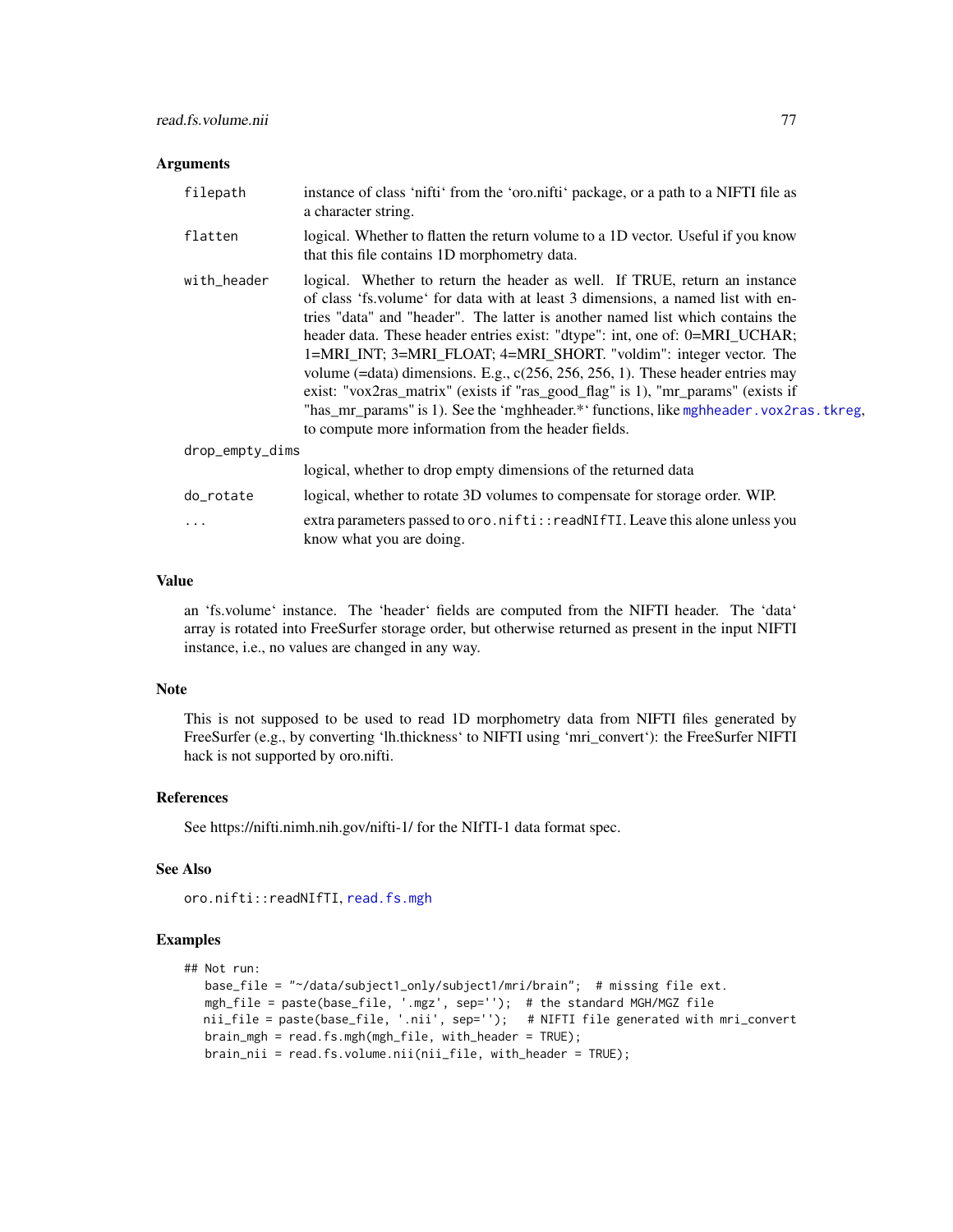```
all(brain_nii$data == brain_mgh$data); # output: TRUE
  all(mghheader.vox2ras(brain_nii) == mghheader.vox2ras(brain_mgh)) # output: TRUE
## End(Not run)
```
<span id="page-77-0"></span>read.fs.weight *Read file in FreeSurfer weight or w format*

# Description

Read morphometry data in weight format (aka 'w' files). A weight format file contains morphometry data for a set of vertices, defined by their index in a surface. This can be only a \*\*subset\*\* of the surface vertices.

### Usage

read.fs.weight(filepath, format = "auto")

## Arguments

| filepath | string. Full path to the input weight file. Weight files typically have the file      |
|----------|---------------------------------------------------------------------------------------|
|          | extension '.w', but that is not enforced.                                             |
| format   | one of 'auto', 'asc', or 'bin'. The format to assume. If set to 'auto' (the default), |
|          | binary format will be used unless the filepath ends with '.asc'.                      |

#### Value

the indices and weight data, as a named list. Entries: "vertex\_indices": vector of \*n\* vertex indices. They are stored zero-based in the file, but are returned one-based (R-style). "value": double vector of length \*n\*, the morphometry data for the vertices. The data can be whatever you want.

### See Also

Other morphometry functions: [fs.get.morph.file.ext.for.format\(](#page-11-0)), [fs.get.morph.file.format.from.filename\(](#page-12-0)), [read.fs.curv\(](#page-46-0)), [read.fs.mgh\(](#page-50-0)), [read.fs.morph.gii\(](#page-55-0)), [read.fs.morph\(](#page-52-0)), [read.fs.volume\(](#page-74-0)), [write.fs.curv\(](#page-95-0)), [write.fs.label.gii\(](#page-97-0)), [write.fs.mgh\(](#page-98-0)), [write.fs.morph.asc\(](#page-100-0)), [write.fs.morph.gii\(](#page-100-1)), [write.fs.morph.ni1\(](#page-101-0)), [write.fs.morph.ni2\(](#page-102-0)), [write.fs.morph.smp\(](#page-103-0)), [write.fs.morph.txt\(](#page-103-1)), [write.fs.morph\(](#page-99-0)), [write.fs.weight.asc\(](#page-117-0)), [write.fs.weight\(](#page-116-0))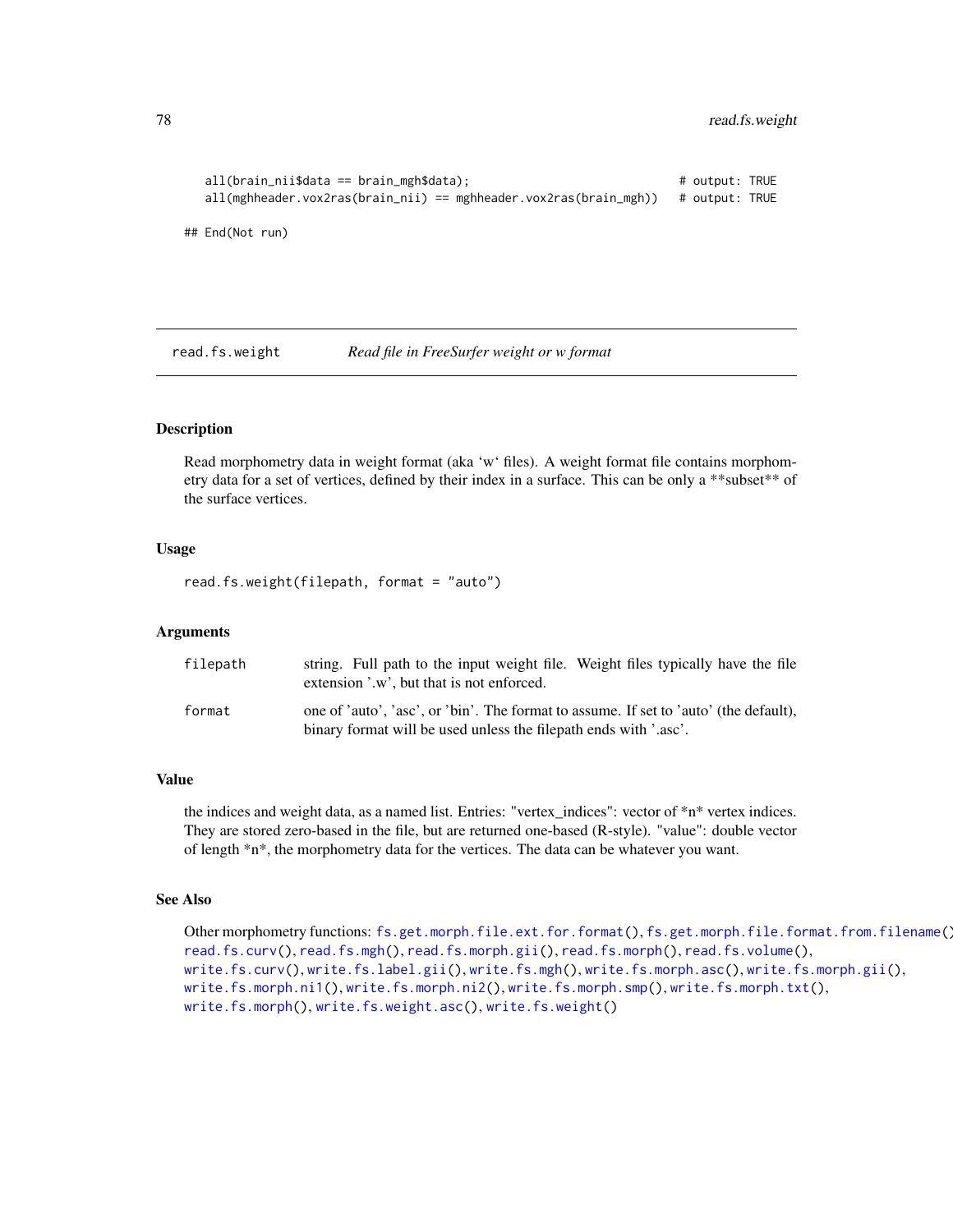<span id="page-78-0"></span>read.mesh.brainvoyager

*Read Brainvoyager srf format (.srf) mesh.*

# Description

Read a mesh and associated data like color and normals from a binary file in BrainVoyager SRF mesh format.

#### Usage

read.mesh.brainvoyager(filepath)

# Arguments

filepath string. Full path to the input surface file in SRF mesh format.

# Value

named list of the elements in the file.

#### References

The srf format spec is at https://support.brainvoyager.com/brainvoyager/automation-development/84 file-formats/344-users-guide-2-3-the-format-of-srf-files.

# See Also

```
Other mesh functions: faces.quad.to.tris(), read.fs.surface.asc(), read.fs.surface.bvsrf(),
read.fs.surface.geo(read.fs.surface.gii(read.fs.surface.ico(read.fs.surface.obj(),
read.fs.surface.off(), read.fs.surface.ply(), read.fs.surface.vtk(), read.fs.surface(),
read_nisurfacefile(), read_nisurface(), write.fs.surface.asc(), write.fs.surface.byu(),
write.fs.surface.gii(), write.fs.surface.mz3(), write.fs.surface.vtk(), write.fs.surface()
```

| read.nifti1.data | Read raw NIFTI v1 data from file (which may contain the FreeSurfer |
|------------------|--------------------------------------------------------------------|
|                  | hack).                                                             |

### Description

Read raw NIFTI v1 data from file (which may contain the FreeSurfer hack).

# Usage

```
read.nifti1.data(filepath, drop_empty_dims = TRUE, header = NULL)
```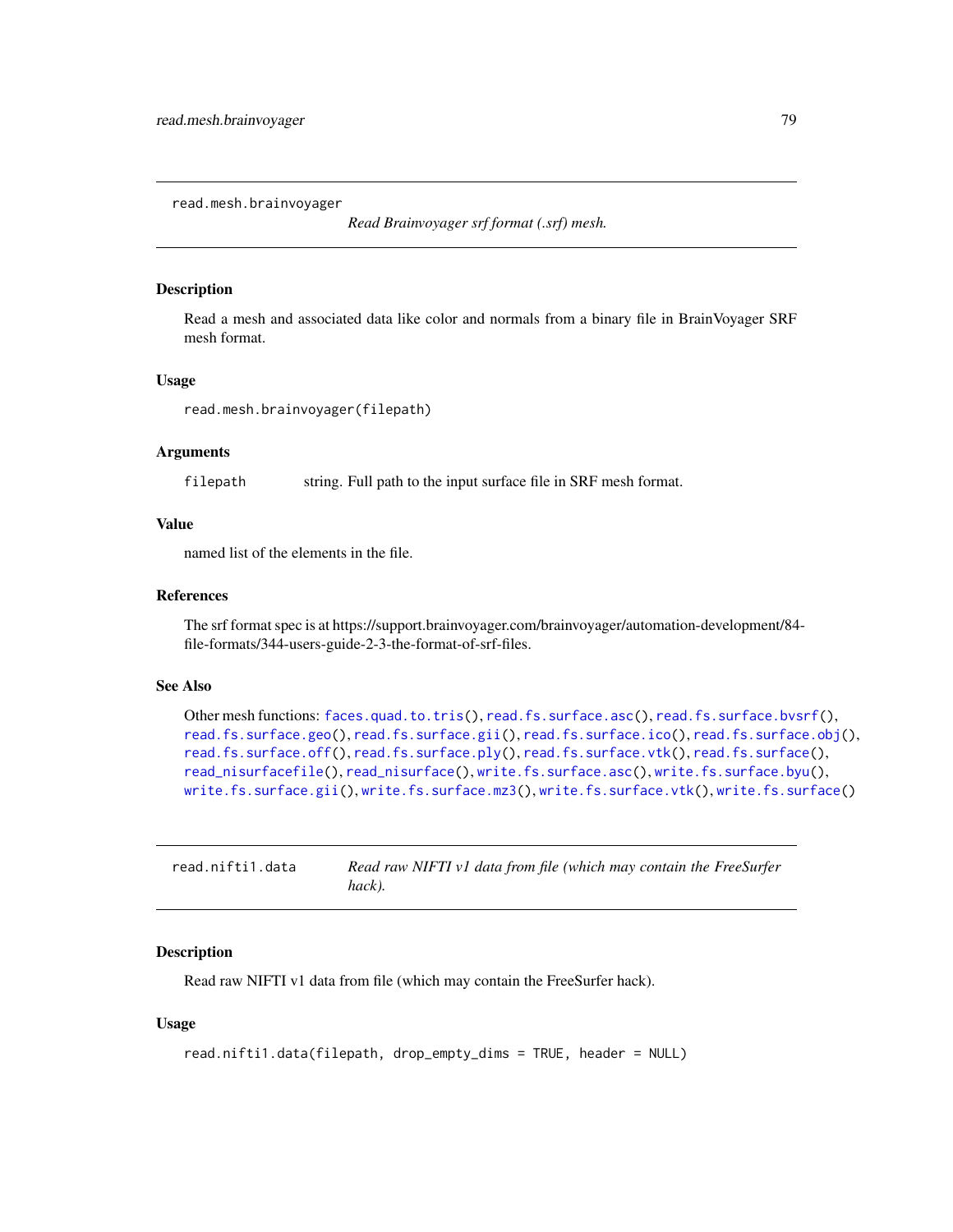### Arguments

| filepath        | path to a NIFTI v1 file (single file version), which can contain the FreeSurfer                                |
|-----------------|----------------------------------------------------------------------------------------------------------------|
|                 | hack.                                                                                                          |
| drop_empty_dims |                                                                                                                |
|                 | logical, whether to drop empty dimensions in the loaded data array.                                            |
| header          | optional nifti header obtained from read. nifti1. header. Will be loaded auto-<br>matically if left at 'NULL'. |

# Value

the data in the NIFTI v1 file. Note that the NIFTI v1 header information (scaling, units, etc.) is not applied in any way: the data are returned raw, as read from the file. The information in the header is used to read the data with the proper data type and size.

# Note

The FreeSurfer hack is a non-standard way to save long vectors (one dimension greater than 32k entries) in NIFTI v1 files. Files with this hack are produced when converting MGH or MGZ files containing such long vectors with the FreeSurfer 'mri\_convert' tool.

<span id="page-79-0"></span>read.nifti1.header *Read NIFTI v1 header from file (which may contain the FreeSurfer hack).*

# Description

Read NIFTI v1 header from file (which may contain the FreeSurfer hack).

## Usage

```
read.nifti1.header(filepath)
```
### Arguments

filepath path to a NIFTI v1 file (single file version), which can contain the FreeSurfer hack.

# Value

named list with NIFTI 1 header fields.

# Note

The FreeSurfer hack is a non-standard way to save long vectors (one dimension greater than 32767 entries) in NIFTI v1 files. Files with this hack are produced when converting MGH or MGZ files containing such long vectors with the FreeSurfer 'mri\_convert' tool.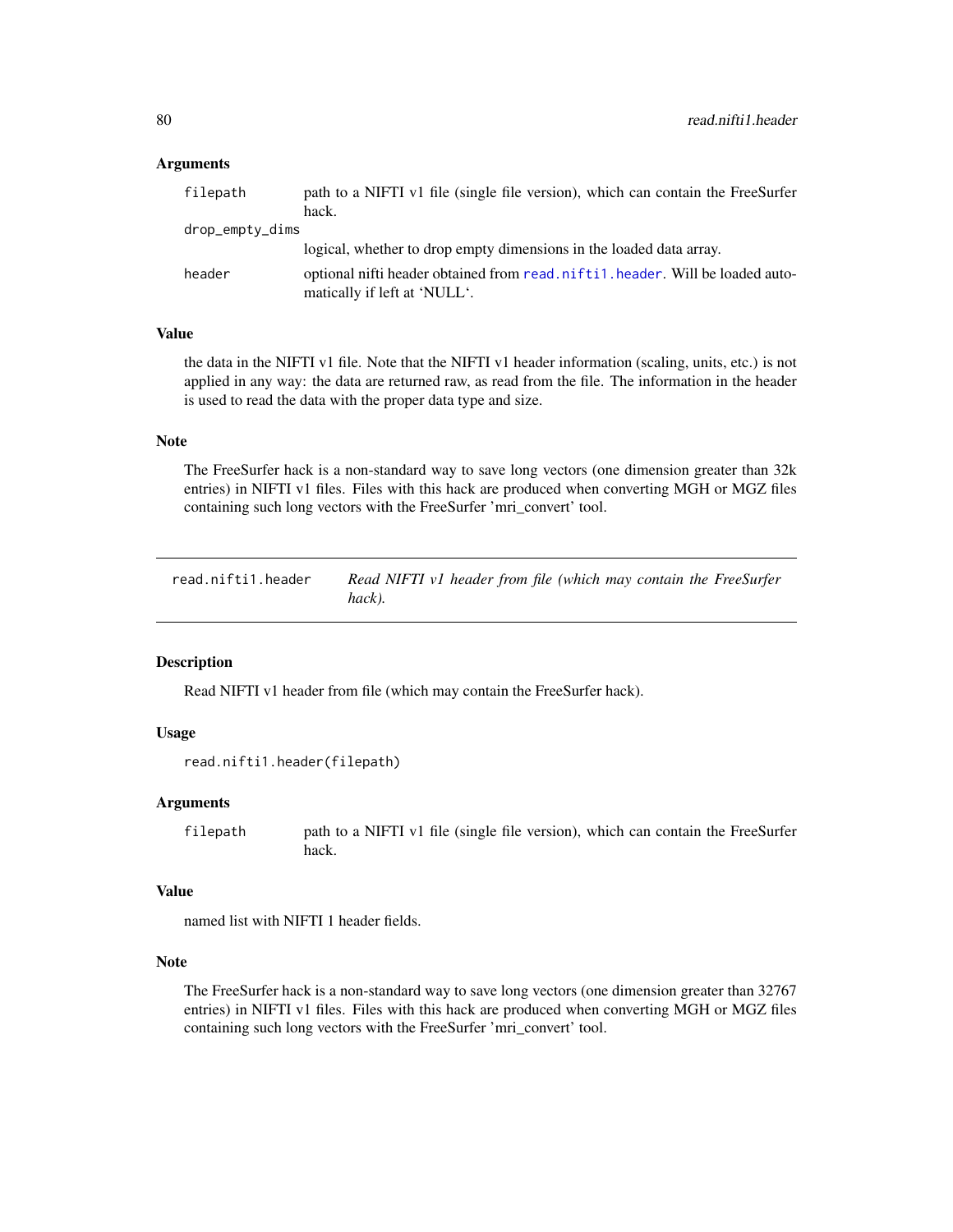read.nifti2.data *Read raw data from NIFTI v2 file.*

# Description

Read raw data from NIFTI v2 file.

# Usage

```
read.nifti2.data(filepath, header = NULL, drop_empty_dims = TRUE)
```
# Arguments

| filepath        | path to a NIFTI v2 file.                                                                                      |
|-----------------|---------------------------------------------------------------------------------------------------------------|
| header          | optional nifti v2 header obtained from read.nifti2.header. Will be loaded<br>automatically if left at 'NULL'. |
| drop_empty_dims |                                                                                                               |
|                 | logical, whether to drop empty dimensions in the loaded data array.                                           |

# Value

the data in the NIFTI v2 file. Note that the NIFTI v2 header information (scaling, units, etc.) is not applied in any way: the data are returned raw, as read from the file. The information in the header is used to read the data with the proper data type and size.

<span id="page-80-0"></span>read.nifti2.header *Read NIFTI v2 header from file.*

# Description

Read NIFTI v2 header from file.

# Usage

```
read.nifti2.header(filepath)
```
# Arguments

filepath path to a NIFTI v2 file.

### Value

named list with NIFTI 2 header fields.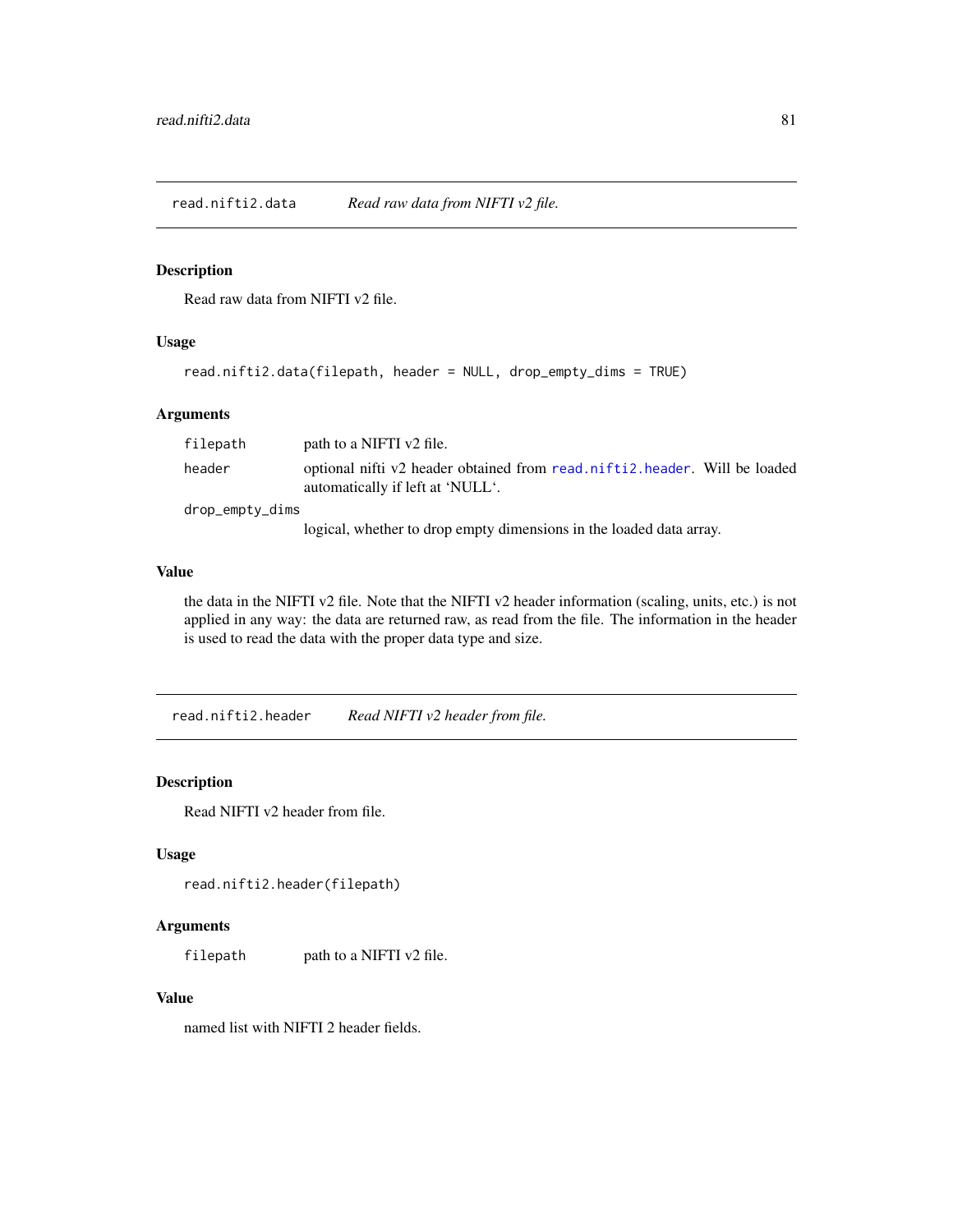read.smp.brainvoyager *Read Brainvoyager statistical surface results from SMP file.*

# Description

Read Brainvoyager statistical surface results from SMP file.

### Usage

```
read.smp.brainvoyager(filepath)
```
### Arguments

filepath character string, path to file in Brainvoyager SMP file format

### Value

named list of file contents

#### Note

Currently only SMP file versions 1 to 5 are supported, as these are the only ones for which a spec is available. The version is encoded in the file header.

## References

see [https://support.brainvoyager.com/brainvoyager/automation-development/84-file-](https://support.brainvoyager.com/brainvoyager/automation-development/84-file-formats/40-the-format-of-smp-files)formats/ [40-the-format-of-smp-files](https://support.brainvoyager.com/brainvoyager/automation-development/84-file-formats/40-the-format-of-smp-files) for the spec

### Examples

```
## Not run:
# Surface mesh, requires BV demo dataset from website:
sf = read.fs.surface.bvsrf("~/data/BrainTutorData/CG_LHRH_D65534.srf");
# Surface map of cortical thickness. Needs to be created in BV.
smp_file = "~/data/BrainTutorData/CG_LHRH_D65534_Thickness.smp";
 smp = read.smp.brainvoyager(smp_file);
 smp_data = read.fs.morph.bvsmp(smp); # could also pass smp_file.
 fsbrain::vis.fs.surface(sf, per_vertex_data = smp_data);
```
## End(Not run)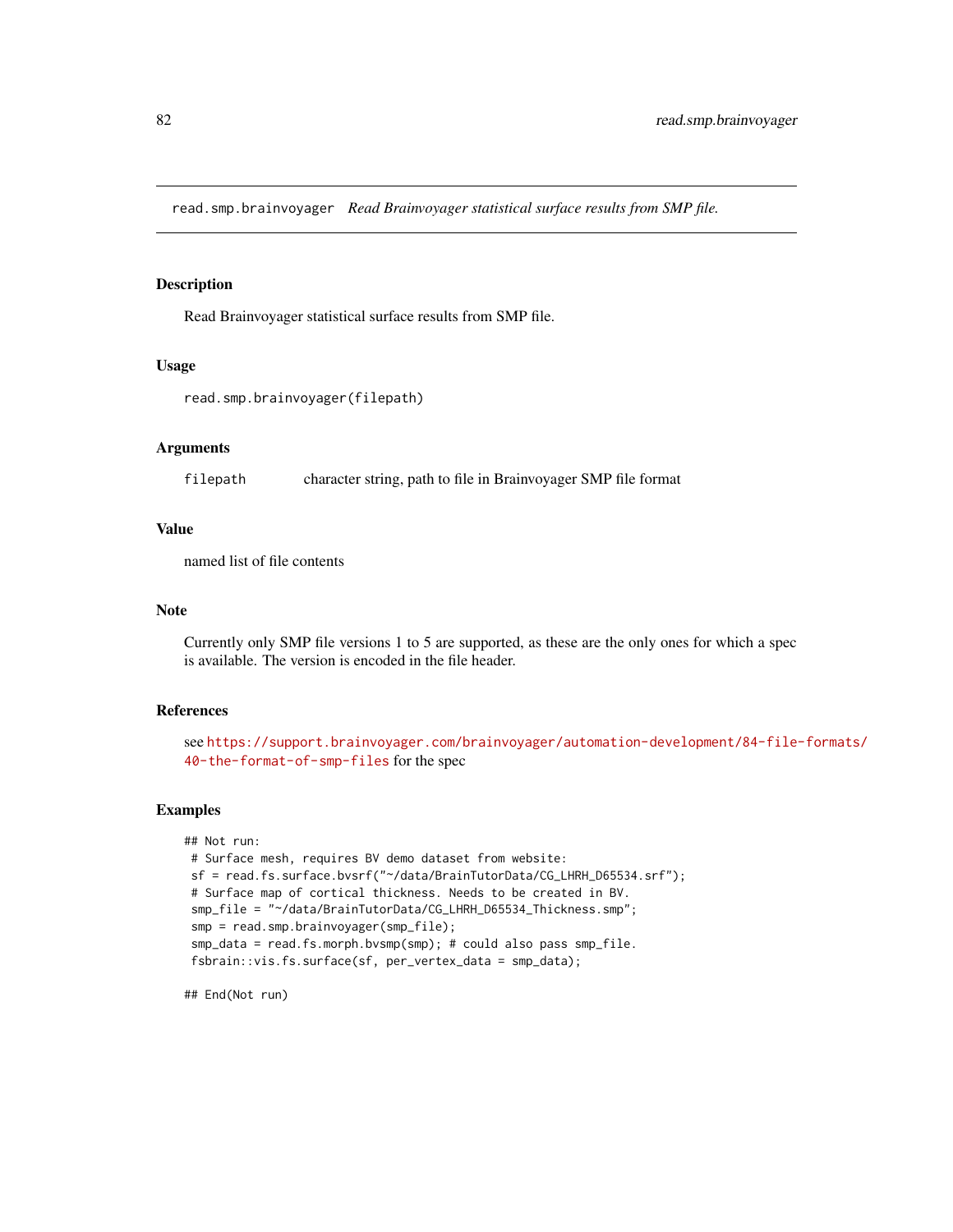readable.files *Find files with the given base name and extensions that exist.*

# Description

Note that in the current implementation, the case of the filepath and the extension must match.

# Usage

```
readable.files(
  filepath,
  precedence = c(".\text{mgh", ".\text{mgz"}},error_if_none = TRUE,
  return_all = FALSE
\lambda
```
# Arguments

| filepath      | character string, path to a file without extension                                                      |
|---------------|---------------------------------------------------------------------------------------------------------|
| precedence    | vector of character strings, the file extensions to check. Must include the dot (if<br>you expect one). |
| error_if_none | logical, whether to raise an error if none of the files exist                                           |
| return_all    | logical, whether to return all readable files instead of just the first one                             |

## Value

character string, the path to the first existing file (or 'NULL' if none of them exists).

<span id="page-82-0"></span>read\_nisurface *Read a surface, based on the file path without extension.*

#### Description

Tries to read all files which can be constructed from the base path and the given extensions.

### Usage

```
read_nisurface(filepath_noext, extensions = c("", ".asc", ".gii"), ...)
```
# Arguments

|                         | filepath no ext character string, the full path to the input surface file without file extension. |
|-------------------------|---------------------------------------------------------------------------------------------------|
| extensions              | vector of character strings, the file extensions to try.                                          |
| $\cdot$ $\cdot$ $\cdot$ | parameters passed on to read_nisurfacefile. Allows you to set the 'meth-<br>ods <sup>e</sup> .    |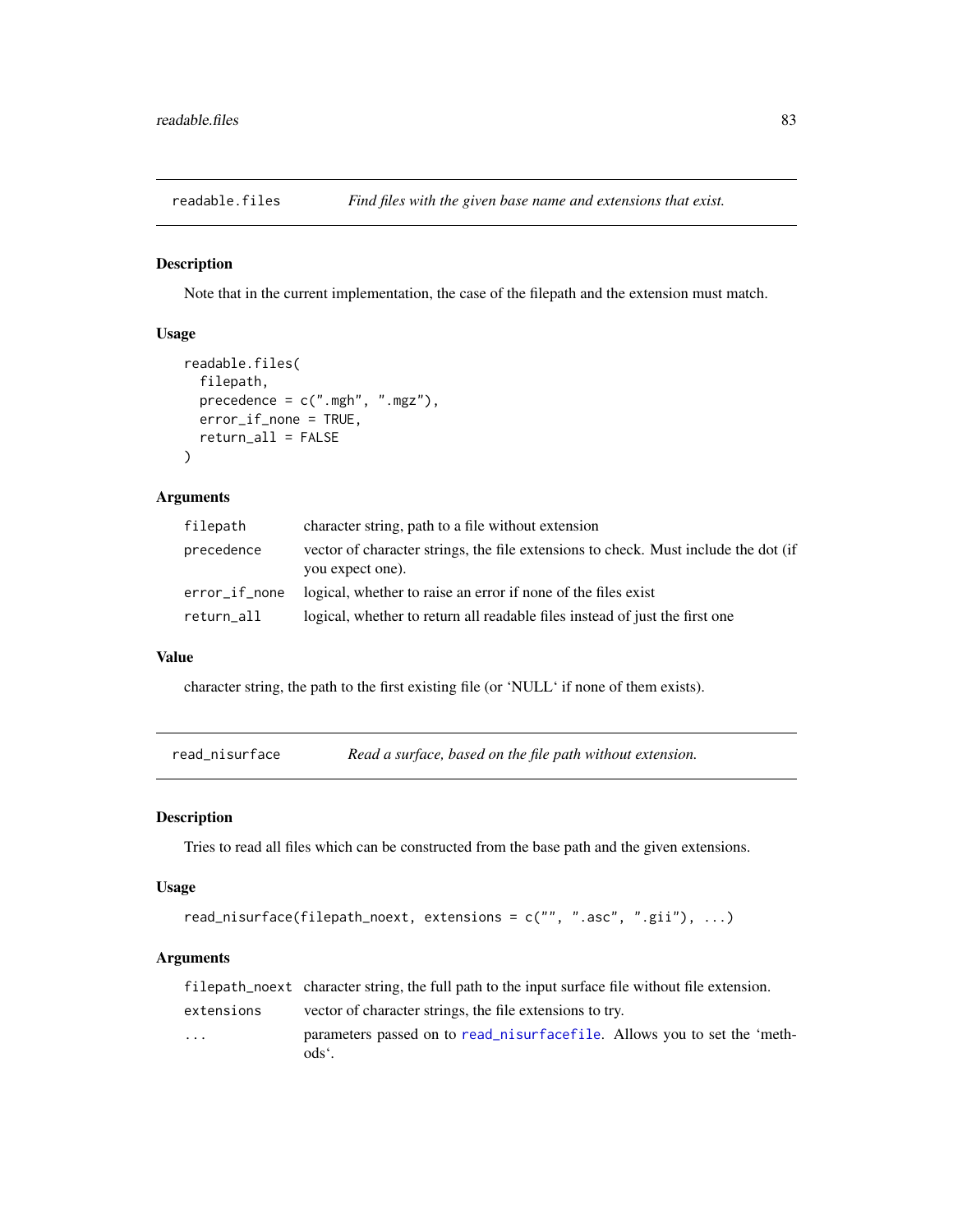#### Value

an instance of 'fs.surface', read from the file. See [read.fs.surface](#page-59-0) for details. If none of the reader methods succeed, an error is raised.

## See Also

```
Other mesh functions: faces.quad.to.tris(), read.fs.surface.asc(), read.fs.surface.bvsrf(),
read.fs.surface.geo(read.fs.surface.gii(read.fs.surface.ico(read.fs.surface.obj(),
read.fs.surface.off(), read.fs.surface.ply(), read.fs.surface.vtk(), read.fs.surface(),
read.mesh.brainvoyager(), read_nisurfacefile(), write.fs.surface.asc(), write.fs.surface.byu(),
write.fs.surface.gii(), write.fs.surface.mz3(), write.fs.surface.vtk(), write.fs.surface()
```
### Examples

```
## Not run:
    surface_filepath_noext =
     paste(get_optional_data_filepath("subjects_dir/subject1/surf/"),
     'lh.white', sep="");
    mesh = read_nisurface(surface_filepath_noext);
   mesh;
```
## End(Not run)

<span id="page-83-0"></span>read\_nisurfacefile *S3 method to read a neuroimaging surface file.*

### Description

Tries to read the file with all implemented surface format reader methods. The file must exist. With the default settings, one can read files in the following surface formats: 1) FreeSurfer binary surface format (e.g., 'surf/lh.white'). 2) FreeSurfer ASCII surface format (e.g., 'surf/lh.white,asc'). 3) GIFTI surface format, only if package 'gifti' is installed. See gifti::read\_gifti for details. Feel free to implement additional methods. Hint:keep in mind that they should return one-based indices.

#### Usage

```
read_nisurfacefile(filepath, methods = c("fsnative", "fsascii", "gifti"), ...)
```
#### **Arguments**

| filepath                | character string, the full path to the input surface file.                                                                                                                                |
|-------------------------|-------------------------------------------------------------------------------------------------------------------------------------------------------------------------------------------|
| methods                 | list of character strings, the formats to try. Each of these must have a function<br>called read_nisurface. <method>, which must return an 'fs.surface' instance<br/>on success.</method> |
| $\cdot$ $\cdot$ $\cdot$ | parameters passed on to the individual methods                                                                                                                                            |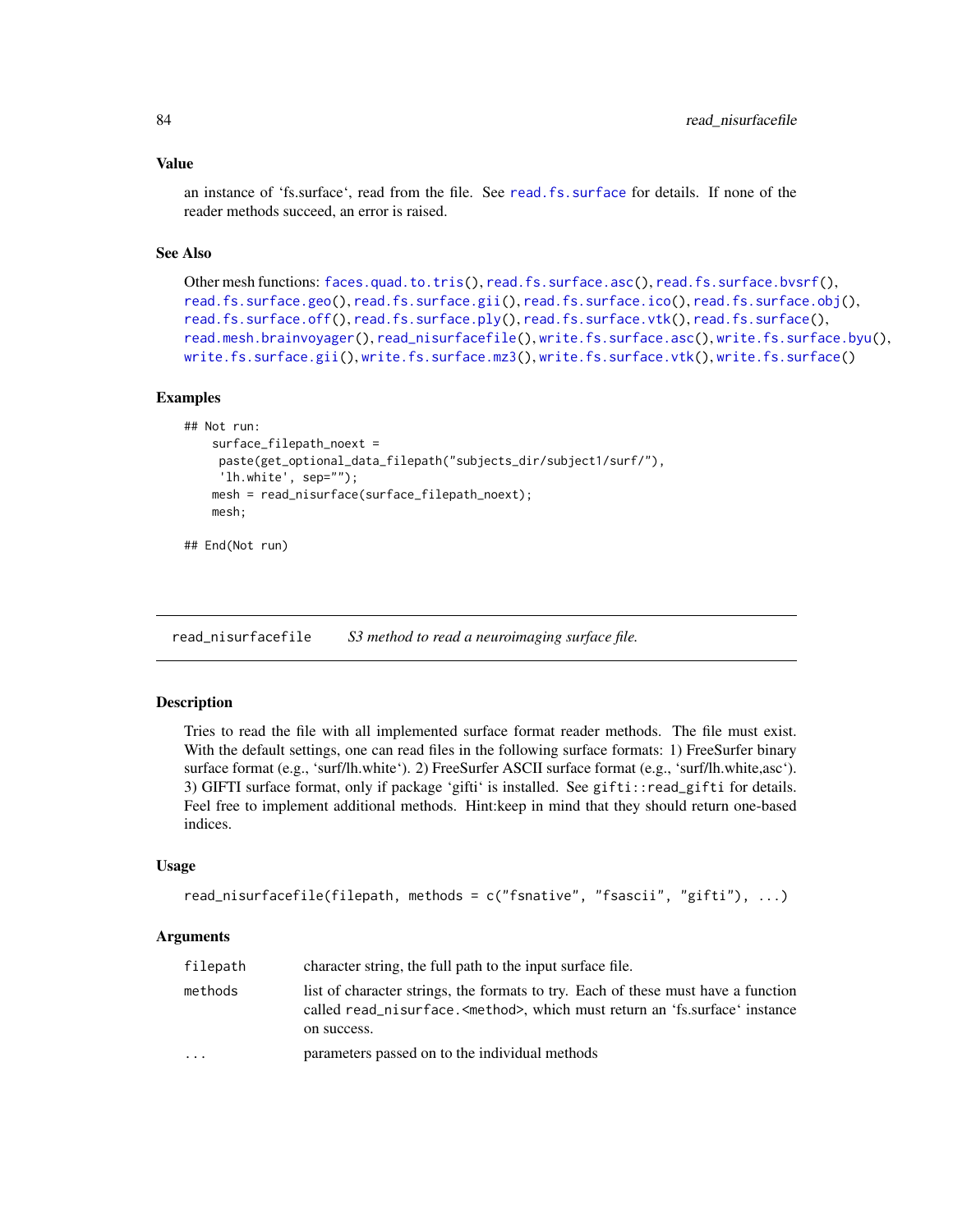## Value

an instance of 'fs.surface', read from the file. See [read.fs.surface](#page-59-0) for details. If none of the reader methods succeed, an error is raised.

# See Also

```
Other mesh functions: faces.quad.to.tris(), read.fs.surface.asc(), read.fs.surface.bvsrf(),
read.fs.surface.geo(read.fs.surface.gii(read.fs.surface.ico(read.fs.surface.obj(),
read.fs.surface.off(), read.fs.surface.ply(), read.fs.surface.vtk(), read.fs.surface(),
read.mesh.brainvoyager(), read_nisurface(), write.fs.surface.asc(), write.fs.surface.byu(),
write.fs.surface.gii(), write.fs.surface.mz3(), write.fs.surface.vtk(), write.fs.surface()
```
# Examples

```
surface_file = system.file("extdata", "lh.tinysurface",
                        package = "freesurferformats", mustWork = TRUE);
mesh = read_nisurface(surface_file);
mesh;
```
read\_nisurfacefile.fsascii

*Read a FreeSurfer ASCII surface file.*

## Description

Read a FreeSurfer ASCII surface file.

## Usage

```
## S3 method for class 'fsascii'
read_nisurfacefile(filepath, ...)
```
# Arguments

| filepath | character string, the full path to the input surface file. |
|----------|------------------------------------------------------------|
| $\cdots$ | parameters passed to read. fs. surface. asc.               |

## Value

an instance of 'fs.surface', read from the file. See [read.fs.surface](#page-59-0) for details. If none of the reader methods succeed, an error is raised.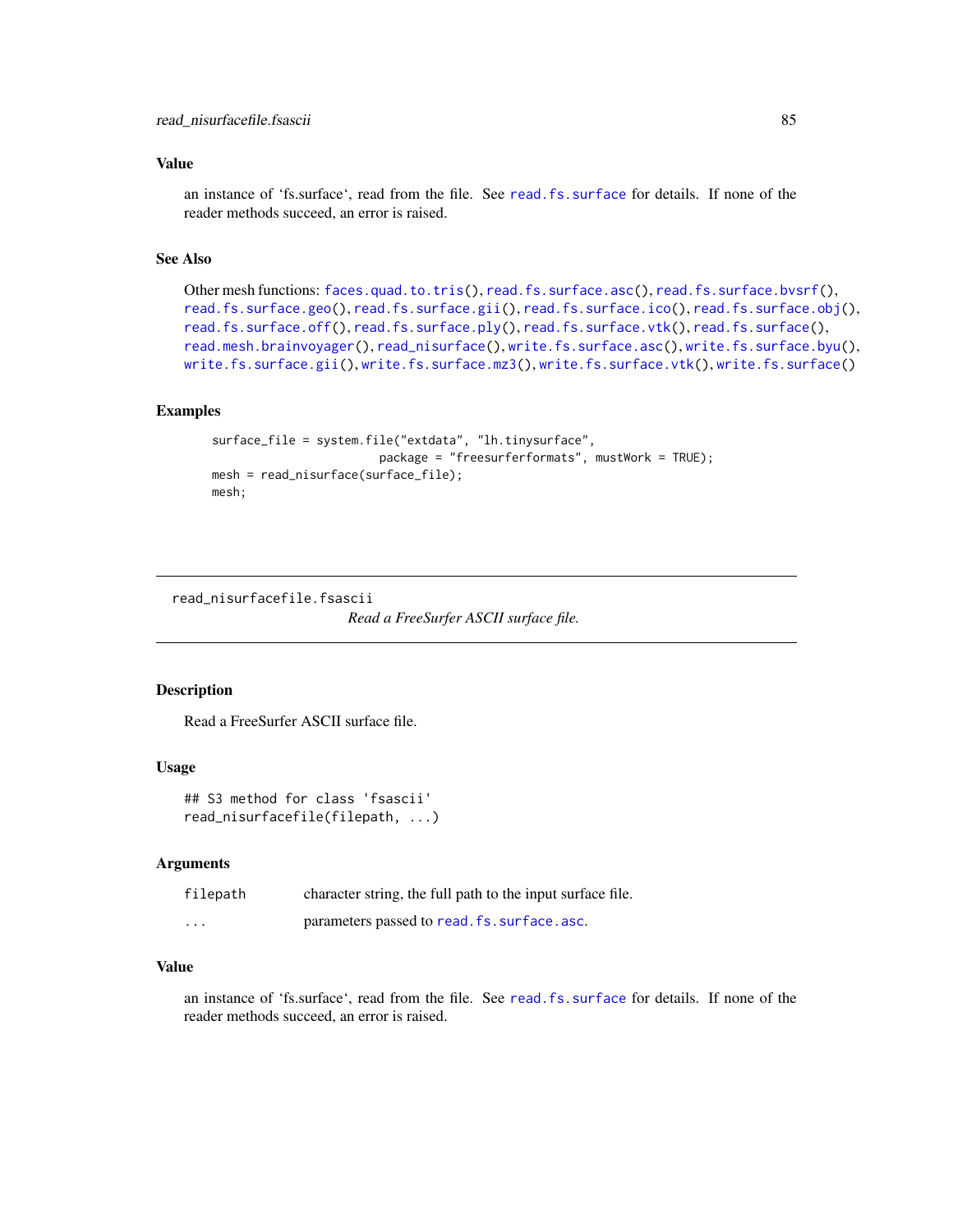read\_nisurfacefile.fsnative

*Read a FreeSurfer ASCII surface file.*

# Description

Read a FreeSurfer ASCII surface file.

# Usage

```
## S3 method for class 'fsnative'
read_nisurfacefile(filepath, ...)
```
### Arguments

| filepath | character string, the full path to the input surface file. |
|----------|------------------------------------------------------------|
| $\cdots$ | parameters passed to read. fs. surface.                    |

## Value

an instance of 'fs.surface', read from the file. See [read.fs.surface](#page-59-0) for details. If none of the reader methods succeed, an error is raised.

read\_nisurfacefile.gifti

*Read a gifti file as a surface.*

# Description

Read a gifti file as a surface.

## Usage

```
## S3 method for class 'gifti'
read_nisurfacefile(filepath, ...)
```
### Arguments

| filepath | character string, the full path to the input surface file. |
|----------|------------------------------------------------------------|
| $\cdots$ | ignored                                                    |

### Value

an instance of 'fs.surface', read from the file. See [read.fs.surface](#page-59-0) for details. If none of the reader methods succeed, an error is raised.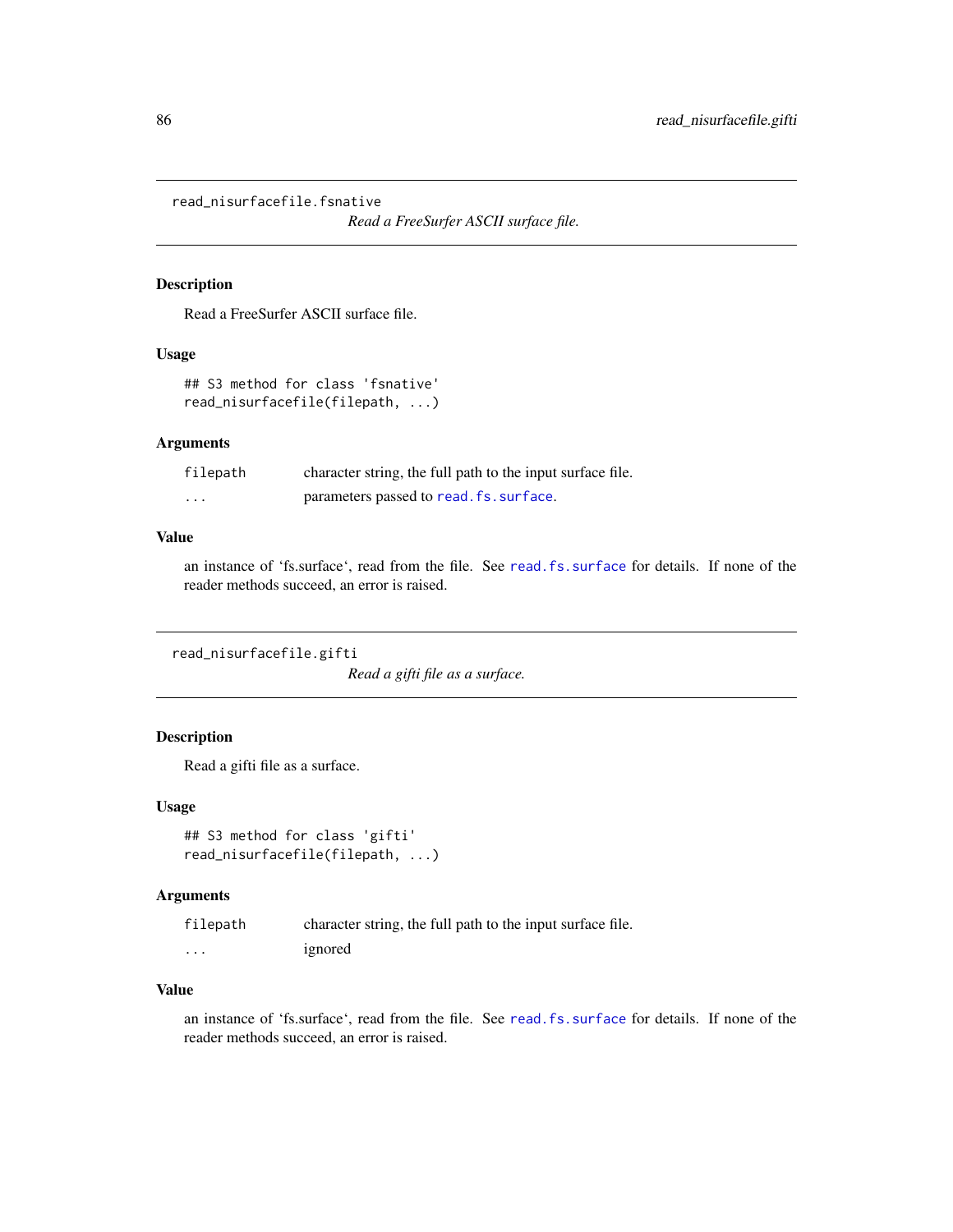# Description

Rotate a 2D matrix in 90 degree steps.

# Usage

rotate2D(slice, degrees = 90)

# Arguments

| slice   | a 2D matrix                                              |
|---------|----------------------------------------------------------|
| degrees | integer, must be a (positive or negative) multiple of 90 |

# Value

2D matrix, the rotated matrix

| rotate3D | Rotate a 3D array in 90 degree steps. |
|----------|---------------------------------------|
|----------|---------------------------------------|

# Description

Rotate a 3D array in 90 degree steps along an axis. This leads to an array with different dimensions.

# Usage

rotate3D(volume, axis = 1L, degrees = 90L)

# Arguments

| volume  | a 3D image volume                                                |
|---------|------------------------------------------------------------------|
| axis    | positive integer in range 1L3L or an axis name, the axis to use. |
| degrees | integer, must be a (positive or negative) multiple of 90L.       |

### Value

a 3D image volume, rotated around the axis. The dimensions may or may not be different from the input image, depending on the rotation angle.

# See Also

Other volume math: [flip3D\(](#page-11-1))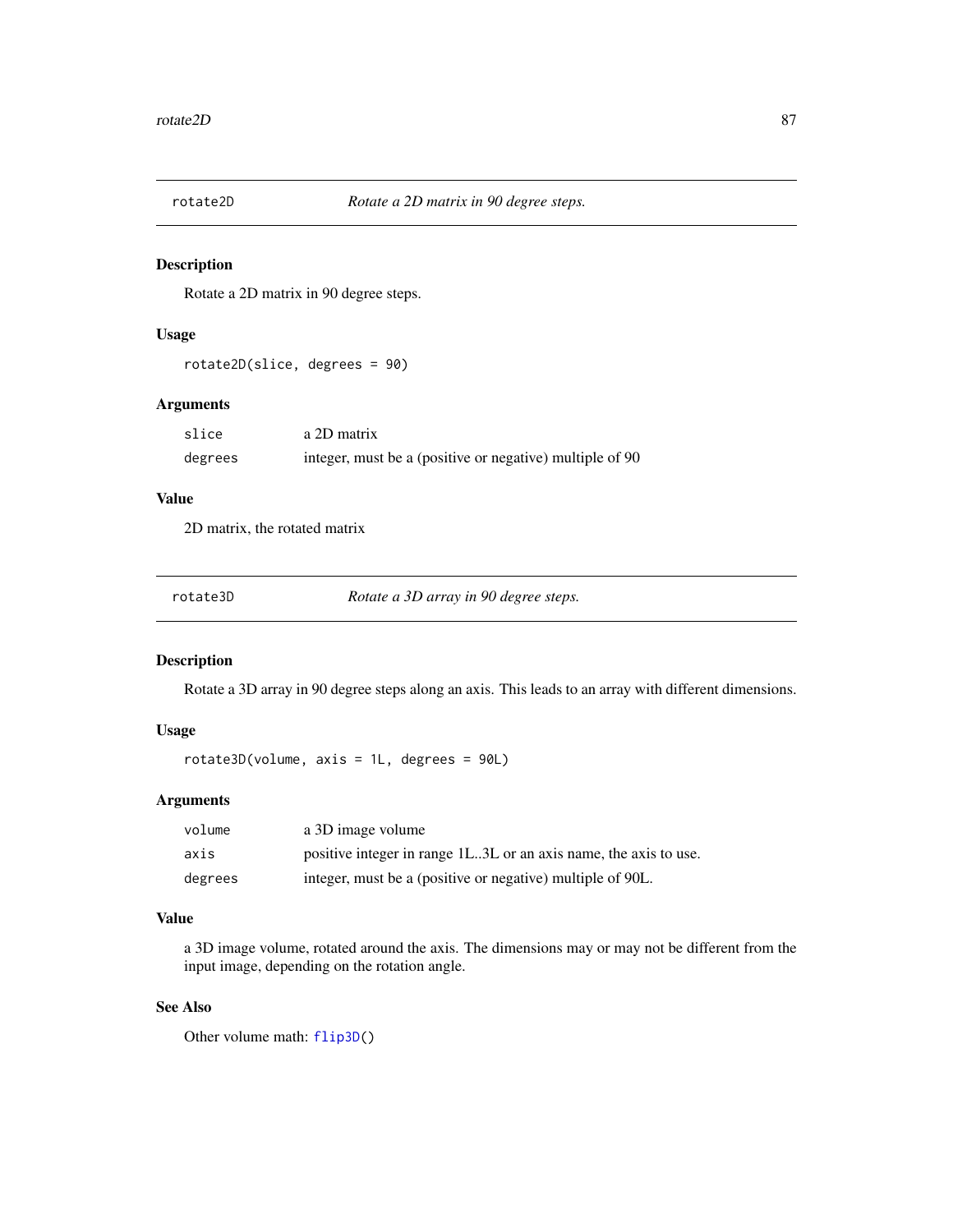<span id="page-87-0"></span>

### Description

Adapt spatial transformation matrix for 1-based indices.

#### Usage

sm0to1(tf\_matrix)

### Arguments

tf\_matrix 4x4 numerical matrix, the input spatial transformation matrix, suitable for 0 based indices. Typically this is a vox2ras matrix obtained from functions like [mghheader.vox2ras](#page-28-0).

### Value

4x4 numerical matrix, adapted spatial transformation matrix, suitable for 1-based indices.

# See Also

[sm1to0](#page-87-1) for the inverse operation

```
Other header coordinate space: mghheader.is.ras.valid(), mghheader.ras2vox.tkreg(), mghheader.ras2vox(),
mghheader.scanner2tkreg(), mghheader.tkreg2scanner(), mghheader.vox2ras.tkreg(), mghheader.vox2ras(),
read.fs.transform.dat(), read.fs.transform.lta(), read.fs.transform.xfm(), read.fs.transform(),
sm<sub>1</sub>to0()
```
sm1to0 *Adapt spatial transformation matrix for 0-based indices.*

# Description

Adapt spatial transformation matrix for 0-based indices.

### Usage

```
sm1to0(tf_matrix)
```
#### Arguments

tf\_matrix 4x4 numerical matrix, the input spatial transformation matrix, suitable for 1 based indices.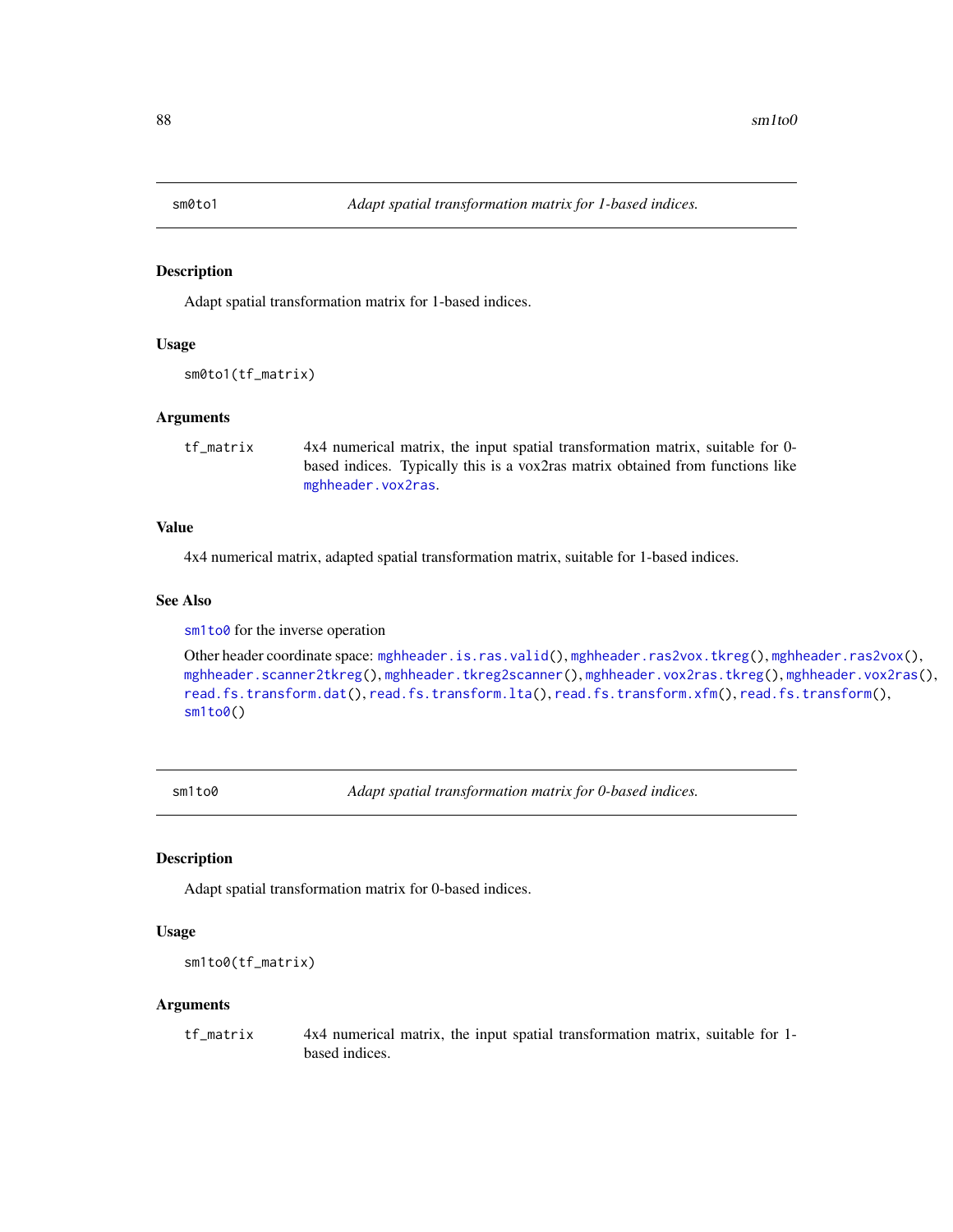# surfaceras.to.ras 89

# Value

4x4 numerical matrix, adapted spatial transformation matrix, suitable for 0-based indices.

# See Also

[sm0to1](#page-87-0) for the inverse operation

```
Other header coordinate space: mghheader.is.ras.valid(), mghheader.ras2vox.tkreg(), mghheader.ras2vox(),
mghheader.scanner2tkreg(), mghheader.tkreg2scanner(), mghheader.vox2ras.tkreg(), mghheader.vox2ras(),
read.fs.transform.dat(), read.fs.transform.lta(), read.fs.transform.xfm(), read.fs.transform(),
sm0to1()
```

| surfaceras.to.ras | Translate surface RAS coordinates, as used in surface vertices and |
|-------------------|--------------------------------------------------------------------|
|                   | surface labels, to volume RAS.                                     |

# Description

Translate surface RAS coordinates, as used in surface vertices and surface labels, to volume RAS.

#### Usage

```
surfaceras.to.ras(
  header_cras,
  sras_coords,
  first_vovel_RAS = c(1, 1, 1),invert_transform = FALSE
)
```
#### Arguments

| header_cras      | an MGH header instance from which to extract the cras (center RAS), or the<br>cras vector, <i>i.e.</i> , a numerical vector of length 3                                                    |
|------------------|--------------------------------------------------------------------------------------------------------------------------------------------------------------------------------------------|
| sras_coords      | nx3 numerical vector, the input surface RAS coordinates. Could be the vertex<br>coordinates of an 'fs.surface' instance, or the RAS coords from a surface label.<br>Use the orig surfaces. |
| first_voxel_RAS  |                                                                                                                                                                                            |
|                  | the RAS of the first voxel, see mghheader.centervoxelRAS.from.firstvoxelRAS<br>for details. Ignored if 'header_cras' is a vector.                                                          |
| invert_transform |                                                                                                                                                                                            |
|                  | logical, whether to invert the transform. Do not use this, call link{ras. to. surfaceras}<br>instead.                                                                                      |

## Value

the RAS coords for the input sras\_coords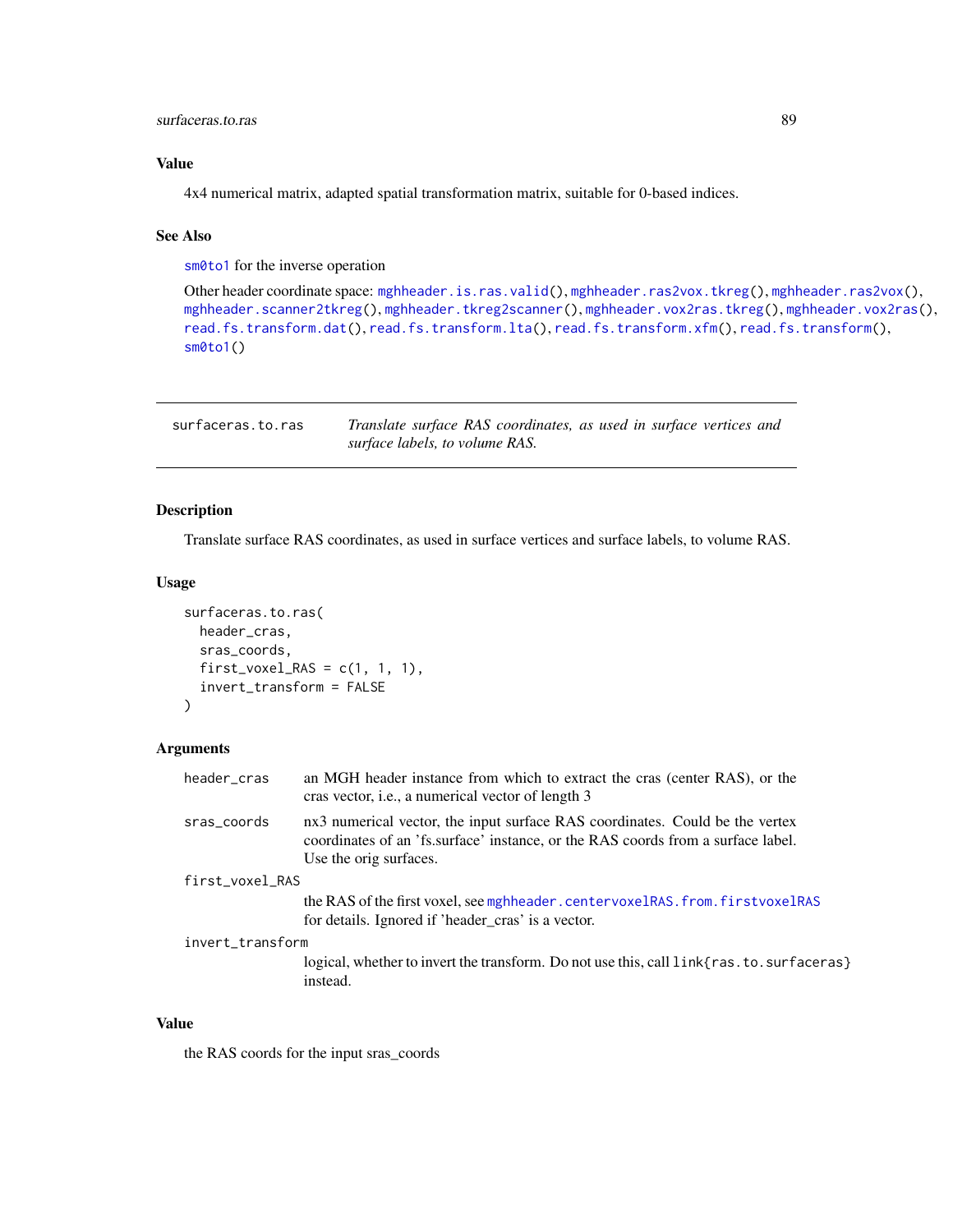# Note

The RAS can be computed from Surface RAS by adding the center RAS coordinates, i.e., it is nothing but a translation.

surfaceras.to.talairach

*Compute Talairach RAS for surface RAS (e.g., vertex coordinates).*

# Description

Compute Talairach RAS for surface RAS (e.g., vertex coordinates).

#### Usage

```
surfaceras.to.talairach(
  sras_coords,
  talairach,
 header_cras,
  first_voxel_RAS = c(1, 1, 1)\mathcal{L}
```
# Arguments

| sras_coords     | nx3 numerical vector, the input surface RAS coordinates. Could be the vertex<br>coordinates of an 'fs.surface' instance, or the RAS coords from a surface label.<br>Use the orig surfaces.   |
|-----------------|----------------------------------------------------------------------------------------------------------------------------------------------------------------------------------------------|
| talairach       | the 4x4 numerical talairach matrix, or a character string which will be inter-<br>preted as the path to an xfm file containing the matrix (typically '\$SUBJECTS_DIR/\$subject/mri/transform |
| header_cras     | an MGH header instance from which to extract the cras (center RAS), or the<br>cras vector, <i>i.e.</i> , a numerical vector of length 3                                                      |
| first_voxel_RAS |                                                                                                                                                                                              |
|                 | the RAS of the first voxel, see mghheader.centervoxelRAS.from.firstvoxelRAS                                                                                                                  |
|                 | for details. Ignored if 'header cras' is a vector.                                                                                                                                           |

# Value

The Talairach RAS coordinates for the vertices of the orig surfaces (or coords in surface RAS space). Based on linear transform.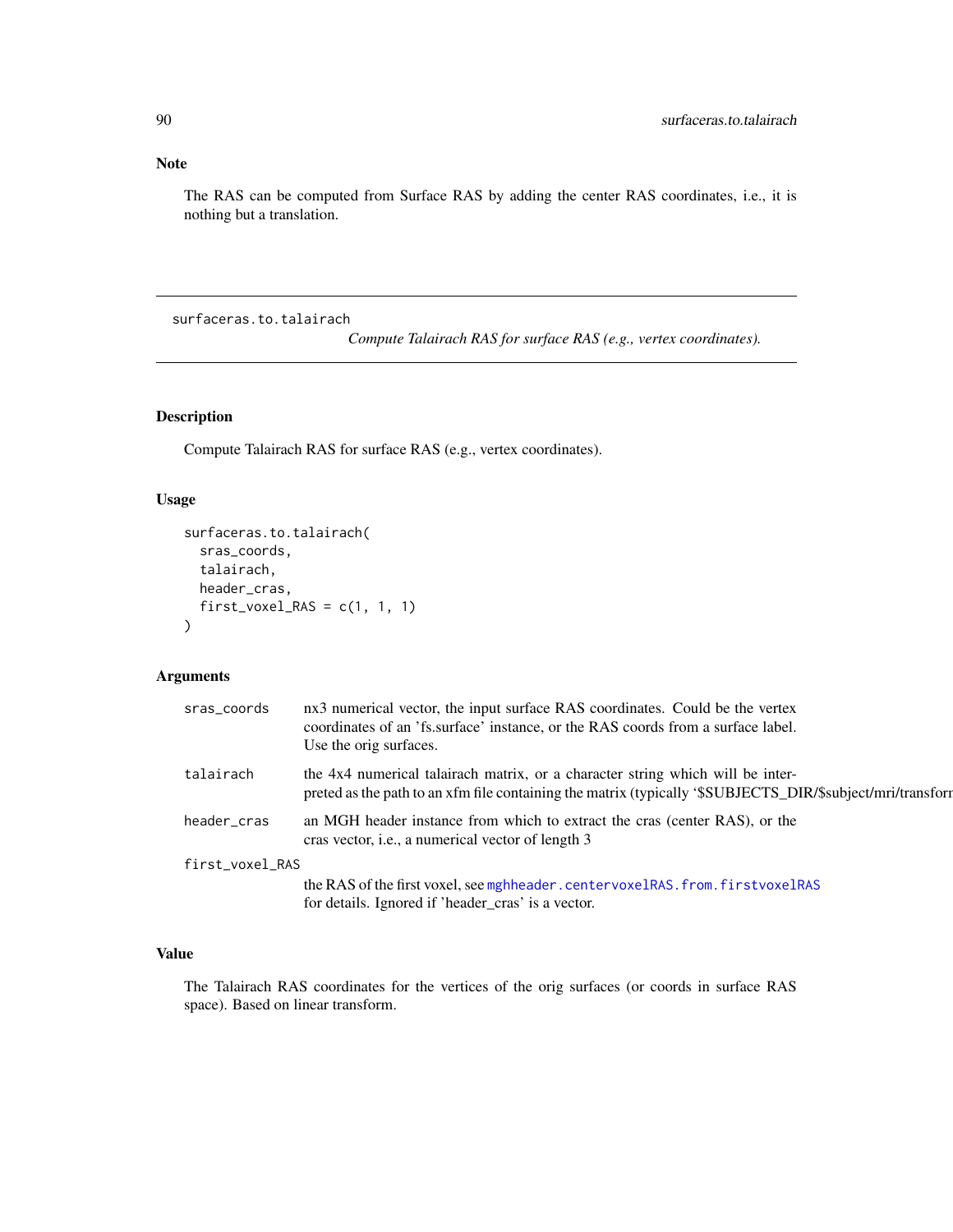talairachras.to.ras *Compute MNI talairach coordinates from RAS coords.*

# Description

Compute MNI talairach coordinates from RAS coords.

### Usage

```
talairachras.to.ras(tal_ras_coords, talairach)
```
# Arguments

|           | tal_ras_coords coordinate matrix in Talairach RAS space                                                    |
|-----------|------------------------------------------------------------------------------------------------------------|
| talairach | the 4x4 numerical talairach matrix, or a character string which will be inter-                             |
|           | preted as the path to an xfm file containing the matrix (typically '\$SUBJECTS_DIR/\$subject/mri/transform |

# Value

the Talairach RAS coordinates for the given RAS coordinates. They are based on a linear transform.

# Note

You can use this to compute the Talairach coordinate of a voxel, based on its RAS coordinate.

#### References

see [https://en.wikipedia.org/wiki/Talairach\\_coordinates](https://en.wikipedia.org/wiki/Talairach_coordinates)

<span id="page-90-0"></span>vertex.euclid.dist *Compute Euclidean distance between two vertices v1 and v2.*

# Description

Compute Euclidean distance between two vertices v1 and v2.

#### Usage

```
vertex.euclid.dist(surface, v1, v2)
```
# Arguments

| surface | an fs. surface instance              |
|---------|--------------------------------------|
| v1      | positive integer, vertex index of v1 |
| v2      | positive integer, vertex index of v2 |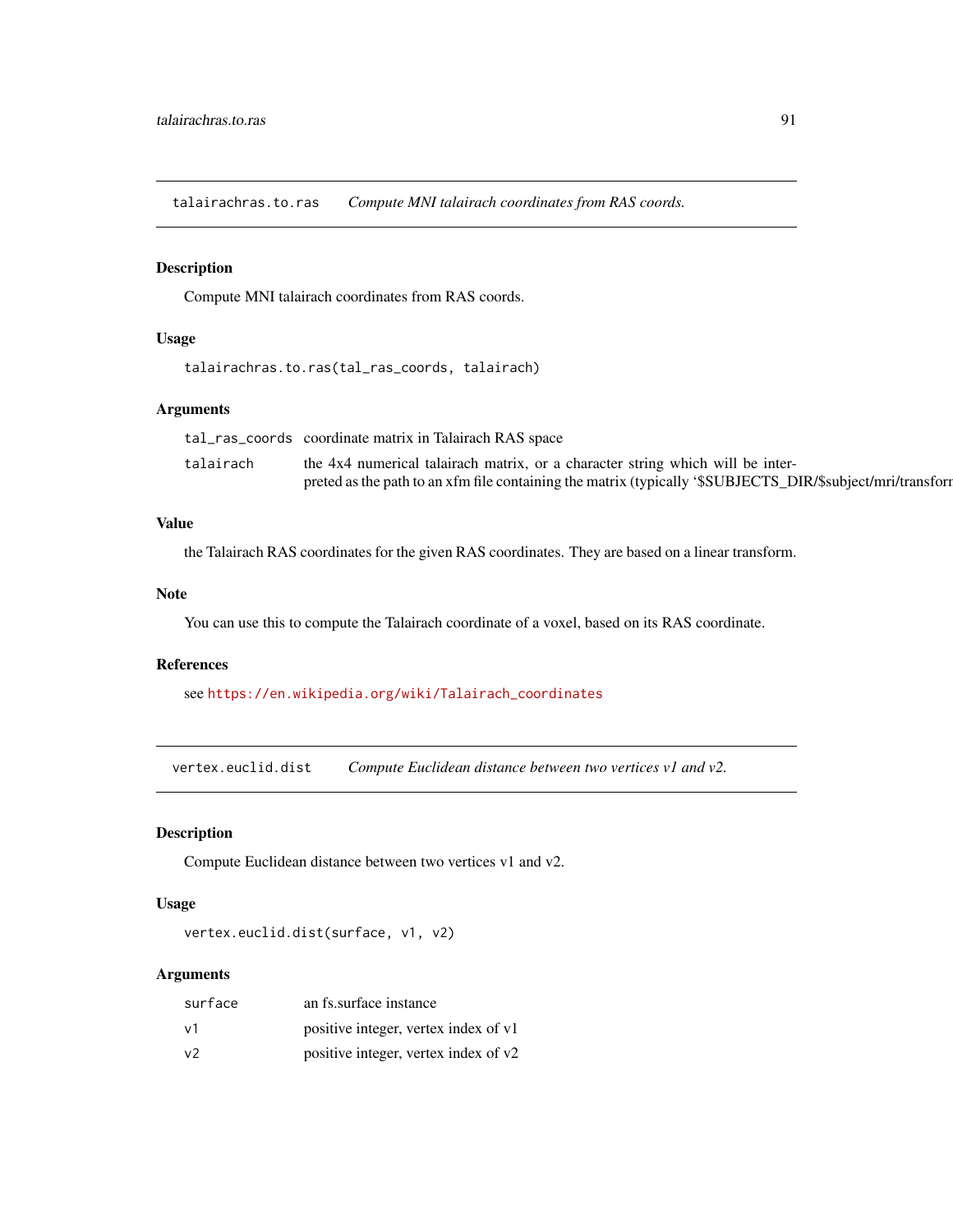# Value

double, the Euclidean distance between v1 and v2

# See Also

Other Euclidean distance util functions: [closest.vert.to.point\(](#page-6-0)), [vertexdists.to.point\(](#page-91-0))

<span id="page-91-0"></span>vertexdists.to.point *Compute Euclidean distance from all mesh vertices to given point.*

# Description

Compute Euclidean distance from all mesh vertices to given point.

### Usage

```
vertexdists.to.point(surface, point_coords)
```
# Arguments

| surface      | an fs. surface instance                                      |
|--------------|--------------------------------------------------------------|
| point_coords | double vector of length 3, the xyz coords of a single point. |

### Value

double vector of distances

### See Also

Other Euclidean distance util functions: [closest.vert.to.point\(](#page-6-0)), [vertex.euclid.dist\(](#page-90-0))

<span id="page-91-1"></span>write.fs.annot *Write annotation to binary file.*

# Description

Write an annotation to a FreeSurfer binary format annotation file in the new format  $(v2)$ . An annotation (or brain parcellation) assigns each vertex to a label (or region). One of the regions is often called 'unknown' or similar and all vertices which are not relevant for the parcellation are assigned this label.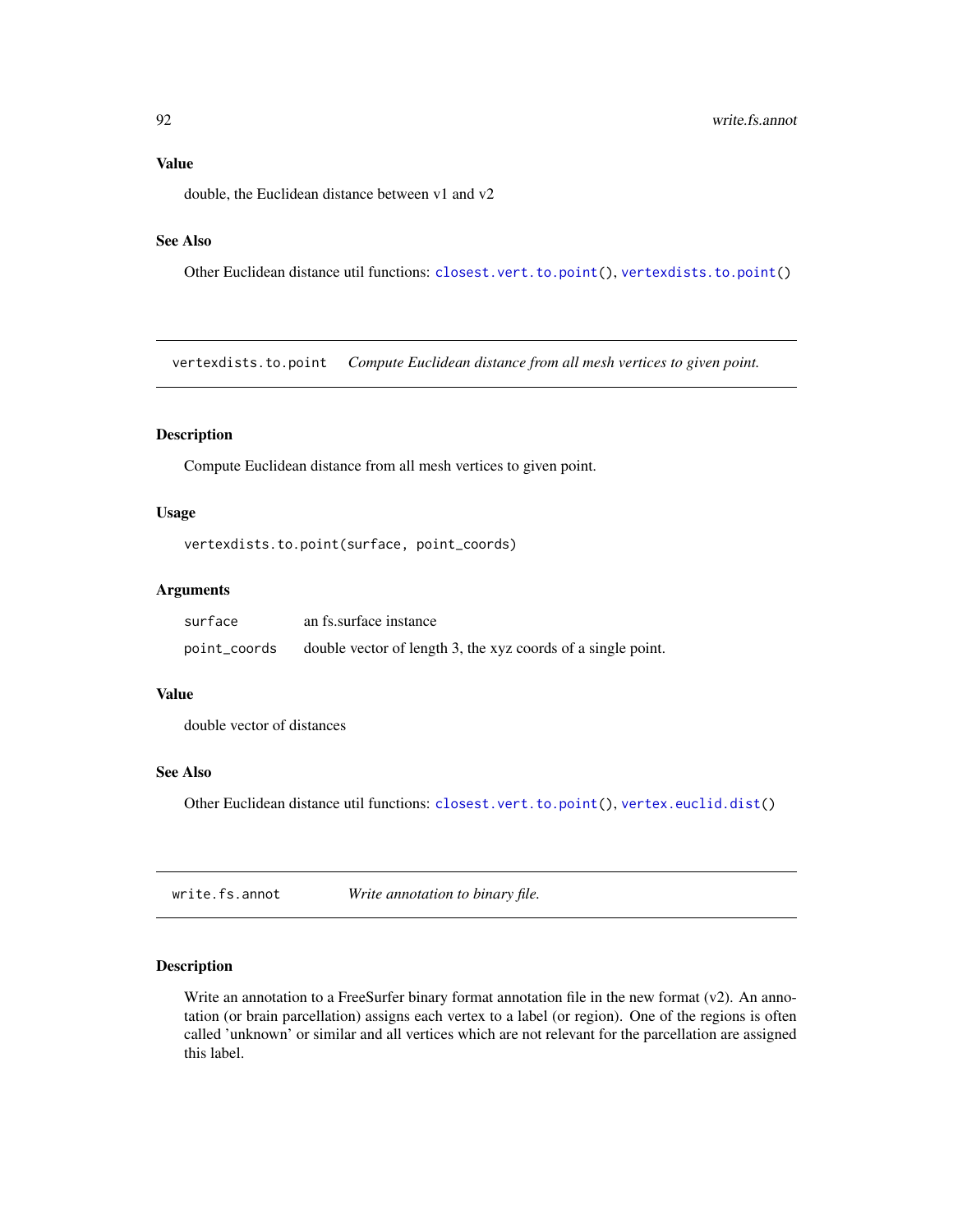write.fs.annot 93

# Usage

```
write.fs.annot(
  filepath,
  num_vertices = NULL,
  colortable = NULL,
  labels_as_colorcodes = NULL,
  labels_as_indices_into_colortable = NULL,
  fs. annot = NULL
\mathcal{L}
```
# Arguments

| filepath             | string, path to the output file.                                                                                                                                                                                                                                                                                                                                                                                                                                                                                                                        |  |
|----------------------|---------------------------------------------------------------------------------------------------------------------------------------------------------------------------------------------------------------------------------------------------------------------------------------------------------------------------------------------------------------------------------------------------------------------------------------------------------------------------------------------------------------------------------------------------------|--|
| num_vertices         | integer, the number of vertices of the surface. Must be given unless parameter<br>'fs.annot' is not NULL.                                                                                                                                                                                                                                                                                                                                                                                                                                               |  |
| colortable           | dataframe that contains one region per row. Required columns are: 'struct_name':<br>character string, the region name. 'r': integer in range 0-255, the RGB color<br>value for the red channel. 'g': same for the green channel. 'b': same for the<br>blue channel. 'a': the alpha (transparency) channel value. Optional columns<br>are: 'code': the color code. Will be computed if not set. Note that you can pass<br>the dataframe returned by read. fs. annot as 'colortable_df'. Only required if<br>'labels_as_indices_into_colortable' is used. |  |
| labels_as_colorcodes |                                                                                                                                                                                                                                                                                                                                                                                                                                                                                                                                                         |  |
|                      | vector of *n* integers. The first way to specify the labels. Each integer is a<br>colorcode, that has been computed from the RGBA color values of the regions<br>in the colortable as $r + g*2^8 + b*2^16 + a*2^24$ . If you do not already have<br>these color codes, it is way easier to set this to NULL and define the labels as<br>indices into the colortable, see parameter 'labels_as_indices_into_colortable'.                                                                                                                                 |  |
|                      | labels_as_indices_into_colortable                                                                                                                                                                                                                                                                                                                                                                                                                                                                                                                       |  |
|                      | vector of *n* integers, the second way to specify the labels. Each integer is an<br>index into the rows of the colortable. Indices start with 1. This parameter and<br>'labels_as_colorcodes' are mutually exclusive, but required.                                                                                                                                                                                                                                                                                                                     |  |
| fs.annot             | instance of class 'fs.annot'. If passed, this takes precedence over all other pa-<br>rameters and they should all be NULL (with the exception of 'filepath').                                                                                                                                                                                                                                                                                                                                                                                           |  |

## See Also

Other atlas functions: [colortable.from.annot\(](#page-6-1)), [read.fs.annot\(](#page-42-0)), [read.fs.colortable\(](#page-45-0)), [write.fs.annot.gii\(](#page-93-0)), [write.fs.colortable\(](#page-94-0))

# Examples

```
## Not run:
  # Load annotation
  annot_file = system.file("extdata", "lh.aparc.annot.gz",
                              package = "freesurferformats",
                              mustWork = TRUE;
  annot = read.fs.annot(annot_file);
```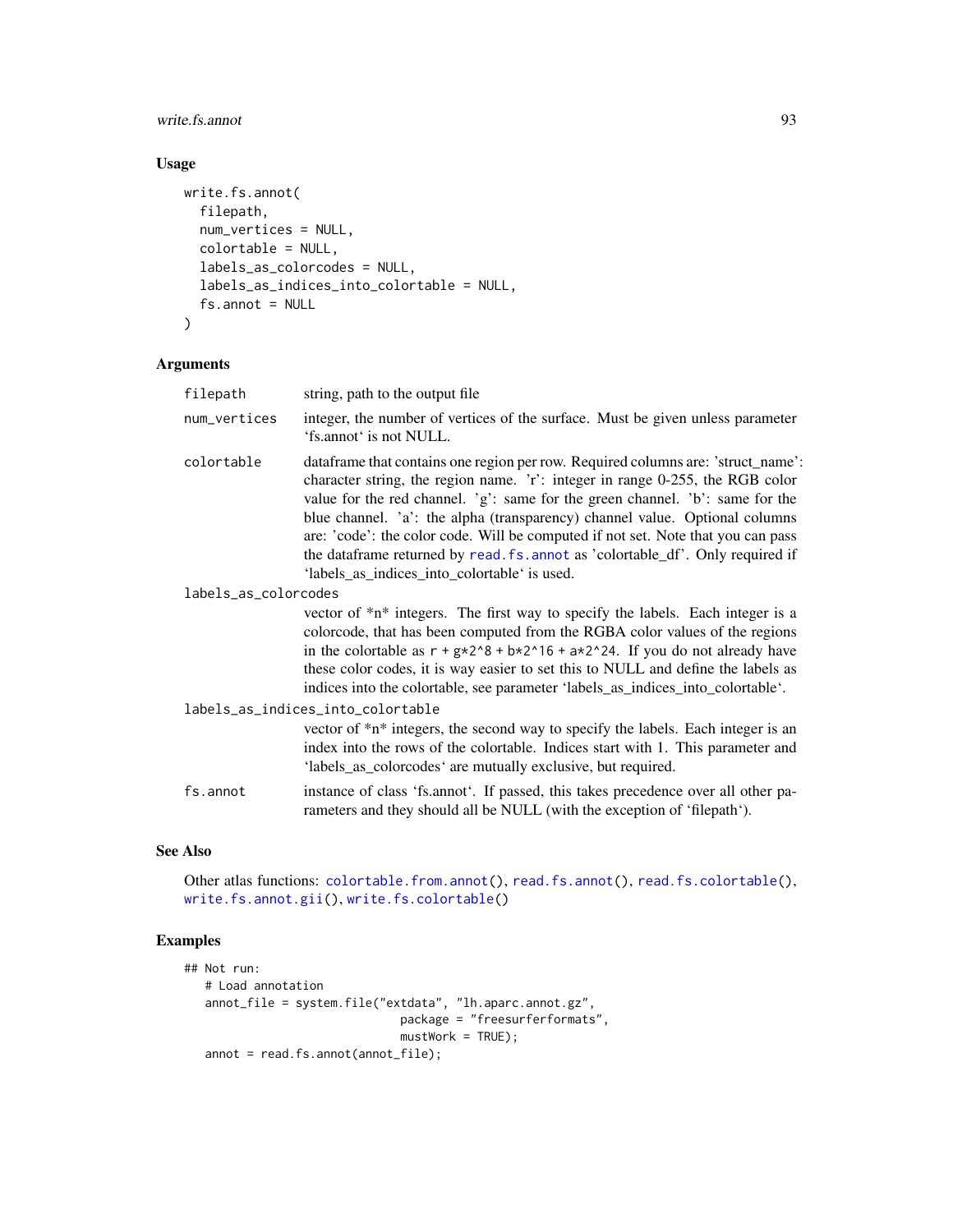```
# New method: write the annotation instance:
write.fs.annot(tempfile(fileext=".annot"), fs.annot=annot);
# Old method: write it from its parts:
write.fs.annot(tempfile(fileext=".annot"), length(annot$vertices),
 annot$colortable_df, labels_as_colorcodes=annot$label_codes);
```
## End(Not run)

<span id="page-93-0"></span>write.fs.annot.gii *Write annotation to GIFTI file.*

# Description

Write an annotation to a GIFTI XML file.

# Usage

write.fs.annot.gii(filepath, annot)

#### Arguments

| filepath | string, path to the output file.  |
|----------|-----------------------------------|
| annot    | fs.annot instance, an annotation. |

### Note

This function does not write a GIFTI file that is valid according to the specification: it stores extra color data in the Label nodes, and there is more than one Label in the LabelTable node.

#### See Also

Other atlas functions: [colortable.from.annot\(](#page-6-1)), [read.fs.annot\(](#page-42-0)), [read.fs.colortable\(](#page-45-0)), [write.fs.annot\(](#page-91-1)), [write.fs.colortable\(](#page-94-0))

Other gifti writers: [write.fs.label.gii\(](#page-97-0)), [write.fs.morph.gii\(](#page-100-1)), [write.fs.surface.gii\(](#page-109-0))

### Examples

```
## Not run:
  # Load annotation
  annot_file = system.file("extdata", "lh.aparc.annot.gz",
                               package = "freesurferformats",
                               mustWork = TRUE);
   annot = read.fs.annot(annot_file);
   # New method: write the annotation instance:
  write.fs.annot.gii(tempfile(fileext=".annot"), annot);
```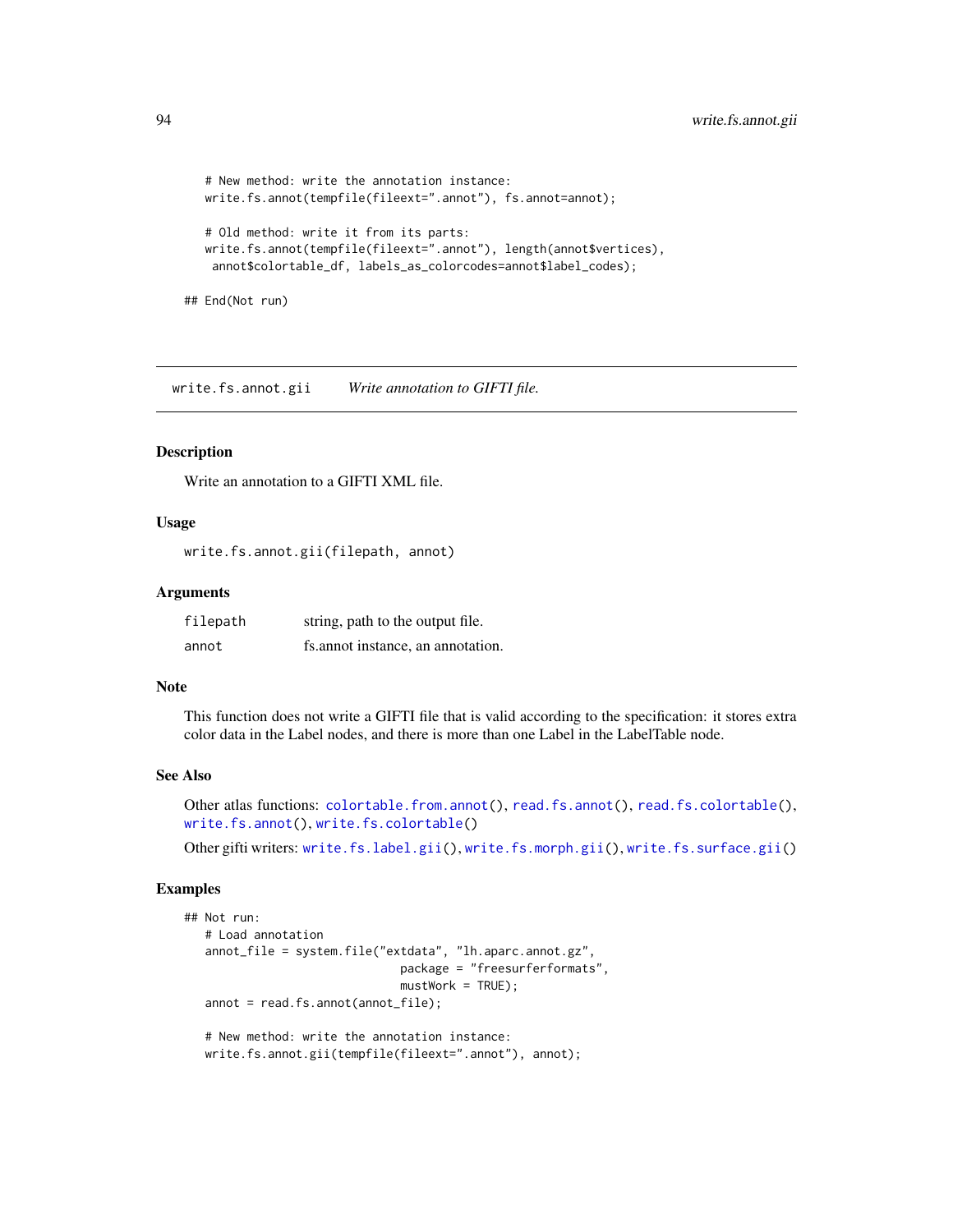## End(Not run)

<span id="page-94-0"></span>write.fs.colortable *Write colortable file in FreeSurfer ASCII LUT format.*

## Description

Write the colortable to a text file in FreeSurfer ASCII colortable lookup table (LUT) format. An example file is 'FREESURFER\_HOME/FreeSurferColorLUT.txt'.

# Usage

write.fs.colortable(filepath, colortable)

# Arguments

| filepath,  | string. Full path to the output colormap file.                                                                                                                                                                                                                                                                                                                                                                                                                                                                        |
|------------|-----------------------------------------------------------------------------------------------------------------------------------------------------------------------------------------------------------------------------------------------------------------------------------------------------------------------------------------------------------------------------------------------------------------------------------------------------------------------------------------------------------------------|
| colortable | data.frame, a colortable as read by read.fs.colortable. Must contain the fol-<br>lowing columns: 'struct_name': character string, the label name. 'r': integer in<br>range 0-255, the RGBA color value for the red channel. $g$ : same for green<br>channel. 'b': same for blue channel. 'a': same for alpha (transparency) chan-<br>nel. Can contain the following column: 'struct_index': integer, index of the<br>struct entry. If this column does not exist, sequential indices starting at zero are<br>created. |

# Value

the written dataframe, invisible. Note that this is will contain a column named 'struct\_index', no matter whether the input colortable contained it or not.

# See Also

Other atlas functions: [colortable.from.annot\(](#page-6-1)), [read.fs.annot\(](#page-42-0)), [read.fs.colortable\(](#page-45-0)), [write.fs.annot.gii\(](#page-93-0)), [write.fs.annot\(](#page-91-1))

Other colorLUT functions: [colortable.from.annot\(](#page-6-1)), [read.fs.colortable\(](#page-45-0))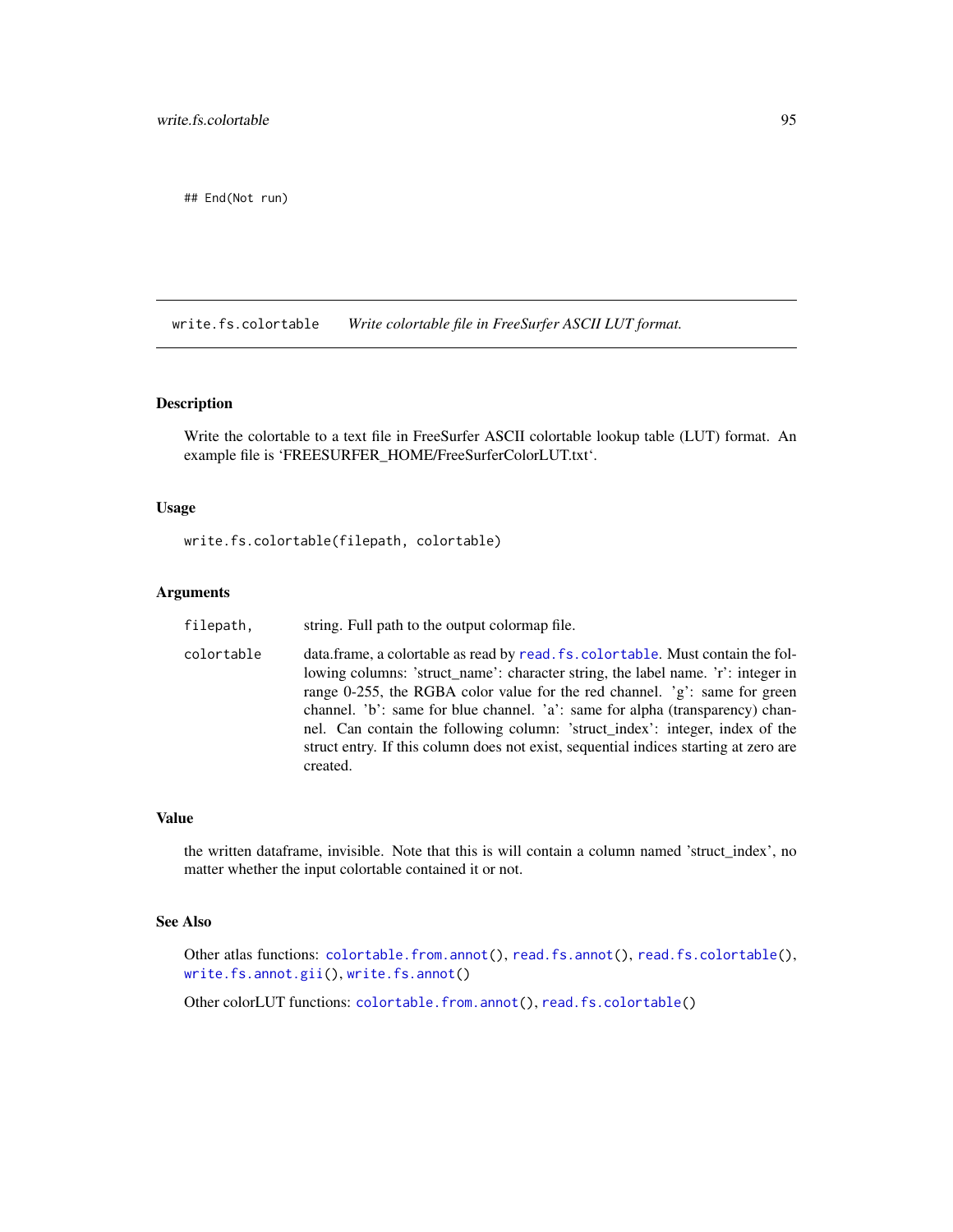<span id="page-95-0"></span>

#### **Description**

Write vertex-wise brain surface data to a file in FreeSurfer binary 'curv' format. For a subject (MRI image pre-processed with FreeSurfer) named 'bert', an example file would be 'bert/surf/lh.thickness', which contains n values. Each value represents the cortical thickness at the respective vertex in the brain surface mesh of bert.

## Usage

write.fs.curv(filepath, data)

### Arguments

| filepath, | string. Full path to the output curv file. If it ends with ".gz", the file is written in |
|-----------|------------------------------------------------------------------------------------------|
|           | gzipped format. Note that this is not common, and that other software may not            |
|           | handle this transparently.                                                               |
| data      | vector of doubles. The brain morphometry data to write, one value per vertex.            |

#### See Also

```
Other morphometry functions: fs.get.morph.file.ext.for.format(), fs.get.morph.file.format.from.filename(),
read.fs.curv(), read.fs.mgh(), read.fs.morph.gii(), read.fs.morph(), read.fs.volume(),
read.fs.weight(), write.fs.label.gii(), write.fs.mgh(), write.fs.morph.asc(), write.fs.morph.gii(),
write.fs.morph.ni1(), write.fs.morph.ni2(), write.fs.morph.smp(), write.fs.morph.txt(),
write.fs.morph(), write.fs.weight.asc(), write.fs.weight()
```
write.fs.label *Write vertex indices to file in FreeSurfer label format*

### **Description**

Write vertex coordinates and vertex indices defining faces to a file in FreeSurfer binary surface format. For a subject (MRI image pre-processed with FreeSurfer) named 'bert', an example file would be 'bert/label/lh.cortex'.

### Usage

```
write.fs.label(
  filepath,
  vertex_indices,
  vertex_coords = NULL,
  vertex_data = NULL,
  indices_are_one_based = TRUE
)
```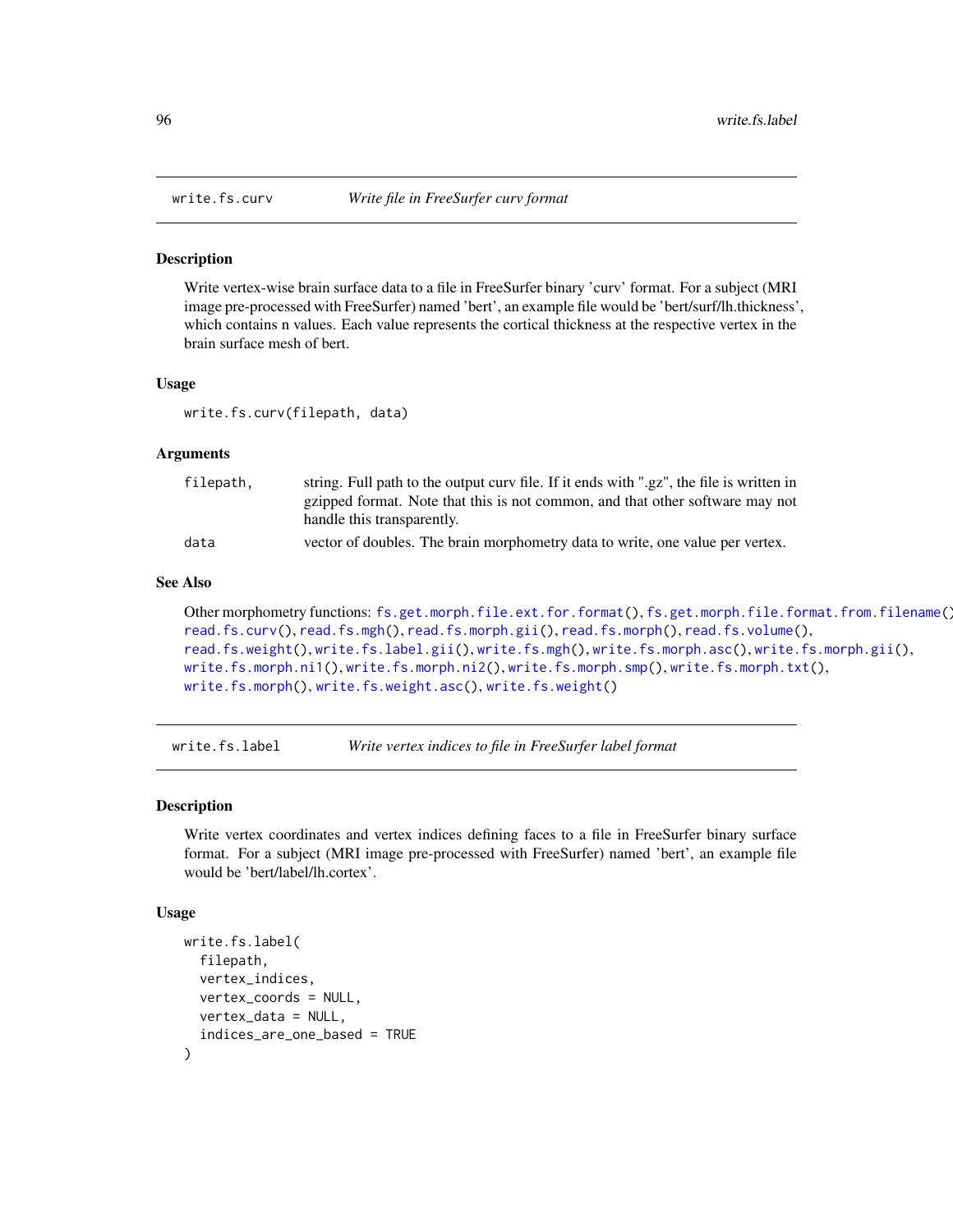#### write.fs.label 97

## Arguments

| filepath              | string. Full path to the output label file. If it ends with ".gz", the file is written in<br>gzipped format. Note that this is not common, and that other software may not<br>handle this transparently.                                                                                                                                                                                  |  |
|-----------------------|-------------------------------------------------------------------------------------------------------------------------------------------------------------------------------------------------------------------------------------------------------------------------------------------------------------------------------------------------------------------------------------------|--|
|                       | vertex_indices instance of class 'fs.label' or an integer vector, the label. The vertex indices<br>included in the label. As returned by read. fs. label.                                                                                                                                                                                                                                 |  |
| vertex_coords         | an $\pi^*$ x 3 float matrix of vertex coordinates, where $\pi^*$ is the number of 'ver-<br>tex_indices'. Optional, defaults to NULL, which will write placeholder data.<br>The vertex coordinates are not used by any software I know (you should get<br>them from the surface file). Will be used from 'fs.label' instance if given.                                                     |  |
| vertex_data           | a numerical vector of length $*n*,$ where $*n*$ is the number of 'vertex_indices'.<br>Optional, defaults to NULL, which will write placeholder data. The vertex data<br>are not used by any software I know (you should get them from a morphometry<br>file). Will be used from 'fs.label' instance if given.                                                                             |  |
| indices_are_one_based |                                                                                                                                                                                                                                                                                                                                                                                           |  |
|                       | logical, whether the given indices are one-based, as is standard in R. Indices<br>are stored zero-based in label files, so if this is TRUE, all indices will be incre-<br>mented by one before writing them to the file. Defaults to TRUE. If FALSE, it<br>is assumed that they are zero-based and they are written to the file as-is. Will be<br>used from 'fs.label' instance if given. |  |

# Value

dataframe, the dataframe that was written to the file (after the header lines).

## See Also

Other label functions: [read.fs.label.gii\(](#page-48-0)), [read.fs.label.native\(](#page-49-0)), [read.fs.label\(](#page-47-0))

### Examples

```
## Not run:
   # Write a simple label containing only vertex indices:
   label\_vertices = c(1, 2, 3, 4, 5, 1000, 2000, 2323, 34, 34545, 42);write.fs.label(tempfile(fileext=".label"), label_vertices);
    # Load a full label, write it back to a file:
   labelfile = system.file("extdata", "lh.entorhinal_exvivo.label",
    package = "freesurferformats", mustWork = TRUE);
   label = read.fs.label(labelfile, full=TRUE);
   write.fs.label(tempfile(fileext=".label"), label);
```
## End(Not run)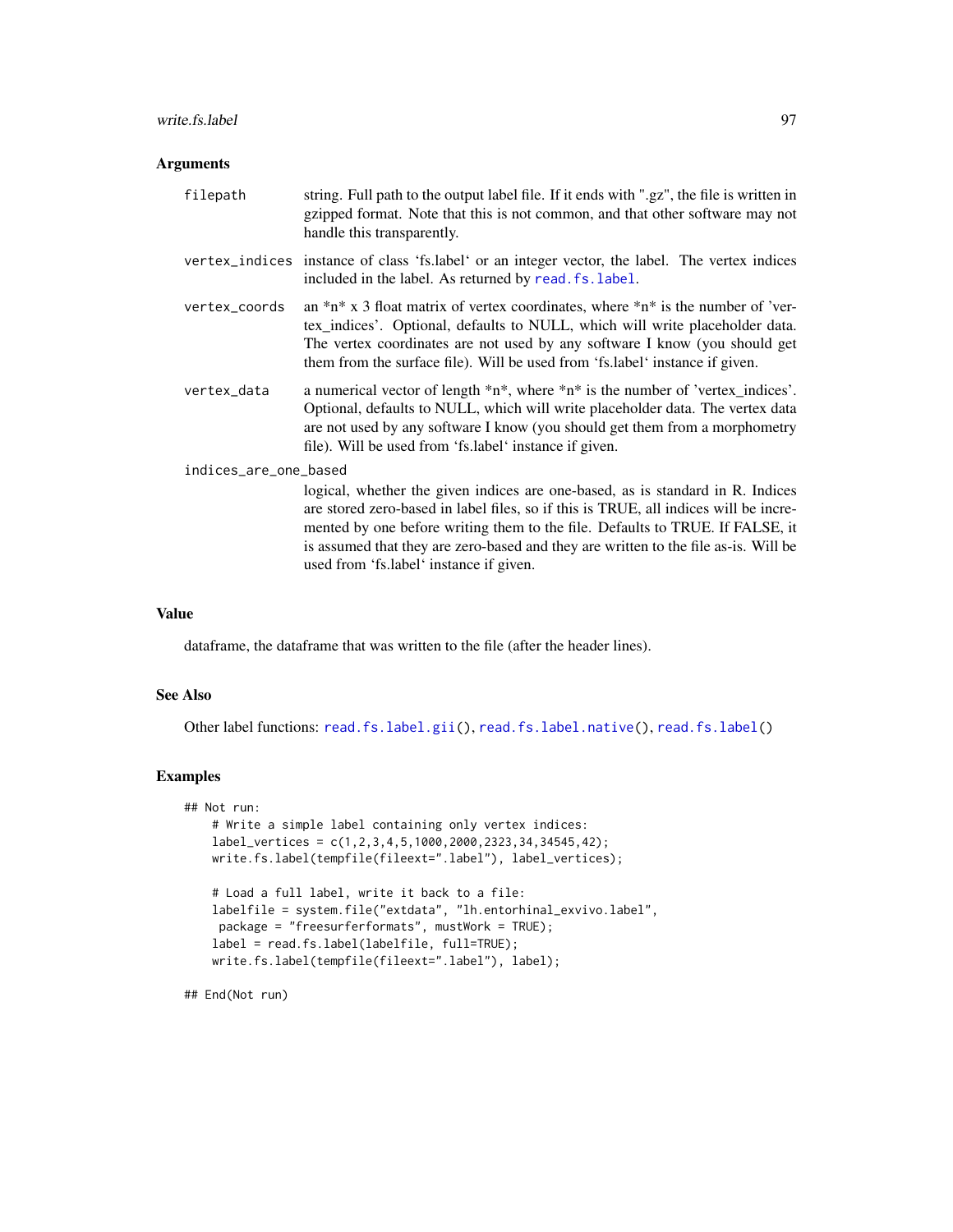<span id="page-97-0"></span>write.fs.label.gii *Write a binary surface label in GIFTI format.*

#### Description

The data will be written with intent 'NIFTI\_INTENT\_LABEL' and as datatype 'NIFTI\_TYPE\_INT32'. The label table will include entries 'positive' (label value 0), and 'negative' (label value 1).

#### Usage

```
write.fs.label.gii(filepath, vertex_indices, num_vertices_in_surface)
```
#### Arguments

| filepath                | string, the full path of the output GIFTI file.                                                                                                                                |  |
|-------------------------|--------------------------------------------------------------------------------------------------------------------------------------------------------------------------------|--|
|                         | vertex_indices integer vector, the vertex indices which are part of the label (positive). All others<br>not listed, up to num_vertices_in_surface, will be set to be negative. |  |
| num_vertices_in_surface |                                                                                                                                                                                |  |
|                         | integer, the total number of vertices in the surface mesh. A GIFTI label is more                                                                                               |  |
|                         | like a mask/an annotation, so we need to know the number of vertices.                                                                                                          |  |

#### Value

format, string. The format that was used to write the data: "gii".

### See Also

```
Other morphometry functions: fs.get.morph.file.ext.for.format(), fs.get.morph.file.format.from.filename(),
read.fs.curv(), read.fs.mgh(), read.fs.morph.gii(), read.fs.morph(), read.fs.volume(),
read.fs.weight(), write.fs.curv(), write.fs.mgh(), write.fs.morph.asc(), write.fs.morph.gii(),
write.fs.morph.ni1(), write.fs.morph.ni2(), write.fs.morph.smp(), write.fs.morph.txt(),
write.fs.morph(), write.fs.weight.asc(), write.fs.weight()
```
Other gifti writers: [write.fs.annot.gii\(](#page-93-0)), [write.fs.morph.gii\(](#page-100-1)), [write.fs.surface.gii\(](#page-109-0))

#### Examples

```
label = c(1L, 23L, 44L); # the positive vertex indices
outfile = tempfile(fileext=".gii");
write.fs.label.gii(outfile, label, 50L);
```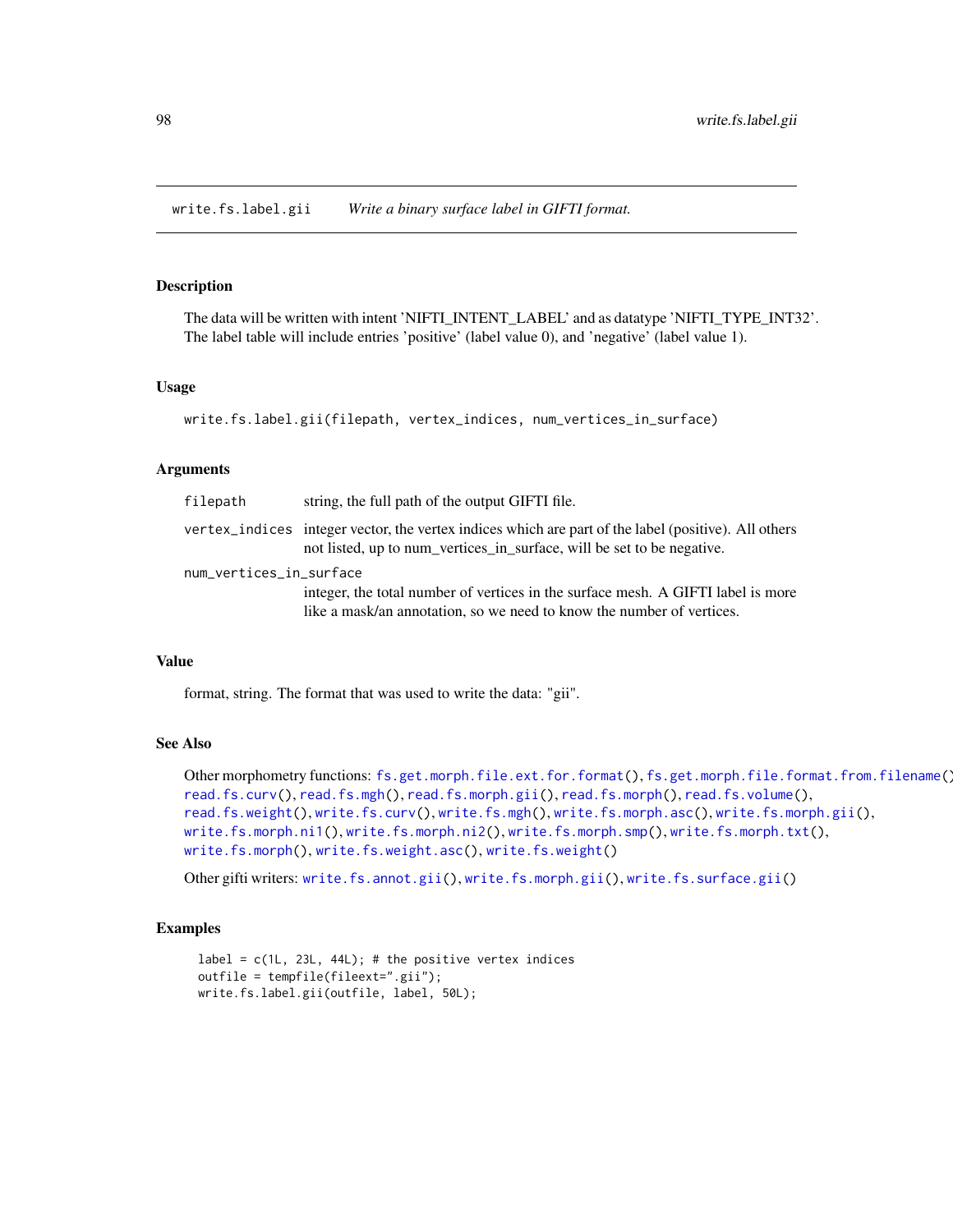<span id="page-98-0"></span>

# Description

Write brain data to a file in FreeSurfer binary MGH or MGZ format.

# Usage

```
write.fs.mgh(
 filepath,
 data,
 vox2ras_matrix = NULL,
 mr\_params = c(0, 0, 0, 0, 0),
 mri_dtype = "auto")
```
# Arguments

| filepath  | string. Full path to the output curv file. If this ends with ".mgz", the file will be<br>written gzipped (i.e., in MGZ instead of MGH format).                                                                                                                                                                                                                                                                                                                                                                                                                                                                            |
|-----------|---------------------------------------------------------------------------------------------------------------------------------------------------------------------------------------------------------------------------------------------------------------------------------------------------------------------------------------------------------------------------------------------------------------------------------------------------------------------------------------------------------------------------------------------------------------------------------------------------------------------------|
| data      | matrix or array of numerical values. The brain data to write. Must be integers<br>or doubles. (The data type is set automatically to MRI_INT for integers and<br>MRI_FLOAT for doubles in the MGH header).                                                                                                                                                                                                                                                                                                                                                                                                                |
|           | vox2ras_matrix 4x4 matrix. An affine transformation matrix for the RAS transform that maps<br>voxel indices in the volume to coordinates, such that for $y(i1,i2,i3)$ (i.e., a voxel<br>defined by 3 indices in the volume), the xyz coordinates are vox2ras_matrix*[i1]<br>i2 i3 1]. If no matrix is given (or a NULL value), the ras_good flag will be 0 in<br>the file. Defaults to NULL.                                                                                                                                                                                                                              |
| mr_params | double vector of length four (without fov) or five. The acquisition parameters,<br>in order: tr, flipangle, te, ti, fov. Spelled out: repetition time, flip angle, echo<br>time, inversion time, field-of-view. The unit for the three times is ms, the angle<br>unit is radians. Defaults to $c(0., 0., 0., 0., 0.)$ if omitted. Pass NULL if you do<br>not want to write them at all.                                                                                                                                                                                                                                   |
| mri_dtype | character string representing an MRI data type code or 'auto'. Valid strings<br>are 'MRI_UCHAR' (1 byte unsigned integer), 'MRI_SHORT' (2 byte signed<br>integer), 'MRI_INT' (4 byte signed integer) and 'MRI_FLOAT' (4 byte signed<br>floating point). The default value 'auto' will determine the data type from the<br>type of the 'data' parameter. It will use MRI_INT for integers, so you may be<br>able to save space by manually settings the dtype if the range of your data does<br>not require that. WARNING: If manually specified, no sanitation of any kind is<br>performed. Leave this alone if in doubt. |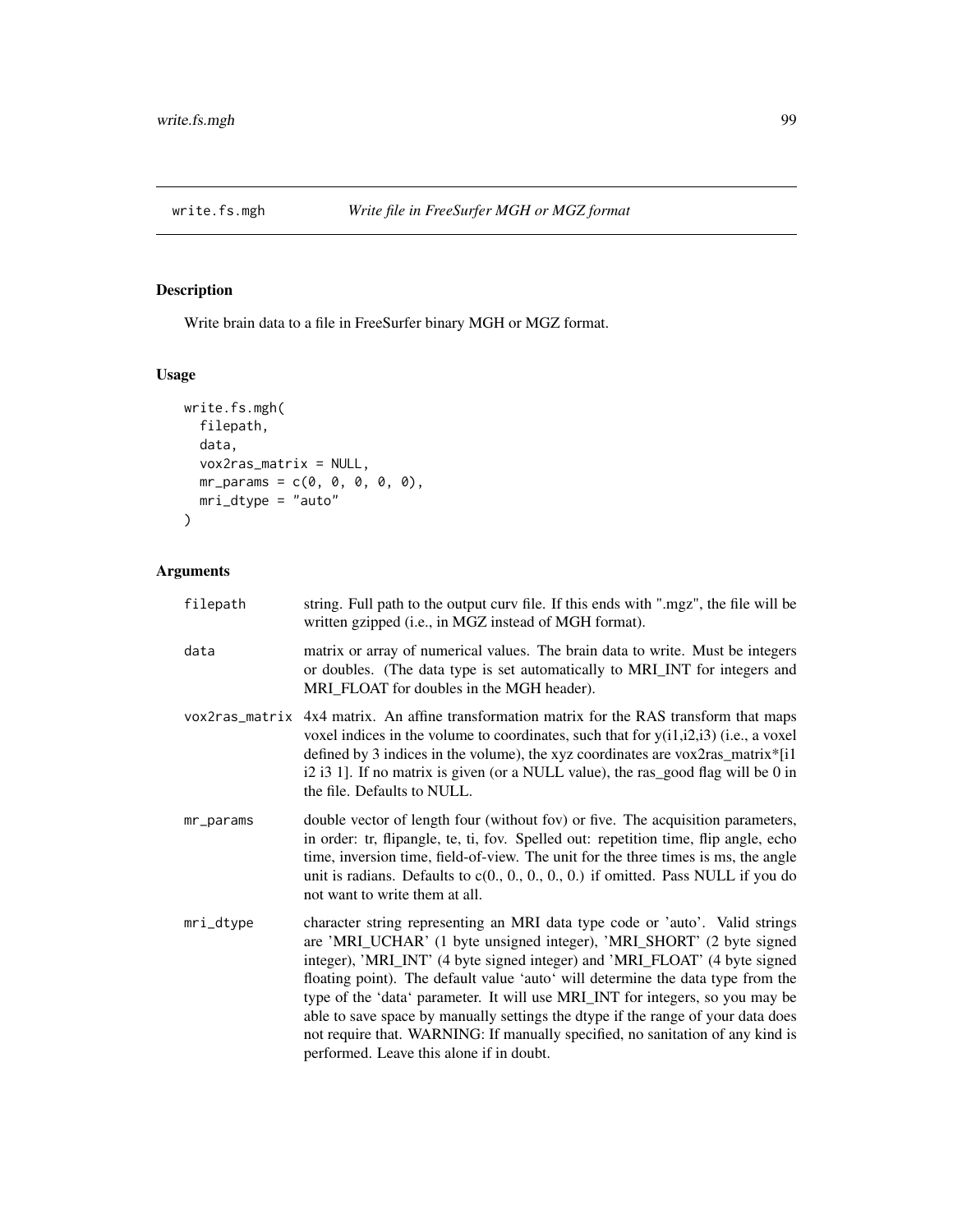# See Also

```
fs.get.morph.file.ext.for.format(fs.get.morph.file.format.from.filename()
read.fs.curv(), read.fs.mgh(), read.fs.morph.gii(), read.fs.morph(), read.fs.volume(),
read.fs.weight(), write.fs.curv(), write.fs.label.gii(), write.fs.morph.asc(), write.fs.morph.gii(),
write.fs.morph.ni1(), write.fs.morph.ni2(), write.fs.morph.smp(), write.fs.morph.txt(),
write.fs.morph(), write.fs.weight.asc(), write.fs.weight()
```
<span id="page-99-0"></span>write.fs.morph *Write morphometry data in a format derived from the given file name.*

### Description

Given data and a morphometry file name, derive the proper format from the file extension and write the file.

#### Usage

```
write.fs.morph(filepath, data, format = "auto", ...)
```
### Arguments

| filepath, | string. The full file name. The format to use will be derived from the last                                                                                                          |
|-----------|--------------------------------------------------------------------------------------------------------------------------------------------------------------------------------------|
|           | characters, the suffix. Supported suffixes are "mgh" for MGH format, "mgz" for                                                                                                       |
|           | MGZ format, "smp" for Brainvoyager SMP format, "nii" or "nii.gz" for NIFTI                                                                                                           |
|           | v1 format, "gii" or "gii.gz" for GIFTI format, everything else will be treated as<br>curv format.                                                                                    |
| data.     | numerical vector. The data to write.                                                                                                                                                 |
| format    | character string, the format to use. One of c("auto", "mgh", "mgz", "curv", "n1",<br>"ni2", "gii"). The default setting "auto" will determine the format from the file<br>extension. |
| $\ddots$  | additional parameters to pass to the respective writer function.                                                                                                                     |

# Value

character string. The format that was used to write the data. One of c("auto", "mgh", "mgz", "curv", "ni1", "ni2", "gii").

## See Also

```
Other morphometry functions: fs.get.morph.file.ext.for.format(), fs.get.morph.file.format.from.filename(),
read.fs.curv(), read.fs.mgh(), read.fs.morph.gii(), read.fs.morph(), read.fs.volume(),
read.fs.weight(), write.fs.curv(), write.fs.label.gii(), write.fs.mgh(), write.fs.morph.asc(),
write.fs.morph.gii(), write.fs.morph.ni1(), write.fs.morph.ni2(), write.fs.morph.smp(),
write.fs.morph.txt(), write.fs.weight.asc(), write.fs.weight()
```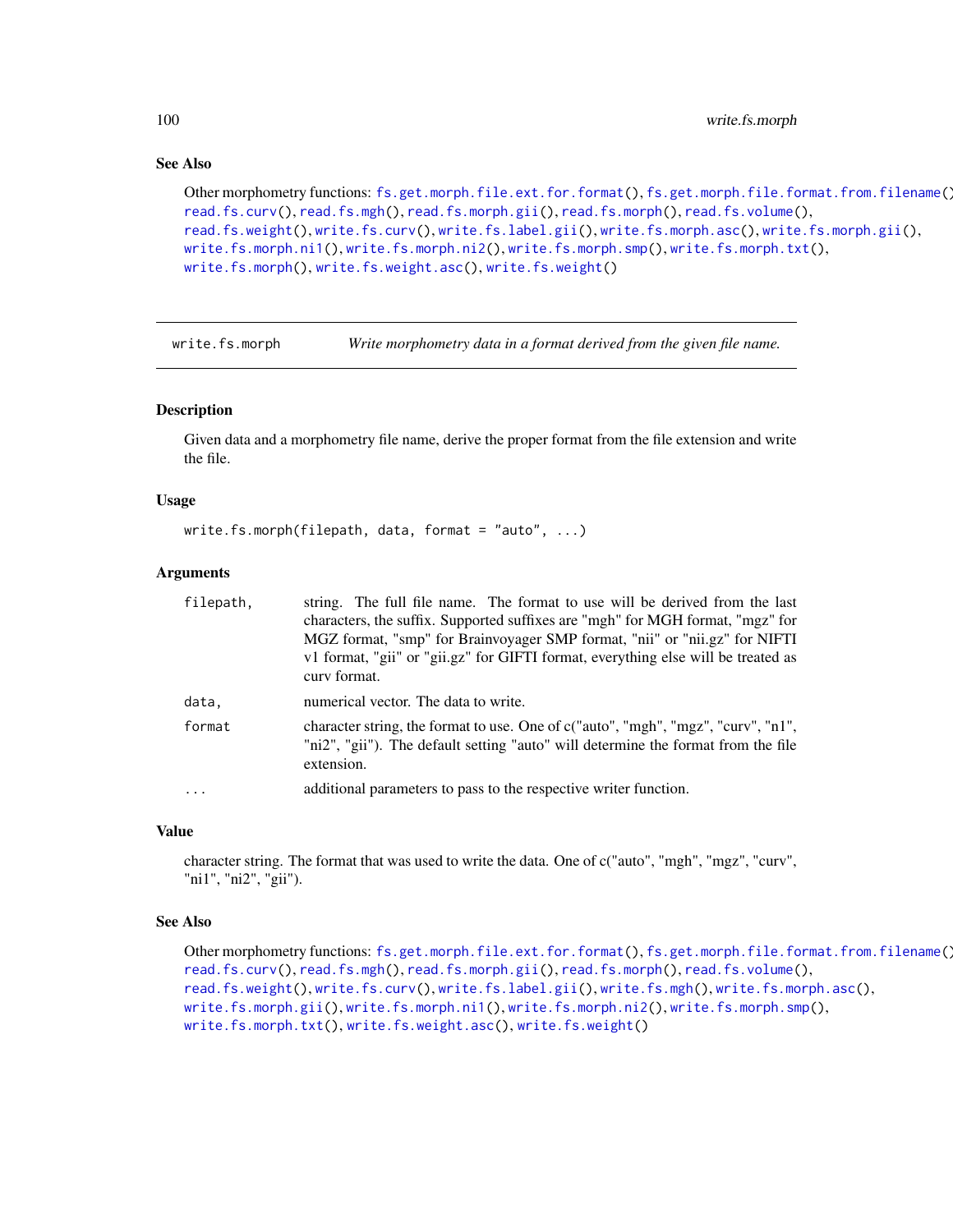<span id="page-100-0"></span>write.fs.morph.asc *Write file in FreeSurfer ASCII curv format*

## Description

Write vertex-wise brain surface data to a file in FreeSurfer ascii 'curv' format.

#### Usage

```
write.fs.morph.asc(filepath, data, coords = NULL)
```
### Arguments

| filepath | string. Full path to the output curv file. If it ends with ".gz", the file is written in                                   |
|----------|----------------------------------------------------------------------------------------------------------------------------|
|          | gzipped format. Note that this is not common, and that other software may not                                              |
|          | handle this transparently.                                                                                                 |
| data     | vector of doubles. The brain morphometry data to write, one value per vertex.                                              |
| coords   | optional, nx3 matrix of x,y,z coordinates, one row per vertex in 'data'. If 'NULL',<br>all zeroes will be written instead. |

# See Also

```
Other morphometry functions: fs.get.morph.file.ext.for.format(), fs.get.morph.file.format.from.filename(),
read.fs.curv(), read.fs.mgh(), read.fs.morph.gii(), read.fs.morph(), read.fs.volume(),
read.fs.weight(), write.fs.curv(), write.fs.label.gii(), write.fs.mgh(), write.fs.morph.gii(),
write.fs.morph.ni1(), write.fs.morph.ni2(), write.fs.morph.smp(), write.fs.morph.txt(),
write.fs.morph(), write.fs.weight.asc(), write.fs.weight()
```
<span id="page-100-1"></span>write.fs.morph.gii *Write morphometry data in GIFTI format.*

#### Description

The data will be written with intent 'NIFTI\_INTENT\_SHAPE' and as datatype 'NIFTI\_TYPE\_FLOAT32'.

# Usage

```
write.fs.morph.gii(filepath, data)
```
# Arguments

| filepath | string, the full path of the output GIFTI file.                 |
|----------|-----------------------------------------------------------------|
| data     | numerical vector, the data to write. Will be coerced to double. |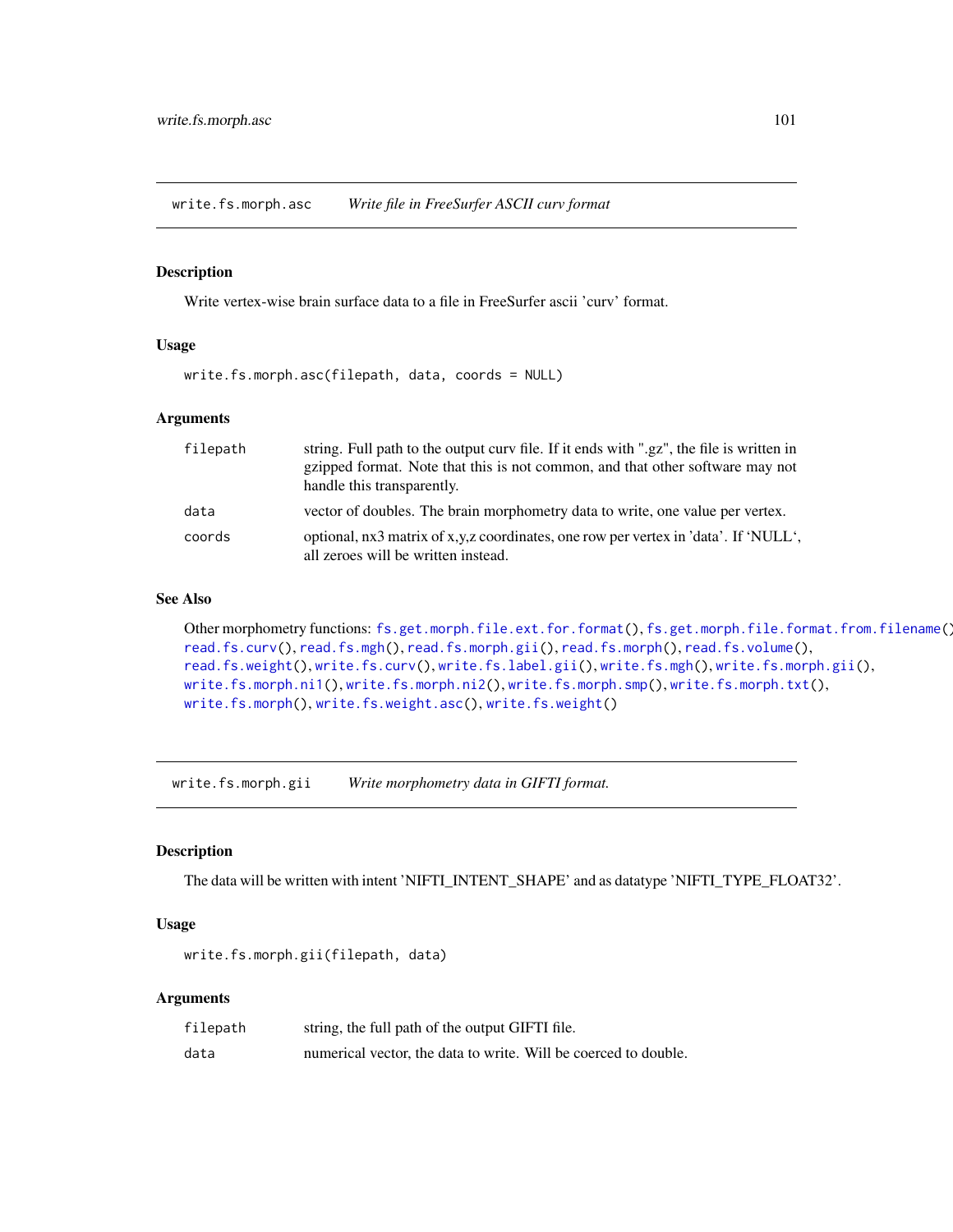format, string. The format that was used to write the data: "gii".

# See Also

```
Other morphometry functions: fs.get.morph.file.ext.for.format(), fs.get.morph.file.format.from.filename(),
read.fs.curv(), read.fs.mgh(), read.fs.morph.gii(), read.fs.morph(), read.fs.volume(),
read.fs.weight(), write.fs.curv(), write.fs.label.gii(), write.fs.mgh(), write.fs.morph.asc(),
write.fs.morph.ni1(), write.fs.morph.ni2(), write.fs.morph.smp(), write.fs.morph.txt(),
write.fs.morph(), write.fs.weight.asc(), write.fs.weight()
```
Other gifti writers: [write.fs.annot.gii\(](#page-93-0)), [write.fs.label.gii\(](#page-97-0)), [write.fs.surface.gii\(](#page-109-0))

<span id="page-101-0"></span>write.fs.morph.ni1 *Write morphometry data in NIFTI v1 format.*

### Description

Write morphometry data in NIFTI v1 format.

#### Usage

```
write.fs.morph.ni1(filepath, data, ...)
```
#### Arguments

| filepath | string, the full path of the output NIFTI file. Should end with '.nii' or '.nii.gz'. |
|----------|--------------------------------------------------------------------------------------|
| data     | numerical vector, the data to write. Will be coerced to double.                      |
| $\cdots$ | extra parameters passed to write.nifti1.                                             |

### Value

format, string. The format that was used to write the data: "ni1".

#### See Also

```
Other morphometry functions: fs.get.morph.file.ext.for.format(), fs.get.morph.file.format.from.filename(),
read.fs.curv(), read.fs.mgh(), read.fs.morph.gii(), read.fs.morph(), read.fs.volume(),
read.fs.weight(), write.fs.curv(), write.fs.label.gii(), write.fs.mgh(), write.fs.morph.asc(),
write.fs.morph.gii(), write.fs.morph.ni2(), write.fs.morph.smp(), write.fs.morph.txt(),
write.fs.morph(), write.fs.weight.asc(), write.fs.weight()
```
Other nifti1 writers: [write.nifti1\(](#page-118-0))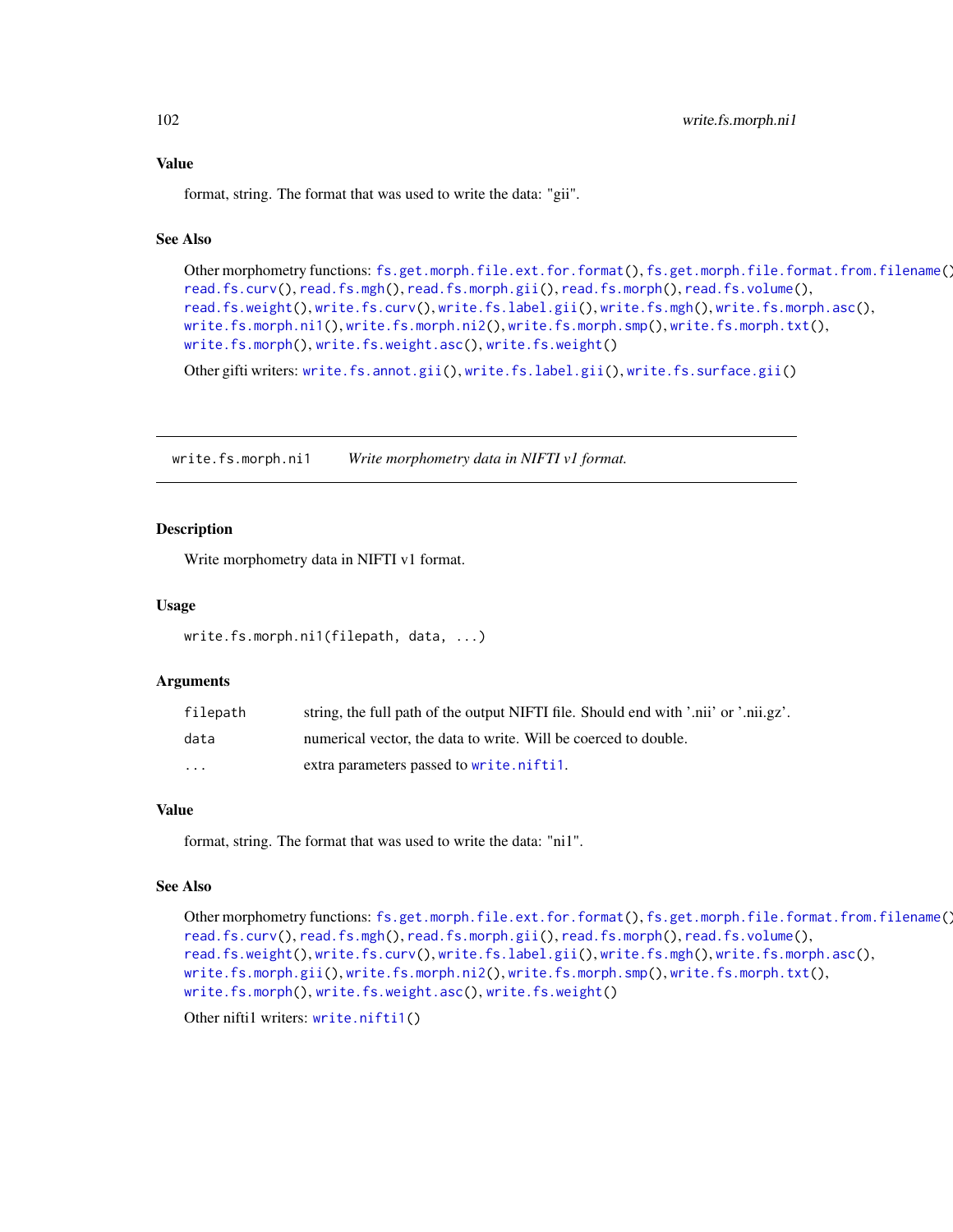<span id="page-102-0"></span>write.fs.morph.ni2 *Write morphometry data in NIFTI v2 format.*

# Description

Write morphometry data in NIFTI v2 format.

#### Usage

```
write.fs.morph.ni2(filepath, data, ...)
```
### **Arguments**

| filepath | string, the full path of the output NIFTI file. Should end with '.nii' or '.nii.gz'. |
|----------|--------------------------------------------------------------------------------------|
| data     | numerical vector, the data to write. Will be coerced to double.                      |
| $\cdots$ | extra parameters passed to write.nifti2.                                             |

#### Value

format, string. The format that was used to write the data: "ni2".

### Note

Not many software packages support NIFTI v2 format. If possible with your data, you may want to use NIFTI v1 instead.

#### See Also

[nifti.file.version](#page-35-0) can be used to check whether a file is NIFTI v1 or v2 file.

```
Other morphometry functions: fs.get.morph.file.ext.for.format(), fs.get.morph.file.format.from.filename(),
read.fs.curv(), read.fs.mgh(), read.fs.morph.gii(), read.fs.morph(), read.fs.volume(),
read.fs.weight(), write.fs.curv(), write.fs.label.gii(), write.fs.mgh(), write.fs.morph.asc(),
write.fs.morph.gii(), write.fs.morph.ni1(), write.fs.morph.smp(), write.fs.morph.txt(),
write.fs.morph(), write.fs.weight.asc(), write.fs.weight()
```
Other nifti2 writers: [write.nifti2\(](#page-118-1))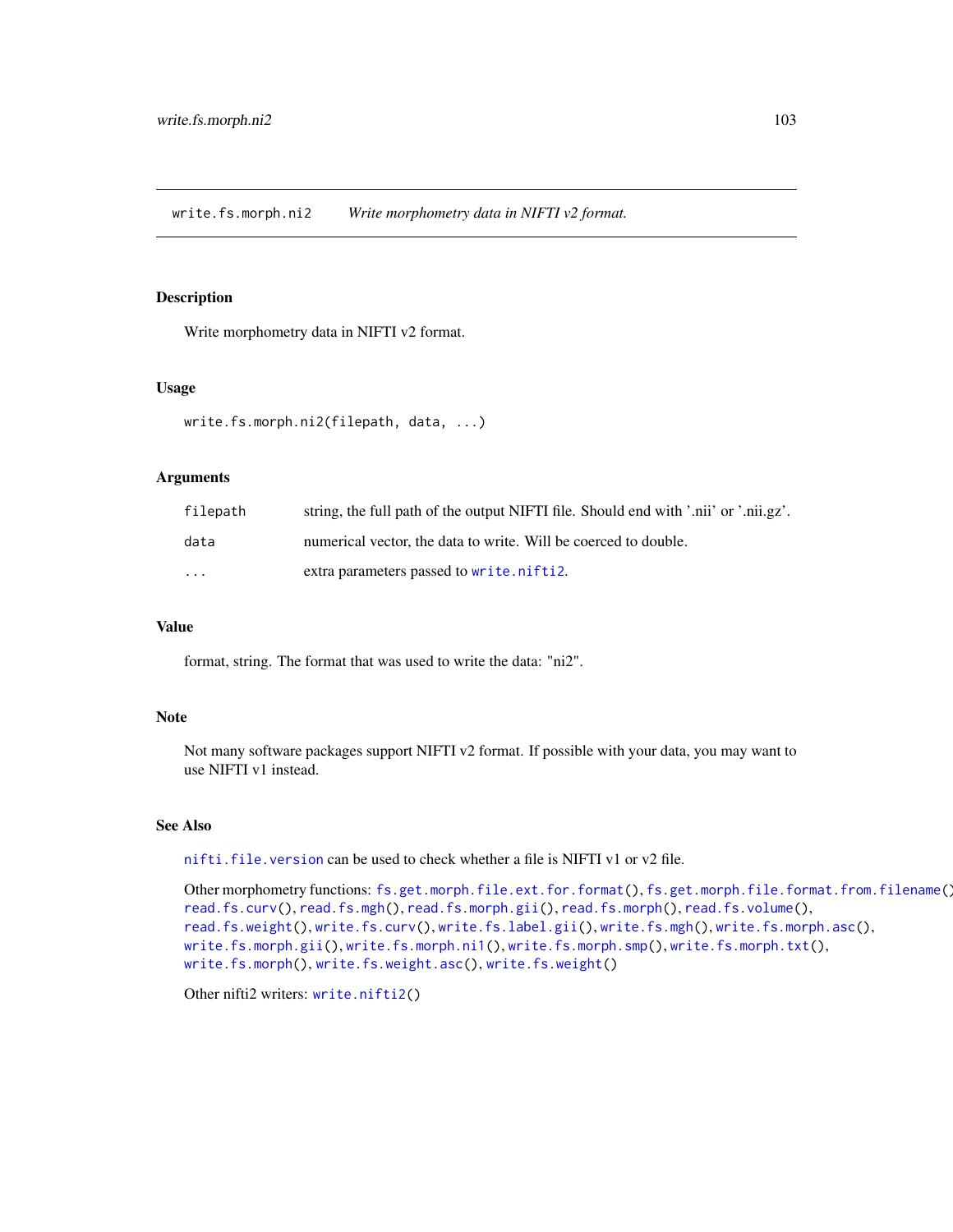<span id="page-103-0"></span>write.fs.morph.smp *Write morphometry data in Brainvoyager SMP format.*

#### Description

Write morphometry data in Brainvoyager SMP format.

#### Usage

```
write.fs.morph.smp(filepath, data, ...)
```
### Arguments

| filepath | string, the full path of the output SMP file.                                                         |
|----------|-------------------------------------------------------------------------------------------------------|
| data     | numerical vector, the data to write. Will be coerced to double.                                       |
| $\cdots$ | extra arguments passed to write.smp.brainvoyager. Allows yout to save in<br>specific format versions. |

# Value

format, string. The format that was used to write the data.

# See Also

```
Other morphometry functions: fs.get.morph.file.ext.for.format(), fs.get.morph.file.format.from.filename(),
read.fs.curv(), read.fs.mgh(), read.fs.morph.gii(), read.fs.morph(), read.fs.volume(),
read.fs.weight(), write.fs.curv(), write.fs.label.gii(), write.fs.mgh(), write.fs.morph.asc(),
write.fs.morph.gii(), write.fs.morph.ni1(), write.fs.morph.ni2(), write.fs.morph.txt(),
write.fs.morph(), write.fs.weight.asc(), write.fs.weight()
```
<span id="page-103-1"></span>write.fs.morph.txt *Write curv data to file in simple text format*

#### Description

Write vertex-wise brain surface data to a file in a simple text format: one value per line.

#### Usage

```
write.fs.morph.txt(filepath, data)
```
### Arguments

| filepath | string. Full path to the output curv file. If it ends with ".gz", the file is written in |
|----------|------------------------------------------------------------------------------------------|
|          | gzipped format. Note that this is not common, and that other software may not            |
|          | handle this transparently.                                                               |
| data     | vector of doubles. The brain morphometry data to write, one value per vertex.            |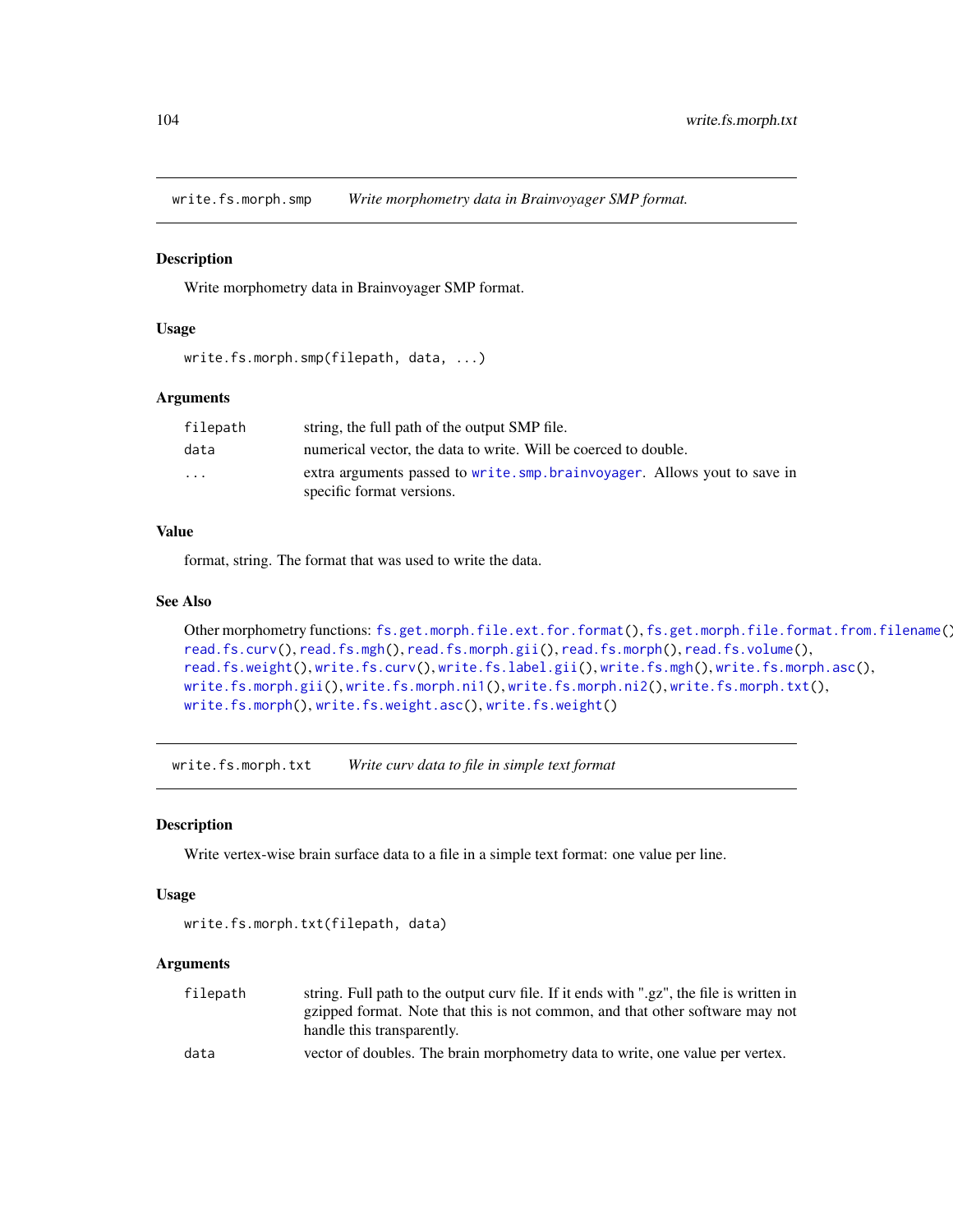# write.fs.patch 105

#### See Also

```
Other morphometry functions: fs.get.morph.file.ext.for.format(), fs.get.morph.file.format.from.filename(),
read.fs.curv(), read.fs.mgh(), read.fs.morph.gii(), read.fs.morph(), read.fs.volume(),
read.fs.weight(), write.fs.curv(), write.fs.label.gii(), write.fs.mgh(), write.fs.morph.asc(),
write.fs.morph.gii(), write.fs.morph.ni1(), write.fs.morph.ni2(), write.fs.morph.smp(),
write.fs.morph(), write.fs.weight.asc(), write.fs.weight()
```
write.fs.patch *Write a surface patch*

#### Description

Write a surface patch, i.e. a set of vertices and patch border information, to a binary patch file.

#### Usage

write.fs.patch(filepath, patch)

# Arguments

| filepath | string. Full path to the output patch file. If it ends with ".gz", the file is written<br>in gzipped format. Note that this is not common, and that other software may |
|----------|------------------------------------------------------------------------------------------------------------------------------------------------------------------------|
|          | not handle this transparently.                                                                                                                                         |
| patch    | an instance of class 'fs.patch', see read. fs.patch.                                                                                                                   |

#### Value

the patch, invisible

#### See Also

Other patch functions: [fs.patch\(](#page-13-0)), [read.fs.patch.asc\(](#page-59-1)), [read.fs.patch\(](#page-58-0))

<span id="page-104-0"></span>write.fs.surface *Write mesh to file in FreeSurfer binary surface format*

# Description

Write vertex coordinates and vertex indices defining faces to a file in FreeSurfer binary surface format. For a subject (MRI image pre-processed with FreeSurfer) named 'bert', an example file would be 'bert/surf/lh.white'. This function writes the triangle version of the surface file format.

### Usage

```
write.fs.surface(filepath, vertex_coords, faces, format = "auto")
```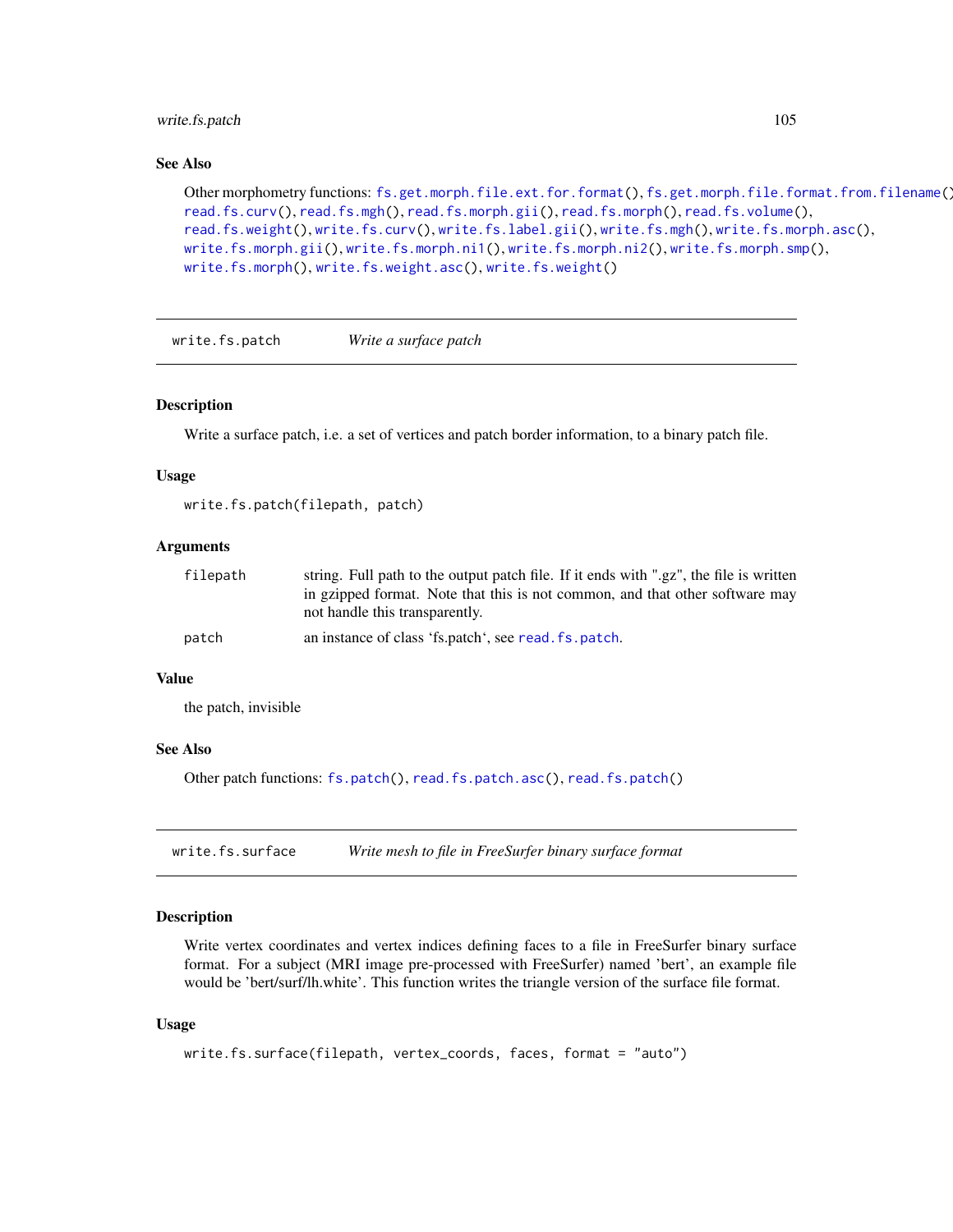#### **Arguments**

| filepath      | string. Full path to the output curv file. If it ends with ".gz", the file is written in<br>gzipped format. Note that this is not common, and that other software may not<br>handle this transparently.                                                                                                                                                                                                                                                                                                                                                                                                                                                                                                                       |
|---------------|-------------------------------------------------------------------------------------------------------------------------------------------------------------------------------------------------------------------------------------------------------------------------------------------------------------------------------------------------------------------------------------------------------------------------------------------------------------------------------------------------------------------------------------------------------------------------------------------------------------------------------------------------------------------------------------------------------------------------------|
| vertex_coords | n x 3 matrix of doubles. Each row defined the x,y,z coords for a vertex.                                                                                                                                                                                                                                                                                                                                                                                                                                                                                                                                                                                                                                                      |
| faces         | n x 3 matrix of integers. Each row defined the 3 vertex indices that make up the<br>face. WARNING: Vertex indices should be given in R-style, i.e., the index of<br>the first vertex is 1. However, they will be written in FreeSurfer style, i.e., all<br>indices will have 1 substracted, so that the index of the first vertex will be zero.                                                                                                                                                                                                                                                                                                                                                                               |
| format        | character string, the format to use. One of 'bin' for FreeSurfer binary surface<br>format, 'asc' for FreeSurfer ASCII format, 'vtk' for VTK ASCII legacy format,<br>'ply' for Standford PLY format, 'off' for Object File Format, 'obj' for Wavefront<br>object format, 'gii' for GIFTI format, 'mz3' for Surf-Ice MZ3 fomat, 'byu' for<br>Brigham Young University (BYU) mesh format, or 'auto' to derive the format<br>from the file extension given in parameter 'filepath'. With 'auto', a path ending<br>in '.asc' is interpreted as 'asc', a path ending in '.vtk' as vtk, and so on for the<br>other formats. Everything not matching any of these is interpreted as 'bin', i.e.,<br>FreeSurfer binary surface format. |

## Value

character string, the format that was written. One of "tris" or "quads". Currently only triangular meshes are supported, so always 'tris'.

# See Also

Other mesh functions: [faces.quad.to.tris\(](#page-9-0)), [read.fs.surface.asc\(](#page-60-0)), [read.fs.surface.bvsrf\(](#page-61-0)), [read.fs.surface.geo\(](#page-63-0)), [read.fs.surface.gii\(](#page-63-1)), [read.fs.surface.ico\(](#page-64-0)), [read.fs.surface.obj\(](#page-65-0)), [read.fs.surface.off\(](#page-66-0)), [read.fs.surface.ply\(](#page-67-0)), [read.fs.surface.vtk\(](#page-69-0)), [read.fs.surface\(](#page-59-0)), [read.mesh.brainvoyager\(](#page-78-0)), [read\\_nisurfacefile\(](#page-83-0)), [read\\_nisurface\(](#page-82-0)), [write.fs.surface.asc\(](#page-106-0)), [write.fs.surface.byu\(](#page-108-0)), [write.fs.surface.gii\(](#page-109-0)), [write.fs.surface.mz3\(](#page-110-0)), [write.fs.surface.vtk\(](#page-115-0))

Other mesh export functions: [write.fs.surface.obj\(](#page-111-0)), [write.fs.surface.off.ply2\(](#page-0-0)), [write.fs.surface.off\(](#page-112-0)), [write.fs.surface.ply2\(](#page-114-0)), [write.fs.surface.ply\(](#page-113-0))

# Examples

```
## Not run:
    # Read a surface from a file:
   surface_file = system.file("extdata", "lh.tinysurface",
    package = "freesurferformats", mustWork = TRUE);
   mesh = read.fs.surface(surface_file);
    # Now save it:
   write.fs.surface(tempfile(), mesh$vertices, mesh$faces);
```
## End(Not run)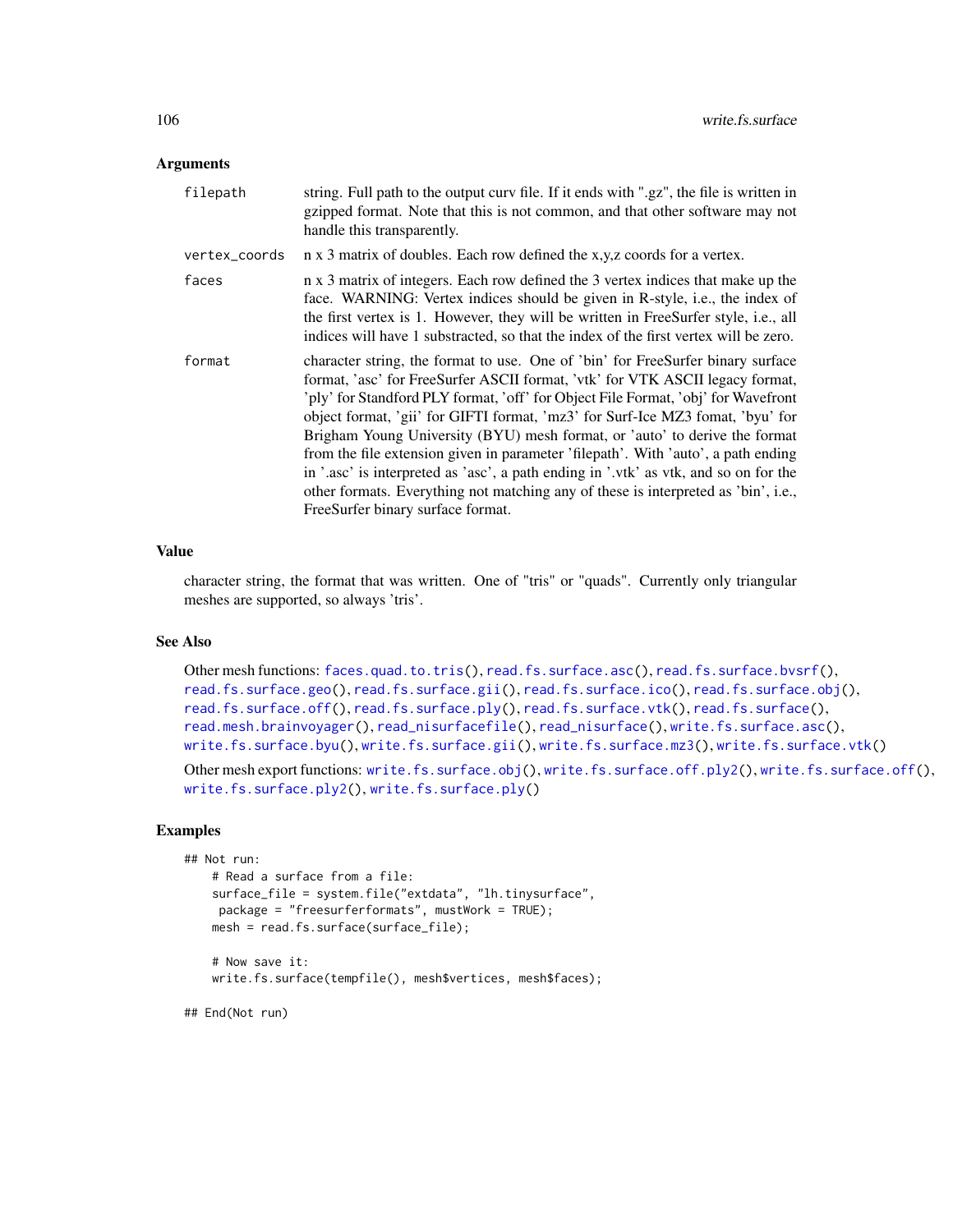<span id="page-106-0"></span>write.fs.surface.asc *Write mesh to file in FreeSurfer ASCII surface format*

#### **Description**

Write vertex coordinates and vertex indices defining faces to a file in FreeSurfer ASCII surface format. For a subject (MRI image pre-processed with FreeSurfer) named 'bert', an example file would be 'bert/surf/lh.white.asc'.

### Usage

write.fs.surface.asc(filepath, vertex\_coords, faces)

#### **Arguments**

| filepath      | string. Full path to the output surface file, should end with '.asc', but that is not<br>enforced.                                                                                                                                                                                                                                              |
|---------------|-------------------------------------------------------------------------------------------------------------------------------------------------------------------------------------------------------------------------------------------------------------------------------------------------------------------------------------------------|
| vertex_coords | n x 3 matrix of doubles. Each row defined the x,y,z coords for a vertex.                                                                                                                                                                                                                                                                        |
| faces         | n x 3 matrix of integers. Each row defined the 3 vertex indices that make up the<br>face. WARNING: Vertex indices should be given in R-style, i.e., the index of<br>the first vertex is 1. However, they will be written in FreeSurfer style, i.e., all<br>indices will have 1 substracted, so that the index of the first vertex will be zero. |

## Value

string the format that was written. One of "tris" or "quads". Currently only triangular meshes are supported, so always 'tris'.

# See Also

```
Other mesh functions: faces.quad.to.tris(), read.fs.surface.asc(), read.fs.surface.bvsrf(),
read.fs.surface.geo(read.fs.surface.gii(read.fs.surface.ico(read.fs.surface.obj(),
read.fs.surface.off(), read.fs.surface.ply(), read.fs.surface.vtk(), read.fs.surface(),
read.mesh.brainvoyager(), read_nisurfacefile(), read_nisurface(), write.fs.surface.byu(),
write.fs.surface.gii(), write.fs.surface.mz3(), write.fs.surface.vtk(), write.fs.surface()
```
## Examples

```
## Not run:
    # Read a surface from a file:
    surface_file = system.file("extdata", "lh.tinysurface",
    package = "freesurferformats", mustWork = TRUE);
   mesh = read.fs.surface(surface_file);
    # Now save it:
    write.fs.surface.asc(tempfile(fileext=".asc"), mesh$vertices, mesh$faces);
```
## End(Not run)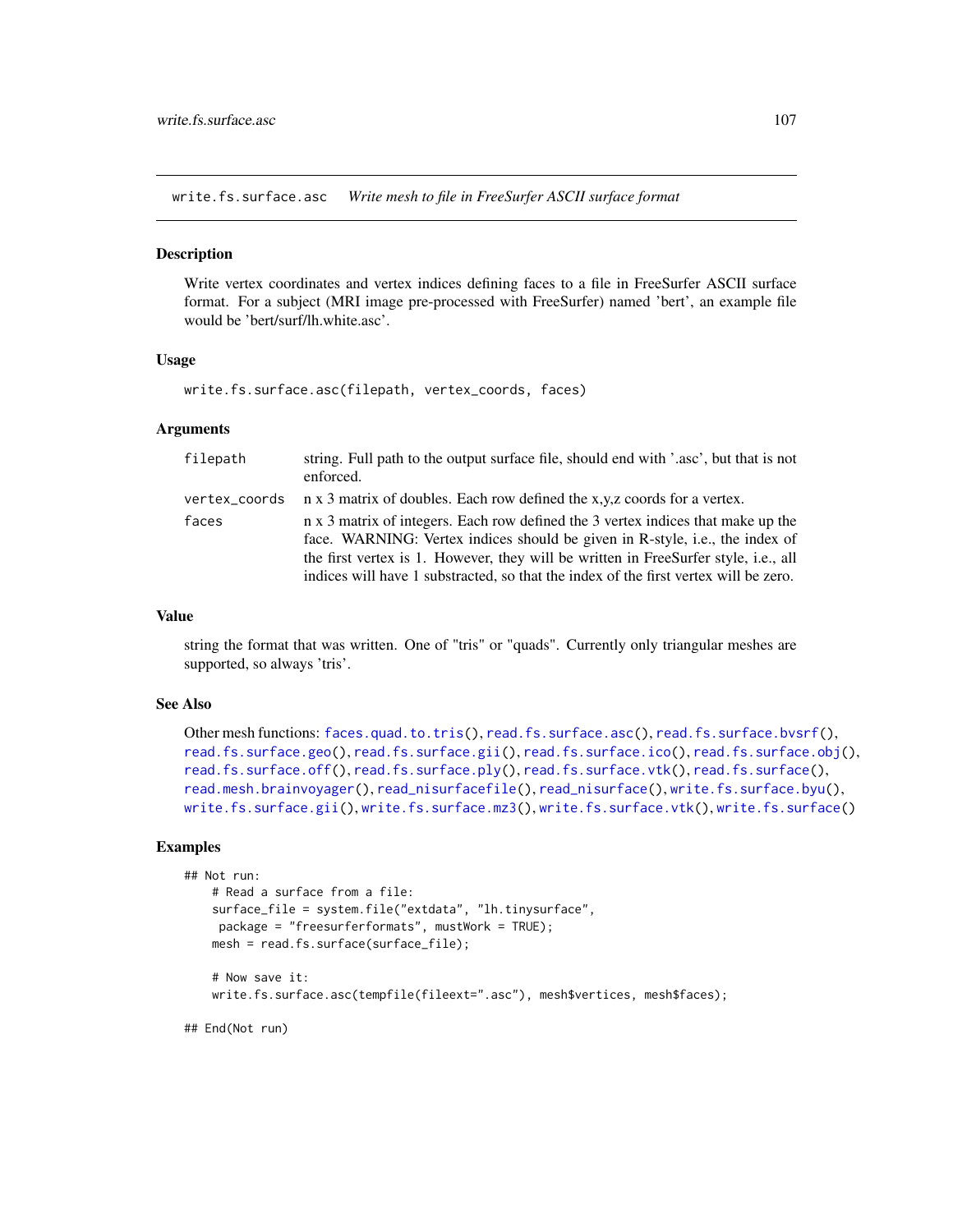```
write.fs.surface.bvsrf
```
*Write surface to Brainvoyager SRF file.*

# Description

Write surface to Brainvoyager SRF file.

# Usage

```
write.fs.surface.bvsrf(
  filepath,
  vertex_coords,
  faces,
  normals = NULL,
  neighborhoods = NULL
)
```
# Arguments

| filepath      | string. Full path to the output curv file. If it ends with ".gz", the file is written in<br>gzipped format. Note that this is not common, and that other software may not<br>handle this transparently.                                                                                                                                         |
|---------------|-------------------------------------------------------------------------------------------------------------------------------------------------------------------------------------------------------------------------------------------------------------------------------------------------------------------------------------------------|
| vertex_coords | n x 3 matrix of doubles. Each row defined the x,y,z coords for a vertex.                                                                                                                                                                                                                                                                        |
| faces         | n x 3 matrix of integers. Each row defined the 3 vertex indices that make up the<br>face. WARNING: Vertex indices should be given in R-style, i.e., the index of<br>the first vertex is 1. However, they will be written in FreeSurfer style, i.e., all<br>indices will have 1 substracted, so that the index of the first vertex will be zero. |
| normals       | matrix of $nx3$ vertex normals $(x,y,z)$                                                                                                                                                                                                                                                                                                        |
| neighborhoods | list of integer lists, the indices of the nearest neighbors for each vertex (an ad-<br>jacency list). The sub list at index n contains the indices of the vertices in the<br>1-neighborhood of vertex n. The vertex indices in the sub lists must be zero-<br>based.                                                                            |

# Note

This function is experimental. Only SRF file format version 4 is supported.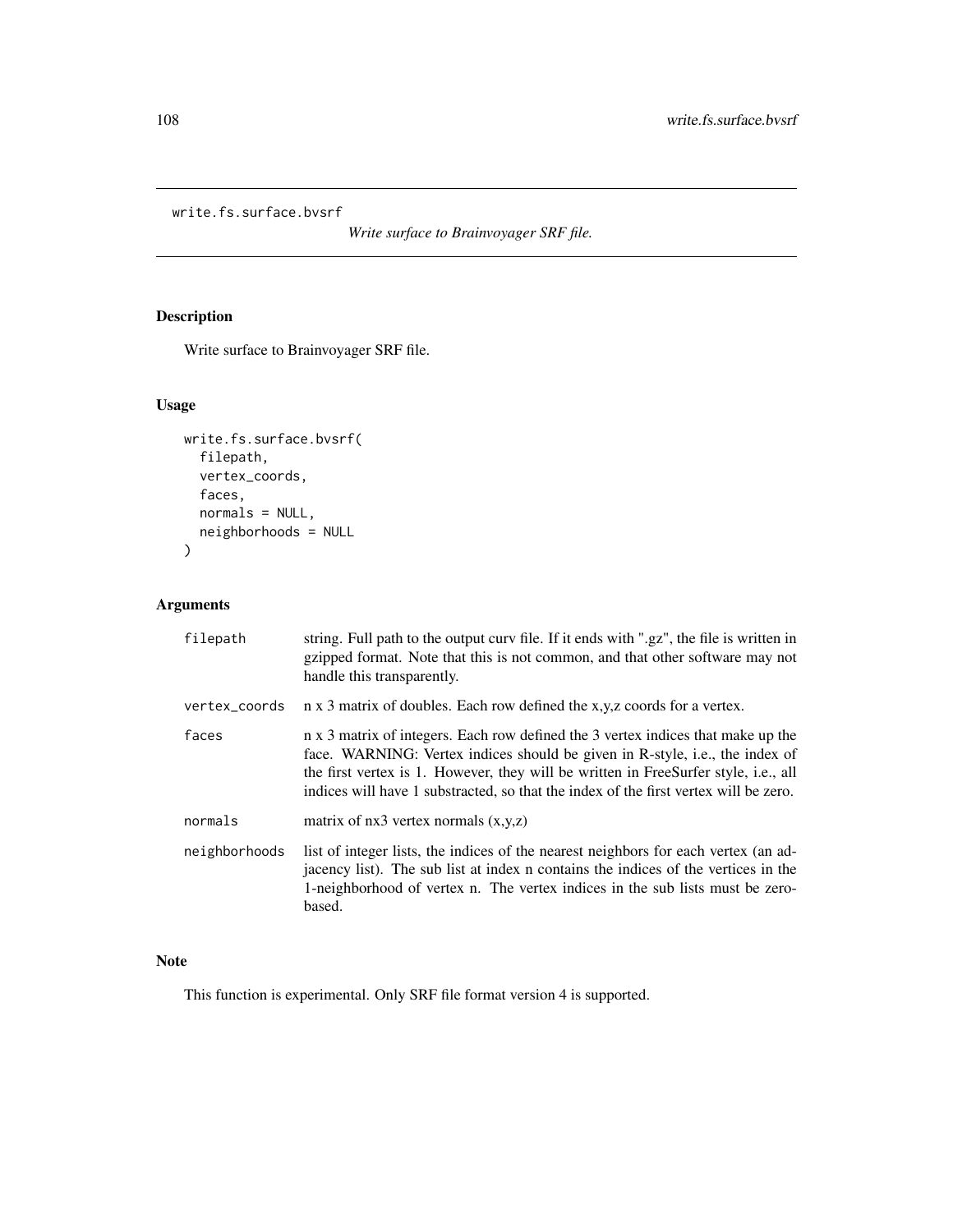<span id="page-108-1"></span><span id="page-108-0"></span>write.fs.surface.byu *Write mesh to file in BYU ASCII format.*

#### Description

Write mesh to file in BYU ASCII format.

#### Usage

```
write.fs.surface.byu(filepath, vertex_coords, faces)
```
#### Arguments

| filepath      | string. Full path to the output surface file, should end with '.byu', but that is not<br>enforced.                                                                                                                                                                                                                                              |
|---------------|-------------------------------------------------------------------------------------------------------------------------------------------------------------------------------------------------------------------------------------------------------------------------------------------------------------------------------------------------|
| vertex_coords | n x 3 matrix of doubles. Each row defined the x,y,z coords for a vertex.                                                                                                                                                                                                                                                                        |
| faces         | n x 3 matrix of integers. Each row defined the 3 vertex indices that make up the<br>face. WARNING: Vertex indices should be given in R-style, i.e., the index of<br>the first vertex is 1. However, they will be written in FreeSurfer style, i.e., all<br>indices will have 1 substracted, so that the index of the first vertex will be zero. |

#### Value

string the format that was written. One of "tris" or "quads". Currently only triangular meshes are supported, so always 'tris'.

#### Note

This is a fixed field length ASCII format. Keep in mind that the BYU format expects the coordinates to be in the cube  $-1$  to  $+1$  on all three axes.

## See Also

```
Other mesh functions: faces.quad.to.tris(), read.fs.surface.asc(), read.fs.surface.bvsrf(),
read.fs.surface.geo(read.fs.surface.gii(read.fs.surface.ico(read.fs.surface.obj(),
read.fs.surface.off(), read.fs.surface.ply(), read.fs.surface.vtk(), read.fs.surface(),
read.mesh.brainvoyager(), read_nisurfacefile(), read_nisurface(), write.fs.surface.asc(),
write.fs.surface.gii(), write.fs.surface.mz3(), write.fs.surface.vtk(), write.fs.surface()
```
## Examples

```
## Not run:
    # Read a surface from a file:
    surface_file = system.file("extdata", "lh.tinysurface",
    package = "freesurferformats", mustWork = TRUE);
   mesh = read.fs.surface(surface_file);
```
# Now save it: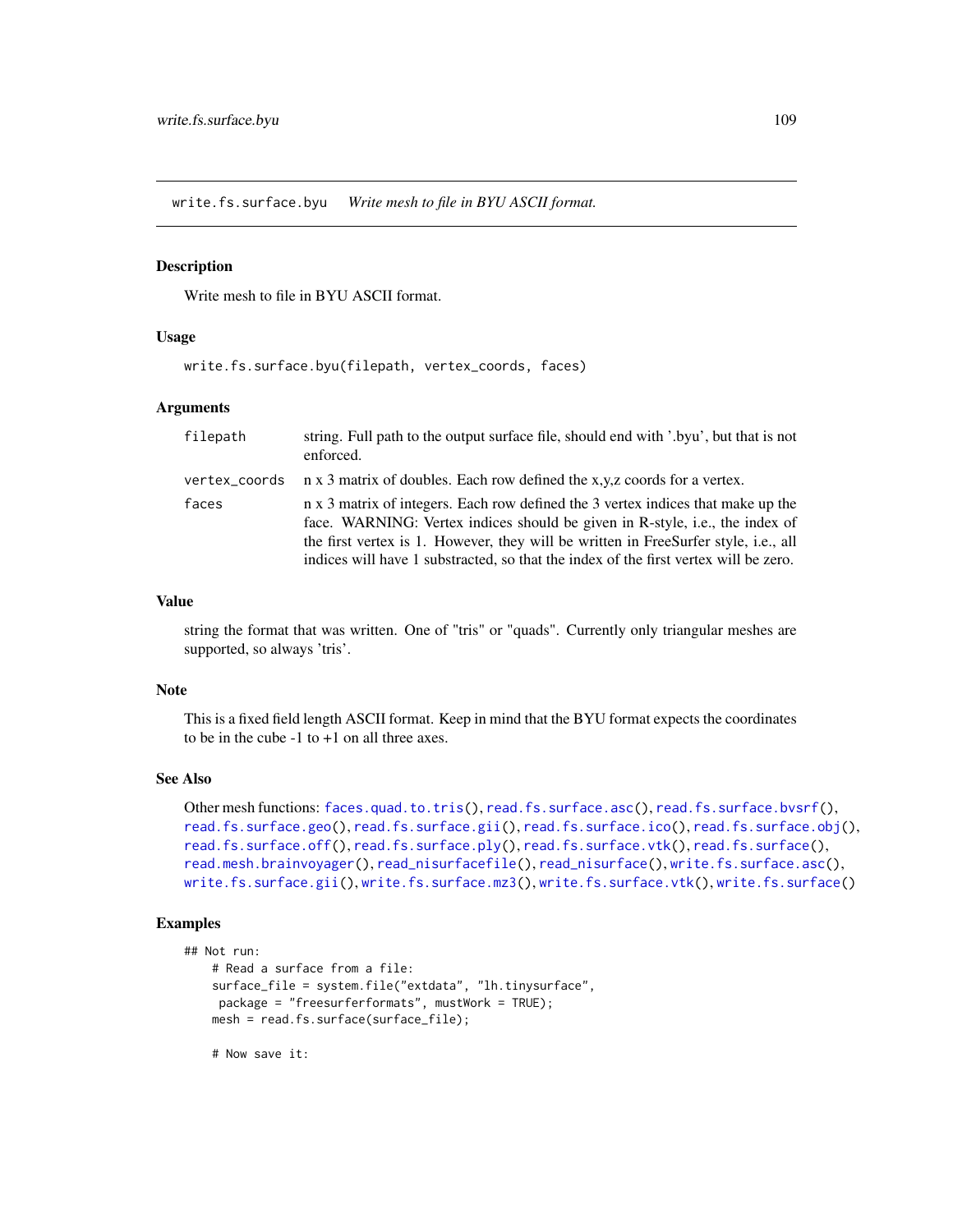```
write.fs.surface.byu(tempfile(fileext=".byu"), mesh$vertices, mesh$faces);
```

```
## End(Not run)
```
<span id="page-109-0"></span>write.fs.surface.gii *Write mesh to file in GIFTI surface format*

#### **Description**

Write vertex coordinates and vertex indices defining faces to a file in GIFTI surface format. For a subject (MRI image pre-processed with FreeSurfer) named 'bert', an example file would be 'bert/surf/lh.white.asc'.

#### Usage

```
write.fs.surface.gii(filepath, vertex_coords, faces)
```
#### Arguments

| filepath      | string. Full path to the output surface file, should end with '.asc', but that is not<br>enforced.                                                                                                                                                                                                                                              |
|---------------|-------------------------------------------------------------------------------------------------------------------------------------------------------------------------------------------------------------------------------------------------------------------------------------------------------------------------------------------------|
| vertex_coords | n x 3 matrix of doubles. Each row defined the x,y,z coords for a vertex.                                                                                                                                                                                                                                                                        |
| faces         | n x 3 matrix of integers. Each row defined the 3 vertex indices that make up the<br>face. WARNING: Vertex indices should be given in R-style, i.e., the index of<br>the first vertex is 1. However, they will be written in FreeSurfer style, i.e., all<br>indices will have 1 substracted, so that the index of the first vertex will be zero. |

#### Value

string the format that was written. One of "tris" or "quads". Currently only triangular meshes are supported, so always 'tris'.

## See Also

```
Other mesh functions: faces.quad.to.tris(), read.fs.surface.asc(), read.fs.surface.bvsrf(),
read.fs.surface.geo(read.fs.surface.gii(read.fs.surface.ico(read.fs.surface.obj(),
read.fs.surface.off(), read.fs.surface.ply(), read.fs.surface.vtk(), read.fs.surface(),
read.mesh.brainvoyager(), read_nisurfacefile(), read_nisurface(), write.fs.surface.asc(),
write.fs.surface.byu(write.fs.surface.mz3(write.fs.surface.vtk(write.fs.surface()
```
Other gifti writers: [write.fs.annot.gii\(](#page-93-0)), [write.fs.label.gii\(](#page-97-0)), [write.fs.morph.gii\(](#page-100-0))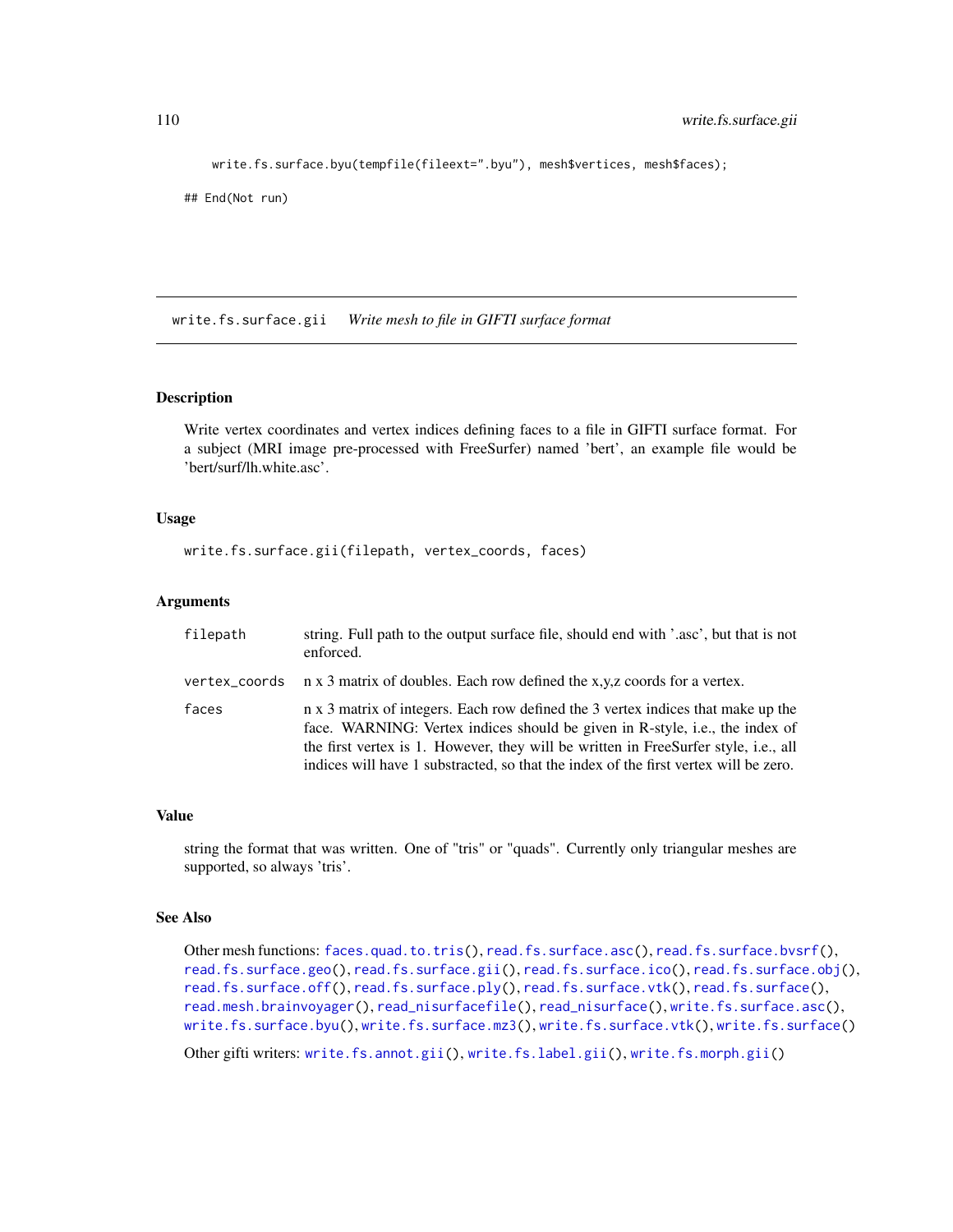## <span id="page-110-1"></span>write.fs.surface.mz3 111

## Examples

```
## Not run:
   # Read a surface from a file:
   surface_file = system.file("extdata", "lh.tinysurface",
    package = "freesurferformats", mustWork = TRUE);
   mesh = read.fs.surface(surface_file);
   # Now save it:
   write.fs.surface.gii(tempfile(fileext=".gii"), mesh$vertices, mesh$faces);
## End(Not run)
```
<span id="page-110-0"></span>write.fs.surface.mz3 *Write mesh to file in mz3 binary format.*

## Description

Write mesh to file in mz3 binary format.

## Usage

```
write.fs.surface.mz3(filepath, vertex_coords, faces, gzipped = TRUE)
```
## Arguments

| filepath      | string. Full path to the output surface file, should end with '.mz3', but that is not<br>enforced.                                                                                                                                                                                                                                              |
|---------------|-------------------------------------------------------------------------------------------------------------------------------------------------------------------------------------------------------------------------------------------------------------------------------------------------------------------------------------------------|
| vertex_coords | n x 3 matrix of doubles. Each row defined the x,y,z coords for a vertex.                                                                                                                                                                                                                                                                        |
| faces         | n x 3 matrix of integers. Each row defined the 3 vertex indices that make up the<br>face. WARNING: Vertex indices should be given in R-style, i.e., the index of<br>the first vertex is 1. However, they will be written in FreeSurfer style, i.e., all<br>indices will have 1 substracted, so that the index of the first vertex will be zero. |
| gzipped       | logical, whether to write a gzip compressed file                                                                                                                                                                                                                                                                                                |

## Value

string the format that was written. One of "tris" or "quads". Currently only triangular meshes are supported, so always 'tris'.

## Note

This format is used by the surf-ice renderer. The format spec is at https://github.com/neurolabusc/surfice/tree/master/mz3.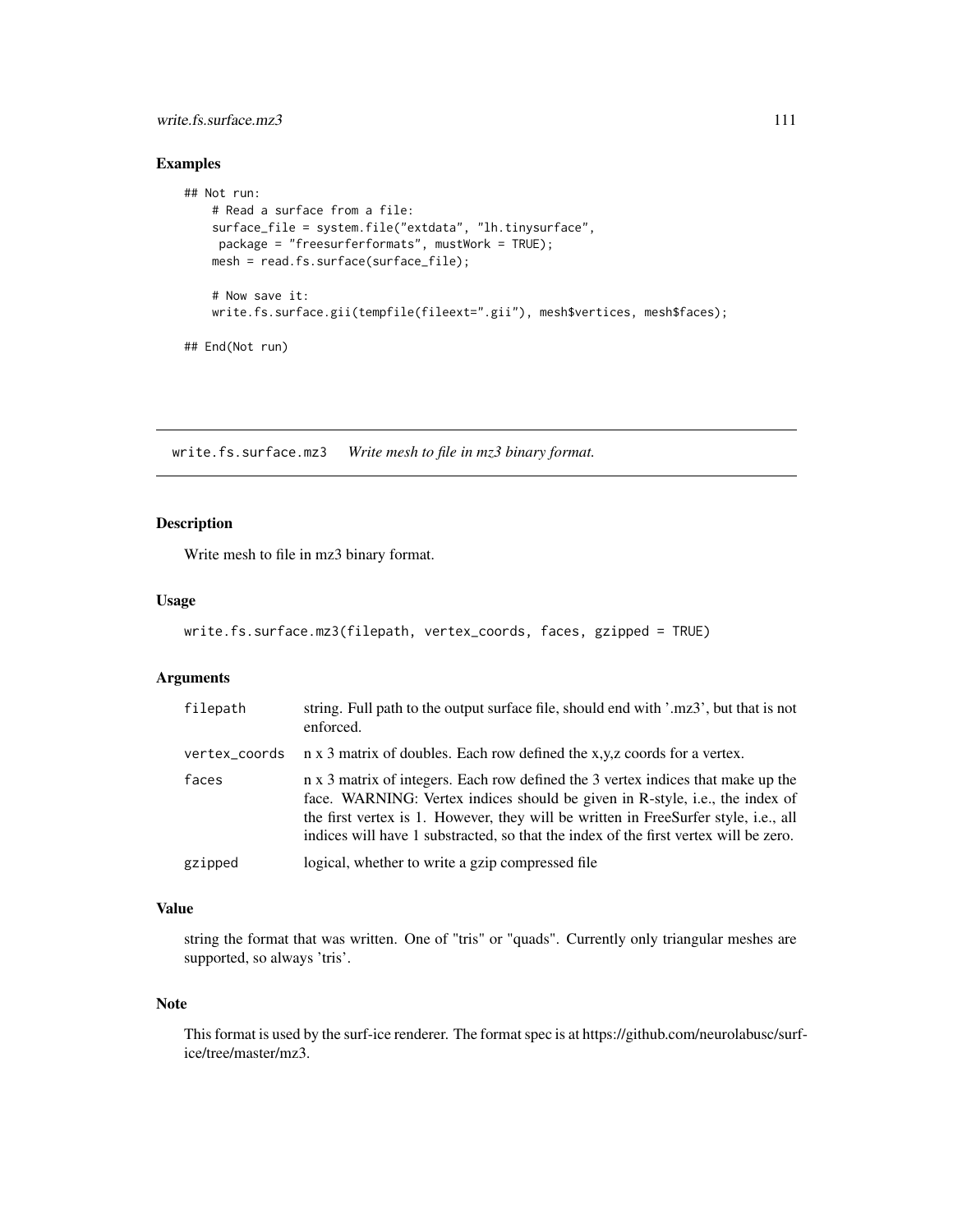## See Also

```
Other mesh functions: faces.quad.to.tris(), read.fs.surface.asc(), read.fs.surface.bvsrf(),
read.fs.surface.geo(read.fs.surface.gii(read.fs.surface.ico(read.fs.surface.obj(),
read.fs.surface.off(), read.fs.surface.ply(), read.fs.surface.vtk(), read.fs.surface(),
read.mesh.brainvoyager(), read_nisurfacefile(), read_nisurface(), write.fs.surface.asc(),
write.fs.surface.byu(), write.fs.surface.gii(), write.fs.surface.vtk(), write.fs.surface()
```
## Examples

```
## Not run:
    # Read a surface from a file:
   surface_file = system.file("extdata", "lh.tinysurface",
    package = "freesurferformats", mustWork = TRUE);
   mesh = read.fs.surface(surface_file);
    # Now save it:
   write.fs.surface.mz3(tempfile(fileext=".mz3"), mesh$vertices, mesh$faces);
```
## End(Not run)

<span id="page-111-0"></span>write.fs.surface.obj *Write mesh to file in Wavefront object (.obj) format*

#### Description

The wavefront object format is a simply ASCII format for storing meshes.

#### Usage

```
write.fs.surface.obj(filepath, vertex_coords, faces, vertex_colors = NULL)
```
#### Arguments

| filepath      | string. Full path to the output surface file, should end with '.vtk', but that is not<br>enforced.                                                                                                                                                                                                                                              |
|---------------|-------------------------------------------------------------------------------------------------------------------------------------------------------------------------------------------------------------------------------------------------------------------------------------------------------------------------------------------------|
| vertex_coords | n x 3 matrix of doubles. Each row defined the x,y,z coords for a vertex.                                                                                                                                                                                                                                                                        |
| faces         | n x 3 matrix of integers. Each row defined the 3 vertex indices that make up the<br>face. WARNING: Vertex indices should be given in R-style, i.e., the index of<br>the first vertex is 1. However, they will be written in FreeSurfer style, i.e., all<br>indices will have 1 substracted, so that the index of the first vertex will be zero. |
| vertex_colors | vector of vertex colors. Will be written after the x, y, z coords on vertex lines.<br>WARNING: This is NOT part of the official OBJ standard, and may not work<br>with other software and even break some parsers.                                                                                                                              |

<span id="page-111-1"></span>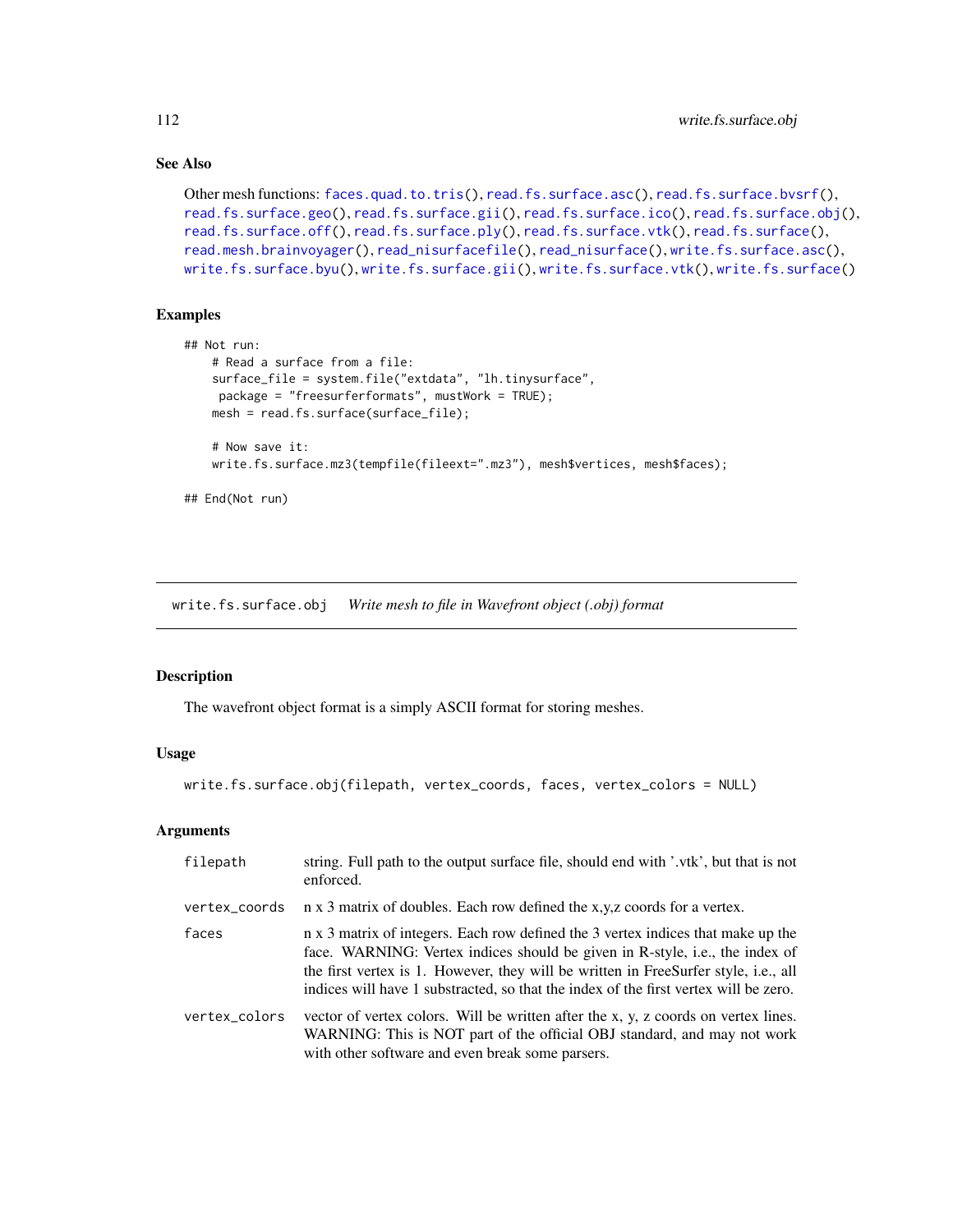## <span id="page-112-1"></span>Value

string the format that was written. One of "tris" or "quads". Currently only triangular meshes are supported, so always 'tris'.

## Note

Do not confuse the Wavefront object file format (.obj) with the OFF format (.off), they are not identical.

## See Also

Other mesh export functions: [write.fs.surface.off.ply2\(](#page-0-0)), [write.fs.surface.off\(](#page-112-0)), [write.fs.surface.ply2\(](#page-114-0)), [write.fs.surface.ply\(](#page-113-0)), [write.fs.surface\(](#page-104-0))

## Examples

```
## Not run:
   # Read a surface from a file:
   surface_file = system.file("extdata", "lh.tinysurface",
    package = "freesurferformats", mustWork = TRUE);
   mesh = read.fs.surface(surface_file);
    # Now save it:
   write.fs.surface.obj(tempfile(fileext=".obj"), mesh$vertices, mesh$faces);
## End(Not run)
```
<span id="page-112-0"></span>write.fs.surface.off *Write mesh to file in Object File Format (.off)*

## Description

The Object File Format is a simply ASCII format for storing meshes.

## Usage

```
write.fs.surface.off(filepath, vertex_coords, faces)
```
#### Arguments

| filepath | string. Full path to the output surface file, should end with '.off', but that is not<br>enforced.                                                                                                                                                                                                                                              |
|----------|-------------------------------------------------------------------------------------------------------------------------------------------------------------------------------------------------------------------------------------------------------------------------------------------------------------------------------------------------|
|          | vertex_coords $\pi$ x 3 matrix of doubles. Each row defined the x,y,z coords for a vertex.                                                                                                                                                                                                                                                      |
| faces    | n x 3 matrix of integers. Each row defined the 3 vertex indices that make up the<br>face. WARNING: Vertex indices should be given in R-style, i.e., the index of<br>the first vertex is 1. However, they will be written in FreeSurfer style, i.e., all<br>indices will have 1 substracted, so that the index of the first vertex will be zero. |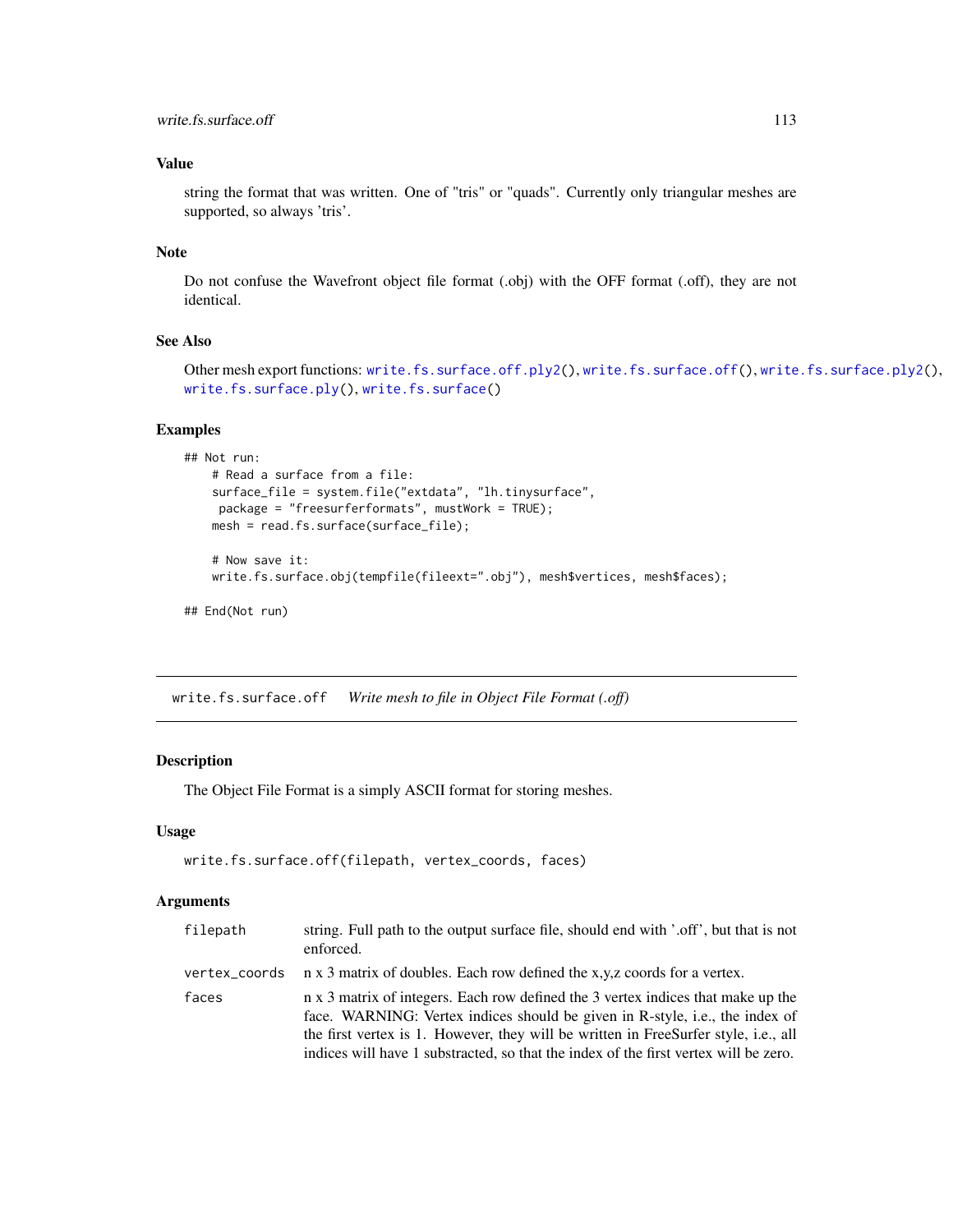## <span id="page-113-1"></span>Value

string the format that was written. One of "tris" or "quads". Currently only triangular meshes are supported, so always 'tris'.

#### Note

Do not confuse the OFF format (.off) with the Wavefront object file format (.obj), they are not identical.

#### See Also

Other mesh export functions: [write.fs.surface.obj\(](#page-111-0)), [write.fs.surface.off.ply2\(](#page-0-0)), [write.fs.surface.ply2\(](#page-114-0)), [write.fs.surface.ply\(](#page-113-0)), [write.fs.surface\(](#page-104-0))

#### Examples

```
## Not run:
    # Read a surface from a file:
    surface_file = system.file("extdata", "lh.tinysurface",
    package = "freesurferformats", mustWork = TRUE);
   mesh = read.fs.surface(surface_file);
    # Now save it:
   write.fs.surface.off(tempfile(fileext=".off"), mesh$vertices, mesh$faces);
## End(Not run)
```
<span id="page-113-0"></span>write.fs.surface.ply *Write mesh to file in PLY format (.ply)*

#### Description

The PLY format is a versatile ASCII format for storing meshes. Also known as Polygon File Format or Stanford Triangle Format.

#### Usage

```
write.fs.surface.ply(filepath, vertex_coords, faces, vertex_colors = NULL)
```
#### Arguments

filepath string. Full path to the output surface file, should end with '.vtk', but that is not enforced.

vertex\_coords  $n \times 3$  matrix of doubles. Each row defined the x,y,z coords for a vertex.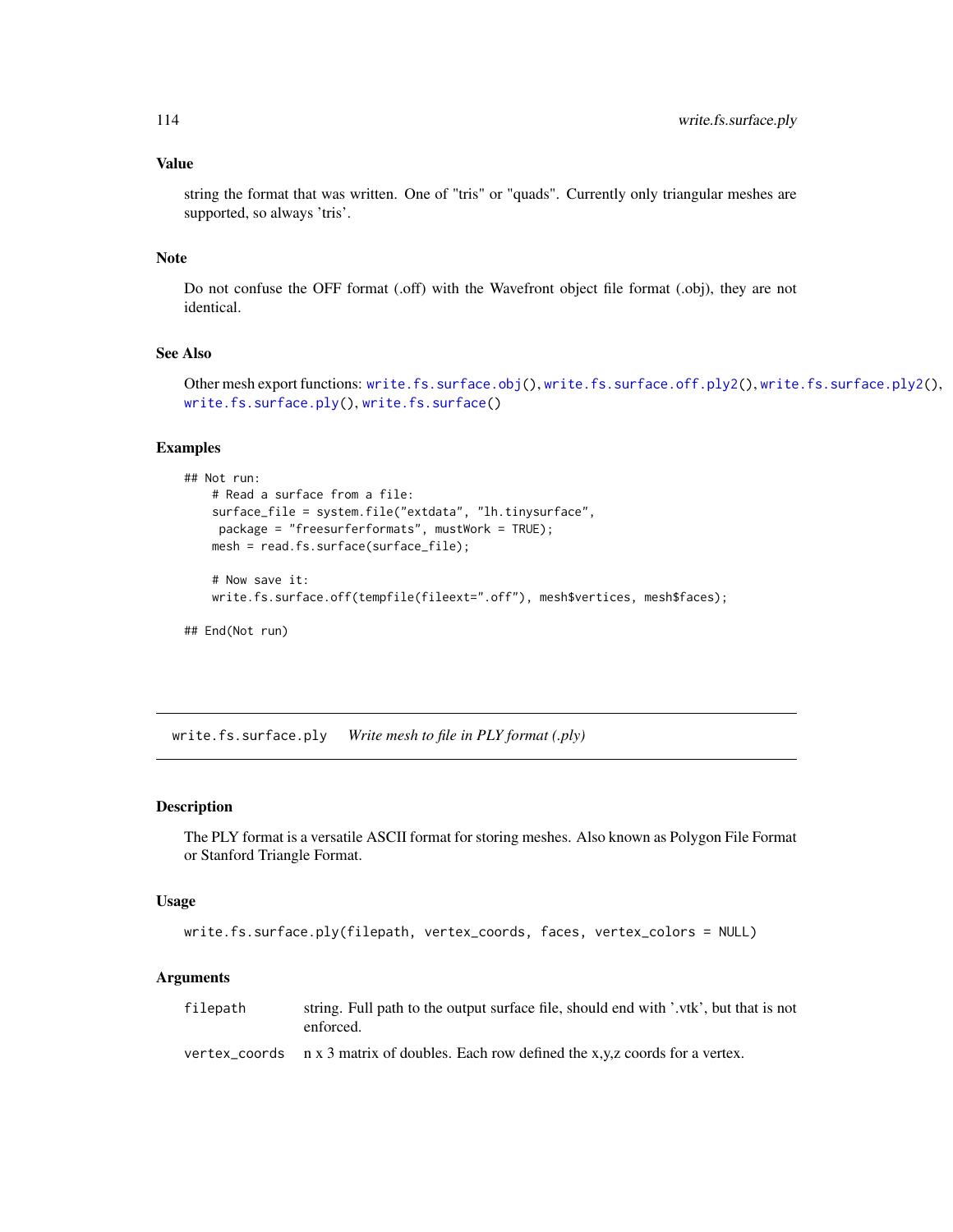<span id="page-114-1"></span>

| faces         | m x 3 matrix of integers. Each row defined the 3 vertex indices that make up                                                                                                                                      |
|---------------|-------------------------------------------------------------------------------------------------------------------------------------------------------------------------------------------------------------------|
|               | the face. WARNING: Vertex indices should be given in R-style, i.e., the index                                                                                                                                     |
|               | of the first vertex is 1. However, they will be written in FreeSurfer style, i.e., all                                                                                                                            |
|               | indices will have 1 substracted, so that the index of the first vertex will be zero.                                                                                                                              |
| vertex colors | optional, matrix of RGBA vertex colors, number of rows must be the same as<br>for vertex_coords. Color values must be integers in range 0-255. Alternatively,<br>a vector of *n* RGB color strings can be passed. |

## Value

string the format that was written. One of "tris" or "quads". Currently only triangular meshes are supported, so always 'tris'.

#### References

See http://paulbourke.net/dataformats/ply/ for the PLY format spec.

## See Also

Other mesh export functions: [write.fs.surface.obj\(](#page-111-0)), [write.fs.surface.off.ply2\(](#page-0-0)), [write.fs.surface.off\(](#page-112-0)), [write.fs.surface.ply2\(](#page-114-0)), [write.fs.surface\(](#page-104-0))

## Examples

```
## Not run:
    # Read a surface from a file:
   surface_file = system.file("extdata", "lh.tinysurface",
    package = "freesurferformats", mustWork = TRUE);
   mesh = read.fs.surface(surface_file);
   # Now save it:
   write.fs.surface.ply(tempfile(fileext=".ply"), mesh$vertices, mesh$faces);
    # save a version with RGBA vertex colors
   vertex_colors = matrix(rep(82L, 5*4), ncol=4);
   write.fs.surface.ply(tempfile(fileext=".ply"), mesh$vertices,
    mesh$faces, vertex_colors=vertex_colors);
## End(Not run)
```
<span id="page-114-0"></span>write.fs.surface.ply2 *Write mesh to file in PLY2 File Format (.ply2)*

#### Description

The PLY2 file format is a simply ASCII format for storing meshes. It is very similar to OFF and by far not as flexible as PLY.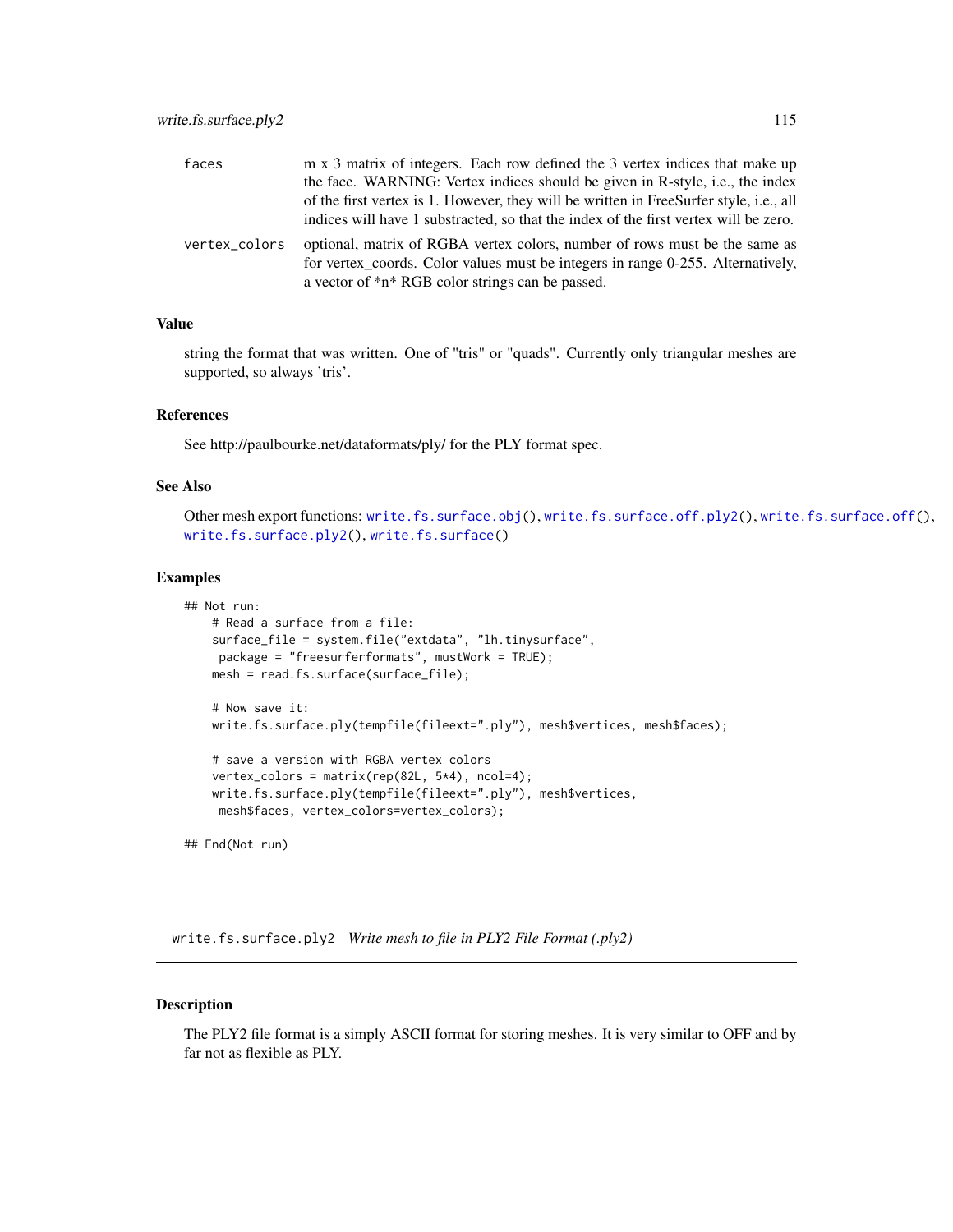#### Usage

```
write.fs.surface.ply2(filepath, vertex_coords, faces)
```
#### Arguments

| filepath | string. Full path to the output surface file, should end with '.off', but that is not<br>enforced.                                                                                                                                                                                                                                              |
|----------|-------------------------------------------------------------------------------------------------------------------------------------------------------------------------------------------------------------------------------------------------------------------------------------------------------------------------------------------------|
|          | vertex_coords $\pi$ x 3 matrix of doubles. Each row defined the x,y,z coords for a vertex.                                                                                                                                                                                                                                                      |
| faces    | n x 3 matrix of integers. Each row defined the 3 vertex indices that make up the<br>face. WARNING: Vertex indices should be given in R-style, i.e., the index of<br>the first vertex is 1. However, they will be written in FreeSurfer style, i.e., all<br>indices will have 1 substracted, so that the index of the first vertex will be zero. |

#### Value

string the format that was written. One of "tris" or "quads". Currently only triangular meshes are supported, so always 'tris'.

## See Also

```
Other mesh export functions: write.fs.surface.obj(), write.fs.surface.off.ply2(), write.fs.surface.off(),
write.fs.surface.ply(), write.fs.surface()
```
## Examples

```
## Not run:
   # Read a surface from a file:
   surface_file = system.file("extdata", "lh.tinysurface",
    package = "freesurferformats", mustWork = TRUE);
   mesh = read.fs.surface(surface_file);
    # Now save it:
```
write.fs.surface.ply2(tempfile(fileext=".ply2"), mesh\$vertices, mesh\$faces);

## End(Not run)

<span id="page-115-0"></span>write.fs.surface.vtk *Write mesh to file in VTK ASCII format*

## Description

Write mesh to file in VTK ASCII format

#### Usage

```
write.fs.surface.vtk(filepath, vertex_coords, faces)
```
<span id="page-115-1"></span>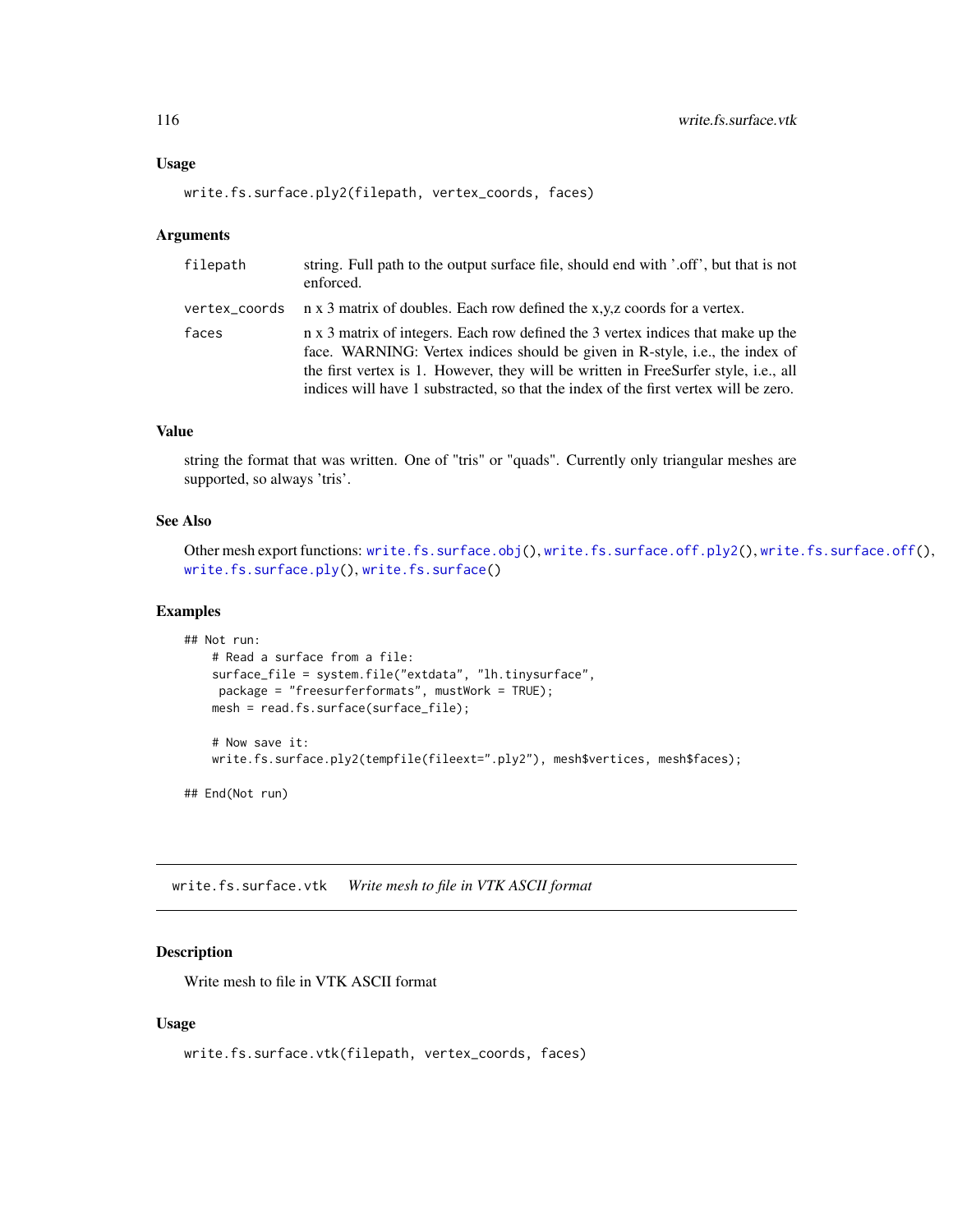## <span id="page-116-1"></span>write.fs.weight 117

#### **Arguments**

| filepath | string. Full path to the output surface file, should end with '.vtk', but that is not<br>enforced.                                                                                                                                                                                                                                              |
|----------|-------------------------------------------------------------------------------------------------------------------------------------------------------------------------------------------------------------------------------------------------------------------------------------------------------------------------------------------------|
|          | vertex_coords $\pi$ x 3 matrix of doubles. Each row defined the x,y,z coords for a vertex.                                                                                                                                                                                                                                                      |
| faces    | n x 3 matrix of integers. Each row defined the 3 vertex indices that make up the<br>face. WARNING: Vertex indices should be given in R-style, i.e., the index of<br>the first vertex is 1. However, they will be written in FreeSurfer style, i.e., all<br>indices will have 1 substracted, so that the index of the first vertex will be zero. |

## Value

string the format that was written. One of "tris" or "quads". Currently only triangular meshes are supported, so always 'tris'.

#### See Also

```
faces.quad.to.tris(read.fs.surface.asc(read.fs.surface.bvsrf(),
read.fs.surface.geo(read.fs.surface.gii(read.fs.surface.ico(read.fs.surface.obj(),
read.fs.surface.off(), read.fs.surface.ply(), read.fs.surface.vtk(), read.fs.surface(),
read.mesh.brainvoyager(), read_nisurfacefile(), read_nisurface(), write.fs.surface.asc(),
write.fs.surface.byu(), write.fs.surface.gii(), write.fs.surface.mz3(), write.fs.surface()
```
#### Examples

```
## Not run:
   # Read a surface from a file:
    surface_file = system.file("extdata", "lh.tinysurface",
    package = "freesurferformats", mustWork = TRUE);
   mesh = read.fs.surface(surface_file);
    # Now save it:
   write.fs.surface.vtk(tempfile(fileext=".vtk"), mesh$vertices, mesh$faces);
```
## End(Not run)

<span id="page-116-0"></span>write.fs.weight *Write file in FreeSurfer weight format*

#### **Description**

Write vertex-wise brain data for a set of vertices to file in \*weight\* format. This format is also known as \*paint\* format or simply as \*w\* format.

#### Usage

```
write.fs.weight(filepath, vertex_indices, values, format = "bin")
```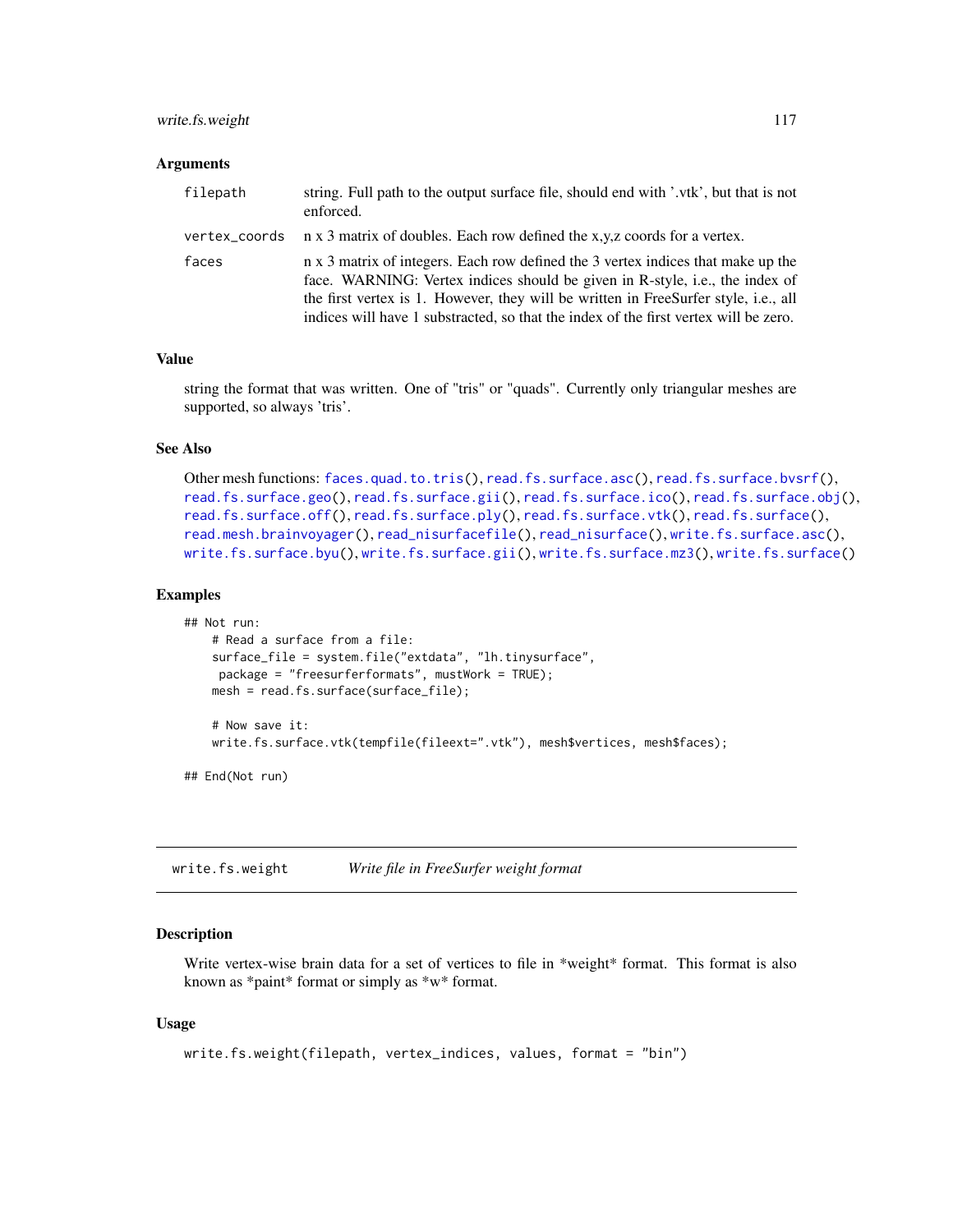#### <span id="page-117-1"></span>Arguments

| filepath, | string. Full path to the output weight file.                                                                                                                             |
|-----------|--------------------------------------------------------------------------------------------------------------------------------------------------------------------------|
|           | vertex_indices vector of integers, the vertex indices. Must be one-based (R-style). This function<br>will substract 1, as they need to be stored zero-based in the file. |
| values    | vector of floats. The brain morphometry data to write, one value per vertex.                                                                                             |
| format    | character string, one of 'bin' or 'asc'. The weight format type, there is a binary<br>version of the format and an ASCII version.                                        |

#### See Also

```
Other morphometry functions: fs.get.morph.file.ext.for.format(), fs.get.morph.file.format.from.filename(),
read.fs.curv(), read.fs.mgh(), read.fs.morph.gii(), read.fs.morph(), read.fs.volume(),
read.fs.weight(), write.fs.curv(), write.fs.label.gii(), write.fs.mgh(), write.fs.morph.asc(),
write.fs.morph.gii(), write.fs.morph.ni1(), write.fs.morph.ni2(), write.fs.morph.smp(),
write.fs.morph.txt(), write.fs.morph(), write.fs.weight.asc()
```
<span id="page-117-0"></span>write.fs.weight.asc *Write file in FreeSurfer weight ASCII format*

#### Description

Write vertex-wise brain data for a set of vertices to an ASCII file in \*weight\* format. This format is also known as \*paint\* format or simply as \*w\* format.

#### Usage

```
write.fs.weight.asc(filepath, vertex_indices, values)
```
#### Arguments

| filepath, | string. Full path to the output ASCII weight file.                                                                                                                       |
|-----------|--------------------------------------------------------------------------------------------------------------------------------------------------------------------------|
|           | vertex_indices vector of integers, the vertex indices. Must be one-based (R-style). This function<br>will substract 1, as they need to be stored zero-based in the file. |
| values    | vector of floats. The brain morphometry data to write, one value per vertex.                                                                                             |

## See Also

```
Other morphometry functions: fs.get.morph.file.ext.for.format(), fs.get.morph.file.format.from.filename(),
read.fs.curv(), read.fs.mgh(), read.fs.morph.gii(), read.fs.morph(), read.fs.volume(),
read.fs.weight(), write.fs.curv(), write.fs.label.gii(), write.fs.mgh(), write.fs.morph.asc(),
write.fs.morph.gii(), write.fs.morph.ni1(), write.fs.morph.ni2(), write.fs.morph.smp(),
write.fs.morph.txt(), write.fs.morph(), write.fs.weight()
```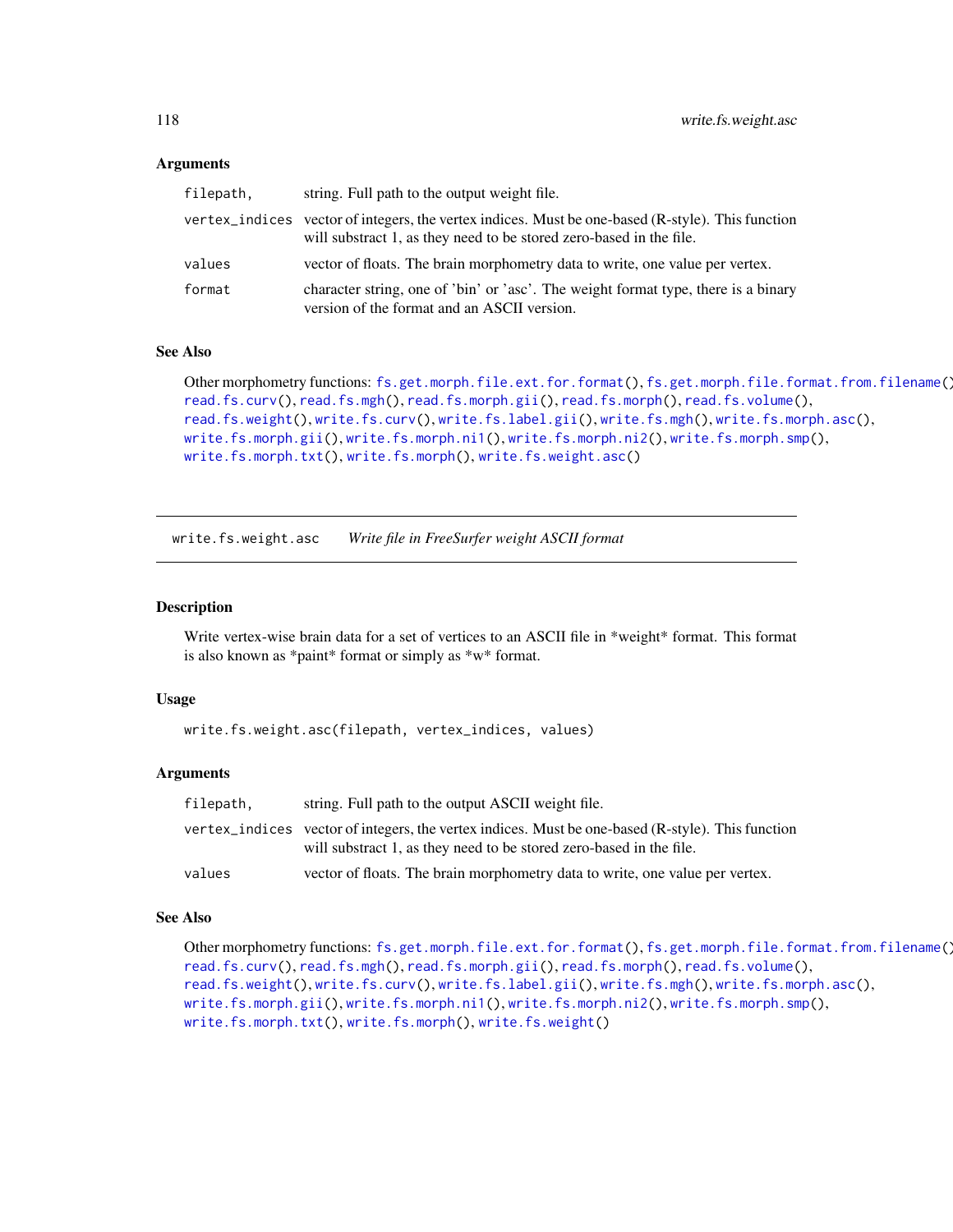<span id="page-118-0"></span>

## Description

Write header and data to a file in NIFTI v1 format.

## Usage

write.nifti1(filepath, niidata, niiheader = NULL, ...)

## Arguments

| filepath   | the file to write. The extension should be '.nii' or '.nii.gz'.                                                                                                                                                                                                                  |
|------------|----------------------------------------------------------------------------------------------------------------------------------------------------------------------------------------------------------------------------------------------------------------------------------|
| niidata    | array of numeric or integer data, with up to 7 dimensions. Will be written to<br>the file with the data type and bitpix specified in the 'niiheader' argument. Set to<br>'NULL' and pass a 'niiheader' to write only the header, and remember to adapt<br>'magic' in the header. |
| niiheader  | an optional NIFTI v1 header that is suitable for the passed 'niidata'. If not given,<br>one will be generated with nilheader. for data.                                                                                                                                          |
| $\ddots$ . | additional parameters passed to ni1header, for, data. Only used if 'niiheader'<br>is 'NULL'.                                                                                                                                                                                     |

## See Also

Other niftil writers: [write.fs.morph.ni1\(](#page-101-0))

write.nifti2 *Write header and data to a file in NIFTI v2 format.*

## Description

Write header and data to a file in NIFTI v2 format.

#### Usage

```
write.nifti2(filepath, niidata, niiheader = NULL)
```
## Arguments

| filepath  | the file to write. The extension should be '.nii' or '.nii.gz'.                                                                                                |
|-----------|----------------------------------------------------------------------------------------------------------------------------------------------------------------|
| niidata   | array of numeric or integer data, with up to 7 dimensions. Will be written to the<br>file with the data type and bitpix specified in the 'niiheader' argument. |
| niiheader | an optional NIFTI v2 header that is suitable for the passed 'niidata'. If not given,<br>one will be generated with ni2header. for data.                        |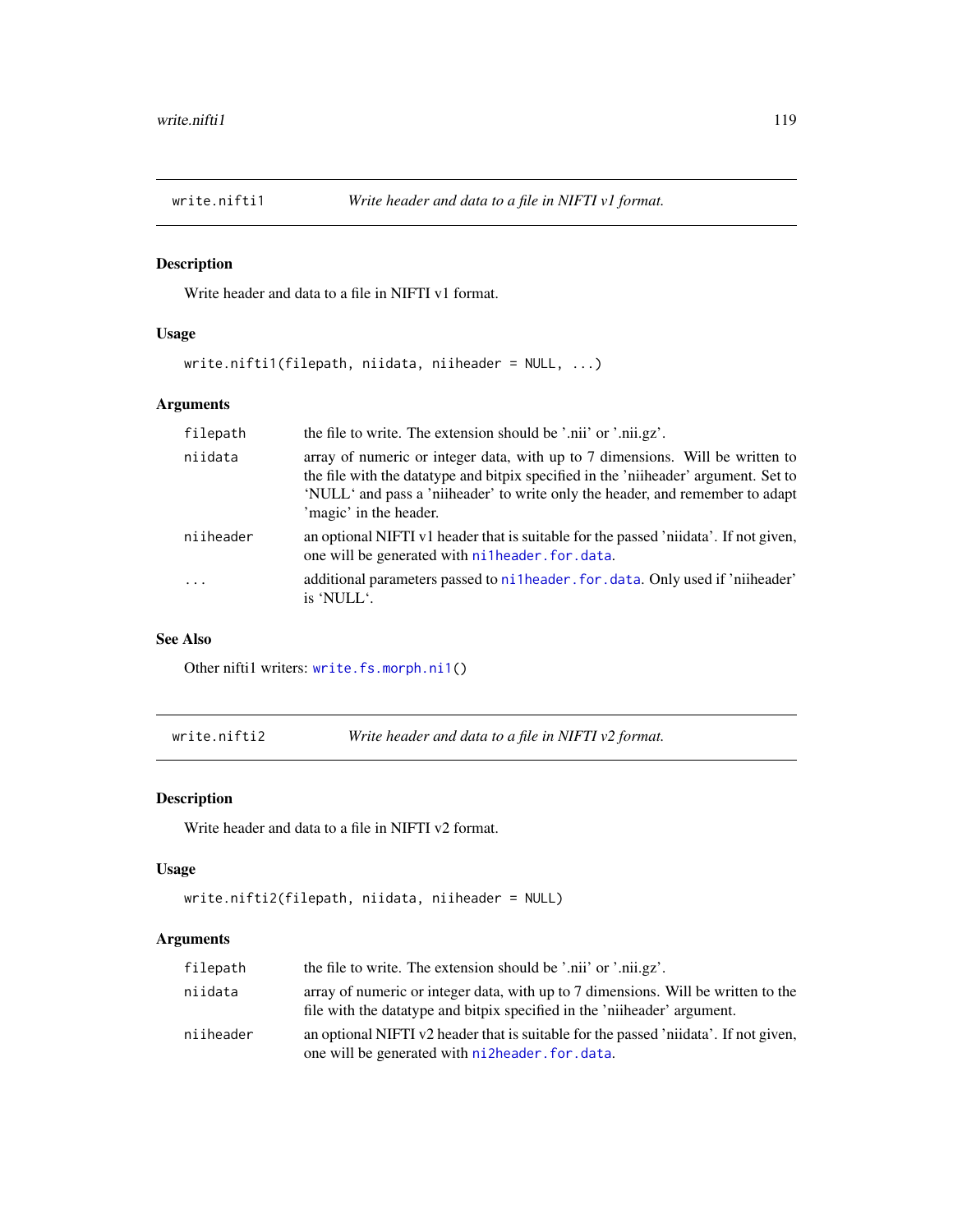## See Also

Other nifti2 writers: [write.fs.morph.ni2\(](#page-102-0))

write.smp.brainvoyager

*Write a brainvoyager SMP file.*

## Description

Write a brainvoyager SMP file, which contains one or more vertex-wise data maps (stats or morphometry data).

## Usage

```
write.smp.brainvoyager(filepath, bvsmp, smp_version = 3L)
```
## Arguments

| filepath    | character string, the output file                                                                                                                                                                                                                                                                                                                                                                                                                                                                          |
|-------------|------------------------------------------------------------------------------------------------------------------------------------------------------------------------------------------------------------------------------------------------------------------------------------------------------------------------------------------------------------------------------------------------------------------------------------------------------------------------------------------------------------|
| bvsmp       | by by instance, a named list as returned by read. smp. brainvoyager.                                                                                                                                                                                                                                                                                                                                                                                                                                       |
| smp_version | integer, the SMP file format version to use when writing. Versions 2 to 5 are<br>supported, but only versions 2 and 3 have been tested properly. Please report any<br>problems you encounter. When converting between file versions (e.g., loading a<br>v2 file and saving the result as a v5 file), some required fields may be missing,<br>and for those without a default value according to the official spec, you will have<br>to manually add the value you want in the bysmp object before writing. |

## See Also

[write.fs.morph.smp](#page-103-0)

xml\_node\_gifti\_coordtransform

*Create XML GIFTI CoordinateSystemTransformMatrix node.*

## Description

Create XML GIFTI CoordinateSystemTransformMatrix node.

## Usage

```
xml_node_gifti_coordtransform(
  transform_matrix,
  data_space = "NIFTI_XFORM_UNKNOWN",
  transformed_space = "NIFTI_XFORM_UNKNOWN",
  as_cdata = TRUE
\mathcal{E}
```
<span id="page-119-0"></span>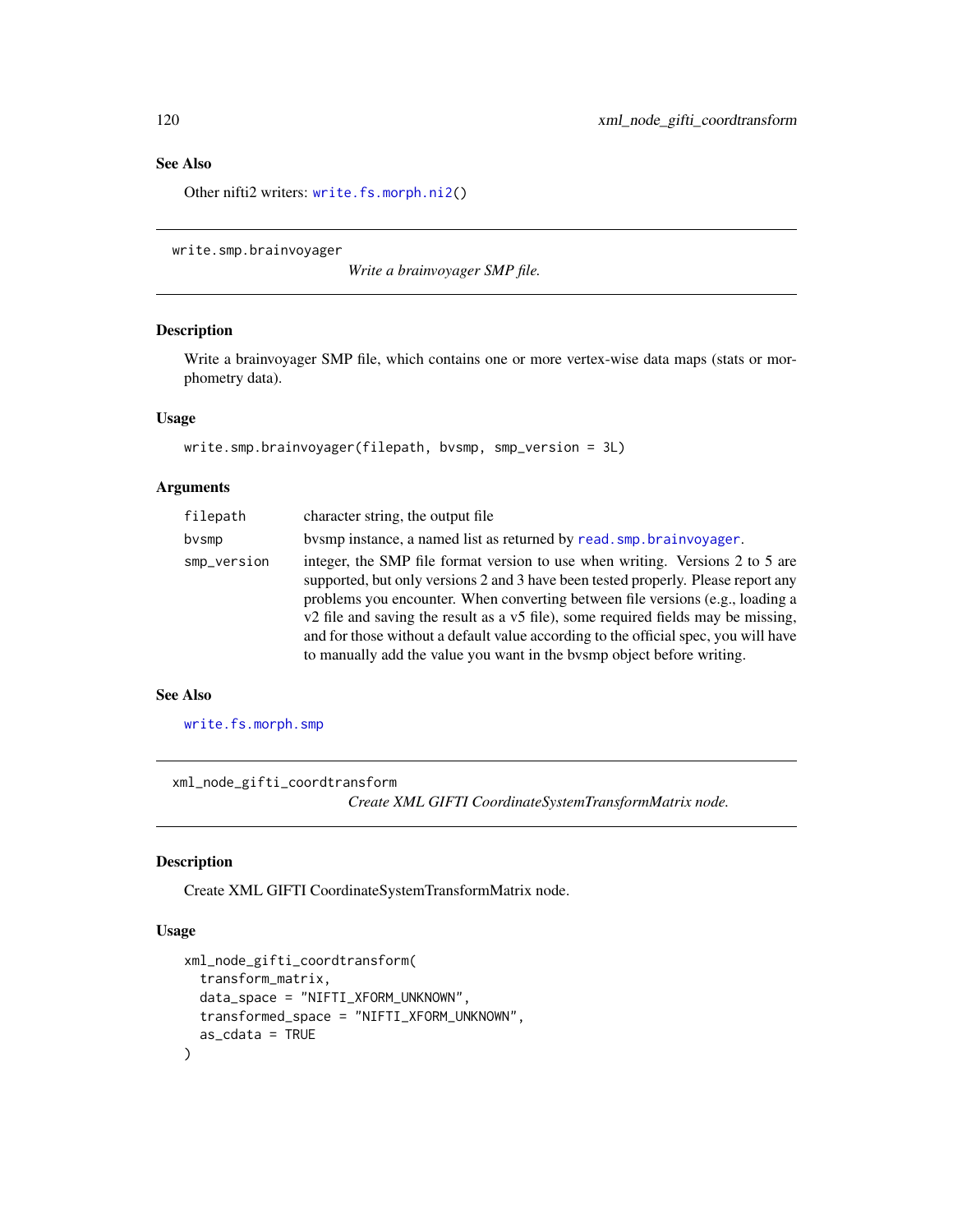# Arguments

| transform_matrix  |                                                                                                   |  |
|-------------------|---------------------------------------------------------------------------------------------------|--|
|                   | numerical 4x4 matrix, the transformation matrix from 'data_space' to 'trans-<br>formed space'.    |  |
| data_space        | character string, the space used by the data before transformation.                               |  |
| transformed_space |                                                                                                   |  |
|                   | character string, the space reached after application of the transformation matrix.               |  |
| as_cdata          | logical, whether to wrap text attributes ('data_space' and 'transformed_space')<br>in cdata tags. |  |

# Value

XML node from xml2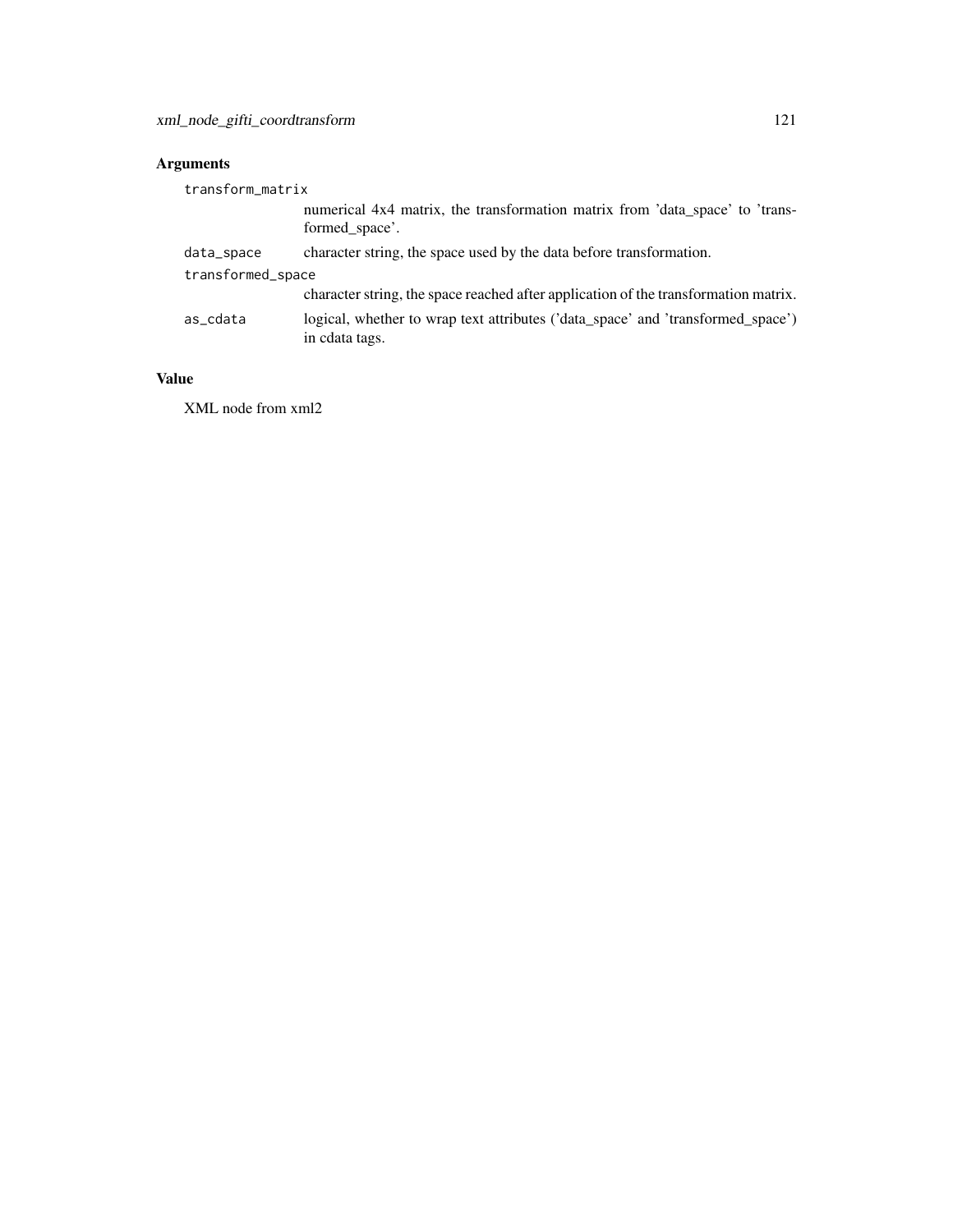# Index

```
∗ Euclidean distance util functions
   closest.vert.to.point, 7
   vertex.euclid.dist, 91
   vertexdists.to.point, 92
∗ NIFTI helper functions
   nifti.datadim.from.dimfield, 34
   nifti.datadim.to.dimfield, 35
∗ atlas functions
   colortable.from.annot, 7
   read.fs.annot, 43
   read.fs.colortable, 46
   write.fs.annot, 92
   write.fs.annot.gii, 94
   write.fs.colortable, 95
∗ colorLUT functions
   colortable.from.annot, 7
   read.fs.colortable, 46
   write.fs.colortable, 95
∗ gifti readers
   read.fs.annot.gii, 45
   read.fs.label.gii, 49
   read.fs.morph.gii, 56
   read.fs.surface.gii, 64
∗ gifti writers
   write.fs.annot.gii, 94
   write.fs.label.gii, 98
   write.fs.morph.gii, 101
   write.fs.surface.gii, 110
∗ header coordinate space
   mghheader.is.ras.valid, 25
   26
   27
   27
   28
   mghheader.vox2ras, 29
   mghheader.vox2ras.tkreg, 30
   read.fs.transform, 71
   read.fs.transform.dat, 72
   read.fs.transform.lta, 73
```
read.fs.transform.xfm, [74](#page-73-0) sm0to1, [88](#page-87-0) sm1to0, [88](#page-87-0) ∗ label functions read.fs.label, [48](#page-47-0) read.fs.label.gii, [49](#page-48-0) read.fs.label.native, [50](#page-49-0) write.fs.label, [96](#page-95-1) ∗ mesh export functions write.fs.surface, [105](#page-104-1) write.fs.surface.obj, [112](#page-111-1) write.fs.surface.off, [113](#page-112-1) write.fs.surface.ply, [114](#page-113-1) write.fs.surface.ply2, [115](#page-114-1) ∗ mesh functions faces.quad.to.tris, [10](#page-9-1) read.fs.surface, [60](#page-59-1) read.fs.surface.asc, [61](#page-60-1) read.fs.surface.bvsrf, [62](#page-61-1) read.fs.surface.geo, [64](#page-63-2) read.fs.surface.gii, [64](#page-63-2) read.fs.surface.ico, [65](#page-64-1) read.fs.surface.obj, [66](#page-65-1) read.fs.surface.off, [67](#page-66-1) read.fs.surface.ply, [68](#page-67-1) read.fs.surface.vtk, [70](#page-69-1) read.mesh.brainvoyager, [79](#page-78-1) read\_nisurface, [83](#page-82-1) read\_nisurfacefile, [84](#page-83-1) write.fs.surface, [105](#page-104-1) write.fs.surface.asc, [107](#page-106-1) write.fs.surface.byu, [109](#page-108-1) write.fs.surface.gii, [110](#page-109-1) write.fs.surface.mz3, [111](#page-110-1) write.fs.surface.vtk, [116](#page-115-1) ∗ morphometry functions fs.get.morph.file.ext.for.format, [12](#page-11-1) fs.get.morph.file.format.from.filename,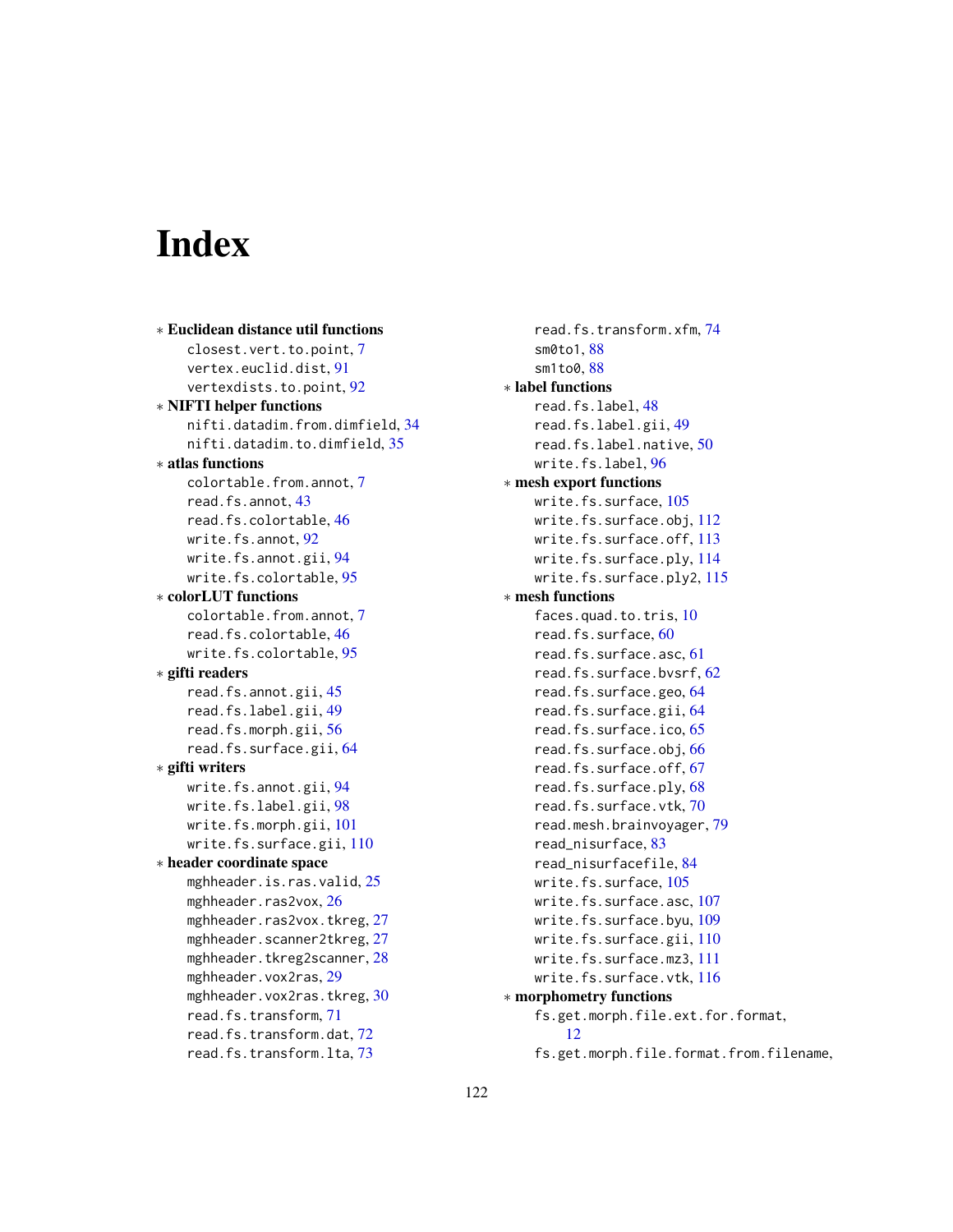# [13](#page-12-1)

```
read.fs.curv, 47
    read.fs.mgh, 51
    read.fs.morph, 53
    read.fs.morph.gii, 56
    read.fs.volume, 75
    read.fs.weight, 78
    write.fs.curv, 96
    write.fs.label.gii, 98
    write.fs.mgh, 99
    write.fs.morph, 100
    write.fs.morph.asc, 101
    write.fs.morph.gii, 101
    write.fs.morph.ni1, 102
    write.fs.morph.ni2, 103
    write.fs.morph.smp, 104
    write.fs.morph.txt, 104
    write.fs.weight, 117
    write.fs.weight.asc, 118
∗ nifti1 writers
    write.fs.morph.ni1, 102
    write.nifti1, 119
∗ nifti2 writers
    write.fs.morph.ni2, 103
    write.nifti2, 119
∗ patch functions
    fs.patch, 14
    read.fs.patch, 59
    read.fs.patch.asc, 60
    write.fs.patch, 105
∗ volume math
    flip3D, 12
    rotate3D, 87
annot.max.region.idx, 5
bvsmp, 6
cdata, 6
closest.vert.to.point, 7, 92
colortable.from.annot, 7, 44, 46, 93–95
convert_endian, 17
convert_intent, 17
delete_all_opt_data, 8
doapply.transform.mtx, 9
download_opt_data, 9
faces.quad.to.tris, 10, 61–68, 71, 79, 84,
        85, 106, 107, 109, 110, 112, 117
```
faces.tris.to.quad, [11](#page-10-0) flip2D, [11](#page-10-0) flip3D, [12,](#page-11-1) *[87](#page-86-0)* fs.get.morph.file.ext.for.format, [12,](#page-11-1) *[13](#page-12-1)*, *[47](#page-46-1)*, *[52,](#page-51-0) [53](#page-52-1)*, *[57](#page-56-0)*, *[76](#page-75-0)*, *[78](#page-77-1)*, *[96](#page-95-1)*, *[98](#page-97-1)*, *[100](#page-99-1)[–105](#page-104-1)*, *[118](#page-117-1)* fs.get.morph.file.format.from.filename, *[13](#page-12-1)*, [13,](#page-12-1) *[47](#page-46-1)*, *[52,](#page-51-0) [53](#page-52-1)*, *[57](#page-56-0)*, *[76](#page-75-0)*, *[78](#page-77-1)*, *[96](#page-95-1)*, *[98](#page-97-1)*, *[100](#page-99-1)[–105](#page-104-1)*, *[118](#page-117-1)* fs.patch, [14,](#page-13-0) *[60](#page-59-1)*, *[105](#page-104-1)* fs.surface.to.tmesh3d, [15](#page-14-0) get\_opt\_data\_filepath, [15](#page-14-0) gifti\_writer, [16,](#page-15-0) *[18](#page-17-0)* gifti\_xml, *[16](#page-15-0)*, [17](#page-16-0) gifti\_xml\_add\_global\_metadata, [18](#page-17-0) gifti\_xml\_write, *[17,](#page-16-0) [18](#page-17-0)*, [19](#page-18-0) giftixml\_add\_labeltable\_from\_annot, [16](#page-15-0) is.bvsmp, [20](#page-19-0) is.fs.annot, [20](#page-19-0) is.fs.label, [21](#page-20-0) is.fs.surface, [21](#page-20-0) is.fs.volume, [22](#page-21-0) is.mghheader, [22](#page-21-0) list\_opt\_data, [23](#page-22-0) mghheader.centervoxelRAS.from.firstvoxelRAS, [23,](#page-22-0) *[40](#page-39-0)*, *[89,](#page-88-0) [90](#page-89-0)* mghheader.crs.orientation, [24](#page-23-0) mghheader.is.conformed, [24](#page-23-0) mghheader.is.ras.valid, [25,](#page-24-0) *[26](#page-25-0)[–30](#page-29-0)*, *[71](#page-70-0)[–74](#page-73-0)*, *[88,](#page-87-0) [89](#page-88-0)* mghheader.primary.slice.direction, [25](#page-24-0) mghheader.ras2vox, *[25](#page-24-0)*, [26,](#page-25-0) *[27](#page-26-0)[–30](#page-29-0)*, *[71](#page-70-0)[–74](#page-73-0)*, *[88,](#page-87-0) [89](#page-88-0)* mghheader.ras2vox.tkreg, *[25,](#page-24-0) [26](#page-25-0)*, [27,](#page-26-0) *[28](#page-27-0)[–30](#page-29-0)*, *[71](#page-70-0)[–74](#page-73-0)*, *[88,](#page-87-0) [89](#page-88-0)* mghheader.scanner2tkreg, *[25](#page-24-0)[–27](#page-26-0)*, [27,](#page-26-0) *[28](#page-27-0)[–30](#page-29-0)*, *[71](#page-70-0)[–74](#page-73-0)*, *[88,](#page-87-0) [89](#page-88-0)* mghheader.tkreg2scanner, *[25](#page-24-0)[–28](#page-27-0)*, [28,](#page-27-0) *[30](#page-29-0)*, *[71](#page-70-0)[–74](#page-73-0)*, *[88,](#page-87-0) [89](#page-88-0)* mghheader.update.from.vox2ras, [29](#page-28-0) mghheader.vox2ras, *[25](#page-24-0)[–29](#page-28-0)*, [29,](#page-28-0) *[30](#page-29-0)*, *[71](#page-70-0)[–74](#page-73-0)*, *[76](#page-75-0)*, *[88,](#page-87-0) [89](#page-88-0)* mghheader.vox2ras.tkreg, *[25](#page-24-0)[–30](#page-29-0)*, [30,](#page-29-0) *[52](#page-51-0)*, *[71](#page-70-0)[–77](#page-76-0)*, *[88,](#page-87-0) [89](#page-88-0)* mghheader.vox2vox, [31](#page-30-0)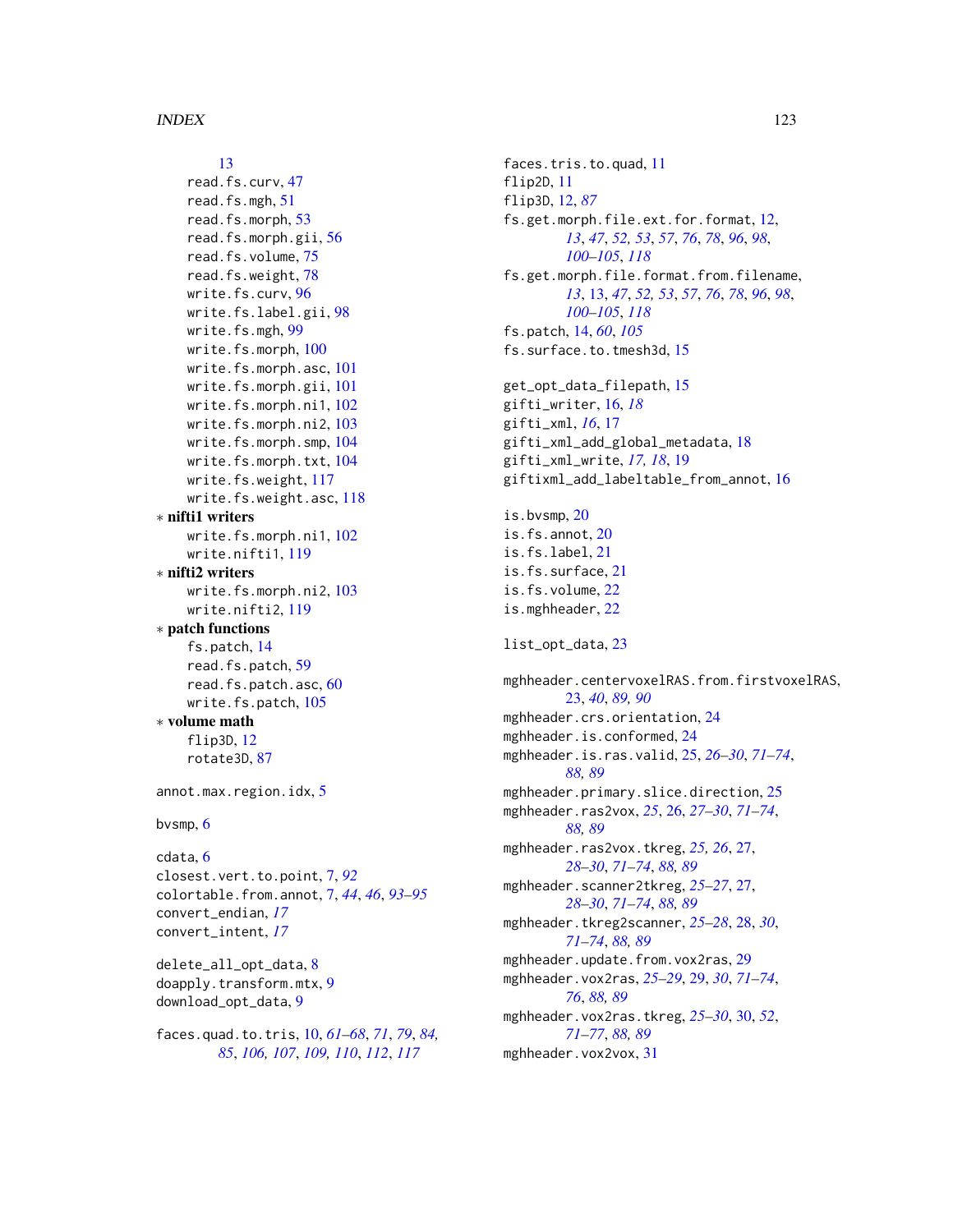```
mni152reg, 31
ni1header.for.data, 32, 33, 119
ni1header.template, 32, 32
ni2header.for.data, 33, 34, 119
ni2header.template, 33, 34
nifti.datadim.from.dimfield, 34, 35
nifti.datadim.to.dimfield, 35, 35
nifti.file.uses.fshack, 36
nifti.file.version, 36, 36, 103
nifti.header.check, 37
print.fs.annot, 37
print.fs.label, 38
print.fs.patch, 38
print.fs.surface, 39
print.fs.volume, 39
ras.to.surfaceras, 40
ras.to.talairachras, 40
read.dti.tck, 41
read.dti.trk, 42
read.dti.tsf, 42
read.fs.annot, 8, 43, 46, 93–95
read.fs.annot.gii, 45, 50, 57, 65
read.fs.colortable, 8, 44, 46, 93–95
read.fs.curv, 13, 47, 52, 53, 57, 76, 78, 96,
         98, 100–105, 118
read.fs.gca, 48
read.fs.label, 48, 50, 51, 97
read.fs.label.gii, 45, 49, 49, 51, 57, 65, 97
read.fs.label.native, 49, 50, 50, 97
read.fs.mgh, 13, 23, 24, 26, 29, 47, 51, 53,
         57, 76–78, 96, 98, 100–105, 118
read.fs.morph, 13, 47, 52, 53, 57, 76, 78, 96,
         98, 100–105, 118
read.fs.morph.asc, 54
read.fs.morph.bvsmp, 54
read.fs.morph.cifti, 55
read.fs.morph.gii, 13, 45, 47, 50, 52, 53,
         56, 65, 76, 78, 96, 98, 100–105, 118
read.fs.morph.ni1, 57
read.fs.morph.ni2, 58
read.fs.morph.nii, 58
read.fs.morph.txt, 59
read.fs.patch, 14, 59, 60, 105
read.fs.patch.asc, 14, 59, 60, 60, 105
read.fs.surface, 10, 60, 62–68, 71, 79,
         84–86, 106, 107, 109, 110, 112, 117
```
read.fs.surface.asc, *[10](#page-9-1)*, *[61](#page-60-1)*, [61,](#page-60-1) *[63](#page-62-0)[–68](#page-67-1)*, *[71](#page-70-0)*, *[79](#page-78-1)*, *[84,](#page-83-1) [85](#page-84-0)*, *[106,](#page-105-0) [107](#page-106-1)*, *[109,](#page-108-1) [110](#page-109-1)*, *[112](#page-111-1)*, *[117](#page-116-1)* read.fs.surface.bvsrf, *[10](#page-9-1)*, *[61,](#page-60-1) [62](#page-61-1)*, [62,](#page-61-1) *[64](#page-63-2)[–68](#page-67-1)*, *[71](#page-70-0)*, *[79](#page-78-1)*, *[84,](#page-83-1) [85](#page-84-0)*, *[106,](#page-105-0) [107](#page-106-1)*, *[109,](#page-108-1) [110](#page-109-1)*, *[112](#page-111-1)*, *[117](#page-116-1)* read.fs.surface.byu, [63](#page-62-0) read.fs.surface.geo, *[10](#page-9-1)*, *[61](#page-60-1)[–63](#page-62-0)*, [64,](#page-63-2) *[65](#page-64-1)[–68](#page-67-1)*, *[71](#page-70-0)*, *[79](#page-78-1)*, *[84,](#page-83-1) [85](#page-84-0)*, *[106,](#page-105-0) [107](#page-106-1)*, *[109,](#page-108-1) [110](#page-109-1)*, *[112](#page-111-1)*, *[117](#page-116-1)* read.fs.surface.gii, *[10](#page-9-1)*, *[45](#page-44-0)*, *[50](#page-49-0)*, *[57](#page-56-0)*, *[61](#page-60-1)[–64](#page-63-2)*, [64,](#page-63-2) *[66](#page-65-1)[–68](#page-67-1)*, *[71](#page-70-0)*, *[79](#page-78-1)*, *[84,](#page-83-1) [85](#page-84-0)*, *[106,](#page-105-0) [107](#page-106-1)*, *[109,](#page-108-1) [110](#page-109-1)*, *[112](#page-111-1)*, *[117](#page-116-1)* read.fs.surface.ico, *[10](#page-9-1)*, *[61](#page-60-1)[–65](#page-64-1)*, [65,](#page-64-1) *[67,](#page-66-1) [68](#page-67-1)*, *[71](#page-70-0)*, *[79](#page-78-1)*, *[84,](#page-83-1) [85](#page-84-0)*, *[106,](#page-105-0) [107](#page-106-1)*, *[109,](#page-108-1) [110](#page-109-1)*, *[112](#page-111-1)*, *[117](#page-116-1)* read.fs.surface.mz3, [66](#page-65-1) read.fs.surface.obj, *[10](#page-9-1)*, *[61](#page-60-1)[–66](#page-65-1)*, [66,](#page-65-1) *[68](#page-67-1)*, *[71](#page-70-0)*, *[79](#page-78-1)*, *[84,](#page-83-1) [85](#page-84-0)*, *[106,](#page-105-0) [107](#page-106-1)*, *[109,](#page-108-1) [110](#page-109-1)*, *[112](#page-111-1)*, *[117](#page-116-1)* read.fs.surface.off, *[10](#page-9-1)*, *[61](#page-60-1)[–67](#page-66-1)*, [67,](#page-66-1) *[68](#page-67-1)*, *[71](#page-70-0)*, *[79](#page-78-1)*, *[84,](#page-83-1) [85](#page-84-0)*, *[106,](#page-105-0) [107](#page-106-1)*, *[109,](#page-108-1) [110](#page-109-1)*, *[112](#page-111-1)*, *[117](#page-116-1)* read.fs.surface.ply, *[10](#page-9-1)*, *[61](#page-60-1)[–68](#page-67-1)*, [68,](#page-67-1) *[71](#page-70-0)*, *[79](#page-78-1)*, *[84,](#page-83-1) [85](#page-84-0)*, *[106,](#page-105-0) [107](#page-106-1)*, *[109,](#page-108-1) [110](#page-109-1)*, *[112](#page-111-1)*, *[117](#page-116-1)* read.fs.surface.stl, [69](#page-68-0) read.fs.surface.stl.bin, [69](#page-68-0) read.fs.surface.vtk, *[10](#page-9-1)*, *[61](#page-60-1)[–68](#page-67-1)*, [70,](#page-69-1) *[79](#page-78-1)*, *[84,](#page-83-1) [85](#page-84-0)*, *[106,](#page-105-0) [107](#page-106-1)*, *[109,](#page-108-1) [110](#page-109-1)*, *[112](#page-111-1)*, *[117](#page-116-1)* read.fs.transform, *[25](#page-24-0)[–30](#page-29-0)*, [71,](#page-70-0) *[72](#page-71-0)[–74](#page-73-0)*, *[88,](#page-87-0) [89](#page-88-0)* read.fs.transform.dat, *[25](#page-24-0)[–30](#page-29-0)*, *[71](#page-70-0)*, [72,](#page-71-0) *[73,](#page-72-0) [74](#page-73-0)*, *[88,](#page-87-0) [89](#page-88-0)* read.fs.transform.lta, *[25](#page-24-0)[–30](#page-29-0)*, *[71,](#page-70-0) [72](#page-71-0)*, [73,](#page-72-0) *[74](#page-73-0)*, *[88,](#page-87-0) [89](#page-88-0)* read.fs.transform.xfm, *[25](#page-24-0)[–30](#page-29-0)*, *[71](#page-70-0)[–73](#page-72-0)*, [74,](#page-73-0) *[88,](#page-87-0) [89](#page-88-0)* read.fs.volume, *[13](#page-12-1)*, *[47](#page-46-1)*, *[52,](#page-51-0) [53](#page-52-1)*, *[57](#page-56-0)*, [75,](#page-74-1) *[78](#page-77-1)*, *[96](#page-95-1)*, *[98](#page-97-1)*, *[100](#page-99-1)[–105](#page-104-1)*, *[118](#page-117-1)* read.fs.volume.nii, [76](#page-75-0) read.fs.weight, *[13](#page-12-1)*, *[47](#page-46-1)*, *[52,](#page-51-0) [53](#page-52-1)*, *[57](#page-56-0)*, *[76](#page-75-0)*, [78,](#page-77-1) *[96](#page-95-1)*, *[98](#page-97-1)*, *[100](#page-99-1)[–105](#page-104-1)*, *[118](#page-117-1)* read.mesh.brainvoyager, *[10](#page-9-1)*, *[61](#page-60-1)[–68](#page-67-1)*, *[71](#page-70-0)*, [79,](#page-78-1) *[84,](#page-83-1) [85](#page-84-0)*, *[106,](#page-105-0) [107](#page-106-1)*, *[109,](#page-108-1) [110](#page-109-1)*, *[112](#page-111-1)*, *[117](#page-116-1)* read.nifti1.data, *[57,](#page-56-0) [58](#page-57-0)*, [79](#page-78-1) read.nifti1.header, *[34](#page-33-0)*, *[36](#page-35-0)*, *[80](#page-79-0)*, [80](#page-79-0) read.nifti2.data, *[58](#page-57-0)*, [81](#page-80-0) read.nifti2.header, *[34](#page-33-0)*, *[81](#page-80-0)*, [81](#page-80-0)